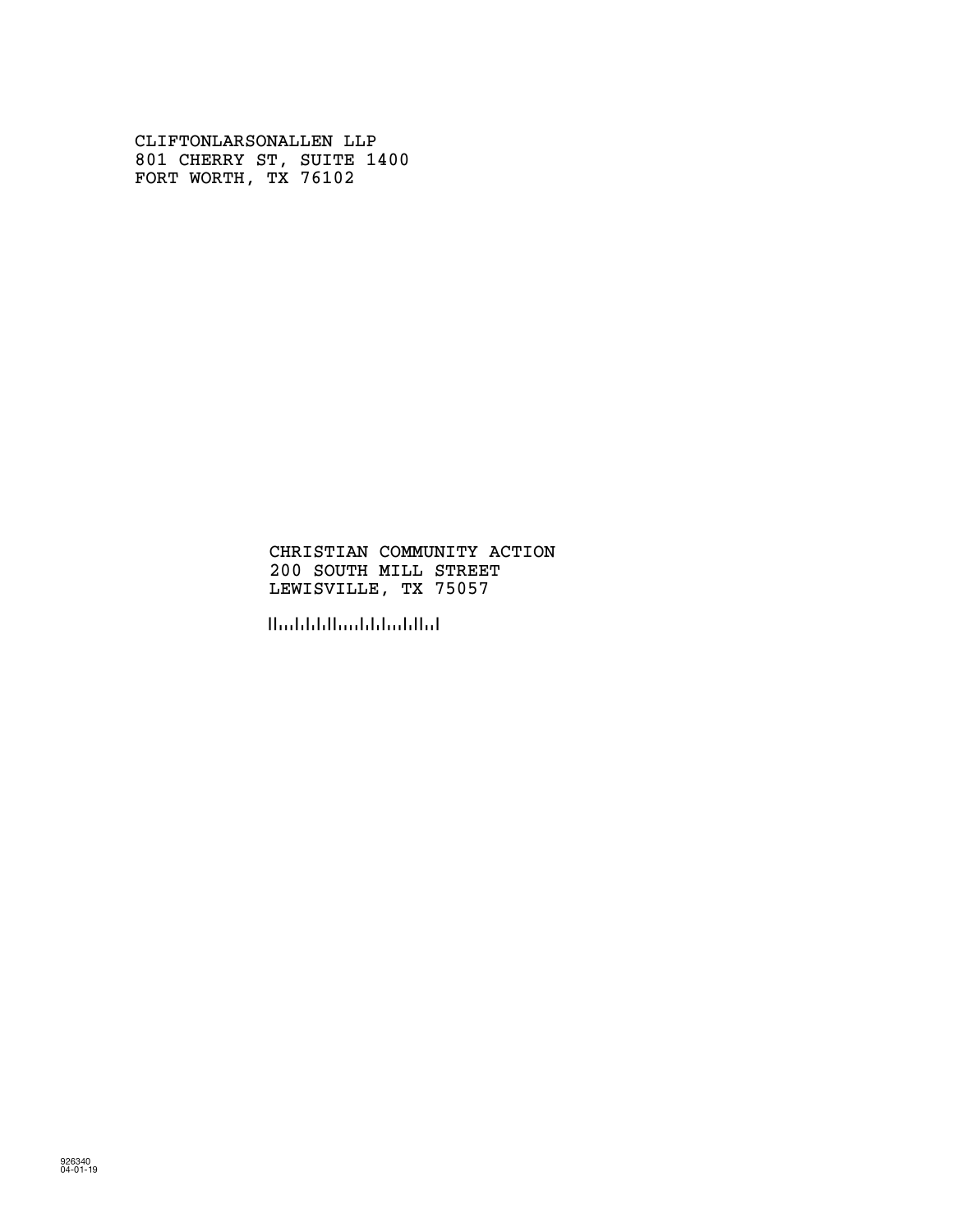Caution: Forms printed from within Adobe Acrobat products may not meet IRS or state taxing agency specifications. When using Acrobat, select the "Actual Size" in the Adobe "Print" dialog.

CLIENT'S COPY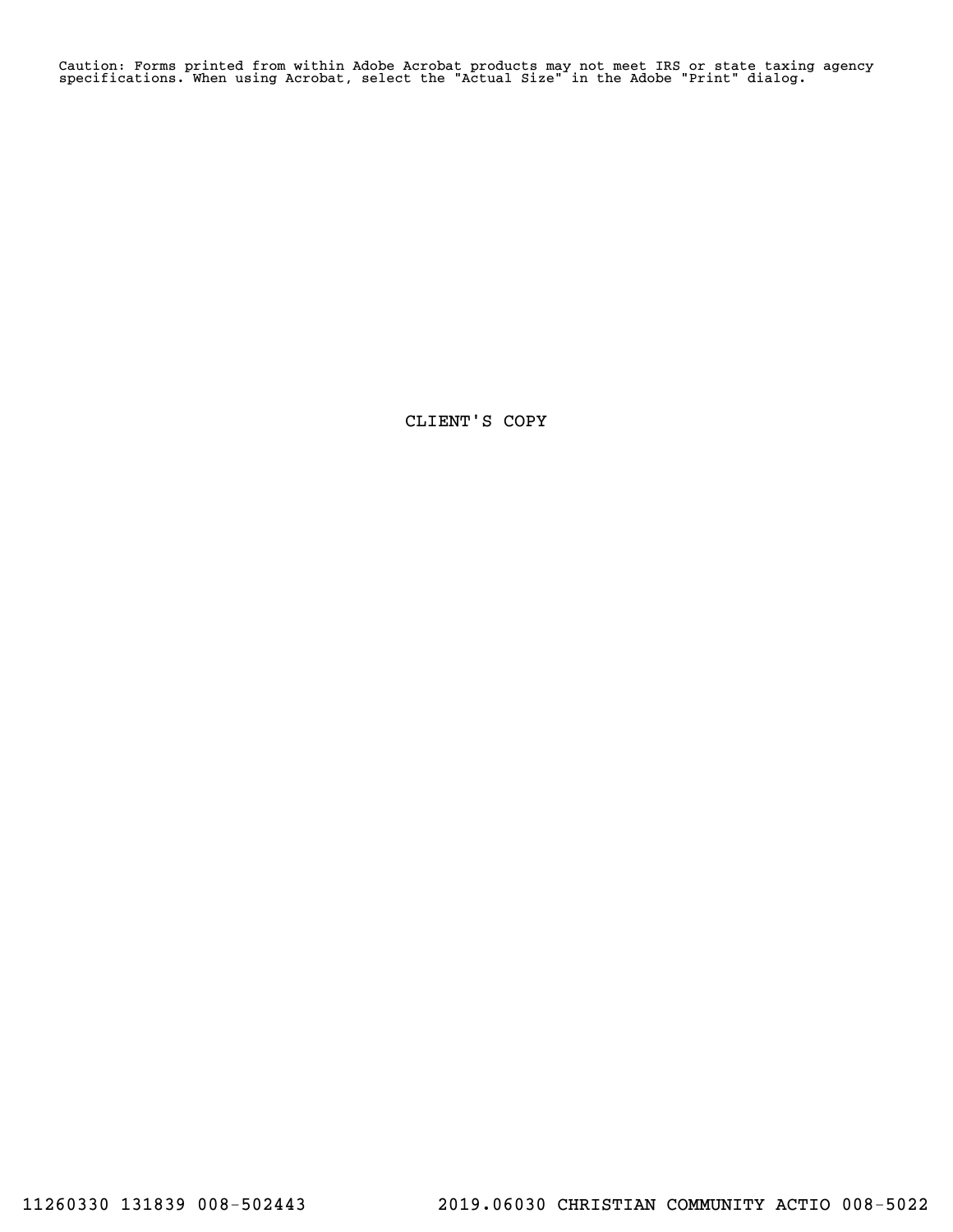

CliftonLarsonAllen LLP CLAconnect.com

# **CHRISTIAN COMMUNITY ACTION**

**FORM 990 INCOME TAX RETURN**

**FOR YEAR ENDED JUNE 30, 2020**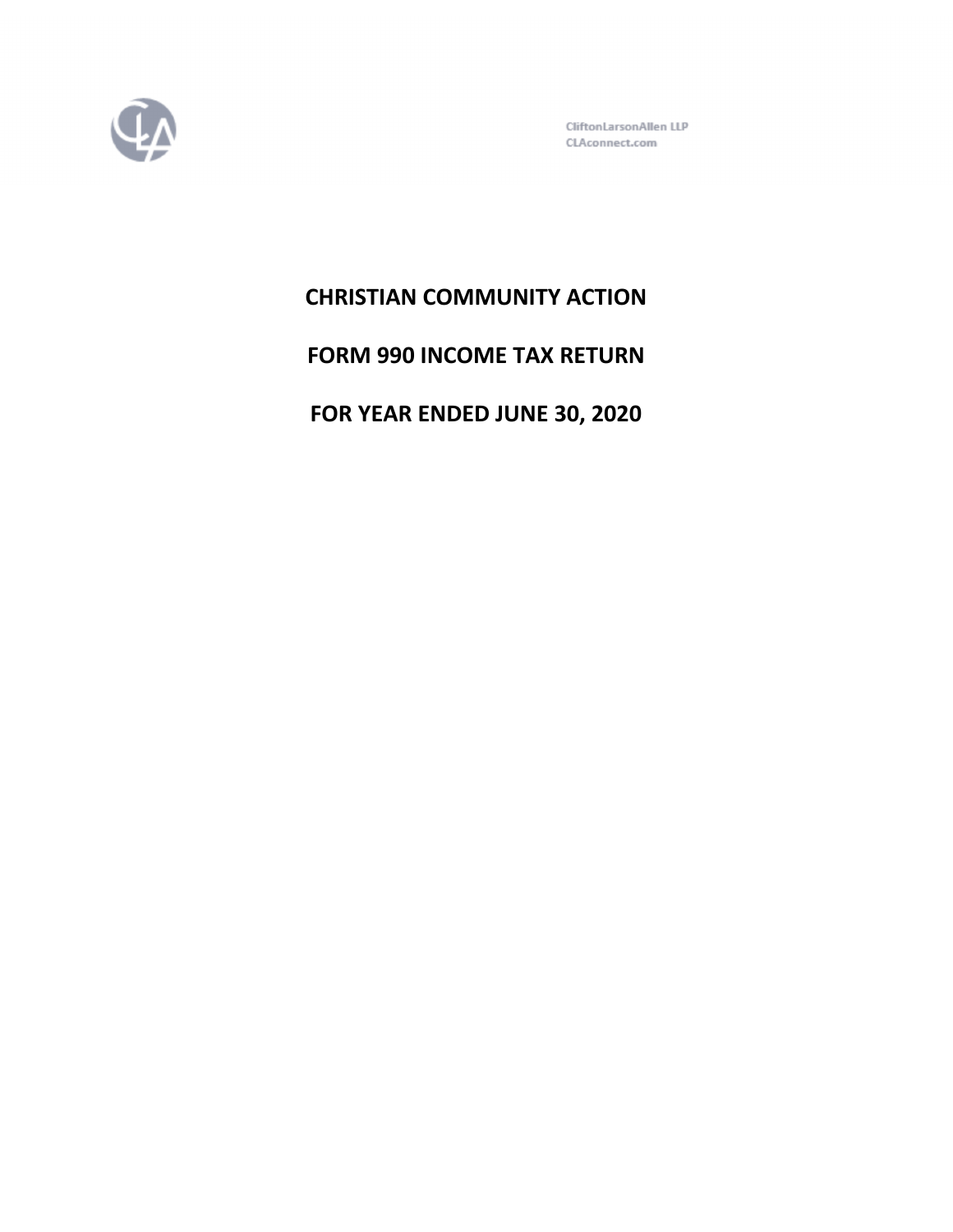| Form <b>M</b>                                  |                                                   | <b>Return of Organization Exempt From Income Tax</b><br>Under section 501(c), 527, or 4947(a)(1) of the Internal Revenue Code (except private foundations) |                                                                        |             |                                   |                             |                 |            |                      |                                                                                                 |                                                             | OMB No. 1545-0047 |
|------------------------------------------------|---------------------------------------------------|------------------------------------------------------------------------------------------------------------------------------------------------------------|------------------------------------------------------------------------|-------------|-----------------------------------|-----------------------------|-----------------|------------|----------------------|-------------------------------------------------------------------------------------------------|-------------------------------------------------------------|-------------------|
| (Rev. January 2020)                            | Department of the Treasury                        | Do not enter social security numbers on this form as it may be made public.                                                                                |                                                                        |             |                                   |                             |                 |            |                      |                                                                                                 | <b>Open to Public</b>                                       |                   |
| Internal Revenue Service                       |                                                   |                                                                                                                                                            | Go to www.irs.gov/Form990 for instructions and the latest information. |             |                                   |                             |                 |            |                      |                                                                                                 | <b>Inspection</b>                                           |                   |
|                                                |                                                   | A For the 2019 calendar year, or tax year beginning                                                                                                        |                                                                        | JUL 1, 2019 |                                   |                             |                 |            | and ending $JUN$ 30, | 2020                                                                                            |                                                             |                   |
| <b>B</b> Check if<br>applicable:               |                                                   | <b>C</b> Name of organization                                                                                                                              |                                                                        |             |                                   |                             |                 |            |                      |                                                                                                 | D Employer identification number                            |                   |
| Address<br> change<br>Name                     |                                                   | CHRISTIAN COMMUNITY ACTION                                                                                                                                 |                                                                        |             |                                   |                             |                 |            |                      |                                                                                                 |                                                             |                   |
| change<br>Initial                              |                                                   | Doing business as                                                                                                                                          |                                                                        |             |                                   |                             |                 |            |                      | 23-7319371                                                                                      |                                                             |                   |
| return<br> Final<br>return/                    |                                                   | Number and street (or P.O. box if mail is not delivered to street address)<br>200 SOUTH MILL STREET                                                        |                                                                        |             |                                   |                             |                 | Room/suite |                      | E Telephone number<br>$972 - 221 - 1224$                                                        |                                                             |                   |
| termin-<br>ated<br>]Amended<br>X return        |                                                   | City or town, state or province, country, and ZIP or foreign postal code<br>LEWISVILLE, TX                                                                 | 75057                                                                  |             |                                   |                             |                 |            | G Gross receipts \$  | H(a) Is this a group return                                                                     | 10,751,173.                                                 |                   |
| Applica-<br>tion                               |                                                   | F Name and address of principal officer: GILBERT MONTEZ                                                                                                    |                                                                        |             |                                   |                             |                 |            |                      | for subordinates?                                                                               | $\sqrt{}$ Yes $\sqrt{}$ $\overline{\rm X}$ No               |                   |
| pending                                        |                                                   | SAME AS C ABOVE                                                                                                                                            |                                                                        |             |                                   |                             |                 |            |                      | $H(b)$ Are all subordinates included? $\Box$                                                    | <b>Yes</b>                                                  | No                |
|                                                | Tax-exempt status: $\boxed{\mathbf{X}}$ 501(c)(3) |                                                                                                                                                            | $501(c)$ (                                                             |             | $\blacktriangleleft$ (insert no.) |                             | $4947(a)(1)$ or | 527        |                      |                                                                                                 | If "No," attach a list. (see instructions)                  |                   |
|                                                |                                                   | J Website: WWW.CCAHELPS.ORG                                                                                                                                |                                                                        |             |                                   |                             |                 |            |                      | $H(c)$ Group exemption number $\blacktriangleright$                                             |                                                             |                   |
|                                                |                                                   | K Form of organization: X Corporation                                                                                                                      | Trust                                                                  | Association |                                   | Other $\blacktriangleright$ |                 |            |                      |                                                                                                 | L Year of formation: $1973$ M State of legal domicile: $TX$ |                   |
| Part I                                         | Summary                                           |                                                                                                                                                            |                                                                        |             |                                   |                             |                 |            |                      |                                                                                                 |                                                             |                   |
| 1.                                             |                                                   | Briefly describe the organization's mission or most significant activities: CCA PROVIDES COMPREHENSIVE                                                     |                                                                        |             |                                   |                             |                 |            |                      |                                                                                                 |                                                             |                   |
|                                                |                                                   | SERVICES THAT ALLEVIATE SUFFERING AND BRING HOPE.                                                                                                          |                                                                        |             |                                   |                             |                 |            |                      |                                                                                                 |                                                             |                   |
| 2                                              | Check this box $\blacktriangleright$              |                                                                                                                                                            |                                                                        |             |                                   |                             |                 |            |                      | if the organization discontinued its operations or disposed of more than 25% of its net assets. |                                                             |                   |
|                                                |                                                   |                                                                                                                                                            |                                                                        |             |                                   |                             |                 |            |                      |                                                                                                 |                                                             |                   |
|                                                |                                                   |                                                                                                                                                            |                                                                        |             |                                   |                             |                 |            |                      |                                                                                                 |                                                             |                   |
| З                                              |                                                   | Number of voting members of the governing body (Part VI, line 1a)                                                                                          |                                                                        |             |                                   |                             |                 |            |                      | 3                                                                                               |                                                             |                   |
| 4                                              |                                                   |                                                                                                                                                            |                                                                        |             |                                   |                             |                 |            |                      | $\overline{\mathbf{4}}$                                                                         |                                                             |                   |
| 5                                              |                                                   |                                                                                                                                                            |                                                                        |             |                                   |                             |                 |            |                      | 5                                                                                               |                                                             | 13                |
|                                                |                                                   |                                                                                                                                                            |                                                                        |             |                                   |                             |                 |            |                      | 6                                                                                               |                                                             |                   |
|                                                |                                                   |                                                                                                                                                            |                                                                        |             |                                   |                             |                 |            |                      | 7a                                                                                              |                                                             |                   |
|                                                |                                                   |                                                                                                                                                            |                                                                        |             |                                   |                             |                 |            |                      | 7b                                                                                              |                                                             |                   |
|                                                |                                                   |                                                                                                                                                            |                                                                        |             |                                   |                             |                 |            | <b>Prior Year</b>    |                                                                                                 | <b>Current Year</b>                                         |                   |
| 8                                              |                                                   | Contributions and grants (Part VIII, line 1h)                                                                                                              |                                                                        |             |                                   |                             |                 |            |                      | 3,875,205.                                                                                      | 6,690,410.                                                  |                   |
| 9                                              |                                                   | Program service revenue (Part VIII, line 2g)                                                                                                               |                                                                        |             |                                   |                             |                 |            |                      | 0.                                                                                              |                                                             |                   |
| 10                                             |                                                   |                                                                                                                                                            |                                                                        |             |                                   |                             |                 |            |                      | 402,896.                                                                                        | 600, 217.                                                   |                   |
| 11                                             |                                                   | Other revenue (Part VIII, column (A), lines 5, 6d, 8c, 9c, 10c, and 11e)                                                                                   |                                                                        |             |                                   |                             |                 |            |                      | 816, 357.                                                                                       | 768,410.                                                    |                   |
| 12                                             |                                                   | Total revenue - add lines 8 through 11 (must equal Part VIII, column (A), line 12)                                                                         |                                                                        |             |                                   |                             |                 |            |                      | 5,094,458.                                                                                      | $\overline{8,059},037.$                                     |                   |
| 13                                             |                                                   | Grants and similar amounts paid (Part IX, column (A), lines 1-3)                                                                                           |                                                                        |             |                                   |                             |                 |            |                      | $\overline{2}$ , 945, 645.                                                                      | $\overline{5}$ , 534, 053.                                  |                   |
| 14                                             |                                                   |                                                                                                                                                            |                                                                        |             |                                   |                             |                 |            |                      | 0.                                                                                              |                                                             |                   |
|                                                |                                                   |                                                                                                                                                            |                                                                        |             |                                   |                             |                 |            |                      |                                                                                                 |                                                             |                   |
|                                                |                                                   | 15 Salaries, other compensation, employee benefits (Part IX, column (A), lines 5-10)                                                                       |                                                                        |             |                                   |                             |                 |            |                      | 1,117,392.<br>0.                                                                                | 1,089,812.                                                  |                   |
|                                                |                                                   |                                                                                                                                                            |                                                                        |             |                                   |                             |                 |            |                      |                                                                                                 |                                                             |                   |
|                                                |                                                   | <b>b</b> Total fundraising expenses (Part IX, column (D), line 25)                                                                                         |                                                                        |             |                                   |                             | 489,358.        |            |                      |                                                                                                 |                                                             |                   |
| 17                                             |                                                   |                                                                                                                                                            |                                                                        |             |                                   |                             |                 |            |                      | 796,584.                                                                                        | 858,589.                                                    |                   |
| 18                                             |                                                   | Total expenses. Add lines 13-17 (must equal Part IX, column (A), line 25)                                                                                  |                                                                        |             |                                   |                             |                 |            |                      | 4,859,621.                                                                                      | 7,482,454.                                                  |                   |
| 19                                             |                                                   | Revenue less expenses. Subtract line 18 from line 12                                                                                                       |                                                                        |             |                                   |                             |                 |            |                      | 234,837.                                                                                        | 576,583.                                                    |                   |
| Activities & Governance<br>Revenue<br>Expenses |                                                   |                                                                                                                                                            |                                                                        |             |                                   |                             |                 |            |                      | <b>Beginning of Current Year</b>                                                                | <b>End of Year</b>                                          |                   |
| 20                                             |                                                   | Total assets (Part X, line 16)                                                                                                                             |                                                                        |             |                                   |                             |                 |            |                      | 13, 323, 784.                                                                                   | 13,696,678.                                                 |                   |
| t Assets or<br>d Balances<br>21<br>혏<br>22     |                                                   | Total liabilities (Part X, line 26)                                                                                                                        |                                                                        |             |                                   |                             |                 |            |                      | 279,855.<br>13,043,929.                                                                         | 386,465.<br>13, 310, 213.                                   | 5861<br>0.        |

| Sign<br>Here | Signature of officer<br>GILBERT MONTEZ, PRESIDENT AND CEO<br>Type or print name and title                                                                                                                                         | Date                                            |  |  |  |  |  |  |  |
|--------------|-----------------------------------------------------------------------------------------------------------------------------------------------------------------------------------------------------------------------------------|-------------------------------------------------|--|--|--|--|--|--|--|
|              | <b>PTIN</b><br>Date<br>Check<br>Preparer's signature<br>Print/Type preparer's name<br>$C$ 03/30/22 self-employed                                                                                                                  |                                                 |  |  |  |  |  |  |  |
| Paid         | ROSALINDA MARIKAR,<br>ROSALINDA MARIKAR, CPA                                                                                                                                                                                      | P01684134                                       |  |  |  |  |  |  |  |
| Preparer     | Firm's name CLIFTONLARSONALLEN LLP                                                                                                                                                                                                | $1$ Firm's EIN $\blacktriangleright$ 41-0746749 |  |  |  |  |  |  |  |
| Use Only     | Firm's address 601 CHERRY ST, SUITE 1400                                                                                                                                                                                          |                                                 |  |  |  |  |  |  |  |
|              | FORT WORTH, TX 76102<br>Phone no. $(817)$ 877-5000                                                                                                                                                                                |                                                 |  |  |  |  |  |  |  |
|              | May the IRS discuss this return with the preparer shown above? (see instructions)                                                                                                                                                 | ΧI<br>No<br>Yes                                 |  |  |  |  |  |  |  |
|              | $\mathbf{r}$ . The contract of the contract of the contract of the contract of the contract of the contract of the contract of the contract of the contract of the contract of the contract of the contract of the contract of th | $\sim$ 000 $\sim$                               |  |  |  |  |  |  |  |

932001 01-20-20 **For Paperwork Reduction Act Notice, see the separate instructions.** LHA Form (2019)

**990**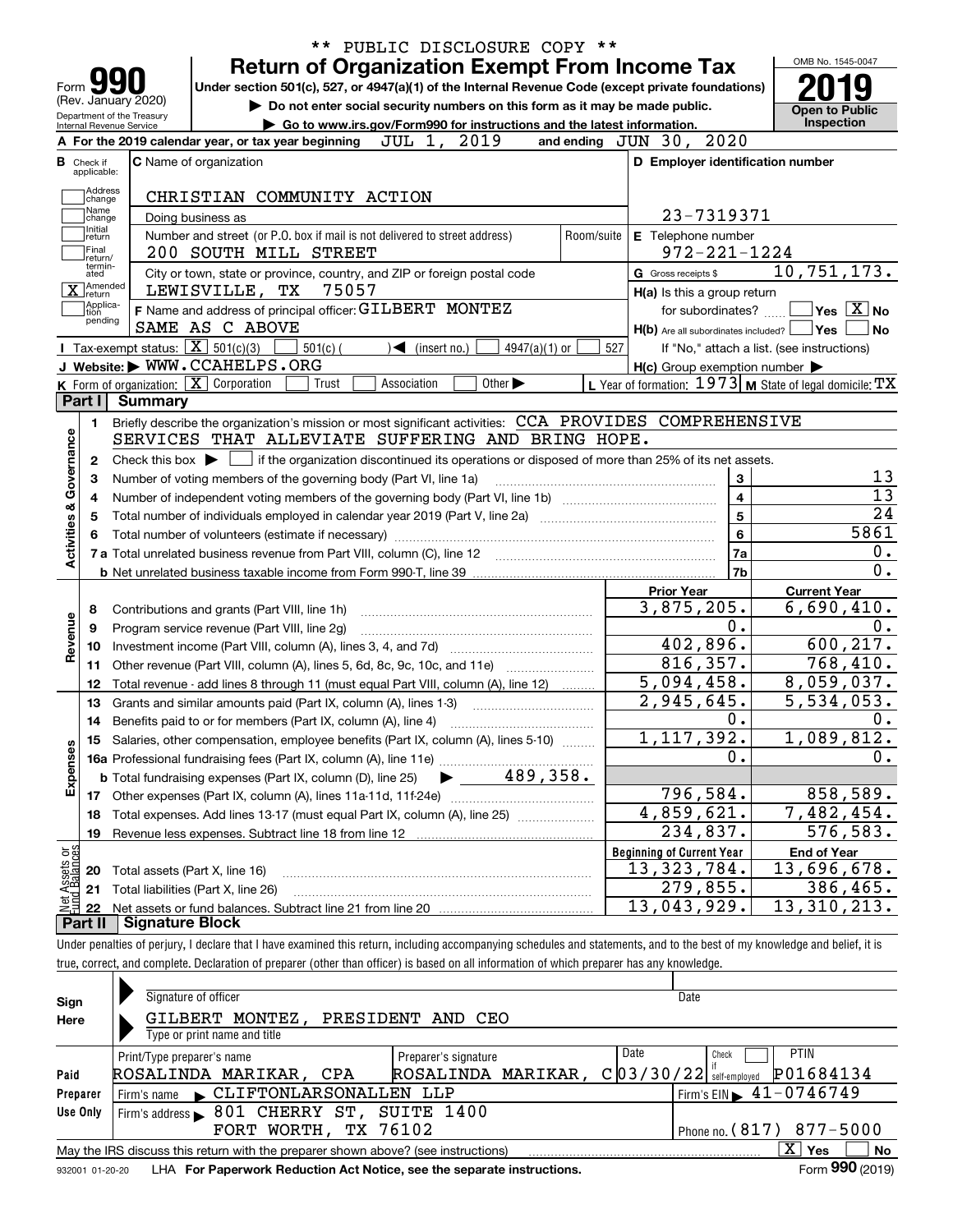|              |                                                                                                                                                                                         | $\overline{\mathbf{x}}$ |
|--------------|-----------------------------------------------------------------------------------------------------------------------------------------------------------------------------------------|-------------------------|
| 1            | Briefly describe the organization's mission:                                                                                                                                            |                         |
|              | IN THE NAME OF JESUS CHRIST, CHRISTIAN COMMUNITY ACTION MINISTERS TO                                                                                                                    |                         |
|              | THE POOR BY PROVIDING COMPREHENSIVE SERVICES THAT ALLEVIATE SUFFERING,                                                                                                                  |                         |
|              | BRING HOPE AND CHANGE LIVES.                                                                                                                                                            |                         |
|              |                                                                                                                                                                                         |                         |
| $\mathbf{2}$ | Did the organization undertake any significant program services during the year which were not listed on the<br>$\sqrt{}$ Yes $\sqrt{X}$ No                                             |                         |
|              | prior Form 990 or 990-EZ?                                                                                                                                                               |                         |
|              | If "Yes," describe these new services on Schedule O.<br>$\sqrt{}$ Yes $\sqrt{}$ $\overline{\text{X}}$ No                                                                                |                         |
| 3            | Did the organization cease conducting, or make significant changes in how it conducts, any program services?                                                                            |                         |
|              | If "Yes," describe these changes on Schedule O.<br>Describe the organization's program service accomplishments for each of its three largest program services, as measured by expenses. |                         |
| 4            | Section 501(c)(3) and 501(c)(4) organizations are required to report the amount of grants and allocations to others, the total expenses, and                                            |                         |
|              | revenue, if any, for each program service reported.                                                                                                                                     |                         |
| 4a           | 4,574,948. ) (Revenue \$<br>$\overline{4}$ , 979, 266. including grants of \$<br>(Expenses \$<br>(Code:                                                                                 |                         |
|              | PANTRY - FEEDING THE HUNGRY HAS ALWAYS BEEN AN INTEGRAL COMPONENT OF                                                                                                                    |                         |
|              | CHRISTIAN COMMUNITY ACTION'S MISSION TO PROVIDE TO THOSE IN NEED.<br>IN.                                                                                                                |                         |
|              | 1989, CCA STAFF BEGAN REGULARLY STOCKING A SMALL OFFICE CLOSET WITH                                                                                                                     |                         |
|              | DONATED FOOD FOR CLIENTS.<br>TODAY, CCA OPERATES ONE OF THE LARGEST                                                                                                                     |                         |
|              | CLIENT-CHOICE FOOD PANTRIES IN NORTH TEXAS, PROVIDING ESSENTIAL FOOD,                                                                                                                   |                         |
|              | PERSONAL HYGIENE AND HOUSEHOLD NEEDS TO MORE THAN 1,600 INDIVIDUALS                                                                                                                     |                         |
|              | THE CCA FOOD PANTRY HAS BEEN VOTED THE #1 FOOD PANTRY IN<br>EVERY WEEK.                                                                                                                 |                         |
|              | NORTH TEXAS FOR THE LAST 5 YEARS.<br>CCA'S CLIENT-CHOICE DISTRIBUTION                                                                                                                   |                         |
|              | MODEL EMPOWERS CLIENTS TO CHOOSE WHICH FOODS THEY WILL TAKE HOME,                                                                                                                       |                         |
|              | PROVIDING FLEXIBILITY AND PRESERVING THE DIGNITY OF THE CLIENT                                                                                                                          |                         |
|              | WITH 40-60% OF THEIR FOOD NEEDS BEING PROVIDED<br>RECEIVING ASSISTANCE.                                                                                                                 |                         |
|              | FAMILIES CAN RESERVE THEIR LIMITED HOUSEHOLD<br>BY CCA'S FOOD PANTRY,                                                                                                                   |                         |
| 4b           | 1,066,087. including grants of \$<br>597,059. ) (Revenue \$<br>) (Expenses \$<br>(Code:                                                                                                 |                         |
|              | FAMILY ASSISTANCE - CHRISTIAN COMMUNITY ACTION'S FAMILY ASSISTANCE                                                                                                                      |                         |
|              | PROGRAM PROVIDES FINANCIAL SUPPORT TO COUNSELING TO FAMILIES WHO ARE AT                                                                                                                 |                         |
|              | IMMINENT RISK OF EVICTION OR FORECLOSURE. ASSISTANCE GENERALLY CONSISTS                                                                                                                 |                         |
|              | OF EMERGENCY OR SHORT TERM<br>(3 MONTHS) RENTAL AND UTILITY ASSISTANCE AND                                                                                                              |                         |
|              | CASE MANAGEMENT. WITH ONLY TWO LIMITED CAPACITY HOMELESS SHELTERS IN                                                                                                                    |                         |
|              | DENTON COUNTY AND LITTLE TO NO AFFORDABLE HOUSING IN THE AREA,<br>CCA IS A                                                                                                              |                         |
|              | VITAL RESOURCE FOR INDIVIDUALS AND FAMILIES AT RISK OF HOMELESSNESS DUE                                                                                                                 |                         |
|              | TO EVICTION OR FORECLOSURE, ASSISTING 1,988 INDIVIDUALS LAST YEAR. AS A                                                                                                                 |                         |
|              | RESULT OF CCA'S HOMELESS PREVENTION PROGRAM AND CASE MANAGEMENT, CCA                                                                                                                    |                         |
|              | WAS ABLE TO POTENTIALLY SAVE NORTH TEXAS TAXPAYERS \$30,000-\$50,000                                                                                                                    |                         |
|              | ANNUALLY.                                                                                                                                                                               |                         |
|              |                                                                                                                                                                                         |                         |
| 4с           | $645, 031$ . including grants of \$<br>362,046. $ $ (Revenue \$<br>) (Expenses \$<br>(Code:                                                                                             |                         |
|              | "SEASONAL - CCA OFFERS SEVERAL PROGRAMS THAT PROVIDE SEASONAL RELIEF                                                                                                                    |                         |
|              | AND HOPE TO INDIVIDUALS WHO FACE THE DAILY EFFECTS OF LIVING IN                                                                                                                         |                         |
|              | THE SUMMER FEEDING PROGRAM, KNOWN AS KIDS EAT FREE PROVIDES<br>POVERTY.                                                                                                                 |                         |
|              | SUMMER LUNCHES AND WEEKEND MEALS TO CHILDREN WHO MEET THE                                                                                                                               |                         |
|              | OUALIFICATIONS OF FREE OR REDUCED LUNCH PROGRAMS.<br>THIS PROGRAM ALLOWS                                                                                                                |                         |
|              | CHILDREN WHO OTHERWISE MAY HAVE GONE HUNGRY, THE ABILITY TO HAVE ENOUGH                                                                                                                 |                         |
|              | FOOD DURING THE SUMMER MONTHS WHEN SCHOOL IS NOT IN SESSION.<br>DURING                                                                                                                  |                         |
|              | THE SUMMER MONTHS, CCA ALONG WITH OTHER COMMUNITY GROUPS PROVIDED                                                                                                                       |                         |
|              | 33,632 MEALS.<br>OUR BACK TO SCHOOL PROGRAM PROVIDES STUDENTS WITH TWO                                                                                                                  |                         |
|              | BRAND NEW OUTFITS, SCHOOL SUPPLIES AND NEW BACKPACKS.<br>THESE BASIC                                                                                                                    |                         |
|              | NECESSITIES ALLOWED 1,120 STUDENTS TO GO BACK TO SCHOOL, READY TO LEARN                                                                                                                 |                         |
|              | WITH A BRAND NEW CONFIDENCE.<br>THE CHRISTMAS PROGRAM PROVIDES GIFTS TO                                                                                                                 |                         |
|              | 4d Other program services (Describe on Schedule O.)                                                                                                                                     |                         |
|              | 24,792. including grants of \$<br>(Expenses \$<br>(Revenue \$                                                                                                                           |                         |
|              | 6,715,176.<br>4e Total program service expenses >                                                                                                                                       |                         |
|              | Form 990 (2019)<br>SEE SCHEDULE O FOR CONTINUATION(S)                                                                                                                                   |                         |
|              |                                                                                                                                                                                         |                         |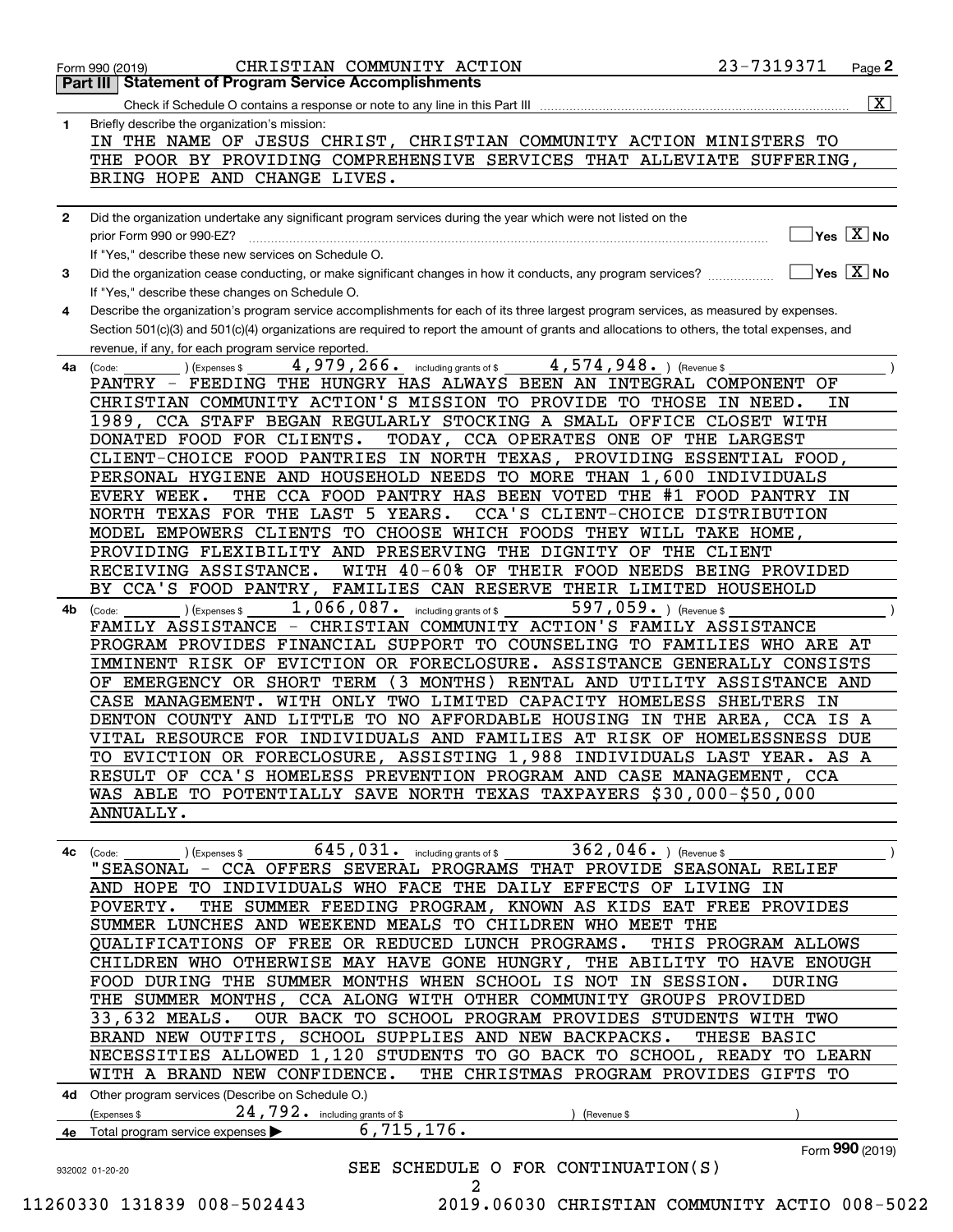| Form 990 (2019) |  |  |
|-----------------|--|--|

|     |                                                                                                                                                                                                                                                           |                 | Yes                     | No                           |
|-----|-----------------------------------------------------------------------------------------------------------------------------------------------------------------------------------------------------------------------------------------------------------|-----------------|-------------------------|------------------------------|
| 1   | Is the organization described in section $501(c)(3)$ or $4947(a)(1)$ (other than a private foundation)?                                                                                                                                                   |                 |                         |                              |
|     |                                                                                                                                                                                                                                                           | 1.              | X                       |                              |
| 2   |                                                                                                                                                                                                                                                           | $\overline{2}$  | $\overline{\mathbf{x}}$ |                              |
| 3   | Did the organization engage in direct or indirect political campaign activities on behalf of or in opposition to candidates for                                                                                                                           |                 |                         |                              |
|     |                                                                                                                                                                                                                                                           | 3               |                         | х                            |
| 4   | Section 501(c)(3) organizations. Did the organization engage in lobbying activities, or have a section 501(h) election in effect                                                                                                                          |                 |                         |                              |
|     |                                                                                                                                                                                                                                                           | 4               |                         | х                            |
| 5   | Is the organization a section 501(c)(4), 501(c)(5), or 501(c)(6) organization that receives membership dues, assessments, or                                                                                                                              |                 |                         | х                            |
|     |                                                                                                                                                                                                                                                           | 5               |                         |                              |
| 6   | Did the organization maintain any donor advised funds or any similar funds or accounts for which donors have the right to<br>provide advice on the distribution or investment of amounts in such funds or accounts? If "Yes," complete Schedule D, Part I | 6               |                         | х                            |
| 7   | Did the organization receive or hold a conservation easement, including easements to preserve open space,                                                                                                                                                 |                 |                         |                              |
|     |                                                                                                                                                                                                                                                           | $\overline{7}$  |                         | x                            |
| 8   | Did the organization maintain collections of works of art, historical treasures, or other similar assets? If "Yes," complete                                                                                                                              |                 |                         |                              |
|     |                                                                                                                                                                                                                                                           | 8               |                         | x                            |
| 9   | Did the organization report an amount in Part X, line 21, for escrow or custodial account liability, serve as a custodian for                                                                                                                             |                 |                         |                              |
|     | amounts not listed in Part X; or provide credit counseling, debt management, credit repair, or debt negotiation services?                                                                                                                                 |                 |                         |                              |
|     |                                                                                                                                                                                                                                                           | 9               |                         | х                            |
| 10  | Did the organization, directly or through a related organization, hold assets in donor-restricted endowments                                                                                                                                              |                 |                         |                              |
|     |                                                                                                                                                                                                                                                           | 10              |                         | x                            |
| 11  | If the organization's answer to any of the following questions is "Yes," then complete Schedule D, Parts VI, VIII, VIII, IX, or X                                                                                                                         |                 |                         |                              |
|     | as applicable.                                                                                                                                                                                                                                            |                 |                         |                              |
|     | a Did the organization report an amount for land, buildings, and equipment in Part X, line 10? If "Yes," complete Schedule D,                                                                                                                             |                 |                         |                              |
|     |                                                                                                                                                                                                                                                           | 11a             | X                       |                              |
|     | Did the organization report an amount for investments - other securities in Part X, line 12, that is 5% or more of its total                                                                                                                              |                 |                         |                              |
|     |                                                                                                                                                                                                                                                           | 11 <sub>b</sub> |                         | х                            |
| c   | Did the organization report an amount for investments - program related in Part X, line 13, that is 5% or more of its total                                                                                                                               |                 |                         |                              |
|     |                                                                                                                                                                                                                                                           | 11c             |                         | x                            |
|     | d Did the organization report an amount for other assets in Part X, line 15, that is 5% or more of its total assets reported in                                                                                                                           |                 |                         |                              |
|     |                                                                                                                                                                                                                                                           | 11d<br>11e      |                         | x<br>$\overline{\mathbf{x}}$ |
|     | Did the organization report an amount for other liabilities in Part X, line 25? If "Yes," complete Schedule D, Part X                                                                                                                                     |                 |                         |                              |
|     | Did the organization's separate or consolidated financial statements for the tax year include a footnote that addresses<br>the organization's liability for uncertain tax positions under FIN 48 (ASC 740)? If "Yes," complete Schedule D, Part X         | 11f             | X                       |                              |
|     | 12a Did the organization obtain separate, independent audited financial statements for the tax year? If "Yes," complete                                                                                                                                   |                 |                         |                              |
|     |                                                                                                                                                                                                                                                           | 12a             | X                       |                              |
|     | <b>b</b> Was the organization included in consolidated, independent audited financial statements for the tax year?                                                                                                                                        |                 |                         |                              |
|     | If "Yes," and if the organization answered "No" to line 12a, then completing Schedule D, Parts XI and XII is optional                                                                                                                                     | 12b             |                         | ᅀ                            |
| 13  |                                                                                                                                                                                                                                                           | 13              |                         | $\mathbf X$                  |
| 14a | Did the organization maintain an office, employees, or agents outside of the United States?                                                                                                                                                               | 14a             |                         | X                            |
| b   | Did the organization have aggregate revenues or expenses of more than \$10,000 from grantmaking, fundraising, business,                                                                                                                                   |                 |                         |                              |
|     | investment, and program service activities outside the United States, or aggregate foreign investments valued at \$100,000                                                                                                                                |                 |                         |                              |
|     |                                                                                                                                                                                                                                                           | 14b             |                         | x                            |
| 15  | Did the organization report on Part IX, column (A), line 3, more than \$5,000 of grants or other assistance to or for any                                                                                                                                 |                 |                         |                              |
|     |                                                                                                                                                                                                                                                           | 15              |                         | x                            |
| 16  | Did the organization report on Part IX, column (A), line 3, more than \$5,000 of aggregate grants or other assistance to                                                                                                                                  |                 |                         |                              |
|     |                                                                                                                                                                                                                                                           | 16              |                         | x                            |
| 17  | Did the organization report a total of more than \$15,000 of expenses for professional fundraising services on Part IX,                                                                                                                                   |                 |                         |                              |
|     |                                                                                                                                                                                                                                                           | 17              |                         | x                            |
| 18  | Did the organization report more than \$15,000 total of fundraising event gross income and contributions on Part VIII, lines                                                                                                                              |                 | х                       |                              |
|     |                                                                                                                                                                                                                                                           | 18              |                         |                              |
| 19  | Did the organization report more than \$15,000 of gross income from gaming activities on Part VIII, line 9a? If "Yes."                                                                                                                                    | 19              |                         | X                            |
| 20a |                                                                                                                                                                                                                                                           | 20a             |                         | X                            |
| b   | If "Yes" to line 20a, did the organization attach a copy of its audited financial statements to this return?                                                                                                                                              | 20 <sub>b</sub> |                         |                              |
| 21  | Did the organization report more than \$5,000 of grants or other assistance to any domestic organization or                                                                                                                                               |                 |                         |                              |
|     |                                                                                                                                                                                                                                                           | 21              |                         | x                            |
|     | 932003 01-20-20                                                                                                                                                                                                                                           |                 |                         | Form 990 (2019)              |

932003 01-20-20

3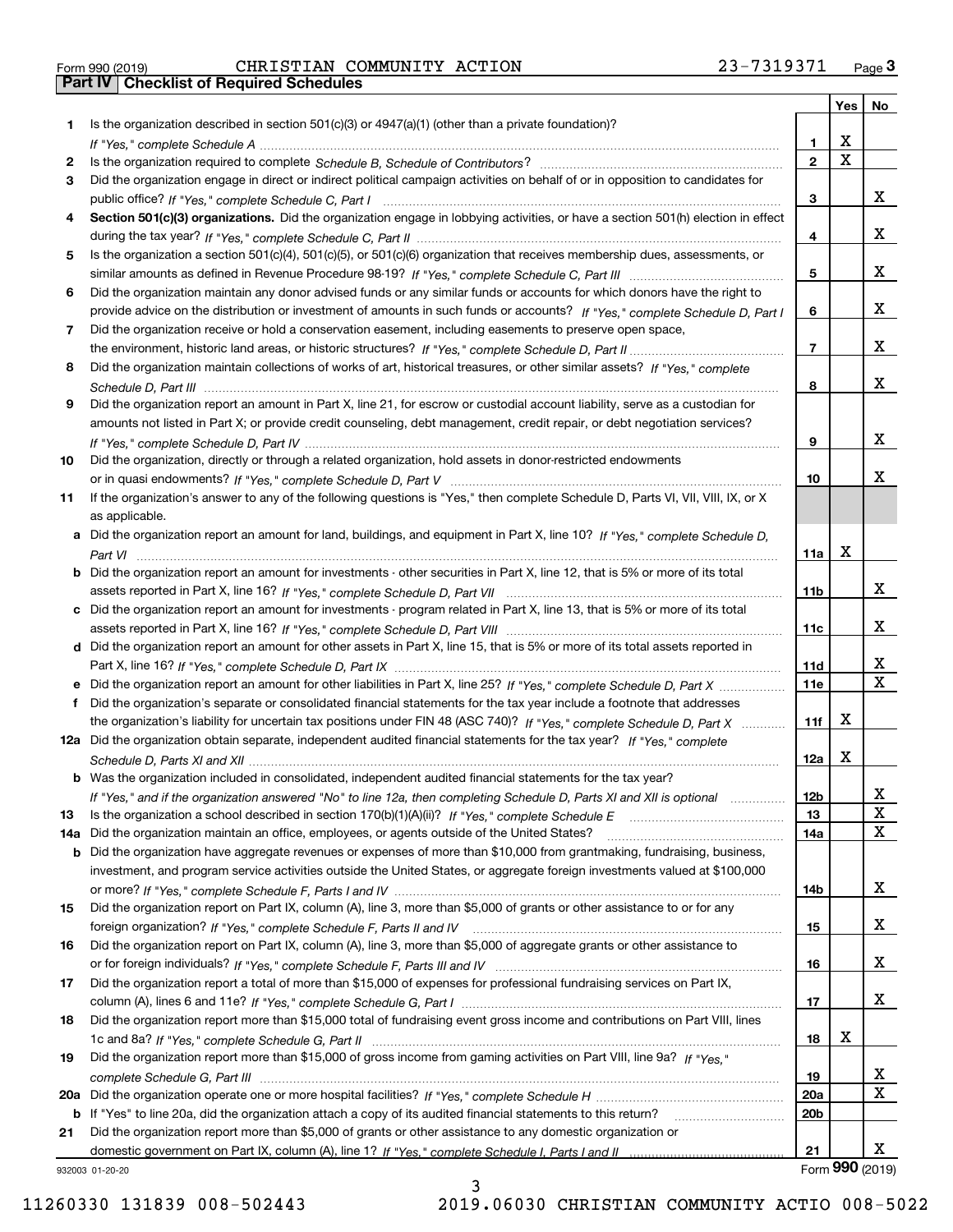| Form 990 (2019) |  |  |
|-----------------|--|--|

*(continued)*

|               |                                                                                                                                   |                 | Yes | No              |
|---------------|-----------------------------------------------------------------------------------------------------------------------------------|-----------------|-----|-----------------|
| 22            | Did the organization report more than \$5,000 of grants or other assistance to or for domestic individuals on                     |                 |     |                 |
|               |                                                                                                                                   | 22              | X   |                 |
| 23            | Did the organization answer "Yes" to Part VII, Section A, line 3, 4, or 5 about compensation of the organization's current        |                 |     |                 |
|               | and former officers, directors, trustees, key employees, and highest compensated employees? If "Yes," complete                    |                 |     |                 |
|               |                                                                                                                                   | 23              |     | x               |
|               | 24a Did the organization have a tax-exempt bond issue with an outstanding principal amount of more than \$100,000 as of the       |                 |     |                 |
|               | last day of the year, that was issued after December 31, 2002? If "Yes," answer lines 24b through 24d and complete                |                 |     |                 |
|               |                                                                                                                                   | 24a             |     | x               |
|               | b Did the organization invest any proceeds of tax-exempt bonds beyond a temporary period exception?                               | 24b             |     |                 |
|               | c Did the organization maintain an escrow account other than a refunding escrow at any time during the year to defease            |                 |     |                 |
|               | any tax-exempt bonds?                                                                                                             | 24c             |     |                 |
|               |                                                                                                                                   | 24d             |     |                 |
|               | 25a Section 501(c)(3), 501(c)(4), and 501(c)(29) organizations. Did the organization engage in an excess benefit                  |                 |     |                 |
|               |                                                                                                                                   | 25a             |     | x               |
|               | b Is the organization aware that it engaged in an excess benefit transaction with a disqualified person in a prior year, and      |                 |     |                 |
|               | that the transaction has not been reported on any of the organization's prior Forms 990 or 990-EZ? If "Yes," complete             |                 |     |                 |
|               |                                                                                                                                   |                 |     | x               |
|               | Schedule L. Part I                                                                                                                | 25b             |     |                 |
| 26            | Did the organization report any amount on Part X, line 5 or 22, for receivables from or payables to any current                   |                 |     |                 |
|               | or former officer, director, trustee, key employee, creator or founder, substantial contributor, or 35%                           |                 |     |                 |
|               |                                                                                                                                   | 26              |     | x               |
| 27            | Did the organization provide a grant or other assistance to any current or former officer, director, trustee, key employee,       |                 |     |                 |
|               | creator or founder, substantial contributor or employee thereof, a grant selection committee member, or to a 35% controlled       |                 |     |                 |
|               | entity (including an employee thereof) or family member of any of these persons? If "Yes," complete Schedule L, Part III          | 27              |     | x               |
| 28            | Was the organization a party to a business transaction with one of the following parties (see Schedule L, Part IV                 |                 |     |                 |
|               | instructions, for applicable filing thresholds, conditions, and exceptions):                                                      |                 |     |                 |
|               | a A current or former officer, director, trustee, key employee, creator or founder, or substantial contributor? If                |                 |     |                 |
|               |                                                                                                                                   | 28a             |     | х               |
|               |                                                                                                                                   | 28 <sub>b</sub> |     | X               |
|               | c A 35% controlled entity of one or more individuals and/or organizations described in lines 28a or 28b? If                       |                 |     |                 |
|               |                                                                                                                                   | 28c             |     | х               |
| 29            |                                                                                                                                   | 29              | X   |                 |
| 30            | Did the organization receive contributions of art, historical treasures, or other similar assets, or qualified conservation       |                 |     |                 |
|               |                                                                                                                                   | 30              |     | x               |
| 31            | Did the organization liquidate, terminate, or dissolve and cease operations? If "Yes," complete Schedule N, Part I                | 31              |     | $\mathbf x$     |
| 32            | Did the organization sell, exchange, dispose of, or transfer more than 25% of its net assets? If "Yes," complete                  |                 |     |                 |
|               | Schedule N, Part II                                                                                                               | 32              |     | х               |
| 33            | Did the organization own 100% of an entity disregarded as separate from the organization under Regulations                        |                 |     |                 |
|               |                                                                                                                                   | 33              |     | х               |
| 34            | Was the organization related to any tax-exempt or taxable entity? If "Yes," complete Schedule R, Part II, III, or IV, and         |                 |     |                 |
|               |                                                                                                                                   | 34              | х   |                 |
|               | 35a Did the organization have a controlled entity within the meaning of section 512(b)(13)?                                       | 35a             | X   |                 |
|               | b If "Yes" to line 35a, did the organization receive any payment from or engage in any transaction with a controlled entity       |                 |     |                 |
|               |                                                                                                                                   | 35 <sub>b</sub> |     | X.              |
| 36            | Section 501(c)(3) organizations. Did the organization make any transfers to an exempt non-charitable related organization?        |                 |     |                 |
|               |                                                                                                                                   | 36              |     | x               |
|               | Did the organization conduct more than 5% of its activities through an entity that is not a related organization                  |                 |     |                 |
| 37            |                                                                                                                                   |                 |     | х               |
|               |                                                                                                                                   | 37              |     |                 |
| 38            | Did the organization complete Schedule O and provide explanations in Schedule O for Part VI, lines 11b and 19?                    |                 | X   |                 |
| <b>Part V</b> | Note: All Form 990 filers are required to complete Schedule O<br><b>Statements Regarding Other IRS Filings and Tax Compliance</b> | 38              |     |                 |
|               |                                                                                                                                   |                 |     |                 |
|               | Check if Schedule O contains a response or note to any line in this Part V                                                        |                 |     |                 |
|               |                                                                                                                                   |                 | Yes | No              |
|               | 145<br><b>1a</b> Enter the number reported in Box 3 of Form 1096. Enter -0- if not applicable <i>manumumumum</i><br>1a<br>0       |                 |     |                 |
|               | 1b                                                                                                                                |                 |     |                 |
|               | c Did the organization comply with backup withholding rules for reportable payments to vendors and reportable gaming              |                 |     |                 |
|               | (gambling) winnings to prize winners?                                                                                             | 1c              | х   |                 |
|               | 932004 01-20-20                                                                                                                   |                 |     | Form 990 (2019) |
|               |                                                                                                                                   |                 |     |                 |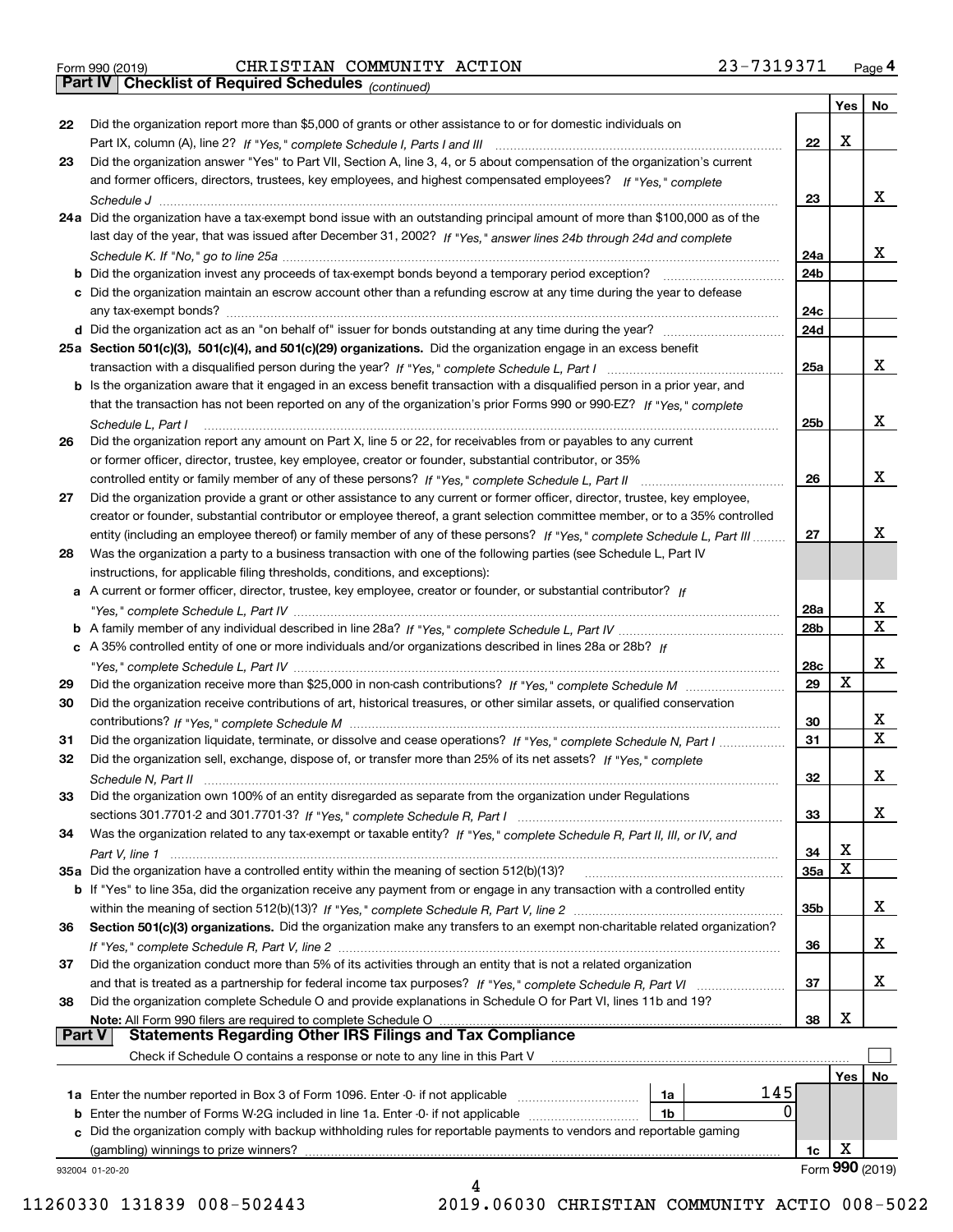|               | 23-7319371<br>CHRISTIAN COMMUNITY ACTION<br>Form 990 (2019)                                                                                     |                |     | $Page$ <sup>5</sup> |
|---------------|-------------------------------------------------------------------------------------------------------------------------------------------------|----------------|-----|---------------------|
| <b>Part V</b> | Statements Regarding Other IRS Filings and Tax Compliance (continued)                                                                           |                |     |                     |
|               |                                                                                                                                                 |                | Yes | No                  |
|               | 2a Enter the number of employees reported on Form W-3, Transmittal of Wage and Tax Statements,                                                  |                |     |                     |
|               | 24<br>filed for the calendar year ending with or within the year covered by this return<br>2a                                                   |                |     |                     |
|               |                                                                                                                                                 | 2 <sub>b</sub> | X   |                     |
|               |                                                                                                                                                 |                |     |                     |
|               | 3a Did the organization have unrelated business gross income of \$1,000 or more during the year?                                                | 3a             |     | Х                   |
|               |                                                                                                                                                 | 3b             |     |                     |
|               | 4a At any time during the calendar year, did the organization have an interest in, or a signature or other authority over, a                    |                |     |                     |
|               | financial account in a foreign country (such as a bank account, securities account, or other financial account)?                                | 4a             |     | x                   |
|               | <b>b</b> If "Yes," enter the name of the foreign country $\triangleright$                                                                       |                |     |                     |
|               | See instructions for filing requirements for FinCEN Form 114, Report of Foreign Bank and Financial Accounts (FBAR).                             |                |     | х                   |
|               | 5a Was the organization a party to a prohibited tax shelter transaction at any time during the tax year?                                        | 5a             |     | X                   |
| b             |                                                                                                                                                 | 5 <sub>b</sub> |     |                     |
| с             |                                                                                                                                                 | 5 <sub>c</sub> |     |                     |
|               | 6a Does the organization have annual gross receipts that are normally greater than \$100,000, and did the organization solicit                  |                |     | x                   |
|               | any contributions that were not tax deductible as charitable contributions?                                                                     | 6a             |     |                     |
|               | <b>b</b> If "Yes," did the organization include with every solicitation an express statement that such contributions or gifts                   |                |     |                     |
|               | were not tax deductible?<br>Organizations that may receive deductible contributions under section 170(c).                                       | 6b             |     |                     |
| 7<br>a        | Did the organization receive a payment in excess of \$75 made partly as a contribution and partly for goods and services provided to the payor? | 7a             |     | Х                   |
| b             | If "Yes," did the organization notify the donor of the value of the goods or services provided?                                                 | 7b             |     |                     |
| c             | Did the organization sell, exchange, or otherwise dispose of tangible personal property for which it was required                               |                |     |                     |
|               | to file Form 8282?                                                                                                                              | 7c             |     | х                   |
| d             | 7d<br>If "Yes," indicate the number of Forms 8282 filed during the year                                                                         |                |     |                     |
| е             | Did the organization receive any funds, directly or indirectly, to pay premiums on a personal benefit contract?                                 | 7e             |     | х                   |
| Ť.            | Did the organization, during the year, pay premiums, directly or indirectly, on a personal benefit contract?                                    | 7f             |     | $\mathbf X$         |
| g             | If the organization received a contribution of qualified intellectual property, did the organization file Form 8899 as required?                | 7g             |     |                     |
| h             | If the organization received a contribution of cars, boats, airplanes, or other vehicles, did the organization file a Form 1098-C?              | 7h             |     |                     |
| 8             | Sponsoring organizations maintaining donor advised funds. Did a donor advised fund maintained by the                                            |                |     |                     |
|               | sponsoring organization have excess business holdings at any time during the year?                                                              | 8              |     |                     |
| 9             | Sponsoring organizations maintaining donor advised funds.                                                                                       |                |     |                     |
| а             | Did the sponsoring organization make any taxable distributions under section 4966?                                                              | 9а             |     |                     |
| b             | Did the sponsoring organization make a distribution to a donor, donor advisor, or related person?                                               | 9b             |     |                     |
| 10            | Section 501(c)(7) organizations. Enter:                                                                                                         |                |     |                     |
| a             | Initiation fees and capital contributions included on Part VIII, line 12<br>10a                                                                 |                |     |                     |
| b             | Gross receipts, included on Form 990, Part VIII, line 12, for public use of club facilities<br>10b                                              |                |     |                     |
| 11            | Section 501(c)(12) organizations. Enter:                                                                                                        |                |     |                     |
| а             | 11a<br>Gross income from members or shareholders                                                                                                |                |     |                     |
| b             | Gross income from other sources (Do not net amounts due or paid to other sources against                                                        |                |     |                     |
|               | amounts due or received from them.)<br>11b                                                                                                      |                |     |                     |
|               | 12a Section 4947(a)(1) non-exempt charitable trusts. Is the organization filing Form 990 in lieu of Form 1041?                                  | 12a            |     |                     |
| b             | If "Yes," enter the amount of tax-exempt interest received or accrued during the year<br>12b                                                    |                |     |                     |
| 13            | Section 501(c)(29) qualified nonprofit health insurance issuers.                                                                                |                |     |                     |
|               | a Is the organization licensed to issue qualified health plans in more than one state?                                                          | 13а            |     |                     |
|               | Note: See the instructions for additional information the organization must report on Schedule O.                                               |                |     |                     |
|               | <b>b</b> Enter the amount of reserves the organization is required to maintain by the states in which the                                       |                |     |                     |
|               | 13b                                                                                                                                             |                |     |                     |
| c             | 13с                                                                                                                                             |                |     |                     |
| 14a           | Did the organization receive any payments for indoor tanning services during the tax year?                                                      | 14a            |     | X                   |
| b             |                                                                                                                                                 | 14b            |     |                     |
| 15            | Is the organization subject to the section 4960 tax on payment(s) of more than \$1,000,000 in remuneration or                                   |                |     |                     |
|               |                                                                                                                                                 | 15             |     | х                   |
|               | If "Yes," see instructions and file Form 4720, Schedule N.                                                                                      |                |     |                     |
| 16            | Is the organization an educational institution subject to the section 4968 excise tax on net investment income?<br>.                            | 16             |     | х                   |
|               | If "Yes," complete Form 4720, Schedule O.                                                                                                       |                |     |                     |

Form (2019) **990**

932005 01-20-20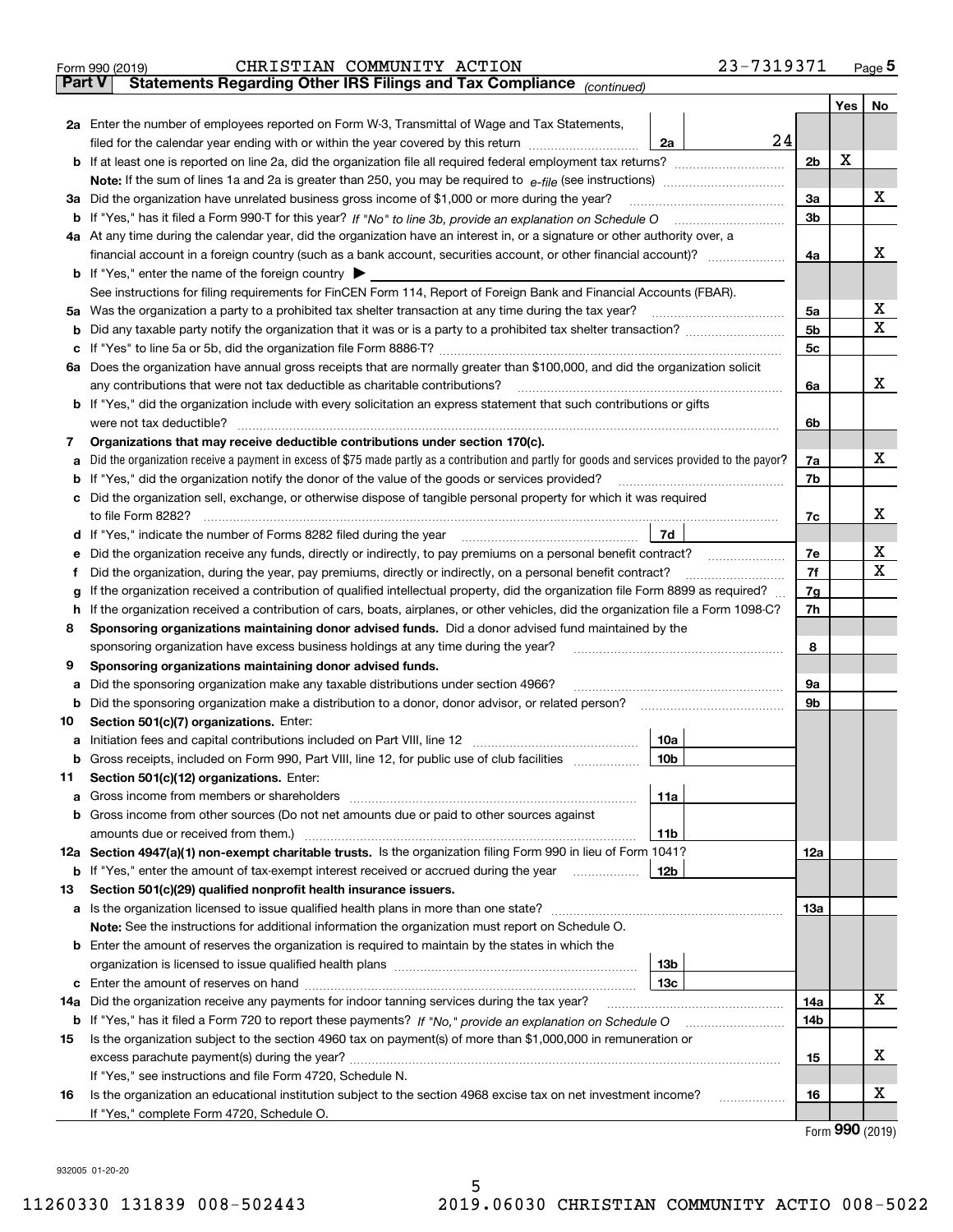| Form 990 (2019) |  |  |
|-----------------|--|--|
|                 |  |  |

| Form 990 (2019) | CHRISTIAN COMMUNITY ACTION                                                                                       | 23-7319371                                                                                                                    | $P_{\text{aqe}}$ 6 |
|-----------------|------------------------------------------------------------------------------------------------------------------|-------------------------------------------------------------------------------------------------------------------------------|--------------------|
|                 |                                                                                                                  | Part VI   Governance, Management, and Disclosure For each "Yes" response to lines 2 through 7b below, and for a "No" response |                    |
|                 | to line 8a, 8b, or 10b below, describe the circumstances, processes, or changes on Schedule O. See instructions. |                                                                                                                               |                    |

|              |                                                                                                                                                                                                                                |      |    |                 | Yes             | No                      |
|--------------|--------------------------------------------------------------------------------------------------------------------------------------------------------------------------------------------------------------------------------|------|----|-----------------|-----------------|-------------------------|
|              | <b>1a</b> Enter the number of voting members of the governing body at the end of the tax year <i>manumum</i>                                                                                                                   | 1a   | 13 |                 |                 |                         |
|              | If there are material differences in voting rights among members of the governing body, or if the governing                                                                                                                    |      |    |                 |                 |                         |
|              | body delegated broad authority to an executive committee or similar committee, explain on Schedule O.                                                                                                                          |      |    |                 |                 |                         |
| b            | Enter the number of voting members included on line 1a, above, who are independent                                                                                                                                             | l 1b | 13 |                 |                 |                         |
| $\mathbf{2}$ | Did any officer, director, trustee, or key employee have a family relationship or a business relationship with any other                                                                                                       |      |    |                 |                 |                         |
|              | officer, director, trustee, or key employee?                                                                                                                                                                                   |      |    | $\mathbf{2}$    |                 | х                       |
| 3            | Did the organization delegate control over management duties customarily performed by or under the direct supervision                                                                                                          |      |    |                 |                 |                         |
|              |                                                                                                                                                                                                                                |      |    | 3               | X               |                         |
| 4            | Did the organization make any significant changes to its governing documents since the prior Form 990 was filed?                                                                                                               |      |    | 4               |                 | $\mathbf X$             |
| 5            |                                                                                                                                                                                                                                |      |    | 5               |                 | $\overline{\mathbf{x}}$ |
| 6            | Did the organization have members or stockholders?                                                                                                                                                                             |      |    | 6               |                 | X                       |
|              | 7a Did the organization have members, stockholders, or other persons who had the power to elect or appoint one or                                                                                                              |      |    |                 |                 |                         |
|              |                                                                                                                                                                                                                                |      |    | 7a              |                 | X                       |
|              | <b>b</b> Are any governance decisions of the organization reserved to (or subject to approval by) members, stockholders, or                                                                                                    |      |    |                 |                 |                         |
|              | persons other than the governing body?                                                                                                                                                                                         |      |    | 7b              |                 | х                       |
| 8            | Did the organization contemporaneously document the meetings held or written actions undertaken during the year by the following:                                                                                              |      |    |                 |                 |                         |
| a            |                                                                                                                                                                                                                                |      |    | 8a              | X               |                         |
| b            | Each committee with authority to act on behalf of the governing body? [10] manufacture manufacture with authority to act on behalf of the governing body? [10] manufacture with authority of the state with an interval and th |      |    | 8b              | X               |                         |
| 9            | Is there any officer, director, trustee, or key employee listed in Part VII, Section A, who cannot be reached at the                                                                                                           |      |    |                 |                 |                         |
|              |                                                                                                                                                                                                                                |      |    | 9               |                 | x                       |
|              | Section B. Policies (This Section B requests information about policies not required by the Internal Revenue Code.)                                                                                                            |      |    |                 |                 |                         |
|              |                                                                                                                                                                                                                                |      |    |                 | Yes             | No                      |
|              |                                                                                                                                                                                                                                |      |    | 10a             |                 | X                       |
|              | <b>b</b> If "Yes," did the organization have written policies and procedures governing the activities of such chapters, affiliates,                                                                                            |      |    |                 |                 |                         |
|              |                                                                                                                                                                                                                                |      |    | 10 <sub>b</sub> |                 |                         |
|              | 11a Has the organization provided a complete copy of this Form 990 to all members of its governing body before filing the form?                                                                                                |      |    | 11a             | X               |                         |
|              | <b>b</b> Describe in Schedule O the process, if any, used by the organization to review this Form 990.                                                                                                                         |      |    |                 |                 |                         |
|              |                                                                                                                                                                                                                                |      |    | 12a             | X               |                         |
| b            |                                                                                                                                                                                                                                |      |    | 12 <sub>b</sub> | X               |                         |
| c            | Did the organization regularly and consistently monitor and enforce compliance with the policy? If "Yes," describe                                                                                                             |      |    |                 |                 |                         |
|              | in Schedule O how this was done material contracts and the set of the state of the state of the state of the state of the state of the state of the state of the state of the state of the state of the state of the state of  |      |    | 12c             | X               |                         |
| 13           |                                                                                                                                                                                                                                |      |    | 13              | X               |                         |
| 14           | Did the organization have a written document retention and destruction policy? manufactured and the organization have a written document retention and destruction policy?                                                     |      |    | 14              | $\mathbf X$     |                         |
| 15           | Did the process for determining compensation of the following persons include a review and approval by independent                                                                                                             |      |    |                 |                 |                         |
|              | persons, comparability data, and contemporaneous substantiation of the deliberation and decision?                                                                                                                              |      |    |                 |                 |                         |
|              | a The organization's CEO, Executive Director, or top management official manufactured content content of the organization's CEO, Executive Director, or top management official manufactured content of the state of the state |      |    | 15a             | X               |                         |
|              | <b>b</b> Other officers or key employees of the organization                                                                                                                                                                   |      |    | 15b             |                 | X                       |
|              | If "Yes" to line 15a or 15b, describe the process in Schedule O (see instructions).                                                                                                                                            |      |    |                 |                 |                         |
|              | 16a Did the organization invest in, contribute assets to, or participate in a joint venture or similar arrangement with a                                                                                                      |      |    |                 |                 |                         |
|              | taxable entity during the year?                                                                                                                                                                                                |      |    | 16a             |                 | X                       |
|              | b If "Yes," did the organization follow a written policy or procedure requiring the organization to evaluate its participation                                                                                                 |      |    |                 |                 |                         |
|              | in joint venture arrangements under applicable federal tax law, and take steps to safeguard the organization's                                                                                                                 |      |    |                 |                 |                         |
|              | exempt status with respect to such arrangements?                                                                                                                                                                               |      |    | 16b             |                 |                         |
|              | <b>Section C. Disclosure</b>                                                                                                                                                                                                   |      |    |                 |                 |                         |
| 17           | <b>NONE</b><br>List the states with which a copy of this Form 990 is required to be filed $\blacktriangleright$                                                                                                                |      |    |                 |                 |                         |
| 18           | Section 6104 requires an organization to make its Forms 1023 (1024 or 1024-A, if applicable), 990, and 990-T (Section 501(c)(3)s only) available                                                                               |      |    |                 |                 |                         |
|              | for public inspection. Indicate how you made these available. Check all that apply.                                                                                                                                            |      |    |                 |                 |                         |
|              | $X$ Upon request<br>$ X $ Own website<br>Another's website<br>Other (explain on Schedule O)                                                                                                                                    |      |    |                 |                 |                         |
| 19           | Describe on Schedule O whether (and if so, how) the organization made its governing documents, conflict of interest policy, and financial                                                                                      |      |    |                 |                 |                         |
|              | statements available to the public during the tax year.                                                                                                                                                                        |      |    |                 |                 |                         |
| 20           | State the name, address, and telephone number of the person who possesses the organization's books and records                                                                                                                 |      |    |                 |                 |                         |
|              | JANET MOORE - 972-221-1224                                                                                                                                                                                                     |      |    |                 |                 |                         |
|              | 75057<br>TX<br>200 SOUTH MILL STREET, LEWISVILLE,                                                                                                                                                                              |      |    |                 |                 |                         |
|              |                                                                                                                                                                                                                                |      |    |                 | Form 990 (2019) |                         |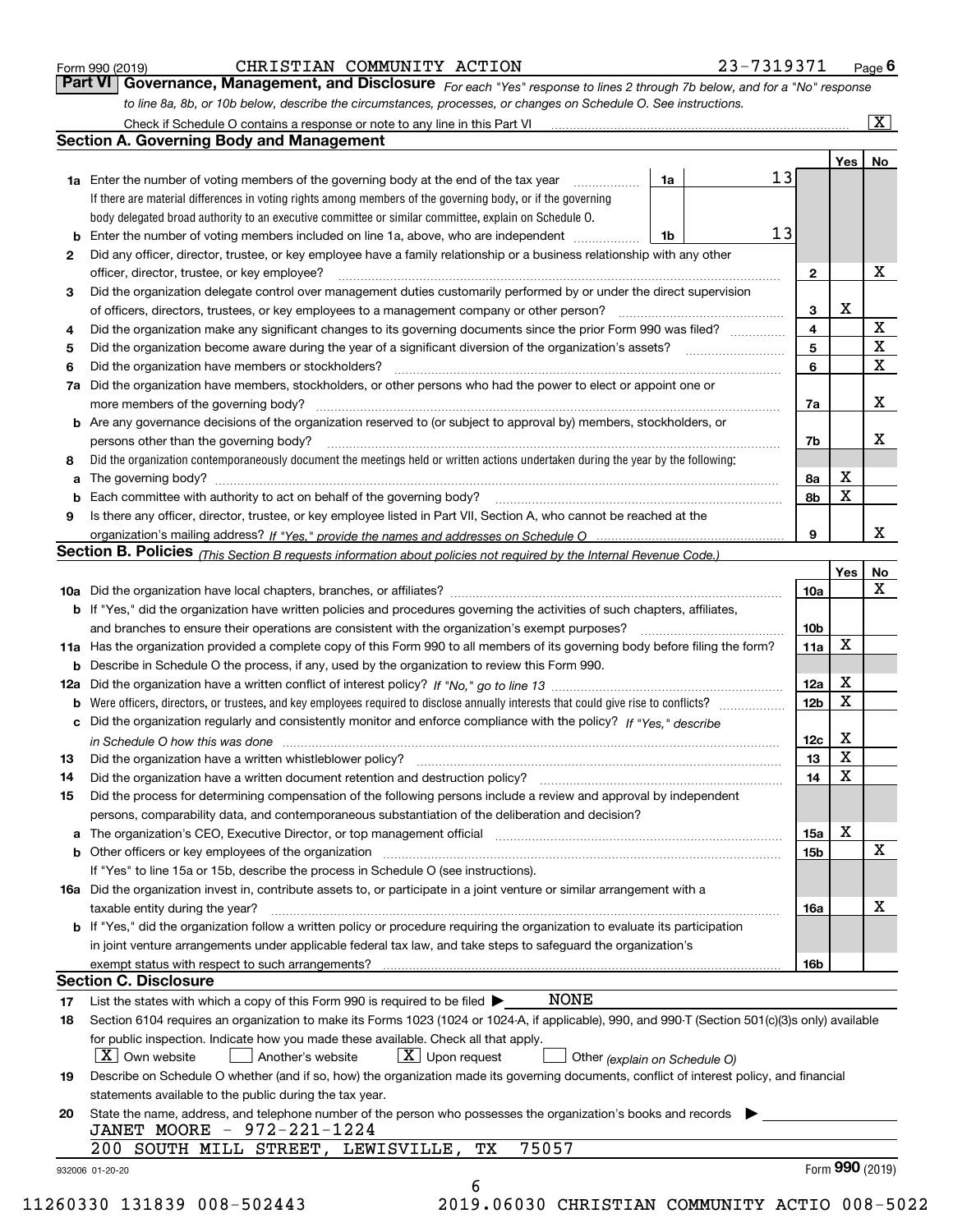$\mathcal{L}^{\text{max}}$ 

## **7Part VII Compensation of Officers, Directors, Trustees, Key Employees, Highest Compensated Employees, and Independent Contractors**

Check if Schedule O contains a response or note to any line in this Part VII

**Section A. Officers, Directors, Trustees, Key Employees, and Highest Compensated Employees**

**1a**  Complete this table for all persons required to be listed. Report compensation for the calendar year ending with or within the organization's tax year. **•** List all of the organization's current officers, directors, trustees (whether individuals or organizations), regardless of amount of compensation.

Enter -0- in columns (D), (E), and (F) if no compensation was paid.

 $\bullet$  List all of the organization's  $\,$ current key employees, if any. See instructions for definition of "key employee."

**•** List the organization's five current highest compensated employees (other than an officer, director, trustee, or key employee) who received reportable compensation (Box 5 of Form W-2 and/or Box 7 of Form 1099-MISC) of more than \$100,000 from the organization and any related organizations.

**•** List all of the organization's former officers, key employees, and highest compensated employees who received more than \$100,000 of reportable compensation from the organization and any related organizations.

**former directors or trustees**  ¥ List all of the organization's that received, in the capacity as a former director or trustee of the organization, more than \$10,000 of reportable compensation from the organization and any related organizations.

See instructions for the order in which to list the persons above.

Check this box if neither the organization nor any related organization compensated any current officer, director, or trustee.  $\mathcal{L}^{\text{max}}$ 

| (A)                        | (B)               | (C)                           |                       |          |              |                                                                  |        | (D)             | (E)                           | (F)                      |
|----------------------------|-------------------|-------------------------------|-----------------------|----------|--------------|------------------------------------------------------------------|--------|-----------------|-------------------------------|--------------------------|
| Name and title             | Average           |                               |                       | Position |              | (do not check more than one                                      |        | Reportable      | Reportable                    | Estimated                |
|                            | hours per         |                               |                       |          |              | box, unless person is both an<br>officer and a director/trustee) |        | compensation    | compensation                  | amount of                |
|                            | week<br>(list any |                               |                       |          |              |                                                                  |        | from<br>the     | from related<br>organizations | other                    |
|                            | hours for         |                               |                       |          |              |                                                                  |        | organization    | (W-2/1099-MISC)               | compensation<br>from the |
|                            | related           |                               |                       |          |              |                                                                  |        | (W-2/1099-MISC) |                               | organization             |
|                            | organizations     |                               |                       |          |              |                                                                  |        |                 |                               | and related              |
|                            | below             | ndividual trustee or director | Institutional trustee |          | Key employee | Highest compensated<br>  employee                                | Former |                 |                               | organizations            |
|                            | line)             |                               |                       | Officer  |              |                                                                  |        |                 |                               |                          |
| STEPHEN HOOD<br>(1)        | 40.00             |                               |                       |          |              |                                                                  |        |                 |                               |                          |
| CEO/PRESIDENT (OUTGOING)   |                   |                               |                       | X        |              |                                                                  |        | 113,245.        | 0.                            | 2,368.                   |
| (2)<br>CHRISTINE PITT      | 1.00              |                               |                       |          |              |                                                                  |        |                 |                               |                          |
| <b>BOARD CHAIR</b>         |                   | $\mathbf X$                   |                       | X        |              |                                                                  |        | $\mathbf 0$ .   | 0.                            | $\mathbf 0$ .            |
| TRACY SCOTT MILLER<br>(3)  | 1.00              |                               |                       |          |              |                                                                  |        |                 |                               |                          |
| VICE CHAIR                 |                   | $\mathbf x$                   |                       | X        |              |                                                                  |        | 0.              | $\mathbf 0$ .                 | $\mathbf 0$ .            |
| DAVID APPLE<br>(4)         | 1.00              |                               |                       |          |              |                                                                  |        |                 |                               |                          |
| <b>TREASURER</b>           |                   | $\mathbf X$                   |                       | X        |              |                                                                  |        | 0.              | 0.                            | $\mathbf 0$ .            |
| (5) NICHOLE BENTLEY        | 1.00              |                               |                       |          |              |                                                                  |        |                 |                               |                          |
| <b>SECRETARY</b>           |                   | $\rm X$                       |                       | X        |              |                                                                  |        | 0.              | $\mathbf 0$ .                 | $0_{.}$                  |
| (6) BILL CAVALLE           | 1.00              |                               |                       |          |              |                                                                  |        |                 |                               |                          |
| <b>DIRECTOR</b>            |                   | $\mathbf X$                   |                       |          |              |                                                                  |        | $\mathbf 0$ .   | $\mathbf 0$ .                 | $\mathbf 0$ .            |
| (7) ELIZABETH VARGHESE, MD | 1.00              |                               |                       |          |              |                                                                  |        |                 |                               |                          |
| <b>DIRECTOR</b>            |                   | $\mathbf X$                   |                       |          |              |                                                                  |        | 0.              | $\mathbf 0$ .                 | $\mathbf 0$ .            |
| (8)<br><b>JEFF WILT</b>    | 1.00              |                               |                       |          |              |                                                                  |        |                 |                               |                          |
| <b>DIRECTOR</b>            |                   | $\mathbf X$                   |                       |          |              |                                                                  |        | $0$ .           | 0.                            | $\mathbf 0$ .            |
| (9) JIM MUSTAIN            | 1.00              |                               |                       |          |              |                                                                  |        |                 |                               |                          |
| <b>DIRECTOR</b>            |                   | $\mathbf x$                   |                       |          |              |                                                                  |        | $0$ .           | 0.                            | 0.                       |
| (10) LISA PIERCE, MD       | 1.00              |                               |                       |          |              |                                                                  |        |                 |                               |                          |
| <b>DIRECTOR</b>            |                   | $\mathbf X$                   |                       |          |              |                                                                  |        | $\mathbf 0$ .   | 0.                            | $\mathbf 0$ .            |
| (11) LORI D. RAPP          | 1.00              |                               |                       |          |              |                                                                  |        |                 |                               |                          |
| <b>DIRECTOR</b>            |                   | $\mathbf x$                   |                       |          |              |                                                                  |        | 0.              | $\mathbf 0$ .                 | $\mathbf 0$ .            |
| (12) MARVIN FRANKLIN       | 1.00              |                               |                       |          |              |                                                                  |        |                 |                               |                          |
| <b>DIRECTOR</b>            |                   | $\mathbf X$                   |                       |          |              |                                                                  |        | $0$ .           | 0.                            | $\mathbf 0$ .            |
| (13) ROSS POWELL           | 1.00              |                               |                       |          |              |                                                                  |        |                 |                               |                          |
| <b>DIRECTOR</b>            |                   | $\mathbf x$                   |                       |          |              |                                                                  |        | $\mathbf 0$ .   | 0.                            | 0.                       |
| $(14)$ TOM KIM             | 1.00              |                               |                       |          |              |                                                                  |        |                 |                               |                          |
| <b>DIRECTOR</b>            |                   | $\mathbf X$                   |                       |          |              |                                                                  |        | $\mathbf 0$ .   | 0.                            | $\mathbf 0$ .            |
| (15) GILBERT MONTEZ        | 40.00             |                               |                       |          |              |                                                                  |        |                 |                               |                          |
| CEO/PRESIDENT              |                   |                               |                       | X        |              |                                                                  |        | 0.              | 0.                            | 0.                       |
|                            |                   |                               |                       |          |              |                                                                  |        |                 |                               |                          |
|                            |                   |                               |                       |          |              |                                                                  |        |                 |                               |                          |
|                            |                   |                               |                       |          |              |                                                                  |        |                 |                               |                          |
|                            |                   |                               |                       |          |              |                                                                  |        |                 |                               |                          |

7

932007 01-20-20

Form (2019) **990**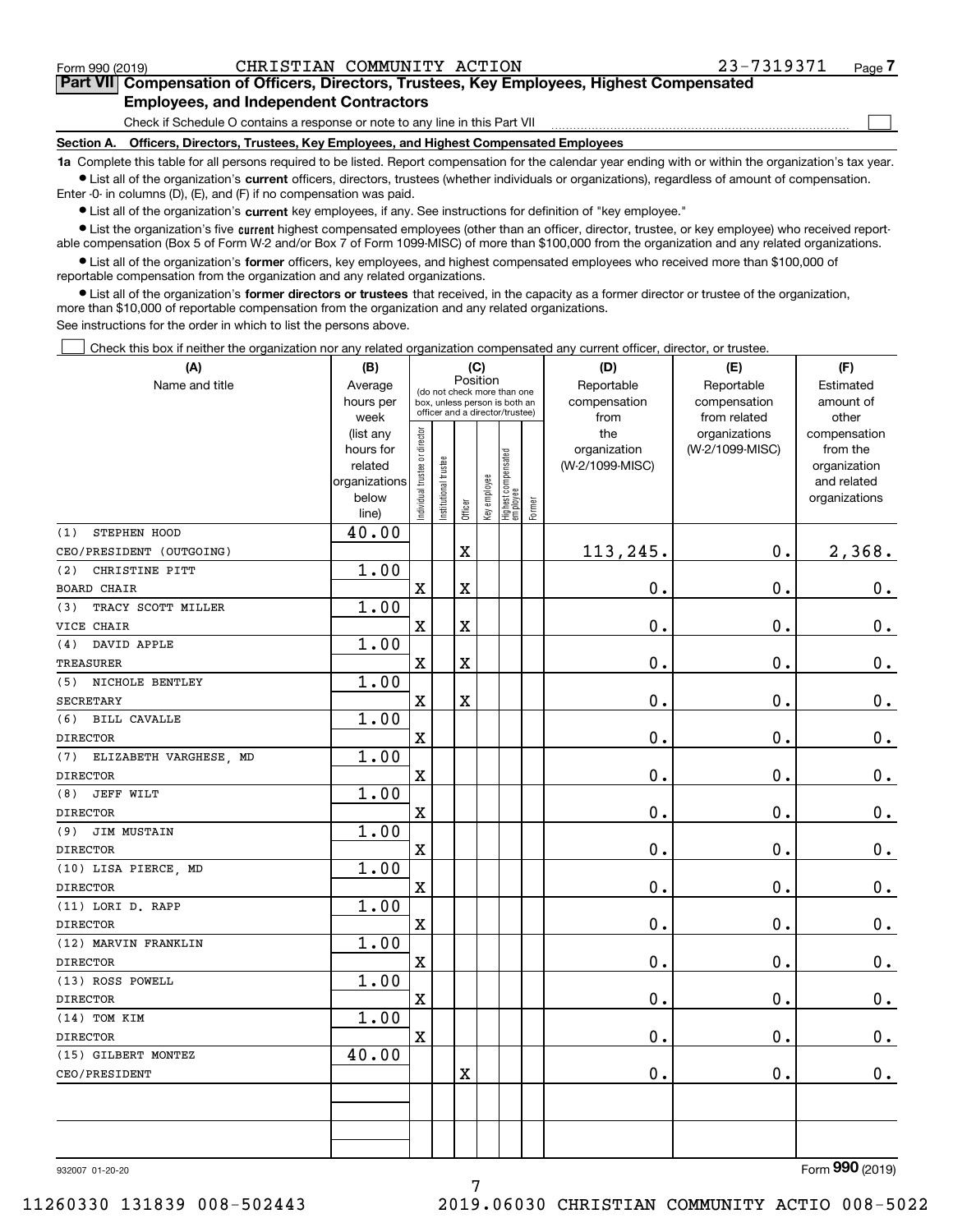|   | CHRISTIAN COMMUNITY ACTION<br>Form 990 (2019)                                                                                                                                                                                                                       |                                                                      |                                |                       |          |              |                                                                                                 |        |                                           | 23-7319371                                        |                             |     |                                                                          | Page 8 |
|---|---------------------------------------------------------------------------------------------------------------------------------------------------------------------------------------------------------------------------------------------------------------------|----------------------------------------------------------------------|--------------------------------|-----------------------|----------|--------------|-------------------------------------------------------------------------------------------------|--------|-------------------------------------------|---------------------------------------------------|-----------------------------|-----|--------------------------------------------------------------------------|--------|
|   | <b>Part VII</b><br>Section A. Officers, Directors, Trustees, Key Employees, and Highest Compensated Employees (continued)                                                                                                                                           |                                                                      |                                |                       |          |              |                                                                                                 |        |                                           |                                                   |                             |     |                                                                          |        |
|   | (A)<br>Name and title                                                                                                                                                                                                                                               | (B)<br>Average<br>hours per<br>week                                  |                                |                       | Position | (C)          | (do not check more than one<br>box, unless person is both an<br>officer and a director/trustee) |        | (D)<br>Reportable<br>compensation<br>from | (E)<br>Reportable<br>compensation<br>from related |                             |     | (F)<br>Estimated<br>amount of<br>other                                   |        |
|   |                                                                                                                                                                                                                                                                     | (list any<br>hours for<br>related<br>organizations<br>below<br>line) | Individual trustee or director | Institutional trustee | Officer  | key employee | Highest compensated<br>employee                                                                 | Former | the<br>organization<br>(W-2/1099-MISC)    | organizations<br>(W-2/1099-MISC)                  |                             |     | compensation<br>from the<br>organization<br>and related<br>organizations |        |
|   |                                                                                                                                                                                                                                                                     |                                                                      |                                |                       |          |              |                                                                                                 |        |                                           |                                                   |                             |     |                                                                          |        |
|   |                                                                                                                                                                                                                                                                     |                                                                      |                                |                       |          |              |                                                                                                 |        |                                           |                                                   |                             |     |                                                                          |        |
|   |                                                                                                                                                                                                                                                                     |                                                                      |                                |                       |          |              |                                                                                                 |        |                                           |                                                   |                             |     |                                                                          |        |
|   |                                                                                                                                                                                                                                                                     |                                                                      |                                |                       |          |              |                                                                                                 |        |                                           |                                                   |                             |     |                                                                          |        |
|   |                                                                                                                                                                                                                                                                     |                                                                      |                                |                       |          |              |                                                                                                 |        |                                           |                                                   |                             |     |                                                                          |        |
|   |                                                                                                                                                                                                                                                                     |                                                                      |                                |                       |          |              |                                                                                                 |        |                                           |                                                   |                             |     |                                                                          |        |
|   |                                                                                                                                                                                                                                                                     |                                                                      |                                |                       |          |              |                                                                                                 |        |                                           |                                                   |                             |     |                                                                          |        |
|   |                                                                                                                                                                                                                                                                     |                                                                      |                                |                       |          |              |                                                                                                 |        |                                           |                                                   |                             |     |                                                                          |        |
|   |                                                                                                                                                                                                                                                                     |                                                                      |                                |                       |          |              |                                                                                                 |        |                                           |                                                   |                             |     |                                                                          |        |
|   | 1b Subtotal<br>c Total from continuation sheets to Part VII, Section A manufactor continuum                                                                                                                                                                         |                                                                      |                                |                       |          |              |                                                                                                 |        | 113,245.<br>0.                            |                                                   | $0$ .<br>$\overline{0}$ .   |     | 2,368.                                                                   | 0.     |
|   |                                                                                                                                                                                                                                                                     |                                                                      |                                |                       |          |              |                                                                                                 |        | 113,245.                                  |                                                   | $\overline{\mathfrak{o}}$ . |     | 2,368.                                                                   |        |
| 2 | Total number of individuals (including but not limited to those listed above) who received more than \$100,000 of reportable<br>compensation from the organization                                                                                                  |                                                                      |                                |                       |          |              |                                                                                                 |        |                                           |                                                   |                             |     |                                                                          |        |
| 3 | Did the organization list any former officer, director, trustee, key employee, or highest compensated employee on                                                                                                                                                   |                                                                      |                                |                       |          |              |                                                                                                 |        |                                           |                                                   |                             |     | Yes                                                                      | No     |
| 4 | line 1a? If "Yes," complete Schedule J for such individual manufactured contained and the Yes," complete Schedule J for such individual<br>For any individual listed on line 1a, is the sum of reportable compensation and other compensation from the organization |                                                                      |                                |                       |          |              |                                                                                                 |        |                                           |                                                   |                             | 3   |                                                                          | х      |
|   |                                                                                                                                                                                                                                                                     |                                                                      |                                |                       |          |              |                                                                                                 |        |                                           |                                                   |                             | 4   |                                                                          | х      |
| 5 | Did any person listed on line 1a receive or accrue compensation from any unrelated organization or individual for services                                                                                                                                          |                                                                      |                                |                       |          |              |                                                                                                 |        |                                           |                                                   |                             | 5   |                                                                          | X      |
| 1 | <b>Section B. Independent Contractors</b><br>Complete this table for your five highest compensated independent contractors that received more than \$100,000 of compensation from                                                                                   |                                                                      |                                |                       |          |              |                                                                                                 |        |                                           |                                                   |                             |     |                                                                          |        |
|   | the organization. Report compensation for the calendar year ending with or within the organization's tax year.                                                                                                                                                      |                                                                      |                                |                       |          |              |                                                                                                 |        |                                           |                                                   |                             |     |                                                                          |        |
|   | (A)<br>Name and business address                                                                                                                                                                                                                                    |                                                                      |                                |                       |          |              |                                                                                                 |        | (B)<br>Description of services            |                                                   |                             | (C) | Compensation                                                             |        |
|   | INFINITY BUILDING CONSULTANTS, 13727 NOEL<br>RD, TOWER II, SUITE 200, DALLAS, TX 75240                                                                                                                                                                              |                                                                      |                                |                       |          |              |                                                                                                 |        | ROOF REPLACEMENT                          |                                                   |                             |     | 190,895.                                                                 |        |
|   |                                                                                                                                                                                                                                                                     |                                                                      |                                |                       |          |              |                                                                                                 |        |                                           |                                                   |                             |     |                                                                          |        |
|   |                                                                                                                                                                                                                                                                     |                                                                      |                                |                       |          |              |                                                                                                 |        |                                           |                                                   |                             |     |                                                                          |        |
|   |                                                                                                                                                                                                                                                                     |                                                                      |                                |                       |          |              |                                                                                                 |        |                                           |                                                   |                             |     |                                                                          |        |
| 2 | Total number of independent contractors (including but not limited to those listed above) who received more than                                                                                                                                                    |                                                                      |                                |                       |          |              |                                                                                                 |        |                                           |                                                   |                             |     |                                                                          |        |
|   | \$100,000 of compensation from the organization                                                                                                                                                                                                                     |                                                                      |                                |                       |          | 1            |                                                                                                 |        |                                           |                                                   |                             |     |                                                                          |        |
|   |                                                                                                                                                                                                                                                                     |                                                                      |                                |                       |          |              |                                                                                                 |        |                                           |                                                   |                             |     | Form 990 (2019)                                                          |        |

932008 01-20-20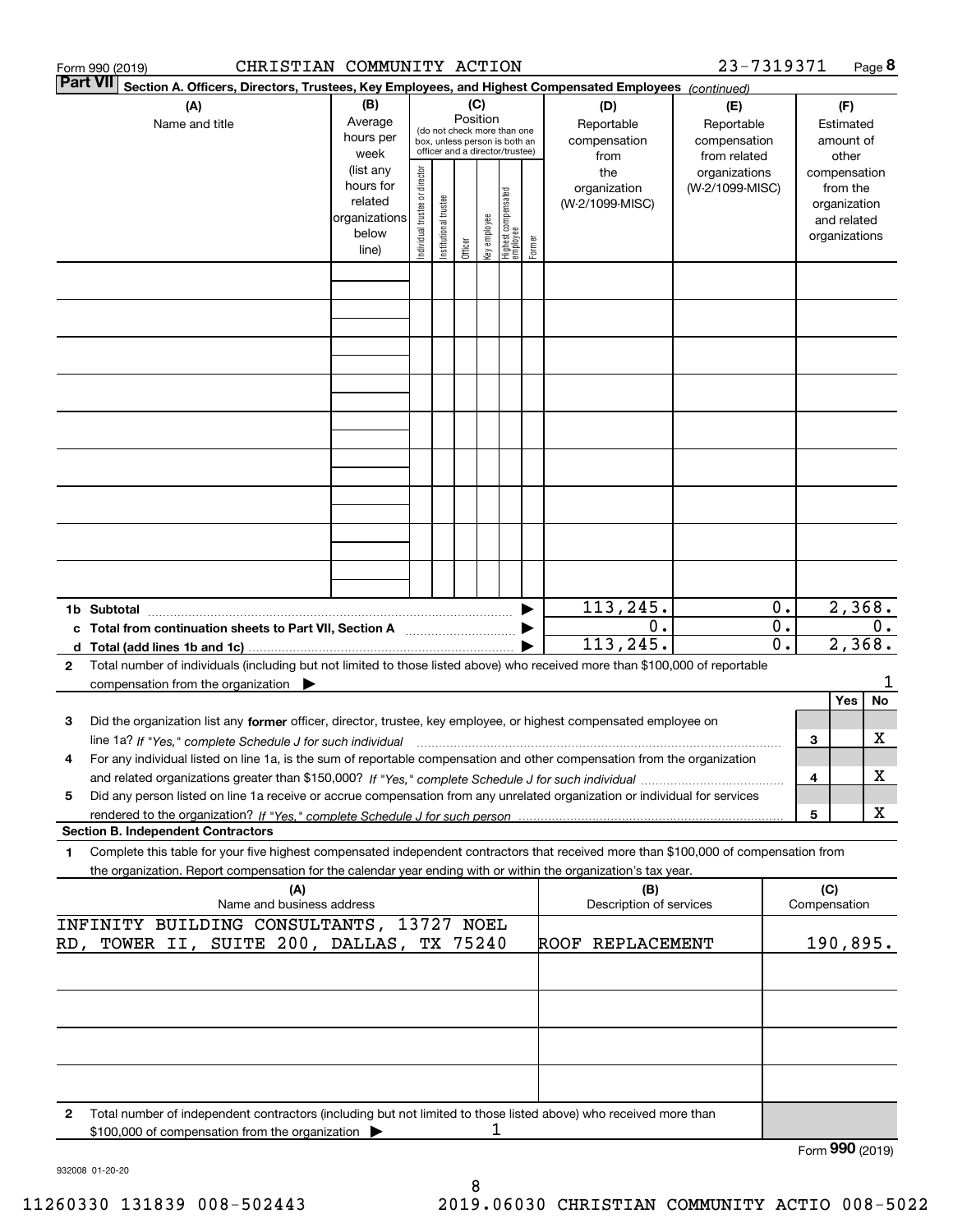|                                                           | <b>Part VIII</b> |   | <b>Statement of Revenue</b>                                                                                           |                |                |                         |                      |                      |                                                           |                                                   |                                                                 |
|-----------------------------------------------------------|------------------|---|-----------------------------------------------------------------------------------------------------------------------|----------------|----------------|-------------------------|----------------------|----------------------|-----------------------------------------------------------|---------------------------------------------------|-----------------------------------------------------------------|
|                                                           |                  |   | Check if Schedule O contains a response or note to any line in this Part VIII                                         |                |                |                         |                      |                      |                                                           |                                                   |                                                                 |
|                                                           |                  |   |                                                                                                                       |                |                |                         |                      | (A)<br>Total revenue | $\overline{(B)}$<br>Related or exempt<br>function revenue | $\overline{(C)}$<br>Unrelated<br>business revenue | (D)<br>Revenue excluded<br>from tax under<br>sections 512 - 514 |
|                                                           |                  |   | <b>1 a</b> Federated campaigns                                                                                        |                |                | 1a                      | 246,954.             |                      |                                                           |                                                   |                                                                 |
| Contributions, Gifts, Grants<br>and Other Similar Amounts |                  | b | Membership dues                                                                                                       |                |                | 1 <sub>b</sub>          |                      |                      |                                                           |                                                   |                                                                 |
|                                                           |                  | c | Fundraising events                                                                                                    |                |                | 1 <sub>c</sub>          | 46,245.              |                      |                                                           |                                                   |                                                                 |
|                                                           |                  |   | d Related organizations                                                                                               |                |                | 1 <sub>d</sub>          |                      |                      |                                                           |                                                   |                                                                 |
|                                                           |                  | е | Government grants (contributions)                                                                                     |                |                | 1e                      | 129,488.             |                      |                                                           |                                                   |                                                                 |
|                                                           |                  |   | f All other contributions, gifts, grants, and                                                                         |                |                |                         |                      |                      |                                                           |                                                   |                                                                 |
|                                                           |                  |   | similar amounts not included above                                                                                    |                |                | 1f                      | 6, 267, 723.         |                      |                                                           |                                                   |                                                                 |
|                                                           |                  |   | Noncash contributions included in lines 1a-1f                                                                         |                |                | $1g$ $\frac{1}{3}$      | 4,878,794.           |                      |                                                           |                                                   |                                                                 |
|                                                           |                  |   |                                                                                                                       |                |                |                         |                      | 6,690,410.           |                                                           |                                                   |                                                                 |
|                                                           |                  |   |                                                                                                                       |                |                |                         | <b>Business Code</b> |                      |                                                           |                                                   |                                                                 |
| Program Service<br>Revenue                                | 2 a              |   | <u> 1989 - Johann Barn, mars ann an t-Amhair an t-Amhair an t-Amhair an t-Amhair an t-Amhair an t-Amhair an t-Amh</u> |                |                |                         |                      |                      |                                                           |                                                   |                                                                 |
|                                                           |                  | b | <u> 1989 - Johann Barbara, martin amerikan basar dan bagian dalam pengaran bagian dalam pengaran bagian dalam pe</u>  |                |                |                         |                      |                      |                                                           |                                                   |                                                                 |
|                                                           |                  | с | the control of the control of the control of the control of the control of                                            |                |                |                         |                      |                      |                                                           |                                                   |                                                                 |
|                                                           |                  | d | <u> 1989 - Johann Stein, mars an de Frankrik (f. 1989)</u>                                                            |                |                |                         |                      |                      |                                                           |                                                   |                                                                 |
|                                                           |                  | е | f All other program service revenue                                                                                   |                |                |                         |                      |                      |                                                           |                                                   |                                                                 |
|                                                           |                  | a |                                                                                                                       |                |                |                         | ▶                    |                      |                                                           |                                                   |                                                                 |
|                                                           | 3                |   | Investment income (including dividends, interest, and                                                                 |                |                |                         |                      |                      |                                                           |                                                   |                                                                 |
|                                                           |                  |   |                                                                                                                       |                |                |                         |                      | 598,320.             |                                                           |                                                   | 598,320.                                                        |
|                                                           | 4                |   | Income from investment of tax-exempt bond proceeds                                                                    |                |                |                         |                      |                      |                                                           |                                                   |                                                                 |
|                                                           | 5                |   |                                                                                                                       |                |                |                         |                      | 642,710.             |                                                           |                                                   | 642,710.                                                        |
|                                                           |                  |   |                                                                                                                       |                |                | (i) Real                | (ii) Personal        |                      |                                                           |                                                   |                                                                 |
|                                                           | 6а               |   | Gross rents<br>.                                                                                                      | 6a             |                | 124,023.                |                      |                      |                                                           |                                                   |                                                                 |
|                                                           |                  | b | Less: rental expenses                                                                                                 | 6 <sub>b</sub> |                | $\mathfrak o$ .         |                      |                      |                                                           |                                                   |                                                                 |
|                                                           |                  | c | Rental income or (loss)                                                                                               | 6c             |                | 124,023.                |                      |                      |                                                           |                                                   |                                                                 |
|                                                           |                  | d | Net rental income or (loss)                                                                                           |                |                |                         |                      | 124,023.             |                                                           |                                                   | 124,023.                                                        |
|                                                           |                  |   | 7 a Gross amount from sales of                                                                                        |                |                | (i) Securities          | (ii) Other           |                      |                                                           |                                                   |                                                                 |
|                                                           |                  |   | assets other than inventory                                                                                           | 7a             |                | 2,686,858.              |                      |                      |                                                           |                                                   |                                                                 |
|                                                           |                  |   | <b>b</b> Less: cost or other basis                                                                                    |                |                |                         |                      |                      |                                                           |                                                   |                                                                 |
|                                                           |                  |   | and sales expenses                                                                                                    |                |                | $ 7b $ 2,684,961.       |                      |                      |                                                           |                                                   |                                                                 |
| Revenue                                                   |                  |   | c Gain or (loss)                                                                                                      | 7c             |                | $\frac{1,897.}{\cdots}$ |                      |                      |                                                           |                                                   |                                                                 |
|                                                           |                  |   |                                                                                                                       |                |                |                         | ▶                    | 1,897.               |                                                           |                                                   | 1,897.                                                          |
| <b>Other</b>                                              |                  |   | 8 a Gross income from fundraising events (not                                                                         |                |                |                         |                      |                      |                                                           |                                                   |                                                                 |
|                                                           |                  |   | including \$                                                                                                          |                | $46, 245$ . of |                         |                      |                      |                                                           |                                                   |                                                                 |
|                                                           |                  |   | contributions reported on line 1c). See                                                                               |                |                |                         | 0.                   |                      |                                                           |                                                   |                                                                 |
|                                                           |                  |   |                                                                                                                       |                |                | 8a<br>8b                | 7,175.               |                      |                                                           |                                                   |                                                                 |
|                                                           |                  |   | c Net income or (loss) from fundraising events                                                                        |                |                |                         |                      | $-7, 175.$           |                                                           |                                                   | $-7, 175.$                                                      |
|                                                           |                  |   | 9 a Gross income from gaming activities. See                                                                          |                |                |                         |                      |                      |                                                           |                                                   |                                                                 |
|                                                           |                  |   |                                                                                                                       |                |                | <u>  9a</u>             |                      |                      |                                                           |                                                   |                                                                 |
|                                                           |                  |   | <b>b</b> Less: direct expenses <b>manually</b>                                                                        |                |                | 9b                      |                      |                      |                                                           |                                                   |                                                                 |
|                                                           |                  |   | c Net income or (loss) from gaming activities                                                                         |                |                |                         |                      |                      |                                                           |                                                   |                                                                 |
|                                                           |                  |   | 10 a Gross sales of inventory, less returns                                                                           |                |                |                         |                      |                      |                                                           |                                                   |                                                                 |
|                                                           |                  |   |                                                                                                                       |                |                | 10a                     |                      |                      |                                                           |                                                   |                                                                 |
|                                                           |                  |   | <b>b</b> Less: cost of goods sold                                                                                     |                |                | 10b                     |                      |                      |                                                           |                                                   |                                                                 |
|                                                           |                  |   | c Net income or (loss) from sales of inventory                                                                        |                |                |                         |                      |                      |                                                           |                                                   |                                                                 |
|                                                           |                  |   |                                                                                                                       |                |                |                         | <b>Business Code</b> |                      |                                                           |                                                   |                                                                 |
|                                                           | 11 a             |   | OTHER INCOME                                                                                                          |                |                |                         | 900099               | 8,852.               |                                                           |                                                   | 8,852.                                                          |
| Revenue                                                   |                  | b |                                                                                                                       |                |                |                         |                      |                      |                                                           |                                                   |                                                                 |
|                                                           |                  | c |                                                                                                                       |                |                |                         |                      |                      |                                                           |                                                   |                                                                 |
| Miscellaneous                                             |                  |   |                                                                                                                       |                |                |                         |                      |                      |                                                           |                                                   |                                                                 |
|                                                           |                  |   |                                                                                                                       |                |                |                         | ▶                    | 8,852.               |                                                           |                                                   |                                                                 |
|                                                           | 12               |   |                                                                                                                       |                |                |                         |                      | 8,059,037.           | 0.                                                        | 0.                                                | 1,368,627.                                                      |
| 932009 01-20-20                                           |                  |   |                                                                                                                       |                |                |                         |                      |                      |                                                           |                                                   | Form 990 (2019)                                                 |

Form 990 (2019) CHRISTIAN COMMUNITY ACTION 23-7319371 Page

**9**

23-7319371

932009 01-20-20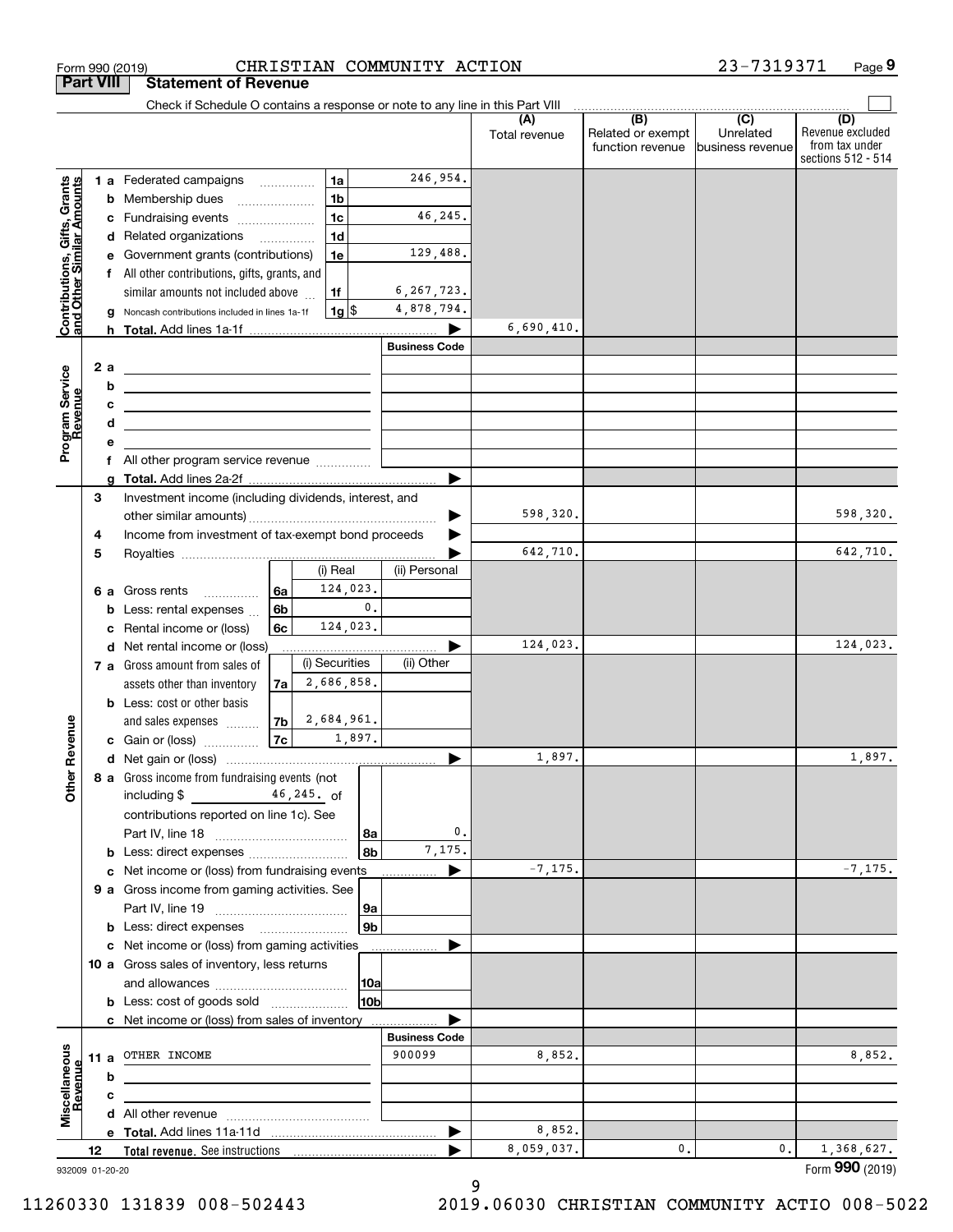Form 990 (2019) Page **Part IX Statement of Functional Expenses** CHRISTIAN COMMUNITY ACTION 23-7319371

*Section 501(c)(3) and 501(c)(4) organizations must complete all columns. All other organizations must complete column (A).*

|              | Do not include amounts reported on lines 6b,<br>7b, 8b, 9b, and 10b of Part VIII.                                                                                                                          | (A)<br>Total expenses | (B)<br>Program service<br>expenses | $\overline{C}$<br>Management and<br>general expenses | (D)<br>Fundraising<br>expenses |
|--------------|------------------------------------------------------------------------------------------------------------------------------------------------------------------------------------------------------------|-----------------------|------------------------------------|------------------------------------------------------|--------------------------------|
| 1.           | Grants and other assistance to domestic organizations                                                                                                                                                      |                       |                                    |                                                      |                                |
|              | and domestic governments. See Part IV, line 21                                                                                                                                                             |                       |                                    |                                                      |                                |
| $\mathbf{2}$ | Grants and other assistance to domestic                                                                                                                                                                    |                       |                                    |                                                      |                                |
|              | individuals. See Part IV, line 22                                                                                                                                                                          | 5,534,053.            | 5,534,053.                         |                                                      |                                |
| 3            | Grants and other assistance to foreign                                                                                                                                                                     |                       |                                    |                                                      |                                |
|              | organizations, foreign governments, and foreign                                                                                                                                                            |                       |                                    |                                                      |                                |
|              | individuals. See Part IV, lines 15 and 16                                                                                                                                                                  |                       |                                    |                                                      |                                |
| 4            | Benefits paid to or for members                                                                                                                                                                            |                       |                                    |                                                      |                                |
| 5            | Compensation of current officers, directors,                                                                                                                                                               |                       |                                    |                                                      |                                |
|              | trustees, and key employees                                                                                                                                                                                | 90,735.               | 45, 367.                           | 18, 147.                                             | 27,221.                        |
| 6            | Compensation not included above to disqualified                                                                                                                                                            |                       |                                    |                                                      |                                |
|              | persons (as defined under section 4958(f)(1)) and                                                                                                                                                          |                       |                                    |                                                      |                                |
|              | persons described in section 4958(c)(3)(B)                                                                                                                                                                 |                       |                                    |                                                      |                                |
| 7            |                                                                                                                                                                                                            | 779,966.              | 544,542.                           | 50,422.                                              | 185,002.                       |
| 8            | Pension plan accruals and contributions (include                                                                                                                                                           |                       |                                    |                                                      |                                |
|              | section 401(k) and 403(b) employer contributions)                                                                                                                                                          | 6,950.                | 5,078.                             | 295.                                                 |                                |
| 9            |                                                                                                                                                                                                            | 149, 219.             | 115,011.                           | $\overline{5,393.}$                                  | $\frac{1,577}{28,815}$         |
| 10           |                                                                                                                                                                                                            | 62,942.               | 42,721.                            | $\overline{4,904}$ .                                 | 15,317.                        |
| 11           | Fees for services (nonemployees):                                                                                                                                                                          |                       |                                    |                                                      |                                |
| a            |                                                                                                                                                                                                            |                       |                                    |                                                      |                                |
| b            |                                                                                                                                                                                                            |                       |                                    |                                                      |                                |
|              |                                                                                                                                                                                                            | 24, 165.              |                                    | 24, 165.                                             |                                |
| d            |                                                                                                                                                                                                            |                       |                                    |                                                      |                                |
| е            | Professional fundraising services. See Part IV, line 17                                                                                                                                                    |                       |                                    |                                                      |                                |
| f            | Investment management fees                                                                                                                                                                                 | 76,839.               |                                    | 76,839.                                              |                                |
| $\mathbf{q}$ | Other. (If line 11g amount exceeds 10% of line 25,                                                                                                                                                         |                       |                                    |                                                      |                                |
|              | column (A) amount, list line 11g expenses on Sch 0.)                                                                                                                                                       | 193,594.              | 79,112.                            | 18,482.                                              | 96,000.                        |
| 12           |                                                                                                                                                                                                            | 57,712.               | 3,546.                             | 881.                                                 | 53,285.                        |
| 13           |                                                                                                                                                                                                            | 108,025.              | 61,830.                            | 3,928.                                               | 42, 267.                       |
| 14           |                                                                                                                                                                                                            | 72,745.               | 28,291.                            | 31,802.                                              | 12,652.                        |
| 15           |                                                                                                                                                                                                            |                       |                                    |                                                      |                                |
| 16           |                                                                                                                                                                                                            | 112,623.              | 94,899.                            | 8,862.                                               | 8,862.                         |
| 17           | Travel                                                                                                                                                                                                     |                       |                                    |                                                      |                                |
| 18           | Payments of travel or entertainment expenses                                                                                                                                                               |                       |                                    |                                                      |                                |
|              | for any federal, state, or local public officials                                                                                                                                                          |                       |                                    |                                                      |                                |
|              | Conferences, conventions, and meetings                                                                                                                                                                     |                       |                                    |                                                      |                                |
| 19<br>20     | Interest                                                                                                                                                                                                   |                       |                                    |                                                      |                                |
| 21           |                                                                                                                                                                                                            |                       |                                    |                                                      |                                |
| 22           | Depreciation, depletion, and amortization                                                                                                                                                                  | 147,427.              | 108,067.                           | 27,400.                                              | 11,960.                        |
| 23           | Insurance                                                                                                                                                                                                  | 65,459.               | 52,659.                            | 6,400.                                               | 6,400.                         |
| 24           | Other expenses. Itemize expenses not covered<br>above (List miscellaneous expenses on line 24e. If<br>line 24e amount exceeds 10% of line 25, column (A)<br>amount, list line 24e expenses on Schedule 0.) |                       |                                    |                                                      |                                |
| а            |                                                                                                                                                                                                            |                       |                                    |                                                      |                                |
| b            | <u> 1989 - Johann Stein, marwolaethau a bhann an t-Amhain an t-Amhain an t-Amhain an t-Amhain an t-Amhain an t-A</u>                                                                                       |                       |                                    |                                                      |                                |
| с            | <u> 1989 - Johann Stein, mars an deus Amerikaansk kommunister (</u>                                                                                                                                        |                       |                                    |                                                      |                                |
| d            | <u> 1980 - John Stein, Amerikaansk politiker (</u>                                                                                                                                                         |                       |                                    |                                                      |                                |
|              | e All other expenses                                                                                                                                                                                       |                       |                                    |                                                      |                                |
| 25           | Total functional expenses. Add lines 1 through 24e                                                                                                                                                         | 7,482,454.            | 6,715,176.                         | 277,920.                                             | 489,358.                       |
| 26           | Joint costs. Complete this line only if the organization                                                                                                                                                   |                       |                                    |                                                      |                                |
|              | reported in column (B) joint costs from a combined                                                                                                                                                         |                       |                                    |                                                      |                                |
|              | educational campaign and fundraising solicitation.                                                                                                                                                         |                       |                                    |                                                      |                                |
|              | Check here         if following SOP 98-2 (ASC 958-720)                                                                                                                                                     |                       |                                    |                                                      |                                |

932010 01-20-20

Form (2019) **990**

10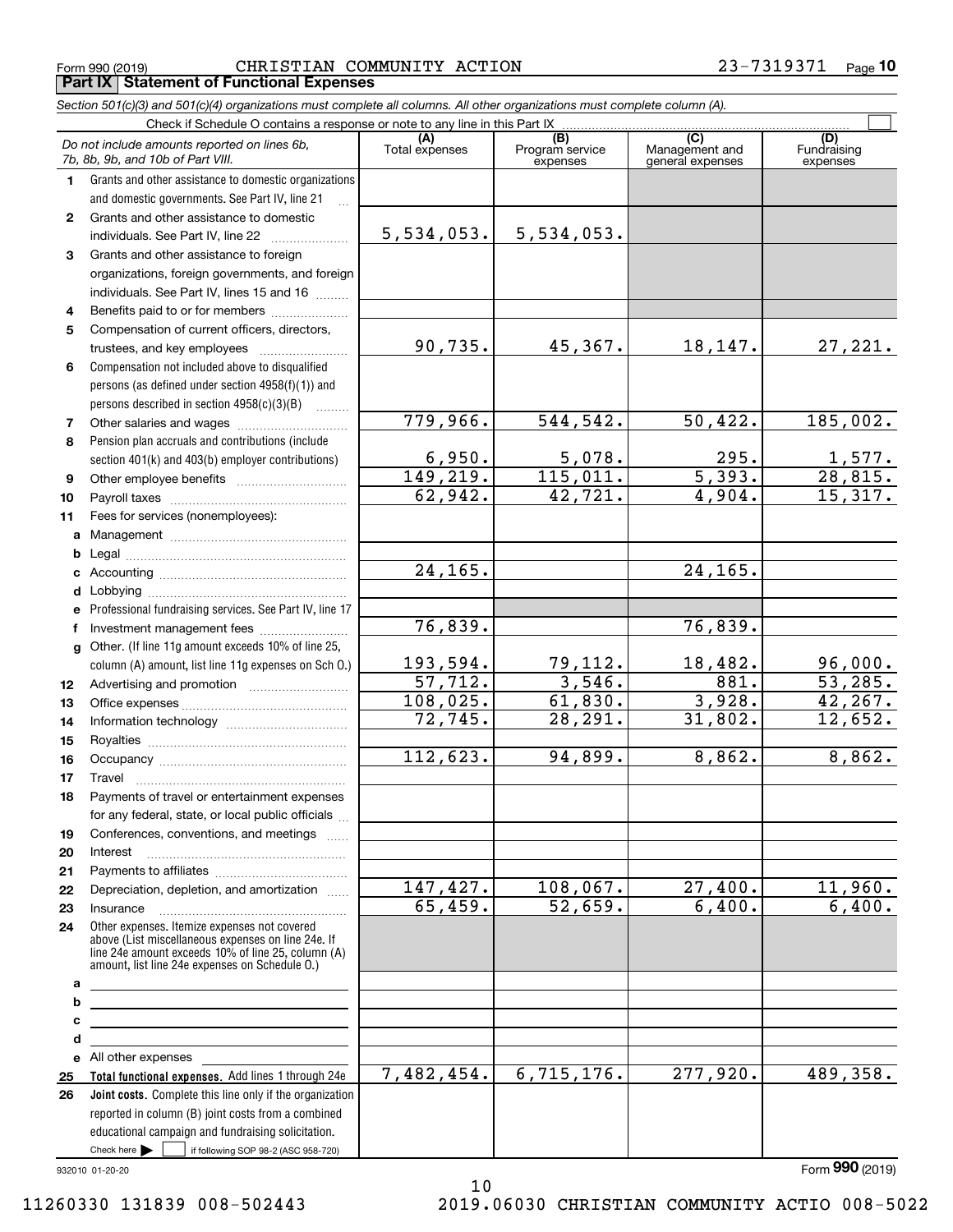**33**

Total liabilities and net assets/fund balances

**33**

 $13,323,784.$   $33 \mid 13,696,678.$ 

Form (2019) **990**

#### Form 990 (2019) CHRISTIAN COMMUNITY ACTION 23-7319371 <sub>Page</sub>

|                             |          |                                                                                                                                                                                                                                |            |                                               | (A)<br>Beginning of year |                         | (B)<br>End of year              |
|-----------------------------|----------|--------------------------------------------------------------------------------------------------------------------------------------------------------------------------------------------------------------------------------|------------|-----------------------------------------------|--------------------------|-------------------------|---------------------------------|
|                             | 1        |                                                                                                                                                                                                                                |            |                                               | 329,899.                 | $\blacksquare$          | $\overline{853,213}$ .          |
|                             | 2        |                                                                                                                                                                                                                                |            |                                               | 525,622.                 | $\overline{\mathbf{2}}$ | 203,704.                        |
|                             | 3        |                                                                                                                                                                                                                                |            |                                               | $\overline{53,140}$ .    | 3                       | 0.                              |
|                             | 4        |                                                                                                                                                                                                                                |            |                                               | 195, 263.                | $\overline{\mathbf{4}}$ | 87, 197.                        |
|                             | 5        | Loans and other receivables from any current or former officer, director,                                                                                                                                                      |            |                                               |                          |                         |                                 |
|                             |          | trustee, key employee, creator or founder, substantial contributor, or 35%                                                                                                                                                     |            |                                               |                          |                         |                                 |
|                             |          | controlled entity or family member of any of these persons                                                                                                                                                                     |            |                                               |                          | 5                       |                                 |
|                             | 6        | Loans and other receivables from other disqualified persons (as defined                                                                                                                                                        |            |                                               |                          |                         |                                 |
|                             |          | under section $4958(f)(1)$ , and persons described in section $4958(c)(3)(B)$                                                                                                                                                  |            | $\ldots$                                      |                          | 6                       |                                 |
|                             | 7        |                                                                                                                                                                                                                                |            |                                               | 937,500.                 | $\overline{7}$          | 562,500.                        |
| Assets                      | 8        |                                                                                                                                                                                                                                |            |                                               | 173, 717.                | 8                       | 292,899.                        |
|                             | 9        | Prepaid expenses and deferred charges                                                                                                                                                                                          |            |                                               | 16,048.                  | $\mathbf{9}$            | 27,007.                         |
|                             |          | 10a Land, buildings, and equipment: cost or other                                                                                                                                                                              |            |                                               |                          |                         |                                 |
|                             |          |                                                                                                                                                                                                                                |            |                                               |                          |                         |                                 |
|                             |          | <b>10b</b><br><b>b</b> Less: accumulated depreciation                                                                                                                                                                          |            |                                               | 3, 118, 626.             | 10 <sub>c</sub>         | $\frac{3,000,754.}{8,669,404.}$ |
|                             | 11       |                                                                                                                                                                                                                                | 7,973,969. | 11                                            |                          |                         |                                 |
|                             | 12       |                                                                                                                                                                                                                                |            | 12                                            |                          |                         |                                 |
|                             | 13       |                                                                                                                                                                                                                                |            | 13                                            |                          |                         |                                 |
|                             | 14       |                                                                                                                                                                                                                                |            | 14                                            |                          |                         |                                 |
|                             | 15       |                                                                                                                                                                                                                                |            |                                               |                          | 15                      |                                 |
|                             | 16       |                                                                                                                                                                                                                                |            |                                               | 13, 323, 784.            | 16                      | 13,696,678.                     |
|                             | 17       |                                                                                                                                                                                                                                |            |                                               | 271,855.                 | 17                      | 185, 465.                       |
|                             | 18       |                                                                                                                                                                                                                                |            |                                               | 18                       |                         |                                 |
|                             | 19       | Deferred revenue material contracts and a contract of the contract of the contract of the contract of the contract of the contract of the contract of the contract of the contract of the contract of the contract of the cont |            |                                               | 19                       | 5,000.                  |                                 |
|                             | 20       |                                                                                                                                                                                                                                |            |                                               |                          | 20                      |                                 |
|                             | 21       | Escrow or custodial account liability. Complete Part IV of Schedule D                                                                                                                                                          |            | $\mathcal{L}$ . The contract of $\mathcal{L}$ |                          | 21                      |                                 |
|                             | 22       | Loans and other payables to any current or former officer, director,                                                                                                                                                           |            |                                               |                          |                         |                                 |
|                             |          | trustee, key employee, creator or founder, substantial contributor, or 35%                                                                                                                                                     |            |                                               |                          |                         |                                 |
| Liabilities                 |          | controlled entity or family member of any of these persons                                                                                                                                                                     |            |                                               |                          | 22                      |                                 |
|                             | 23       | Secured mortgages and notes payable to unrelated third parties                                                                                                                                                                 |            | .                                             | 8,000.                   | 23                      | 196,000.                        |
|                             | 24<br>25 | Unsecured notes and loans payable to unrelated third parties                                                                                                                                                                   |            |                                               |                          | 24                      |                                 |
|                             |          | Other liabilities (including federal income tax, payables to related third<br>parties, and other liabilities not included on lines 17-24). Complete Part X                                                                     |            |                                               |                          |                         |                                 |
|                             |          | of Schedule D                                                                                                                                                                                                                  |            |                                               |                          | 25                      |                                 |
|                             | 26       | Total liabilities. Add lines 17 through 25                                                                                                                                                                                     |            |                                               | 279,855.                 | 26                      | 386, 465.                       |
|                             |          | Organizations that follow FASB ASC 958, check here $\blacktriangleright \boxed{X}$                                                                                                                                             |            |                                               |                          |                         |                                 |
|                             |          | and complete lines 27, 28, 32, and 33.                                                                                                                                                                                         |            |                                               |                          |                         |                                 |
|                             | 27       | Net assets without donor restrictions                                                                                                                                                                                          |            |                                               | 12,995,203.              | 27                      | 13, 220, 581.                   |
|                             | 28       |                                                                                                                                                                                                                                |            |                                               | 48,726.                  | 28                      | 89,632.                         |
|                             |          | Organizations that do not follow FASB ASC 958, check here $\blacktriangleright$                                                                                                                                                |            |                                               |                          |                         |                                 |
|                             |          | and complete lines 29 through 33.                                                                                                                                                                                              |            |                                               |                          |                         |                                 |
|                             | 29       |                                                                                                                                                                                                                                |            |                                               |                          | 29                      |                                 |
|                             | 30       | Paid-in or capital surplus, or land, building, or equipment fund                                                                                                                                                               |            |                                               |                          | 30                      |                                 |
|                             | 31       | Retained earnings, endowment, accumulated income, or other funds                                                                                                                                                               |            |                                               |                          | 31                      |                                 |
| Net Assets or Fund Balances | 32       |                                                                                                                                                                                                                                |            |                                               | 13,043,929.              | 32                      | 13, 310, 213.                   |
|                             |          |                                                                                                                                                                                                                                |            |                                               |                          |                         |                                 |

**11**

**Part X** | Balance Sheet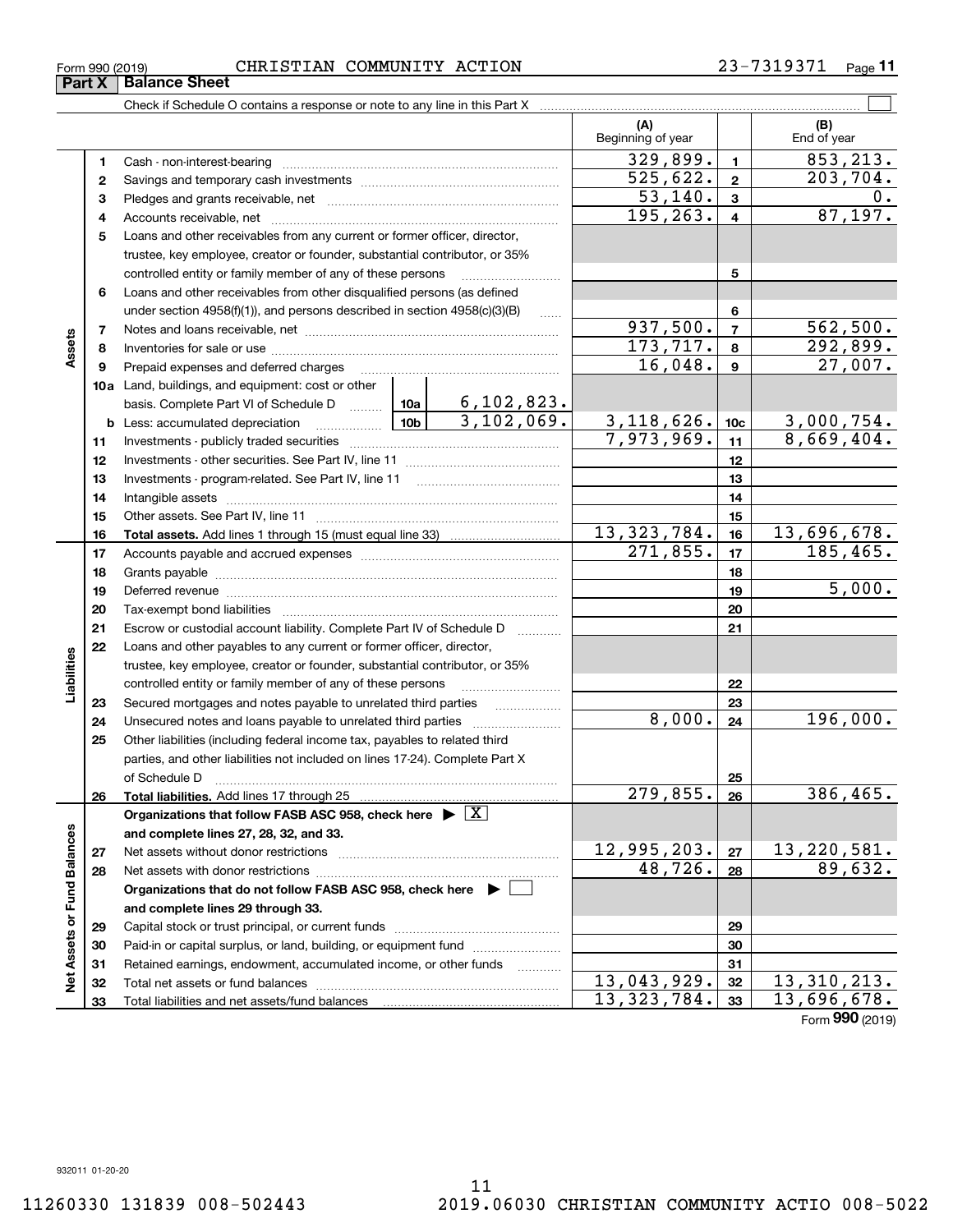|    | CHRISTIAN COMMUNITY ACTION<br>Form 990 (2019)                                                                                   |                         | 23-7319371     |            | Page $12$ |
|----|---------------------------------------------------------------------------------------------------------------------------------|-------------------------|----------------|------------|-----------|
|    | <b>Reconciliation of Net Assets</b><br>Part XI                                                                                  |                         |                |            |           |
|    |                                                                                                                                 |                         |                |            |           |
|    |                                                                                                                                 |                         |                |            |           |
| 1  | Total revenue (must equal Part VIII, column (A), line 12)                                                                       | 1                       | 8,059,037.     |            |           |
| 2  | Total expenses (must equal Part IX, column (A), line 25)                                                                        | $\overline{2}$          | 7,482,454.     |            |           |
| 3  | Revenue less expenses. Subtract line 2 from line 1                                                                              | 3                       |                | 576,583.   |           |
| 4  |                                                                                                                                 | $\overline{\mathbf{4}}$ | 13,043,929.    |            |           |
| 5  | Net unrealized gains (losses) on investments                                                                                    | 5                       | $-310, 299.$   |            |           |
| 6  |                                                                                                                                 | 6                       |                |            |           |
| 7  | Investment expenses www.communication.com/multiple/expenses/communications/communications/communications/                       | $\overline{7}$          |                |            |           |
| 8  | Prior period adjustments www.communication.communication.communication.com/                                                     | 8                       |                |            |           |
| 9  | Other changes in net assets or fund balances (explain on Schedule O)                                                            | 9                       |                |            | 0.        |
| 10 | Net assets or fund balances at end of year. Combine lines 3 through 9 (must equal Part X, line 32,                              |                         |                |            |           |
|    |                                                                                                                                 | 10 <sup>10</sup>        | 13, 310, 213.  |            |           |
|    | Part XII Financial Statements and Reporting                                                                                     |                         |                |            |           |
|    |                                                                                                                                 |                         |                |            |           |
|    |                                                                                                                                 |                         |                | <b>Yes</b> | <b>No</b> |
| 1  | $\boxed{\mathbf{X}}$ Accrual<br>Accounting method used to prepare the Form 990: <u>June</u> Cash<br>$\vert$ $\vert$ Other       |                         |                |            |           |
|    | If the organization changed its method of accounting from a prior year or checked "Other," explain in Schedule O.               |                         |                |            |           |
|    | 2a Were the organization's financial statements compiled or reviewed by an independent accountant?                              |                         | 2a             |            | x         |
|    | If "Yes," check a box below to indicate whether the financial statements for the year were compiled or reviewed on a            |                         |                |            |           |
|    | separate basis, consolidated basis, or both:                                                                                    |                         |                |            |           |
|    | Both consolidated and separate basis<br>Separate basis<br>Consolidated basis                                                    |                         |                |            |           |
|    | <b>b</b> Were the organization's financial statements audited by an independent accountant?                                     |                         | 2 <sub>b</sub> | Х          |           |
|    | If "Yes," check a box below to indicate whether the financial statements for the year were audited on a separate basis,         |                         |                |            |           |
|    | consolidated basis, or both:                                                                                                    |                         |                |            |           |
|    | $ \mathbf{X} $ Separate basis<br><b>Consolidated basis</b><br>Both consolidated and separate basis                              |                         |                |            |           |
|    | c If "Yes" to line 2a or 2b, does the organization have a committee that assumes responsibility for oversight of the audit,     |                         |                |            |           |
|    |                                                                                                                                 |                         | 2c             | x          |           |
|    | If the organization changed either its oversight process or selection process during the tax year, explain on Schedule O.       |                         |                |            |           |
|    | 3a As a result of a federal award, was the organization required to undergo an audit or audits as set forth in the Single Audit |                         |                |            |           |
|    |                                                                                                                                 |                         | За             |            | х         |
|    | b If "Yes," did the organization undergo the required audit or audits? If the organization did not undergo the required audit   |                         |                |            |           |
|    | or audits, explain why on Schedule O and describe any steps taken to undergo such audits                                        |                         | 3b             | nnn        |           |

Form (2019) **990**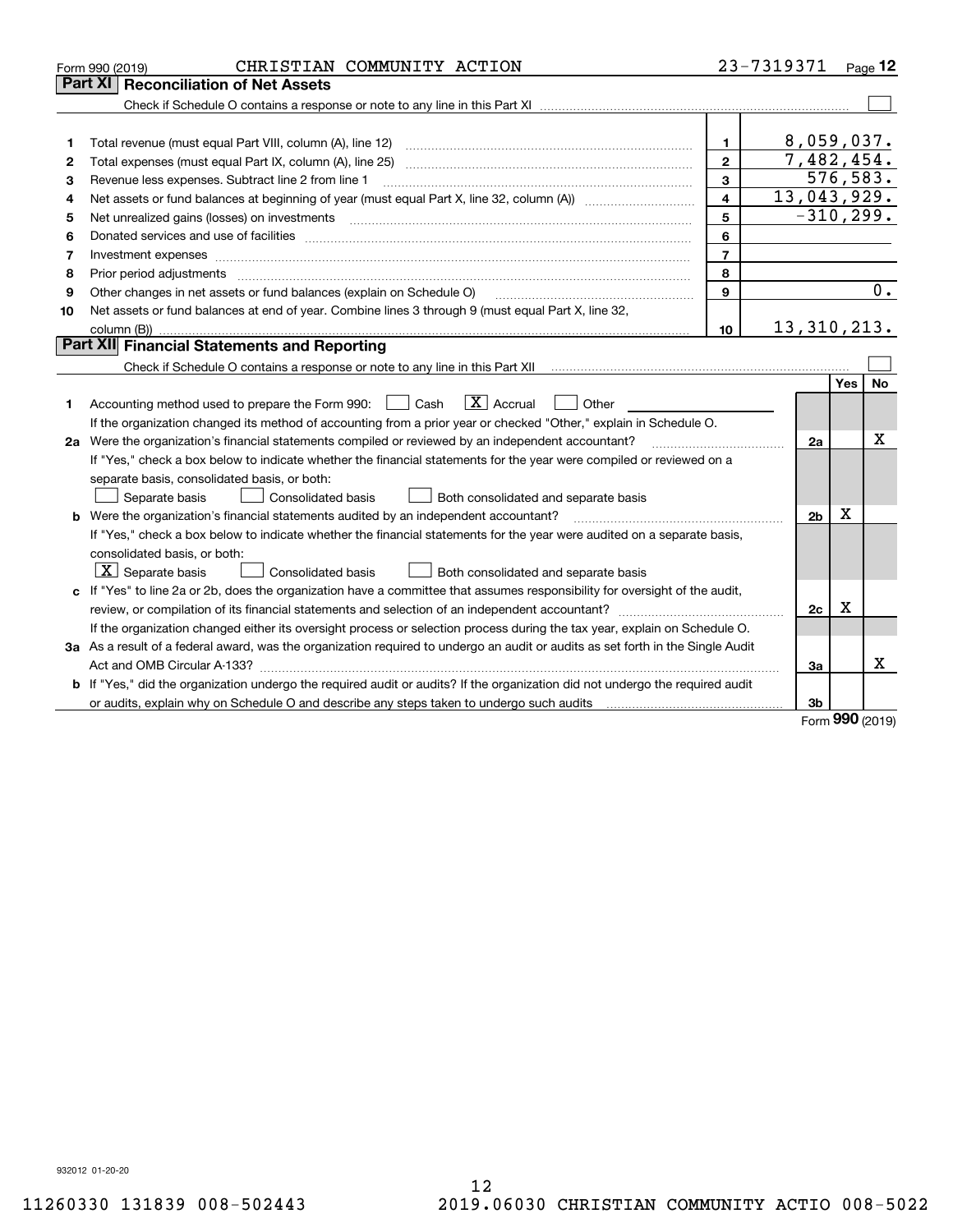| <b>SCHEDULE A</b> |
|-------------------|
|-------------------|

Department of the Treasury Internal Revenue Service

**(Form 990 or 990-EZ)**

## **Public Charity Status and Public Support**

**Complete if the organization is a section 501(c)(3) organization or a section 4947(a)(1) nonexempt charitable trust. | Attach to Form 990 or Form 990-EZ.** 

| <b>P</b> Allach to Form 330 of Form 330-LZ.                   |  |  |
|---------------------------------------------------------------|--|--|
| nuw ire gov/Eorm000 for inetructione and the lateet informati |  |  |

**| Go to www.irs.gov/Form990 for instructions and the latest information.**

| OMB No 1545-0047                    |
|-------------------------------------|
|                                     |
| <b>Open to Public</b><br>Inspection |

| over identification numl |                |  |  |  |
|--------------------------|----------------|--|--|--|
|                          | $22 - 7319371$ |  |  |  |

**I** 

| Name of the organization              |                                                                                                                                               | <b>Employer identification number</b> |                                                        |     |                                 |                                                      |  |                                                    |  |
|---------------------------------------|-----------------------------------------------------------------------------------------------------------------------------------------------|---------------------------------------|--------------------------------------------------------|-----|---------------------------------|------------------------------------------------------|--|----------------------------------------------------|--|
|                                       |                                                                                                                                               |                                       | CHRISTIAN COMMUNITY ACTION                             |     |                                 |                                                      |  | 23-7319371                                         |  |
| Part I                                | Reason for Public Charity Status (All organizations must complete this part.) See instructions.                                               |                                       |                                                        |     |                                 |                                                      |  |                                                    |  |
|                                       | The organization is not a private foundation because it is: (For lines 1 through 12, check only one box.)                                     |                                       |                                                        |     |                                 |                                                      |  |                                                    |  |
| 1                                     | A church, convention of churches, or association of churches described in section 170(b)(1)(A)(i).                                            |                                       |                                                        |     |                                 |                                                      |  |                                                    |  |
| 2                                     | A school described in section 170(b)(1)(A)(ii). (Attach Schedule E (Form 990 or 990-EZ).)                                                     |                                       |                                                        |     |                                 |                                                      |  |                                                    |  |
| з                                     | A hospital or a cooperative hospital service organization described in section 170(b)(1)(A)(iii).                                             |                                       |                                                        |     |                                 |                                                      |  |                                                    |  |
|                                       | A medical research organization operated in conjunction with a hospital described in section 170(b)(1)(A)(iii). Enter the hospital's name,    |                                       |                                                        |     |                                 |                                                      |  |                                                    |  |
|                                       | city, and state:                                                                                                                              |                                       |                                                        |     |                                 |                                                      |  |                                                    |  |
| 5                                     | An organization operated for the benefit of a college or university owned or operated by a governmental unit described in                     |                                       |                                                        |     |                                 |                                                      |  |                                                    |  |
|                                       | section 170(b)(1)(A)(iv). (Complete Part II.)                                                                                                 |                                       |                                                        |     |                                 |                                                      |  |                                                    |  |
| 6                                     | A federal, state, or local government or governmental unit described in section 170(b)(1)(A)(v).                                              |                                       |                                                        |     |                                 |                                                      |  |                                                    |  |
| $\lfloor x \rfloor$<br>$\overline{7}$ | An organization that normally receives a substantial part of its support from a governmental unit or from the general public described in     |                                       |                                                        |     |                                 |                                                      |  |                                                    |  |
|                                       | section 170(b)(1)(A)(vi). (Complete Part II.)                                                                                                 |                                       |                                                        |     |                                 |                                                      |  |                                                    |  |
| 8                                     | A community trust described in section 170(b)(1)(A)(vi). (Complete Part II.)                                                                  |                                       |                                                        |     |                                 |                                                      |  |                                                    |  |
| 9                                     | An agricultural research organization described in section 170(b)(1)(A)(ix) operated in conjunction with a land-grant college                 |                                       |                                                        |     |                                 |                                                      |  |                                                    |  |
|                                       | or university or a non-land-grant college of agriculture (see instructions). Enter the name, city, and state of the college or                |                                       |                                                        |     |                                 |                                                      |  |                                                    |  |
|                                       | university:                                                                                                                                   |                                       |                                                        |     |                                 |                                                      |  |                                                    |  |
| 10                                    | An organization that normally receives: (1) more than 33 1/3% of its support from contributions, membership fees, and gross receipts from     |                                       |                                                        |     |                                 |                                                      |  |                                                    |  |
|                                       | activities related to its exempt functions - subject to certain exceptions, and (2) no more than 33 1/3% of its support from gross investment |                                       |                                                        |     |                                 |                                                      |  |                                                    |  |
|                                       | income and unrelated business taxable income (less section 511 tax) from businesses acquired by the organization after June 30, 1975.         |                                       |                                                        |     |                                 |                                                      |  |                                                    |  |
|                                       | See section 509(a)(2). (Complete Part III.)                                                                                                   |                                       |                                                        |     |                                 |                                                      |  |                                                    |  |
| 11                                    | An organization organized and operated exclusively to test for public safety. See section 509(a)(4).                                          |                                       |                                                        |     |                                 |                                                      |  |                                                    |  |
| 12                                    | An organization organized and operated exclusively for the benefit of, to perform the functions of, or to carry out the purposes of one or    |                                       |                                                        |     |                                 |                                                      |  |                                                    |  |
|                                       | more publicly supported organizations described in section 509(a)(1) or section 509(a)(2). See section 509(a)(3). Check the box in            |                                       |                                                        |     |                                 |                                                      |  |                                                    |  |
|                                       | lines 12a through 12d that describes the type of supporting organization and complete lines 12e, 12f, and 12g.                                |                                       |                                                        |     |                                 |                                                      |  |                                                    |  |
| a                                     | Type I. A supporting organization operated, supervised, or controlled by its supported organization(s), typically by giving                   |                                       |                                                        |     |                                 |                                                      |  |                                                    |  |
|                                       | the supported organization(s) the power to regularly appoint or elect a majority of the directors or trustees of the supporting               |                                       |                                                        |     |                                 |                                                      |  |                                                    |  |
|                                       | organization. You must complete Part IV, Sections A and B.                                                                                    |                                       |                                                        |     |                                 |                                                      |  |                                                    |  |
| b                                     | Type II. A supporting organization supervised or controlled in connection with its supported organization(s), by having                       |                                       |                                                        |     |                                 |                                                      |  |                                                    |  |
|                                       | control or management of the supporting organization vested in the same persons that control or manage the supported                          |                                       |                                                        |     |                                 |                                                      |  |                                                    |  |
|                                       | organization(s). You must complete Part IV, Sections A and C.                                                                                 |                                       |                                                        |     |                                 |                                                      |  |                                                    |  |
| с                                     | Type III functionally integrated. A supporting organization operated in connection with, and functionally integrated with,                    |                                       |                                                        |     |                                 |                                                      |  |                                                    |  |
|                                       | its supported organization(s) (see instructions). You must complete Part IV, Sections A, D, and E.                                            |                                       |                                                        |     |                                 |                                                      |  |                                                    |  |
| d                                     | Type III non-functionally integrated. A supporting organization operated in connection with its supported organization(s)                     |                                       |                                                        |     |                                 |                                                      |  |                                                    |  |
|                                       | that is not functionally integrated. The organization generally must satisfy a distribution requirement and an attentiveness                  |                                       |                                                        |     |                                 |                                                      |  |                                                    |  |
|                                       | requirement (see instructions). You must complete Part IV, Sections A and D, and Part V.                                                      |                                       |                                                        |     |                                 |                                                      |  |                                                    |  |
|                                       | Check this box if the organization received a written determination from the IRS that it is a Type I, Type II, Type III                       |                                       |                                                        |     |                                 |                                                      |  |                                                    |  |
|                                       | functionally integrated, or Type III non-functionally integrated supporting organization.                                                     |                                       |                                                        |     |                                 |                                                      |  |                                                    |  |
|                                       | f Enter the number of supported organizations                                                                                                 |                                       |                                                        |     |                                 |                                                      |  |                                                    |  |
|                                       | g Provide the following information about the supported organization(s).                                                                      |                                       |                                                        |     | (iv) Is the organization listed |                                                      |  |                                                    |  |
|                                       | (i) Name of supported<br>organization                                                                                                         | (ii) EIN                              | (iii) Type of organization<br>(described on lines 1-10 |     | in your governing document?     | (v) Amount of monetary<br>support (see instructions) |  | (vi) Amount of other<br>support (see instructions) |  |
|                                       |                                                                                                                                               |                                       | above (see instructions))                              | Yes | No                              |                                                      |  |                                                    |  |
|                                       |                                                                                                                                               |                                       |                                                        |     |                                 |                                                      |  |                                                    |  |
|                                       |                                                                                                                                               |                                       |                                                        |     |                                 |                                                      |  |                                                    |  |
|                                       |                                                                                                                                               |                                       |                                                        |     |                                 |                                                      |  |                                                    |  |
|                                       |                                                                                                                                               |                                       |                                                        |     |                                 |                                                      |  |                                                    |  |
|                                       |                                                                                                                                               |                                       |                                                        |     |                                 |                                                      |  |                                                    |  |
|                                       |                                                                                                                                               |                                       |                                                        |     |                                 |                                                      |  |                                                    |  |
|                                       |                                                                                                                                               |                                       |                                                        |     |                                 |                                                      |  |                                                    |  |
|                                       |                                                                                                                                               |                                       |                                                        |     |                                 |                                                      |  |                                                    |  |
|                                       |                                                                                                                                               |                                       |                                                        |     |                                 |                                                      |  |                                                    |  |

**Total**

LHA For Paperwork Reduction Act Notice, see the Instructions for Form 990 or 990-EZ. 932021 09-25-19 Schedule A (Form 990 or 990-EZ) 2019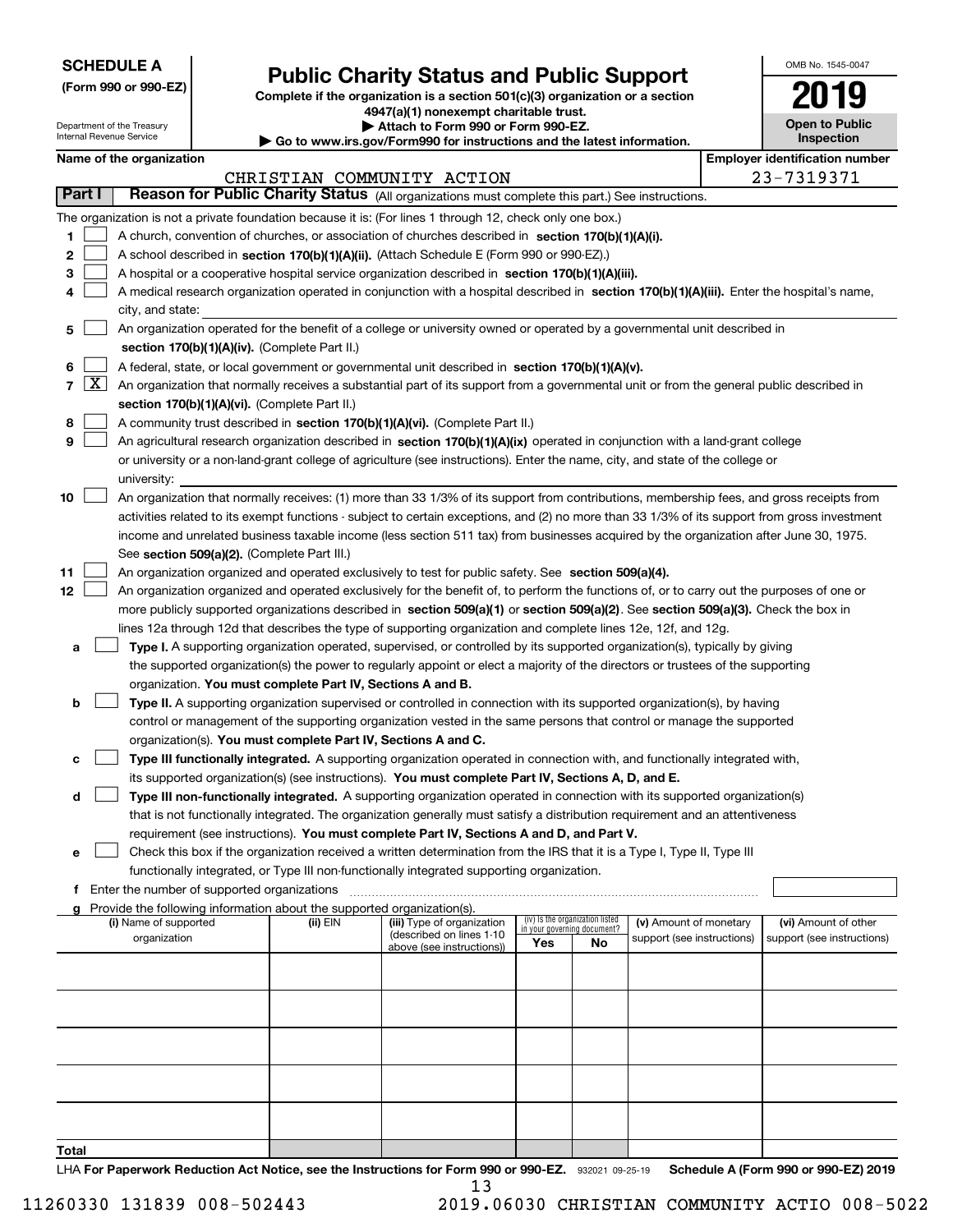#### Schedule A (Form 990 or 990-EZ) 2019 Page CHRISTIAN COMMUNITY ACTION 23-7319371

**Part II Support Schedule for Organizations Described in Sections 170(b)(1)(A)(iv) and 170(b)(1)(A)(vi)**

(Complete only if you checked the box on line 5, 7, or 8 of Part I or if the organization failed to qualify under Part III. If the organization fails to qualify under the tests listed below, please complete Part III.)

|    | <b>Section A. Public Support</b>                                                                                                                                          |          |          |            |                      |          |                                          |
|----|---------------------------------------------------------------------------------------------------------------------------------------------------------------------------|----------|----------|------------|----------------------|----------|------------------------------------------|
|    | Calendar year (or fiscal year beginning in)                                                                                                                               | (a) 2015 | (b) 2016 | (c) 2017   | $(d)$ 2018           | (e) 2019 | (f) Total                                |
|    | 1 Gifts, grants, contributions, and                                                                                                                                       |          |          |            |                      |          |                                          |
|    | membership fees received. (Do not                                                                                                                                         |          |          |            |                      |          |                                          |
|    | include any "unusual grants.")                                                                                                                                            | 4621103. | 3176826. | 4236718.   | 3875205.             |          | 6690410. 22600262.                       |
|    | 2 Tax revenues levied for the organ-                                                                                                                                      |          |          |            |                      |          |                                          |
|    | ization's benefit and either paid to                                                                                                                                      |          |          |            |                      |          |                                          |
|    | or expended on its behalf                                                                                                                                                 |          |          |            |                      |          |                                          |
|    | 3 The value of services or facilities                                                                                                                                     |          |          |            |                      |          |                                          |
|    | furnished by a governmental unit to                                                                                                                                       |          |          |            |                      |          |                                          |
|    | the organization without charge                                                                                                                                           |          |          |            |                      |          |                                          |
|    | Total. Add lines 1 through 3                                                                                                                                              | 4621103. | 3176826. | 4236718.   | 3875205.             |          | 6690410.22600262.                        |
| 5. | The portion of total contributions                                                                                                                                        |          |          |            |                      |          |                                          |
|    | by each person (other than a                                                                                                                                              |          |          |            |                      |          |                                          |
|    | governmental unit or publicly                                                                                                                                             |          |          |            |                      |          |                                          |
|    | supported organization) included                                                                                                                                          |          |          |            |                      |          |                                          |
|    | on line 1 that exceeds 2% of the                                                                                                                                          |          |          |            |                      |          |                                          |
|    | amount shown on line 11,                                                                                                                                                  |          |          |            |                      |          |                                          |
|    | column (f)                                                                                                                                                                |          |          |            |                      |          |                                          |
|    | 6 Public support. Subtract line 5 from line 4.                                                                                                                            |          |          |            |                      |          | 22600262.                                |
|    | <b>Section B. Total Support</b>                                                                                                                                           |          |          |            |                      |          |                                          |
|    | Calendar year (or fiscal year beginning in)                                                                                                                               | (a) 2015 | (b) 2016 | $(c)$ 2017 | $(d)$ 2018           | (e) 2019 | (f) Total                                |
|    | 7 Amounts from line 4                                                                                                                                                     | 4621103. | 3176826. | 4236718.   | 3875205.             |          | 6690410.22600262.                        |
|    | 8 Gross income from interest,                                                                                                                                             |          |          |            |                      |          |                                          |
|    | dividends, payments received on                                                                                                                                           |          |          |            |                      |          |                                          |
|    | securities loans, rents, royalties,                                                                                                                                       |          |          |            |                      |          |                                          |
|    | and income from similar sources                                                                                                                                           | 12,341.  | 27, 153. |            | $200, 801.$ 1229162. | 1365053. | 2834510.                                 |
| 9  | Net income from unrelated business                                                                                                                                        |          |          |            |                      |          |                                          |
|    | activities, whether or not the                                                                                                                                            |          |          |            |                      |          |                                          |
|    | business is regularly carried on                                                                                                                                          |          |          |            |                      |          |                                          |
|    | 10 Other income. Do not include gain                                                                                                                                      |          |          |            |                      |          |                                          |
|    | or loss from the sale of capital                                                                                                                                          |          |          |            |                      |          |                                          |
|    | assets (Explain in Part VI.)                                                                                                                                              | 9,087.   | 9,839.   | 15,840.    | 6,158.               | 8,852.   | 49,776.                                  |
|    | <b>11 Total support.</b> Add lines 7 through 10                                                                                                                           |          |          |            |                      |          | $\sqrt{25484548}$ .                      |
| 12 | Gross receipts from related activities, etc. (see instructions)                                                                                                           |          |          |            |                      | 12       | 68,891.                                  |
|    | 13 First five years. If the Form 990 is for the organization's first, second, third, fourth, or fifth tax year as a section 501(c)(3)                                     |          |          |            |                      |          |                                          |
|    |                                                                                                                                                                           |          |          |            |                      |          |                                          |
|    | Section C. Computation of Public Support Percentage                                                                                                                       |          |          |            |                      |          |                                          |
|    |                                                                                                                                                                           |          |          |            |                      | 14       | 88.68<br>$\frac{9}{6}$                   |
| 15 | Public support percentage from 2018 Schedule A, Part II, line 14 [2010] contains a material contract the Public support percentage from 2018 Schedule A, Part II, line 14 |          |          |            |                      | 15       | 94.56<br>%                               |
|    | 16a 33 1/3% support test - 2019. If the organization did not check the box on line 13, and line 14 is 33 1/3% or more, check this box and                                 |          |          |            |                      |          |                                          |
|    | stop here. The organization qualifies as a publicly supported organization                                                                                                |          |          |            |                      |          | $\blacktriangleright$ $\boxed{\text{X}}$ |
|    | b 33 1/3% support test - 2018. If the organization did not check a box on line 13 or 16a, and line 15 is 33 1/3% or more, check this box                                  |          |          |            |                      |          |                                          |
|    | and stop here. The organization qualifies as a publicly supported organization                                                                                            |          |          |            |                      |          |                                          |
|    | 17a 10% -facts-and-circumstances test - 2019. If the organization did not check a box on line 13, 16a, or 16b, and line 14 is 10% or more,                                |          |          |            |                      |          |                                          |
|    | and if the organization meets the "facts-and-circumstances" test, check this box and stop here. Explain in Part VI how the organization                                   |          |          |            |                      |          |                                          |
|    | meets the "facts and circumstances" test. The organization qualifies as a publicly supported organization <i>manumumumumumum</i>                                          |          |          |            |                      |          |                                          |
|    | <b>b 10% -facts-and-circumstances test - 2018.</b> If the organization did not check a box on line 13, 16a, 16b, or 17a, and line 15 is 10% or                            |          |          |            |                      |          |                                          |
|    | more, and if the organization meets the "facts-and-circumstances" test, check this box and stop here. Explain in Part VI how the                                          |          |          |            |                      |          |                                          |
|    | organization meets the "facts-and-circumstances" test. The organization qualifies as a publicly supported organization                                                    |          |          |            |                      |          |                                          |
|    | 18 Private foundation. If the organization did not check a box on line 13, 16a, 16b, 17a, or 17b, check this box and see instructions                                     |          |          |            |                      |          |                                          |
|    |                                                                                                                                                                           |          |          |            |                      |          | Schedule A (Form 990 or 990-F7) 2019     |

**Schedule A (Form 990 or 990-EZ) 2019**

932022 09-25-19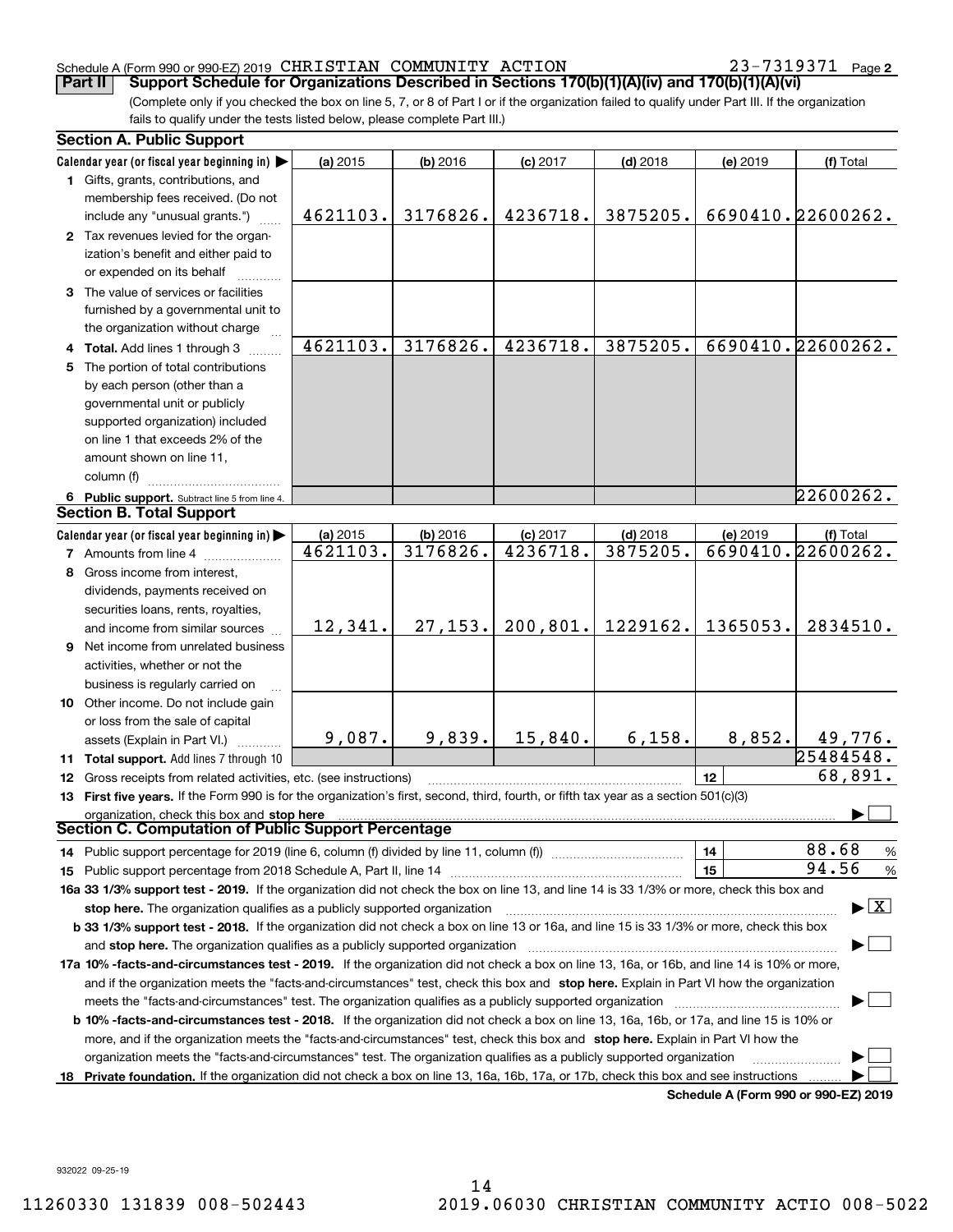### Schedule A (Form 990 or 990-EZ) 2019 Page CHRISTIAN COMMUNITY ACTION 23-7319371

(Complete only if you checked the box on line 10 of Part I or if the organization failed to qualify under Part II. If the organization fails to qualify under the tests listed below, please complete Part II.)

|    | <b>Section A. Public Support</b>                                                                                                                                                                                       |            |          |                 |            |          |                                      |
|----|------------------------------------------------------------------------------------------------------------------------------------------------------------------------------------------------------------------------|------------|----------|-----------------|------------|----------|--------------------------------------|
|    | Calendar year (or fiscal year beginning in) $\blacktriangleright$                                                                                                                                                      | (a) 2015   | (b) 2016 | <b>(c)</b> 2017 | $(d)$ 2018 | (e) 2019 | (f) Total                            |
|    | 1 Gifts, grants, contributions, and                                                                                                                                                                                    |            |          |                 |            |          |                                      |
|    | membership fees received. (Do not                                                                                                                                                                                      |            |          |                 |            |          |                                      |
|    | include any "unusual grants.")                                                                                                                                                                                         |            |          |                 |            |          |                                      |
|    | <b>2</b> Gross receipts from admissions,<br>merchandise sold or services per-<br>formed, or facilities furnished in<br>any activity that is related to the<br>organization's tax-exempt purpose                        |            |          |                 |            |          |                                      |
|    | 3 Gross receipts from activities that<br>are not an unrelated trade or bus-                                                                                                                                            |            |          |                 |            |          |                                      |
|    | iness under section 513                                                                                                                                                                                                |            |          |                 |            |          |                                      |
|    | 4 Tax revenues levied for the organ-                                                                                                                                                                                   |            |          |                 |            |          |                                      |
|    | ization's benefit and either paid to<br>or expended on its behalf<br>.                                                                                                                                                 |            |          |                 |            |          |                                      |
|    | 5 The value of services or facilities<br>furnished by a governmental unit to                                                                                                                                           |            |          |                 |            |          |                                      |
|    | the organization without charge                                                                                                                                                                                        |            |          |                 |            |          |                                      |
|    | <b>6 Total.</b> Add lines 1 through 5                                                                                                                                                                                  |            |          |                 |            |          |                                      |
|    | 7a Amounts included on lines 1, 2, and<br>3 received from disqualified persons                                                                                                                                         |            |          |                 |            |          |                                      |
|    | <b>b</b> Amounts included on lines 2 and 3 received<br>from other than disqualified persons that<br>exceed the greater of \$5,000 or 1% of the<br>amount on line 13 for the year                                       |            |          |                 |            |          |                                      |
|    | c Add lines 7a and 7b                                                                                                                                                                                                  |            |          |                 |            |          |                                      |
|    | 8 Public support. (Subtract line 7c from line 6.)<br><b>Section B. Total Support</b>                                                                                                                                   |            |          |                 |            |          |                                      |
|    | Calendar year (or fiscal year beginning in)                                                                                                                                                                            | (a) $2015$ | (b) 2016 | <b>(c)</b> 2017 | $(d)$ 2018 | (e) 2019 | (f) Total                            |
|    | 9 Amounts from line 6                                                                                                                                                                                                  |            |          |                 |            |          |                                      |
|    | <b>10a</b> Gross income from interest,<br>dividends, payments received on<br>securities loans, rents, royalties,<br>and income from similar sources                                                                    |            |          |                 |            |          |                                      |
|    | <b>b</b> Unrelated business taxable income<br>(less section 511 taxes) from businesses                                                                                                                                 |            |          |                 |            |          |                                      |
|    | acquired after June 30, 1975                                                                                                                                                                                           |            |          |                 |            |          |                                      |
|    | c Add lines 10a and 10b<br>11 Net income from unrelated business<br>activities not included in line 10b,<br>whether or not the business is<br>regularly carried on                                                     |            |          |                 |            |          |                                      |
|    | 12 Other income. Do not include gain<br>or loss from the sale of capital<br>assets (Explain in Part VI.)                                                                                                               |            |          |                 |            |          |                                      |
|    | 13 Total support. (Add lines 9, 10c, 11, and 12.)                                                                                                                                                                      |            |          |                 |            |          |                                      |
|    | 14 First five years. If the Form 990 is for the organization's first, second, third, fourth, or fifth tax year as a section 501(c)(3) organization,                                                                    |            |          |                 |            |          |                                      |
|    | check this box and stop here <b>contained and stop here contained and stop here contained a stop here contained a stop here contained a stop here contained a stop here contained a stop here contained a stop her</b> |            |          |                 |            |          |                                      |
|    | <b>Section C. Computation of Public Support Percentage</b>                                                                                                                                                             |            |          |                 |            |          |                                      |
|    |                                                                                                                                                                                                                        |            |          |                 |            | 15       | %                                    |
|    | 16 Public support percentage from 2018 Schedule A, Part III, line 15                                                                                                                                                   |            |          |                 |            | 16       | %                                    |
|    | <b>Section D. Computation of Investment Income Percentage</b>                                                                                                                                                          |            |          |                 |            |          |                                      |
| 17 | Investment income percentage for 2019 (line 10c, column (f), divided by line 13, column (f))                                                                                                                           |            |          |                 |            | 17       | $\%$                                 |
| 18 | Investment income percentage from 2018 Schedule A, Part III, line 17                                                                                                                                                   |            |          |                 |            | 18       | %                                    |
|    | 19a 33 1/3% support tests - 2019. If the organization did not check the box on line 14, and line 15 is more than 33 1/3%, and line 17 is not                                                                           |            |          |                 |            |          |                                      |
|    | more than 33 1/3%, check this box and stop here. The organization qualifies as a publicly supported organization                                                                                                       |            |          |                 |            |          | ▶                                    |
|    | b 33 1/3% support tests - 2018. If the organization did not check a box on line 14 or line 19a, and line 16 is more than 33 1/3%, and                                                                                  |            |          |                 |            |          |                                      |
|    | line 18 is not more than 33 1/3%, check this box and stop here. The organization qualifies as a publicly supported organization                                                                                        |            |          |                 |            |          |                                      |
| 20 | Private foundation. If the organization did not check a box on line 14, 19a, or 19b, check this box and see instructions                                                                                               |            |          |                 |            |          |                                      |
|    | 932023 09-25-19                                                                                                                                                                                                        |            | 15       |                 |            |          | Schedule A (Form 990 or 990-EZ) 2019 |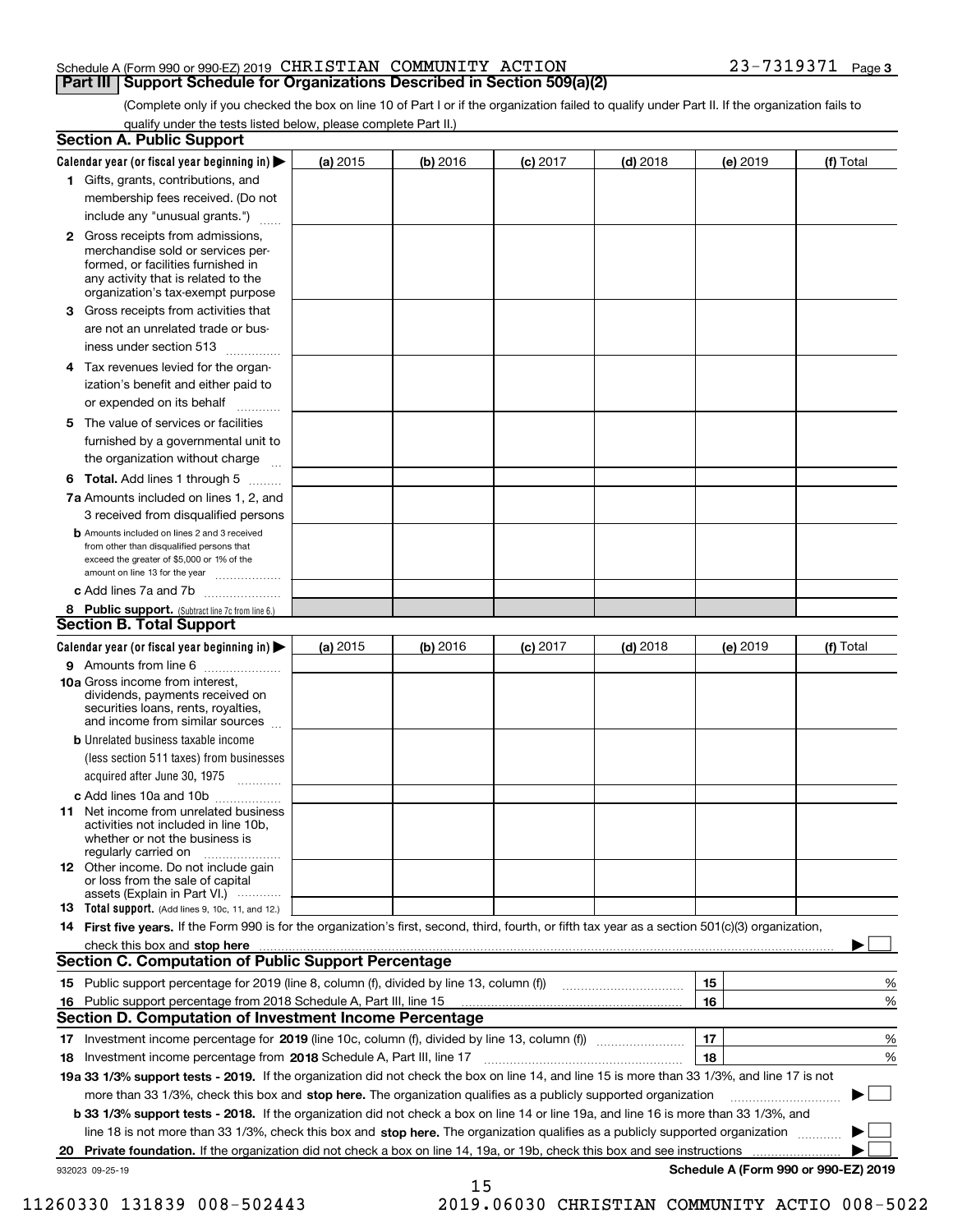#### Schedule A (Form 990 or 990-EZ) 2019 Page CHRISTIAN COMMUNITY ACTION 23-7319371

### **Part IV Supporting Organizations**

(Complete only if you checked a box in line 12 on Part I. If you checked 12a of Part I, complete Sections A and B. If you checked 12b of Part I, complete Sections A and C. If you checked 12c of Part I, complete Sections A, D, and E. If you checked 12d of Part I, complete Sections A and D, and complete Part V.)

#### **Section A. All Supporting Organizations**

- **1** Are all of the organization's supported organizations listed by name in the organization's governing documents? If "No," describe in **Part VI** how the supported organizations are designated. If designated by *class or purpose, describe the designation. If historic and continuing relationship, explain.*
- **2** Did the organization have any supported organization that does not have an IRS determination of status under section 509(a)(1) or (2)? If "Yes," explain in Part VI how the organization determined that the supported *organization was described in section 509(a)(1) or (2).*
- **3a** Did the organization have a supported organization described in section 501(c)(4), (5), or (6)? If "Yes," answer *(b) and (c) below.*
- **b** Did the organization confirm that each supported organization qualified under section 501(c)(4), (5), or (6) and satisfied the public support tests under section 509(a)(2)? If "Yes," describe in **Part VI** when and how the *organization made the determination.*
- **c**Did the organization ensure that all support to such organizations was used exclusively for section 170(c)(2)(B) purposes? If "Yes," explain in **Part VI** what controls the organization put in place to ensure such use.
- **4a***If* Was any supported organization not organized in the United States ("foreign supported organization")? *"Yes," and if you checked 12a or 12b in Part I, answer (b) and (c) below.*
- **b** Did the organization have ultimate control and discretion in deciding whether to make grants to the foreign supported organization? If "Yes," describe in **Part VI** how the organization had such control and discretion *despite being controlled or supervised by or in connection with its supported organizations.*
- **c** Did the organization support any foreign supported organization that does not have an IRS determination under sections 501(c)(3) and 509(a)(1) or (2)? If "Yes," explain in **Part VI** what controls the organization used *to ensure that all support to the foreign supported organization was used exclusively for section 170(c)(2)(B) purposes.*
- **5a** Did the organization add, substitute, or remove any supported organizations during the tax year? If "Yes," answer (b) and (c) below (if applicable). Also, provide detail in **Part VI,** including (i) the names and EIN *numbers of the supported organizations added, substituted, or removed; (ii) the reasons for each such action; (iii) the authority under the organization's organizing document authorizing such action; and (iv) how the action was accomplished (such as by amendment to the organizing document).*
- **b** Type I or Type II only. Was any added or substituted supported organization part of a class already designated in the organization's organizing document?
- **cSubstitutions only.**  Was the substitution the result of an event beyond the organization's control?
- **6** Did the organization provide support (whether in the form of grants or the provision of services or facilities) to **Part VI.** *If "Yes," provide detail in* support or benefit one or more of the filing organization's supported organizations? anyone other than (i) its supported organizations, (ii) individuals that are part of the charitable class benefited by one or more of its supported organizations, or (iii) other supporting organizations that also
- **7**Did the organization provide a grant, loan, compensation, or other similar payment to a substantial contributor *If "Yes," complete Part I of Schedule L (Form 990 or 990-EZ).* regard to a substantial contributor? (as defined in section 4958(c)(3)(C)), a family member of a substantial contributor, or a 35% controlled entity with
- **8** Did the organization make a loan to a disqualified person (as defined in section 4958) not described in line 7? *If "Yes," complete Part I of Schedule L (Form 990 or 990-EZ).*
- **9a** Was the organization controlled directly or indirectly at any time during the tax year by one or more in section 509(a)(1) or (2))? If "Yes," *provide detail in* <code>Part VI.</code> disqualified persons as defined in section 4946 (other than foundation managers and organizations described
- **b** Did one or more disqualified persons (as defined in line 9a) hold a controlling interest in any entity in which the supporting organization had an interest? If "Yes," provide detail in P**art VI**.
- **c**Did a disqualified person (as defined in line 9a) have an ownership interest in, or derive any personal benefit from, assets in which the supporting organization also had an interest? If "Yes," provide detail in P**art VI.**
- **10a** Was the organization subject to the excess business holdings rules of section 4943 because of section supporting organizations)? If "Yes," answer 10b below. 4943(f) (regarding certain Type II supporting organizations, and all Type III non-functionally integrated
- **b** Did the organization have any excess business holdings in the tax year? (Use Schedule C, Form 4720, to *determine whether the organization had excess business holdings.)*

932024 09-25-19

**Schedule A (Form 990 or 990-EZ) 2019**

**1**

**2**

**YesNo**

16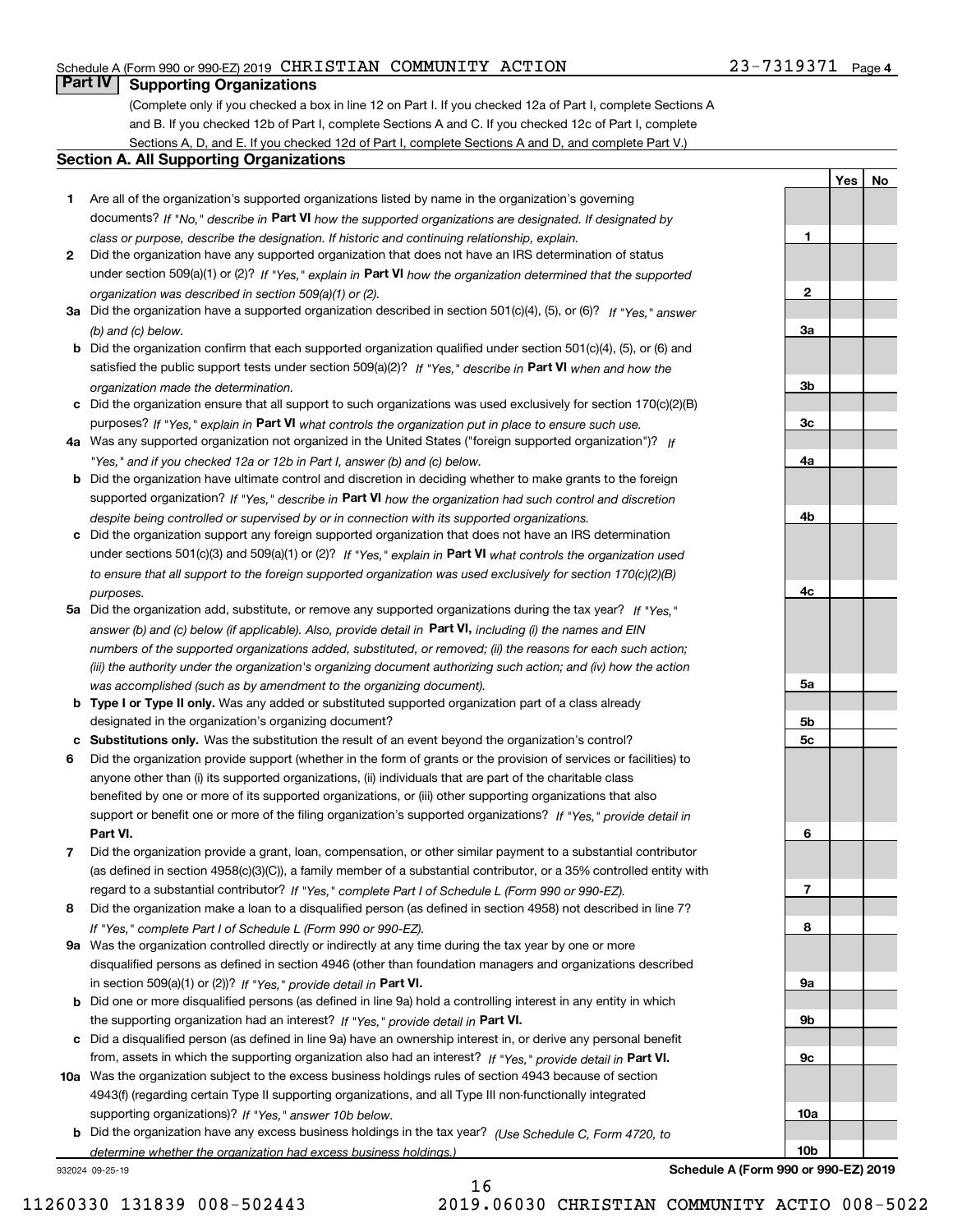#### Schedule A (Form 990 or 990-EZ) 2019 CHRISTIAN COMMUNITY ACTION 2 3 - 7 3 I 9 3 7 I Page CHRISTIAN COMMUNITY ACTION 23-7319371

|    | Part IV<br><b>Supporting Organizations (continued)</b>                                                                            |                 |     |    |
|----|-----------------------------------------------------------------------------------------------------------------------------------|-----------------|-----|----|
|    |                                                                                                                                   |                 | Yes | No |
| 11 | Has the organization accepted a gift or contribution from any of the following persons?                                           |                 |     |    |
|    | a A person who directly or indirectly controls, either alone or together with persons described in (b) and (c)                    |                 |     |    |
|    | below, the governing body of a supported organization?                                                                            | 11a             |     |    |
|    | <b>b</b> A family member of a person described in (a) above?                                                                      | 11 <sub>b</sub> |     |    |
|    | c A 35% controlled entity of a person described in (a) or (b) above? If "Yes" to a, b, or c, provide detail in Part VI.           | 11c             |     |    |
|    | <b>Section B. Type I Supporting Organizations</b>                                                                                 |                 |     |    |
|    |                                                                                                                                   |                 | Yes | No |
| 1. | Did the directors, trustees, or membership of one or more supported organizations have the power to                               |                 |     |    |
|    | regularly appoint or elect at least a majority of the organization's directors or trustees at all times during the                |                 |     |    |
|    | tax year? If "No," describe in Part VI how the supported organization(s) effectively operated, supervised, or                     |                 |     |    |
|    | controlled the organization's activities. If the organization had more than one supported organization,                           |                 |     |    |
|    | describe how the powers to appoint and/or remove directors or trustees were allocated among the supported                         |                 |     |    |
|    | organizations and what conditions or restrictions, if any, applied to such powers during the tax year.                            | 1               |     |    |
| 2  | Did the organization operate for the benefit of any supported organization other than the supported                               |                 |     |    |
|    | organization(s) that operated, supervised, or controlled the supporting organization? If "Yes," explain in                        |                 |     |    |
|    | Part VI how providing such benefit carried out the purposes of the supported organization(s) that operated,                       |                 |     |    |
|    | supervised, or controlled the supporting organization.                                                                            | $\mathbf{2}$    |     |    |
|    | <b>Section C. Type II Supporting Organizations</b>                                                                                |                 |     |    |
|    |                                                                                                                                   |                 | Yes | No |
| 1. | Were a majority of the organization's directors or trustees during the tax year also a majority of the directors                  |                 |     |    |
|    | or trustees of each of the organization's supported organization(s)? If "No," describe in Part VI how control                     |                 |     |    |
|    | or management of the supporting organization was vested in the same persons that controlled or managed                            |                 |     |    |
|    | the supported organization(s).                                                                                                    | 1               |     |    |
|    | <b>Section D. All Type III Supporting Organizations</b>                                                                           |                 |     |    |
|    |                                                                                                                                   |                 | Yes | No |
| 1  | Did the organization provide to each of its supported organizations, by the last day of the fifth month of the                    |                 |     |    |
|    | organization's tax year, (i) a written notice describing the type and amount of support provided during the prior tax             |                 |     |    |
|    | year, (ii) a copy of the Form 990 that was most recently filed as of the date of notification, and (iii) copies of the            |                 |     |    |
|    | organization's governing documents in effect on the date of notification, to the extent not previously provided?                  | 1               |     |    |
| 2  | Were any of the organization's officers, directors, or trustees either (i) appointed or elected by the supported                  |                 |     |    |
|    | organization(s) or (ii) serving on the governing body of a supported organization? If "No," explain in Part VI how                |                 |     |    |
|    | the organization maintained a close and continuous working relationship with the supported organization(s).                       | $\mathbf{2}$    |     |    |
| 3  | By reason of the relationship described in (2), did the organization's supported organizations have a                             |                 |     |    |
|    | significant voice in the organization's investment policies and in directing the use of the organization's                        |                 |     |    |
|    | income or assets at all times during the tax year? If "Yes," describe in Part VI the role the organization's                      |                 |     |    |
|    | supported organizations played in this regard.                                                                                    | 3               |     |    |
|    | Section E. Type III Functionally Integrated Supporting Organizations                                                              |                 |     |    |
| 1  | Check the box next to the method that the organization used to satisfy the Integral Part Test during the year (see instructions). |                 |     |    |
| a  | The organization satisfied the Activities Test. Complete line 2 below.                                                            |                 |     |    |
| b  | The organization is the parent of each of its supported organizations. Complete line 3 below.                                     |                 |     |    |
| c  | The organization supported a governmental entity. Describe in Part VI how you supported a government entity (see instructions),   |                 |     |    |
| 2  | Activities Test. Answer (a) and (b) below.                                                                                        |                 | Yes | No |
| а  | Did substantially all of the organization's activities during the tax year directly further the exempt purposes of                |                 |     |    |
|    | the supported organization(s) to which the organization was responsive? If "Yes," then in Part VI identify                        |                 |     |    |
|    | those supported organizations and explain how these activities directly furthered their exempt purposes,                          |                 |     |    |
|    | how the organization was responsive to those supported organizations, and how the organization determined                         |                 |     |    |
|    | that these activities constituted substantially all of its activities.                                                            | 2a              |     |    |
| b  | Did the activities described in (a) constitute activities that, but for the organization's involvement, one or more               |                 |     |    |
|    | of the organization's supported organization(s) would have been engaged in? If "Yes," explain in Part VI the                      |                 |     |    |
|    | reasons for the organization's position that its supported organization(s) would have engaged in these                            |                 |     |    |
|    | activities but for the organization's involvement.                                                                                | 2b              |     |    |
| 3  | Parent of Supported Organizations. Answer (a) and (b) below.                                                                      |                 |     |    |
| а  | Did the organization have the power to regularly appoint or elect a majority of the officers, directors, or                       |                 |     |    |
|    | trustees of each of the supported organizations? Provide details in Part VI.                                                      | За              |     |    |
|    | <b>b</b> Did the organization exercise a substantial degree of direction over the policies, programs, and activities of each      | 3b              |     |    |
|    | of its supported organizations? If "Yes." describe in Part VI the role played by the organization in this regard.                 |                 |     |    |

17

932025 09-25-19

**Schedule A (Form 990 or 990-EZ) 2019**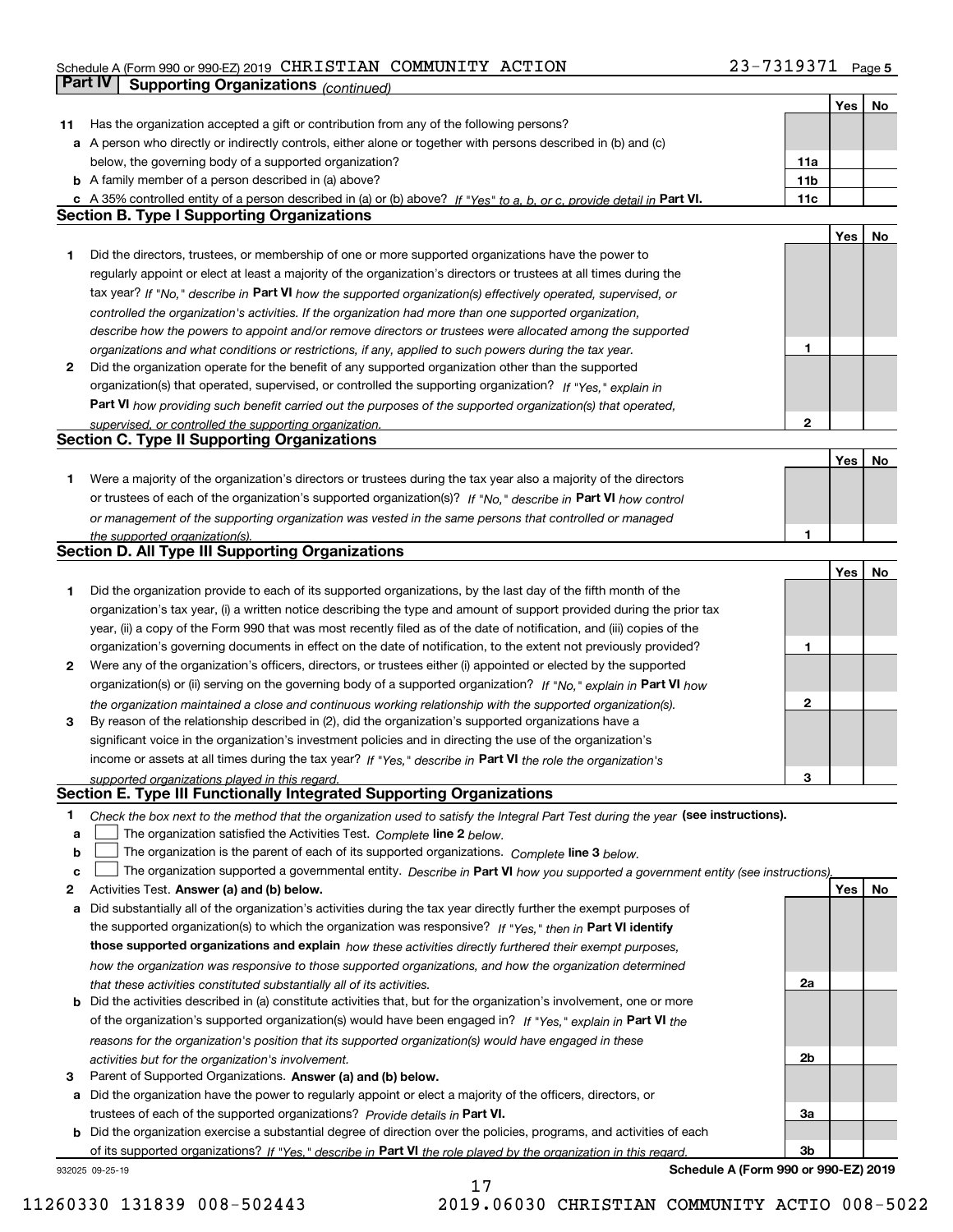#### Schedule A (Form 990 or 990-EZ) 2019 Page CHRISTIAN COMMUNITY ACTION 23-7319371 **Part V Type III Non-Functionally Integrated 509(a)(3) Supporting Organizations**

1 Check here if the organization satisfied the Integral Part Test as a qualifying trust on Nov. 20, 1970 (explain in Part VI). See instructions. All other Type III non-functionally integrated supporting organizations must complete Sections A through E.

|              | Section A - Adjusted Net Income                                                                                                   |                | (A) Prior Year | (B) Current Year<br>(optional) |
|--------------|-----------------------------------------------------------------------------------------------------------------------------------|----------------|----------------|--------------------------------|
| 1            | Net short-term capital gain                                                                                                       | 1              |                |                                |
| 2            | Recoveries of prior-year distributions                                                                                            | $\overline{2}$ |                |                                |
| 3            | Other gross income (see instructions)                                                                                             | 3              |                |                                |
| 4            | Add lines 1 through 3.                                                                                                            | 4              |                |                                |
| 5            | Depreciation and depletion                                                                                                        | 5              |                |                                |
| 6            | Portion of operating expenses paid or incurred for production or                                                                  |                |                |                                |
|              | collection of gross income or for management, conservation, or                                                                    |                |                |                                |
|              | maintenance of property held for production of income (see instructions)                                                          | 6              |                |                                |
| 7            | Other expenses (see instructions)                                                                                                 | $\overline{7}$ |                |                                |
| 8            | Adjusted Net Income (subtract lines 5, 6, and 7 from line 4)                                                                      | 8              |                |                                |
|              | <b>Section B - Minimum Asset Amount</b>                                                                                           |                | (A) Prior Year | (B) Current Year<br>(optional) |
| 1            | Aggregate fair market value of all non-exempt-use assets (see                                                                     |                |                |                                |
|              | instructions for short tax year or assets held for part of year):                                                                 |                |                |                                |
|              | <b>a</b> Average monthly value of securities                                                                                      | 1a             |                |                                |
|              | <b>b</b> Average monthly cash balances                                                                                            | 1b             |                |                                |
|              | c Fair market value of other non-exempt-use assets                                                                                | 1c             |                |                                |
|              | d Total (add lines 1a, 1b, and 1c)                                                                                                | 1d             |                |                                |
|              | e Discount claimed for blockage or other                                                                                          |                |                |                                |
|              | factors (explain in detail in Part VI):                                                                                           |                |                |                                |
| $\mathbf{2}$ | Acquisition indebtedness applicable to non-exempt-use assets                                                                      | $\mathbf 2$    |                |                                |
| 3            | Subtract line 2 from line 1d.                                                                                                     | 3              |                |                                |
| 4            | Cash deemed held for exempt use. Enter 1-1/2% of line 3 (for greater amount,                                                      |                |                |                                |
|              | see instructions)                                                                                                                 | 4              |                |                                |
| 5            | Net value of non-exempt-use assets (subtract line 4 from line 3)                                                                  | 5              |                |                                |
| 6            | Multiply line 5 by .035.                                                                                                          | 6              |                |                                |
| 7            | Recoveries of prior-year distributions                                                                                            | $\overline{7}$ |                |                                |
| 8            | Minimum Asset Amount (add line 7 to line 6)                                                                                       | 8              |                |                                |
|              | <b>Section C - Distributable Amount</b>                                                                                           |                |                | <b>Current Year</b>            |
| 1            | Adjusted net income for prior year (from Section A, line 8, Column A)                                                             | 1              |                |                                |
| 2            | Enter 85% of line 1.                                                                                                              | $\overline{2}$ |                |                                |
| 3            | Minimum asset amount for prior year (from Section B, line 8, Column A)                                                            | 3              |                |                                |
| 4            | Enter greater of line 2 or line 3.                                                                                                | 4              |                |                                |
| 5            | Income tax imposed in prior year                                                                                                  | 5              |                |                                |
| 6            | <b>Distributable Amount.</b> Subtract line 5 from line 4, unless subject to                                                       |                |                |                                |
|              | emergency temporary reduction (see instructions).                                                                                 | 6              |                |                                |
| 7            | Check here if the current year is the organization's first as a non-functionally integrated Type III supporting organization (see |                |                |                                |

instructions).

**1**

**Schedule A (Form 990 or 990-EZ) 2019**

932026 09-25-19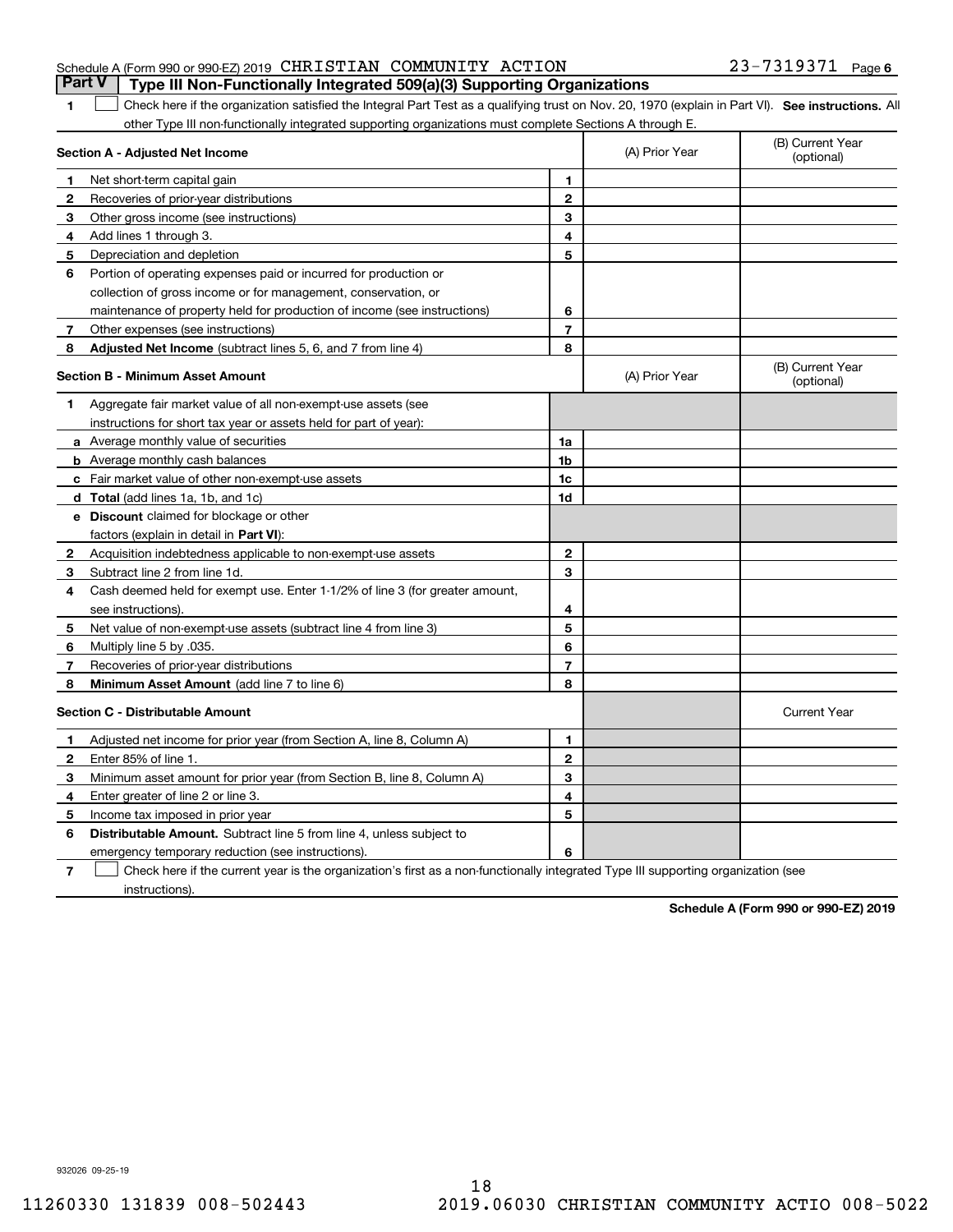#### Schedule A (Form 990 or 990-EZ) 2019 CHRISTIAN COMMUNITY ACTION 2 3 - 7 3 I 9 3 7 I Page CHRISTIAN COMMUNITY ACTION 23-7319371

| <b>Part V</b> | Type III Non-Functionally Integrated 509(a)(3) Supporting Organizations                    |                             | (continued)                           |                                         |
|---------------|--------------------------------------------------------------------------------------------|-----------------------------|---------------------------------------|-----------------------------------------|
|               | <b>Section D - Distributions</b>                                                           |                             |                                       | <b>Current Year</b>                     |
| 1             | Amounts paid to supported organizations to accomplish exempt purposes                      |                             |                                       |                                         |
| 2             | Amounts paid to perform activity that directly furthers exempt purposes of supported       |                             |                                       |                                         |
|               | organizations, in excess of income from activity                                           |                             |                                       |                                         |
| 3             | Administrative expenses paid to accomplish exempt purposes of supported organizations      |                             |                                       |                                         |
| 4             | Amounts paid to acquire exempt-use assets                                                  |                             |                                       |                                         |
| 5             | Qualified set-aside amounts (prior IRS approval required)                                  |                             |                                       |                                         |
| 6             | Other distributions (describe in Part VI). See instructions.                               |                             |                                       |                                         |
| 7             | <b>Total annual distributions.</b> Add lines 1 through 6.                                  |                             |                                       |                                         |
| 8             | Distributions to attentive supported organizations to which the organization is responsive |                             |                                       |                                         |
|               | (provide details in Part VI). See instructions.                                            |                             |                                       |                                         |
| 9             | Distributable amount for 2019 from Section C, line 6                                       |                             |                                       |                                         |
| 10            | Line 8 amount divided by line 9 amount                                                     |                             |                                       |                                         |
|               |                                                                                            | (i)                         | (iii)                                 | (iii)                                   |
|               | <b>Section E - Distribution Allocations</b> (see instructions)                             | <b>Excess Distributions</b> | <b>Underdistributions</b><br>Pre-2019 | <b>Distributable</b><br>Amount for 2019 |
| 1             | Distributable amount for 2019 from Section C, line 6                                       |                             |                                       |                                         |
| 2             | Underdistributions, if any, for years prior to 2019 (reason-                               |                             |                                       |                                         |
|               | able cause required- explain in Part VI). See instructions.                                |                             |                                       |                                         |
| З             | Excess distributions carryover, if any, to 2019                                            |                             |                                       |                                         |
|               | <b>a</b> From 2014                                                                         |                             |                                       |                                         |
|               | <b>b</b> From 2015                                                                         |                             |                                       |                                         |
|               | $c$ From 2016                                                                              |                             |                                       |                                         |
|               | d From 2017                                                                                |                             |                                       |                                         |
|               | e From 2018                                                                                |                             |                                       |                                         |
|               | Total of lines 3a through e                                                                |                             |                                       |                                         |
| g             | Applied to underdistributions of prior years                                               |                             |                                       |                                         |
|               | <b>h</b> Applied to 2019 distributable amount                                              |                             |                                       |                                         |
|               | Carryover from 2014 not applied (see instructions)                                         |                             |                                       |                                         |
|               | Remainder. Subtract lines 3g, 3h, and 3i from 3f.                                          |                             |                                       |                                         |
| 4             | Distributions for 2019 from Section D,                                                     |                             |                                       |                                         |
|               | line $7:$                                                                                  |                             |                                       |                                         |
|               | <b>a</b> Applied to underdistributions of prior years                                      |                             |                                       |                                         |
|               | <b>b</b> Applied to 2019 distributable amount                                              |                             |                                       |                                         |
|               | c Remainder. Subtract lines 4a and 4b from 4.                                              |                             |                                       |                                         |
| 5             | Remaining underdistributions for years prior to 2019, if                                   |                             |                                       |                                         |
|               | any. Subtract lines 3g and 4a from line 2. For result greater                              |                             |                                       |                                         |
|               | than zero, explain in Part VI. See instructions.                                           |                             |                                       |                                         |
| 6             | Remaining underdistributions for 2019. Subtract lines 3h                                   |                             |                                       |                                         |
|               | and 4b from line 1. For result greater than zero, explain in                               |                             |                                       |                                         |
|               | Part VI. See instructions.                                                                 |                             |                                       |                                         |
| 7             | Excess distributions carryover to 2020. Add lines 3j                                       |                             |                                       |                                         |
|               | and 4c.                                                                                    |                             |                                       |                                         |
| 8             | Breakdown of line 7:                                                                       |                             |                                       |                                         |
|               | a Excess from 2015                                                                         |                             |                                       |                                         |
|               | <b>b</b> Excess from 2016                                                                  |                             |                                       |                                         |
|               | c Excess from 2017                                                                         |                             |                                       |                                         |
|               | d Excess from 2018                                                                         |                             |                                       |                                         |
|               | e Excess from 2019                                                                         |                             |                                       |                                         |
|               |                                                                                            |                             |                                       |                                         |

**Schedule A (Form 990 or 990-EZ) 2019**

932027 09-25-19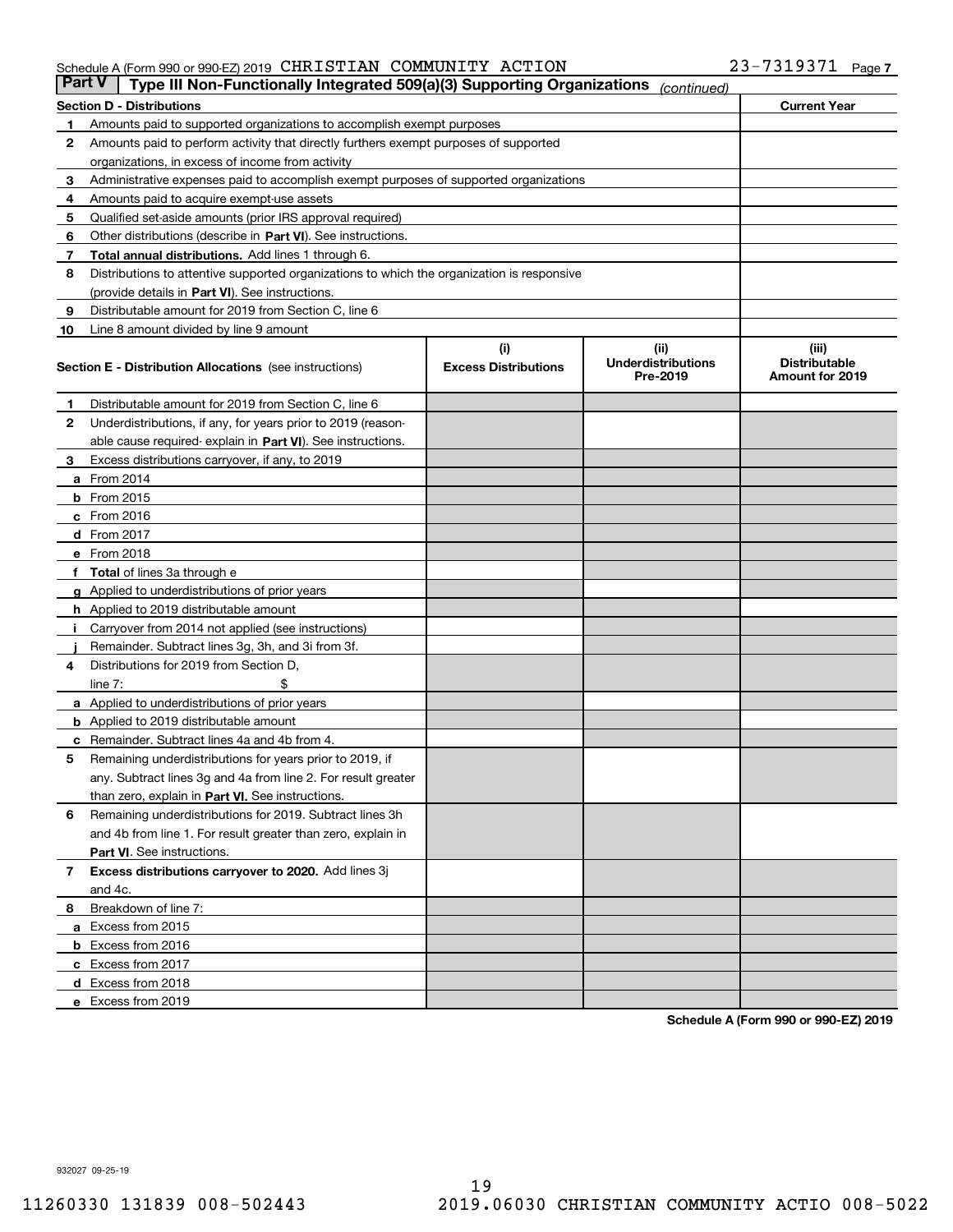|                 | Schedule A (Form 990 or 990-EZ) 2019 CHRISTIAN COMMUNITY ACTION                                                                                                                                                                                                                                                                                                                                                                   |      | 23-7319371 Page 8                    |
|-----------------|-----------------------------------------------------------------------------------------------------------------------------------------------------------------------------------------------------------------------------------------------------------------------------------------------------------------------------------------------------------------------------------------------------------------------------------|------|--------------------------------------|
| <b>Part VI</b>  | Supplemental Information. Provide the explanations required by Part II, line 10; Part II, line 17a or 17b; Part III, line 12;<br>Part IV, Section A, lines 1, 2, 3b, 3c, 4b, 4c, 5a, 6, 9a, 9b, 9c, 11a, 11b, and 11c; Part IV, Section B, lines 1 and 2; Part IV, Section C,<br>line 1; Part IV, Section D, lines 2 and 3; Part IV, Section E, lines 1c, 2a, 2b, 3a, and 3b; Part V, line 1; Part V, Section B, line 1e; Part V, |      |                                      |
|                 | Section D, lines 5, 6, and 8; and Part V, Section E, lines 2, 5, and 6. Also complete this part for any additional information.<br>(See instructions.)                                                                                                                                                                                                                                                                            |      |                                      |
|                 |                                                                                                                                                                                                                                                                                                                                                                                                                                   |      |                                      |
|                 |                                                                                                                                                                                                                                                                                                                                                                                                                                   |      |                                      |
|                 |                                                                                                                                                                                                                                                                                                                                                                                                                                   |      |                                      |
|                 |                                                                                                                                                                                                                                                                                                                                                                                                                                   |      |                                      |
|                 |                                                                                                                                                                                                                                                                                                                                                                                                                                   |      |                                      |
|                 |                                                                                                                                                                                                                                                                                                                                                                                                                                   |      |                                      |
|                 |                                                                                                                                                                                                                                                                                                                                                                                                                                   |      |                                      |
|                 |                                                                                                                                                                                                                                                                                                                                                                                                                                   |      |                                      |
|                 |                                                                                                                                                                                                                                                                                                                                                                                                                                   |      |                                      |
|                 |                                                                                                                                                                                                                                                                                                                                                                                                                                   |      |                                      |
|                 |                                                                                                                                                                                                                                                                                                                                                                                                                                   |      |                                      |
|                 |                                                                                                                                                                                                                                                                                                                                                                                                                                   |      |                                      |
|                 |                                                                                                                                                                                                                                                                                                                                                                                                                                   |      |                                      |
|                 |                                                                                                                                                                                                                                                                                                                                                                                                                                   |      |                                      |
|                 |                                                                                                                                                                                                                                                                                                                                                                                                                                   |      |                                      |
|                 |                                                                                                                                                                                                                                                                                                                                                                                                                                   |      |                                      |
|                 |                                                                                                                                                                                                                                                                                                                                                                                                                                   |      |                                      |
|                 |                                                                                                                                                                                                                                                                                                                                                                                                                                   |      |                                      |
|                 |                                                                                                                                                                                                                                                                                                                                                                                                                                   |      |                                      |
|                 |                                                                                                                                                                                                                                                                                                                                                                                                                                   |      |                                      |
|                 |                                                                                                                                                                                                                                                                                                                                                                                                                                   |      |                                      |
|                 |                                                                                                                                                                                                                                                                                                                                                                                                                                   |      |                                      |
|                 |                                                                                                                                                                                                                                                                                                                                                                                                                                   |      |                                      |
|                 |                                                                                                                                                                                                                                                                                                                                                                                                                                   |      |                                      |
|                 |                                                                                                                                                                                                                                                                                                                                                                                                                                   |      |                                      |
|                 |                                                                                                                                                                                                                                                                                                                                                                                                                                   |      |                                      |
|                 |                                                                                                                                                                                                                                                                                                                                                                                                                                   |      |                                      |
|                 |                                                                                                                                                                                                                                                                                                                                                                                                                                   |      |                                      |
|                 |                                                                                                                                                                                                                                                                                                                                                                                                                                   |      |                                      |
|                 |                                                                                                                                                                                                                                                                                                                                                                                                                                   |      |                                      |
|                 |                                                                                                                                                                                                                                                                                                                                                                                                                                   |      |                                      |
|                 |                                                                                                                                                                                                                                                                                                                                                                                                                                   |      |                                      |
|                 |                                                                                                                                                                                                                                                                                                                                                                                                                                   |      |                                      |
|                 |                                                                                                                                                                                                                                                                                                                                                                                                                                   |      |                                      |
| 932028 09-25-19 |                                                                                                                                                                                                                                                                                                                                                                                                                                   | $20$ | Schedule A (Form 990 or 990-EZ) 2019 |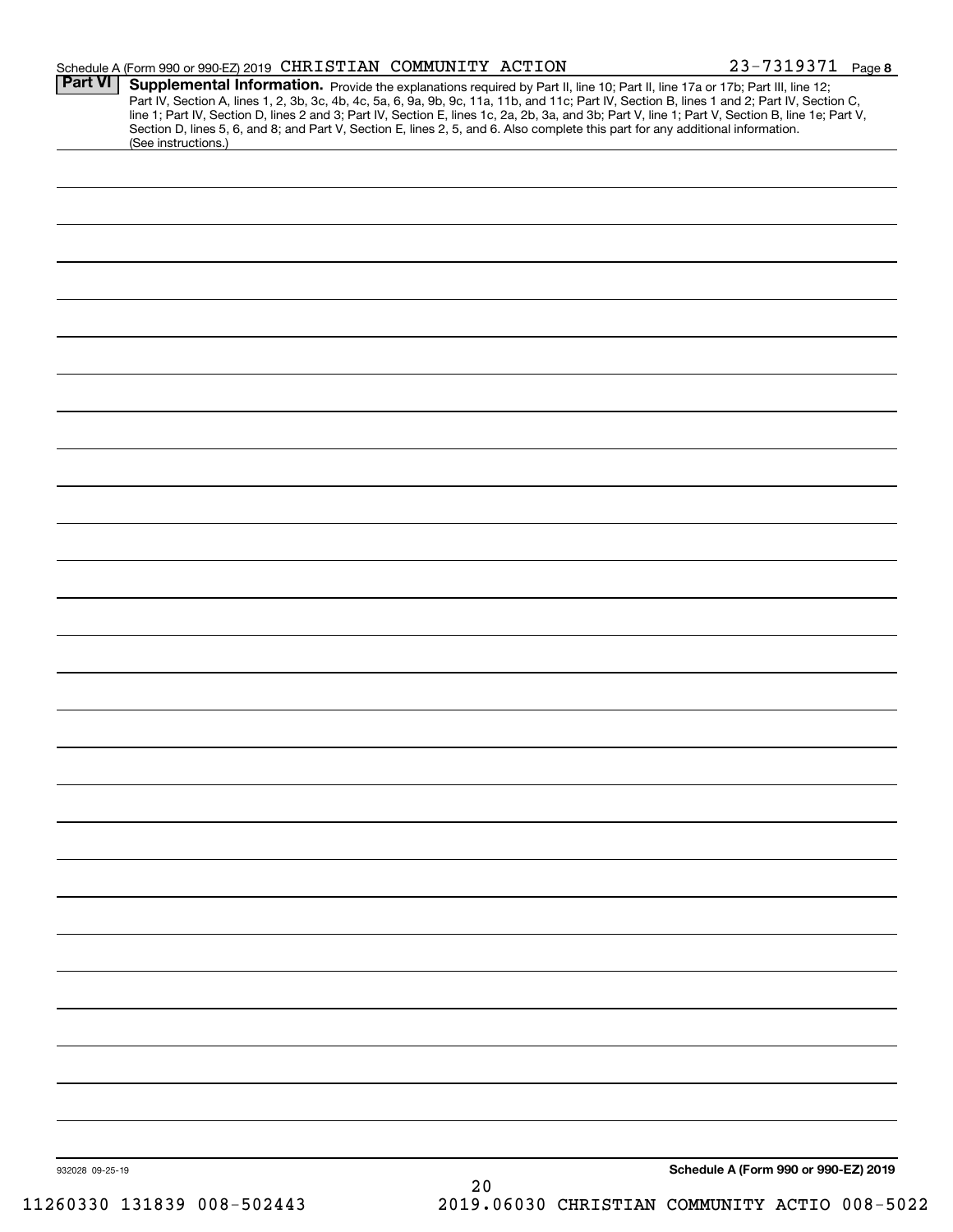Department of the Treasury Internal Revenue Service **(Form 990, 990-EZ, or 990-PF)**

Name of the organization

**Organization type** (check one):

#### \*\* PUBLIC DISCLOSURE COPY \*\*

## **Schedule B Schedule of Contributors**

**| Attach to Form 990, Form 990-EZ, or Form 990-PF. | Go to www.irs.gov/Form990 for the latest information.** OMB No. 1545-0047

**2019**

**Employer identification number**

|  |  | ב ס |  |  |
|--|--|-----|--|--|
|  |  |     |  |  |

|                            | ----------------------- |
|----------------------------|-------------------------|
| CHRISTIAN COMMUNITY ACTION | 23-7319371              |

| Filers of:         | Section:                                                                    |
|--------------------|-----------------------------------------------------------------------------|
| Form 990 or 990-EZ | $\lfloor x \rfloor$ 501(c)( 3) (enter number) organization                  |
|                    | $4947(a)(1)$ nonexempt charitable trust not treated as a private foundation |
|                    | 527 political organization                                                  |
| Form 990-PF        | 501(c)(3) exempt private foundation                                         |
|                    | 4947(a)(1) nonexempt charitable trust treated as a private foundation       |
|                    | 501(c)(3) taxable private foundation                                        |

Check if your organization is covered by the **General Rule** or a **Special Rule. Note:**  Only a section 501(c)(7), (8), or (10) organization can check boxes for both the General Rule and a Special Rule. See instructions.

#### **General Rule**

 $\mathcal{L}^{\text{max}}$ 

For an organization filing Form 990, 990-EZ, or 990-PF that received, during the year, contributions totaling \$5,000 or more (in money or property) from any one contributor. Complete Parts I and II. See instructions for determining a contributor's total contributions.

#### **Special Rules**

any one contributor, during the year, total contributions of the greater of  $\,$  (1) \$5,000; or **(2)** 2% of the amount on (i) Form 990, Part VIII, line 1h;  $\boxed{\textbf{X}}$  For an organization described in section 501(c)(3) filing Form 990 or 990-EZ that met the 33 1/3% support test of the regulations under sections 509(a)(1) and 170(b)(1)(A)(vi), that checked Schedule A (Form 990 or 990-EZ), Part II, line 13, 16a, or 16b, and that received from or (ii) Form 990-EZ, line 1. Complete Parts I and II.

year, total contributions of more than \$1,000 *exclusively* for religious, charitable, scientific, literary, or educational purposes, or for the For an organization described in section 501(c)(7), (8), or (10) filing Form 990 or 990-EZ that received from any one contributor, during the prevention of cruelty to children or animals. Complete Parts I, II, and III.  $\mathcal{L}^{\text{max}}$ 

purpose. Don't complete any of the parts unless the **General Rule** applies to this organization because it received *nonexclusively* year, contributions <sub>exclusively</sub> for religious, charitable, etc., purposes, but no such contributions totaled more than \$1,000. If this box is checked, enter here the total contributions that were received during the year for an  $\;$ exclusively religious, charitable, etc., For an organization described in section 501(c)(7), (8), or (10) filing Form 990 or 990-EZ that received from any one contributor, during the religious, charitable, etc., contributions totaling \$5,000 or more during the year  $\Box$ — $\Box$   $\Box$  $\mathcal{L}^{\text{max}}$ 

**Caution:**  An organization that isn't covered by the General Rule and/or the Special Rules doesn't file Schedule B (Form 990, 990-EZ, or 990-PF),  **must** but it answer "No" on Part IV, line 2, of its Form 990; or check the box on line H of its Form 990-EZ or on its Form 990-PF, Part I, line 2, to certify that it doesn't meet the filing requirements of Schedule B (Form 990, 990-EZ, or 990-PF).

**For Paperwork Reduction Act Notice, see the instructions for Form 990, 990-EZ, or 990-PF. Schedule B (Form 990, 990-EZ, or 990-PF) (2019)** LHA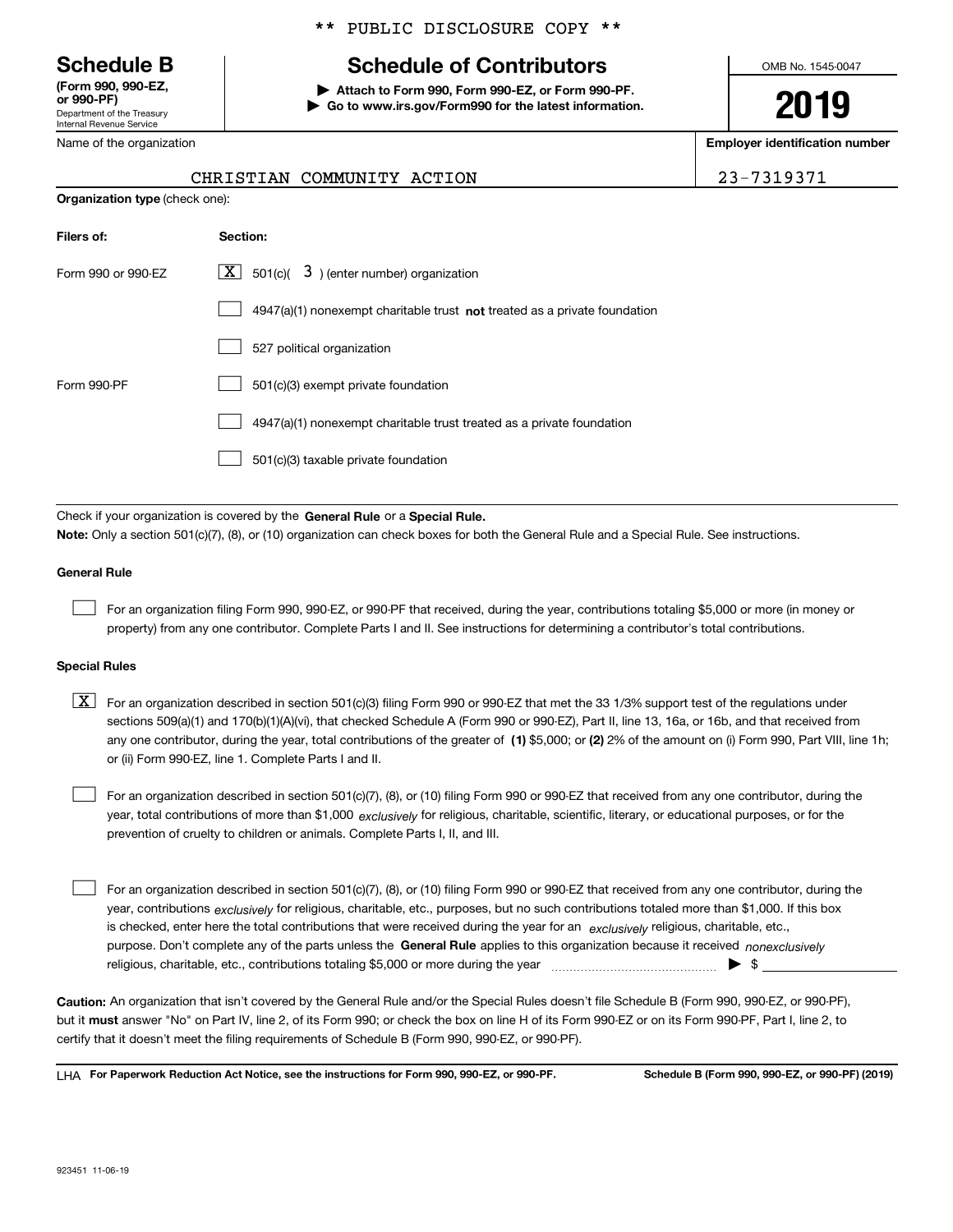#### Schedule B (Form 990, 990-EZ, or 990-PF) (2019) **Page 2** Page 1 and 2011 **Page 2** Page 2 **Page 2** Page 1 and 2011 **Page 2**

Name of organization

**Employer identification number**

#### CHRISTIAN COMMUNITY ACTION 23-7319371

**(a)No.(b)Name, address, and ZIP + 4 (c)Total contributions (d)Type of contribution PersonPayrollNoncash (a)No.(b)Name, address, and ZIP + 4 (c)Total contributions (d)Type of contribution PersonPayrollNoncash (a)No.(b)Name, address, and ZIP + 4 (c)Total contributions (d)Type of contribution PersonPayrollNoncash (a) No.(b) Name, address, and ZIP + 4 (c) Total contributions (d) Type of contribution PersonPayrollNoncash (a) No.(b) Name, address, and ZIP + 4 (c) Total contributions (d) Type of contribution PersonPayrollNoncash(a) No.(b)Name, address, and ZIP + 4 (c) Total contributions (d)Type of contribution PersonPayrollNoncash Contributors** (see instructions). Use duplicate copies of Part I if additional space is needed. \$(Complete Part II for noncash contributions.) \$(Complete Part II for noncash contributions.) \$(Complete Part II for noncash contributions.) \$(Complete Part II for noncash contributions.) \$(Complete Part II for noncash contributions.) \$(Complete Part II for noncash contributions.) Chedule B (Form 990, 990-EZ, or 990-PF) (2019)<br>Iame of organization<br>**2PARISTIAN COMMUNITY ACTION** 23-7319371<br>**Part I** Contributors (see instructions). Use duplicate copies of Part I if additional space is needed.  $|X|$  $\mathcal{L}^{\text{max}}$  $\mathcal{L}^{\text{max}}$  $\mathcal{L}^{\text{max}}$  $\mathcal{L}^{\text{max}}$  $\overline{\mathbf{X}}$  $\mathcal{L}^{\text{max}}$  $\mathcal{L}^{\text{max}}$  $\mathcal{L}^{\text{max}}$  $\mathcal{L}^{\text{max}}$  $\mathcal{L}^{\text{max}}$  $\mathcal{L}^{\text{max}}$  $\mathcal{L}^{\text{max}}$  $\mathcal{L}^{\text{max}}$  $\mathcal{L}^{\text{max}}$  $\mathcal{L}^{\text{max}}$  $\mathcal{L}^{\text{max}}$  $\mathcal{L}^{\text{max}}$  $\begin{array}{c|c|c|c|c|c} 1 & \hspace{1.5cm} & \hspace{1.5cm} & \hspace{1.5cm} & \hspace{1.5cm} & \hspace{1.5cm} & \hspace{1.5cm} & \hspace{1.5cm} & \hspace{1.5cm} & \hspace{1.5cm} & \hspace{1.5cm} & \hspace{1.5cm} & \hspace{1.5cm} & \hspace{1.5cm} & \hspace{1.5cm} & \hspace{1.5cm} & \hspace{1.5cm} & \hspace{1.5cm} & \hspace{1.5cm} & \hspace{1.5cm} & \hspace{1.5cm} &$ 207,552. 2 3,316,388. X

923452 11-06-19 **Schedule B (Form 990, 990-EZ, or 990-PF) (2019)**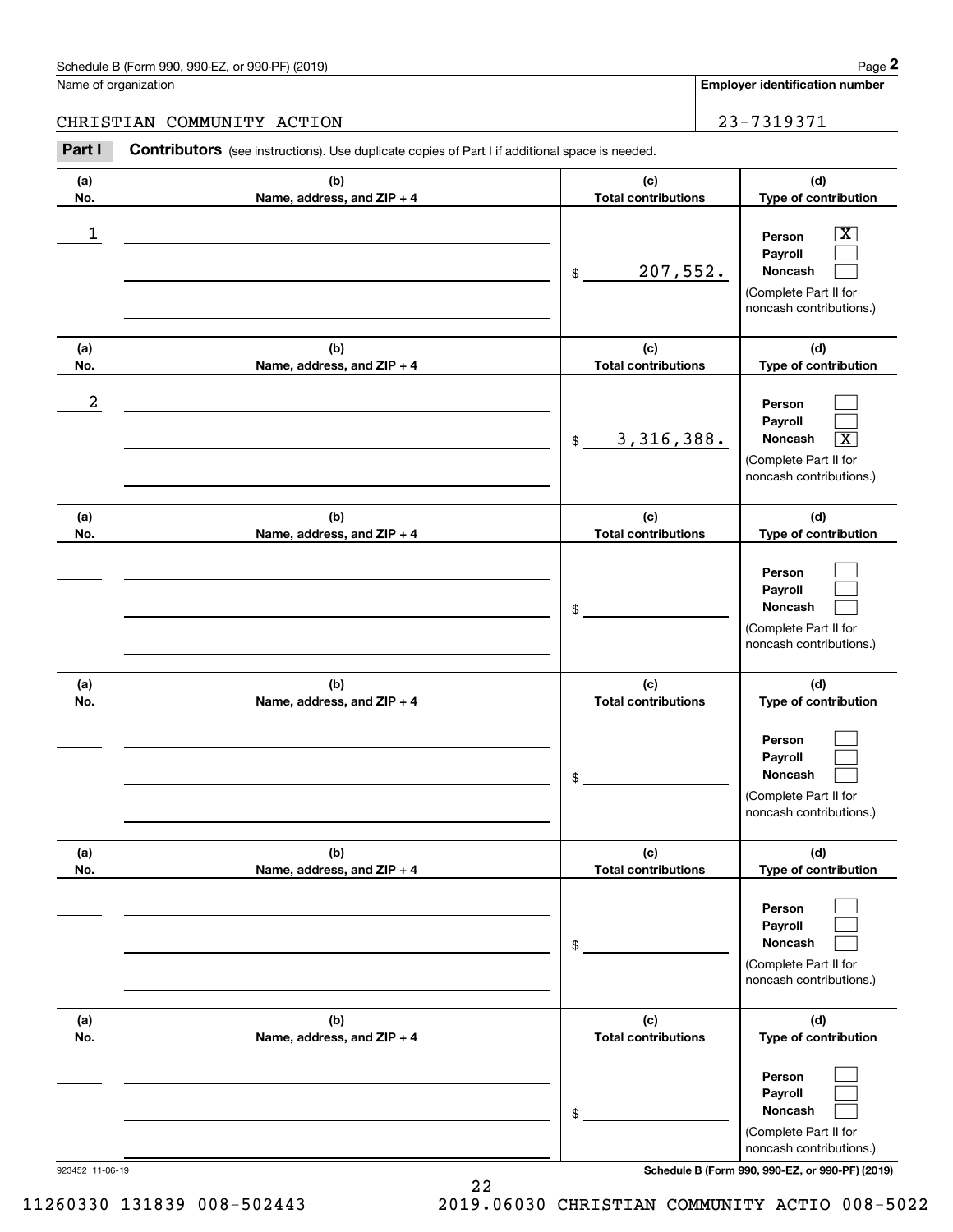**Employer identification number**

CHRISTIAN COMMUNITY ACTION 23-7319371

(see instructions). Use duplicate copies of Part II if additional space is needed.<br> **29-7319371**<br> **Part II Noncash Property** (see instructions). Use duplicate copies of Part II if additional space is needed.

| (a)<br>No.<br>from<br>Part I | (b)<br>Description of noncash property given | (c)<br>FMV (or estimate)<br>(See instructions.) | (d)<br>Date received                            |
|------------------------------|----------------------------------------------|-------------------------------------------------|-------------------------------------------------|
|                              | FOOD                                         |                                                 |                                                 |
| 2                            |                                              |                                                 |                                                 |
|                              |                                              |                                                 |                                                 |
|                              |                                              |                                                 |                                                 |
|                              |                                              | 3, 316, 388.<br>$\$\$                           | 06/30/20                                        |
|                              |                                              |                                                 |                                                 |
| (a)                          |                                              | (c)                                             |                                                 |
| No.                          | (b)                                          | FMV (or estimate)                               | (d)                                             |
| from                         | Description of noncash property given        | (See instructions.)                             | Date received                                   |
| Part I                       |                                              |                                                 |                                                 |
|                              |                                              |                                                 |                                                 |
|                              |                                              |                                                 |                                                 |
|                              |                                              |                                                 |                                                 |
|                              |                                              | $\mathfrak s$                                   |                                                 |
|                              |                                              |                                                 |                                                 |
| (a)                          |                                              |                                                 |                                                 |
| No.                          | (b)                                          | (c)                                             | (d)                                             |
| from                         | Description of noncash property given        | FMV (or estimate)                               | Date received                                   |
| Part I                       |                                              | (See instructions.)                             |                                                 |
|                              |                                              |                                                 |                                                 |
|                              |                                              |                                                 |                                                 |
|                              |                                              |                                                 |                                                 |
|                              |                                              |                                                 |                                                 |
|                              |                                              | $\mathfrak s$                                   |                                                 |
|                              |                                              |                                                 |                                                 |
| (a)                          |                                              | (c)                                             |                                                 |
| No.                          | (b)                                          | FMV (or estimate)                               | (d)                                             |
| from                         | Description of noncash property given        | (See instructions.)                             | Date received                                   |
| Part I                       |                                              |                                                 |                                                 |
|                              |                                              |                                                 |                                                 |
|                              |                                              |                                                 |                                                 |
|                              |                                              |                                                 |                                                 |
|                              |                                              | \$                                              |                                                 |
|                              |                                              |                                                 |                                                 |
| (a)                          |                                              |                                                 |                                                 |
| No.                          | (b)                                          | (c)                                             | (d)                                             |
| from                         | Description of noncash property given        | FMV (or estimate)                               | Date received                                   |
| Part I                       |                                              | (See instructions.)                             |                                                 |
|                              |                                              |                                                 |                                                 |
|                              |                                              |                                                 |                                                 |
|                              |                                              |                                                 |                                                 |
|                              |                                              |                                                 |                                                 |
|                              |                                              | \$                                              |                                                 |
|                              |                                              |                                                 |                                                 |
| (a)                          |                                              | (c)                                             |                                                 |
| No.                          | (b)                                          | FMV (or estimate)                               | (d)                                             |
| from                         | Description of noncash property given        | (See instructions.)                             | Date received                                   |
| Part I                       |                                              |                                                 |                                                 |
|                              |                                              |                                                 |                                                 |
|                              |                                              |                                                 |                                                 |
|                              |                                              |                                                 |                                                 |
|                              |                                              | \$                                              |                                                 |
| 923453 11-06-19              |                                              |                                                 | Schedule B (Form 990, 990-EZ, or 990-PF) (2019) |

23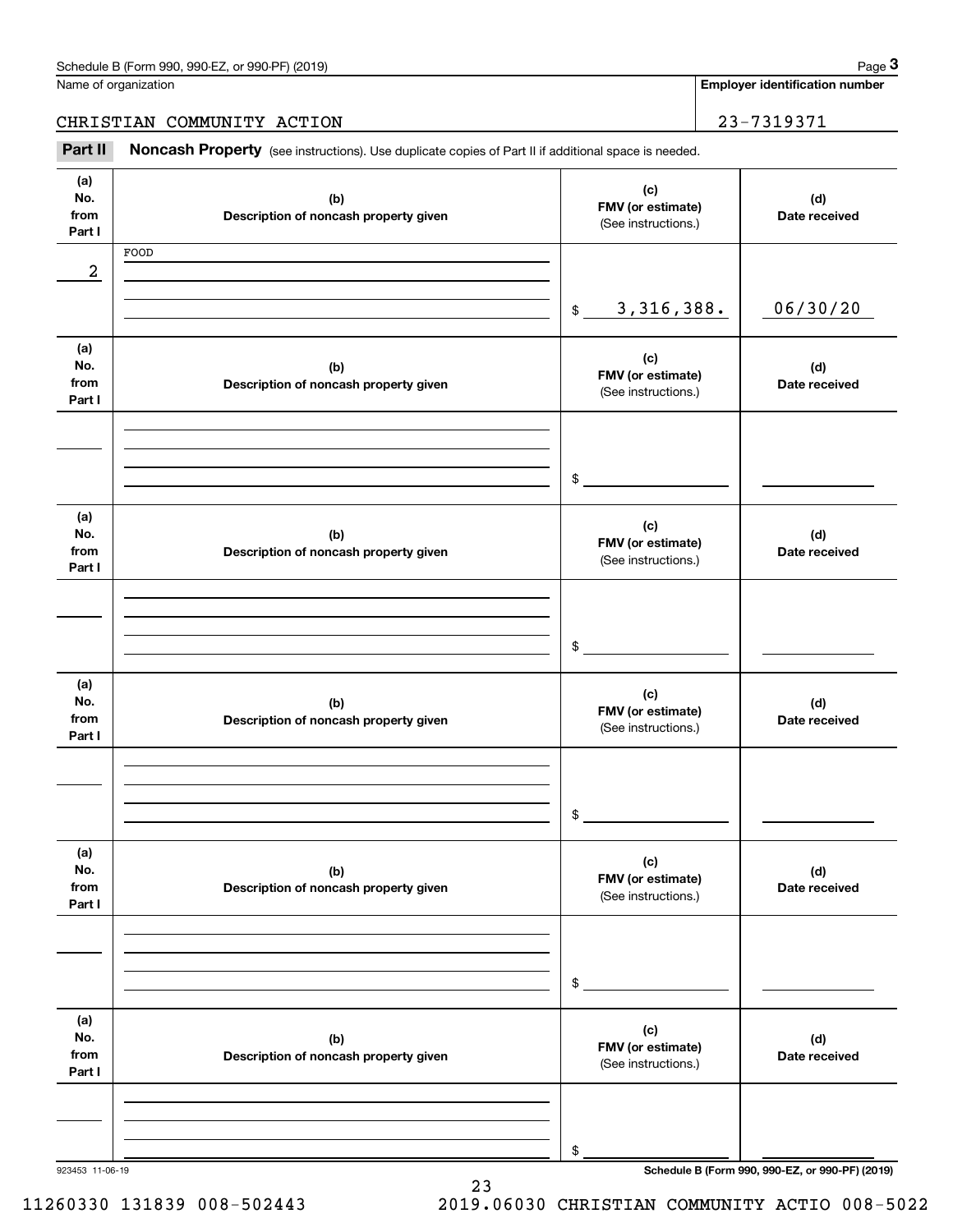|                 | Schedule B (Form 990, 990-EZ, or 990-PF) (2019)                                                                                                                                                                                                      |                                       | Page 4                                                                                                                                                         |  |  |  |  |  |
|-----------------|------------------------------------------------------------------------------------------------------------------------------------------------------------------------------------------------------------------------------------------------------|---------------------------------------|----------------------------------------------------------------------------------------------------------------------------------------------------------------|--|--|--|--|--|
|                 | Name of organization                                                                                                                                                                                                                                 | <b>Employer identification number</b> |                                                                                                                                                                |  |  |  |  |  |
|                 | CHRISTIAN COMMUNITY ACTION                                                                                                                                                                                                                           |                                       | 23-7319371                                                                                                                                                     |  |  |  |  |  |
| Part III        | from any one contributor. Complete columns (a) through (e) and the following line entry. For organizations                                                                                                                                           |                                       | Exclusively religious, charitable, etc., contributions to organizations described in section 501(c)(7), (8), or (10) that total more than \$1,000 for the year |  |  |  |  |  |
|                 | completing Part III, enter the total of exclusively religious, charitable, etc., contributions of \$1,000 or less for the year. (Enter this info. once.) $\blacktriangleright$ \$<br>Use duplicate copies of Part III if additional space is needed. |                                       |                                                                                                                                                                |  |  |  |  |  |
| (a) No.<br>from | (b) Purpose of gift                                                                                                                                                                                                                                  | (c) Use of gift                       | (d) Description of how gift is held                                                                                                                            |  |  |  |  |  |
| Part I          |                                                                                                                                                                                                                                                      |                                       |                                                                                                                                                                |  |  |  |  |  |
|                 |                                                                                                                                                                                                                                                      |                                       |                                                                                                                                                                |  |  |  |  |  |
|                 |                                                                                                                                                                                                                                                      |                                       |                                                                                                                                                                |  |  |  |  |  |
|                 |                                                                                                                                                                                                                                                      |                                       |                                                                                                                                                                |  |  |  |  |  |
|                 |                                                                                                                                                                                                                                                      | (e) Transfer of gift                  |                                                                                                                                                                |  |  |  |  |  |
|                 | Transferee's name, address, and ZIP + 4                                                                                                                                                                                                              |                                       | Relationship of transferor to transferee                                                                                                                       |  |  |  |  |  |
|                 |                                                                                                                                                                                                                                                      |                                       |                                                                                                                                                                |  |  |  |  |  |
|                 |                                                                                                                                                                                                                                                      |                                       |                                                                                                                                                                |  |  |  |  |  |
|                 |                                                                                                                                                                                                                                                      |                                       |                                                                                                                                                                |  |  |  |  |  |
| (a) No.<br>from |                                                                                                                                                                                                                                                      |                                       |                                                                                                                                                                |  |  |  |  |  |
| Part I          | (b) Purpose of gift                                                                                                                                                                                                                                  | (c) Use of gift                       | (d) Description of how gift is held                                                                                                                            |  |  |  |  |  |
|                 |                                                                                                                                                                                                                                                      |                                       |                                                                                                                                                                |  |  |  |  |  |
|                 |                                                                                                                                                                                                                                                      |                                       |                                                                                                                                                                |  |  |  |  |  |
|                 |                                                                                                                                                                                                                                                      |                                       |                                                                                                                                                                |  |  |  |  |  |
|                 | (e) Transfer of gift                                                                                                                                                                                                                                 |                                       |                                                                                                                                                                |  |  |  |  |  |
|                 | Transferee's name, address, and ZIP + 4                                                                                                                                                                                                              |                                       | Relationship of transferor to transferee                                                                                                                       |  |  |  |  |  |
|                 |                                                                                                                                                                                                                                                      |                                       |                                                                                                                                                                |  |  |  |  |  |
|                 |                                                                                                                                                                                                                                                      |                                       |                                                                                                                                                                |  |  |  |  |  |
|                 |                                                                                                                                                                                                                                                      |                                       |                                                                                                                                                                |  |  |  |  |  |
| (a) No.<br>from |                                                                                                                                                                                                                                                      |                                       |                                                                                                                                                                |  |  |  |  |  |
| Part I          | (b) Purpose of gift                                                                                                                                                                                                                                  | (c) Use of gift                       | (d) Description of how gift is held                                                                                                                            |  |  |  |  |  |
|                 |                                                                                                                                                                                                                                                      |                                       |                                                                                                                                                                |  |  |  |  |  |
|                 |                                                                                                                                                                                                                                                      |                                       |                                                                                                                                                                |  |  |  |  |  |
|                 |                                                                                                                                                                                                                                                      |                                       |                                                                                                                                                                |  |  |  |  |  |
|                 |                                                                                                                                                                                                                                                      | (e) Transfer of gift                  |                                                                                                                                                                |  |  |  |  |  |
|                 | Transferee's name, address, and ZIP + 4                                                                                                                                                                                                              |                                       | Relationship of transferor to transferee                                                                                                                       |  |  |  |  |  |
|                 |                                                                                                                                                                                                                                                      |                                       |                                                                                                                                                                |  |  |  |  |  |
|                 |                                                                                                                                                                                                                                                      |                                       |                                                                                                                                                                |  |  |  |  |  |
|                 |                                                                                                                                                                                                                                                      |                                       |                                                                                                                                                                |  |  |  |  |  |
| (a) No.<br>from | (b) Purpose of gift                                                                                                                                                                                                                                  | (c) Use of gift                       | (d) Description of how gift is held                                                                                                                            |  |  |  |  |  |
| Part I          |                                                                                                                                                                                                                                                      |                                       |                                                                                                                                                                |  |  |  |  |  |
|                 |                                                                                                                                                                                                                                                      |                                       |                                                                                                                                                                |  |  |  |  |  |
|                 |                                                                                                                                                                                                                                                      |                                       |                                                                                                                                                                |  |  |  |  |  |
|                 |                                                                                                                                                                                                                                                      |                                       |                                                                                                                                                                |  |  |  |  |  |
|                 | (e) Transfer of gift                                                                                                                                                                                                                                 |                                       |                                                                                                                                                                |  |  |  |  |  |
|                 | Transferee's name, address, and ZIP + 4                                                                                                                                                                                                              |                                       | Relationship of transferor to transferee                                                                                                                       |  |  |  |  |  |
|                 |                                                                                                                                                                                                                                                      |                                       |                                                                                                                                                                |  |  |  |  |  |
|                 |                                                                                                                                                                                                                                                      |                                       |                                                                                                                                                                |  |  |  |  |  |
|                 |                                                                                                                                                                                                                                                      |                                       |                                                                                                                                                                |  |  |  |  |  |

24

**Schedule B (Form 990, 990-EZ, or 990-PF) (2019)**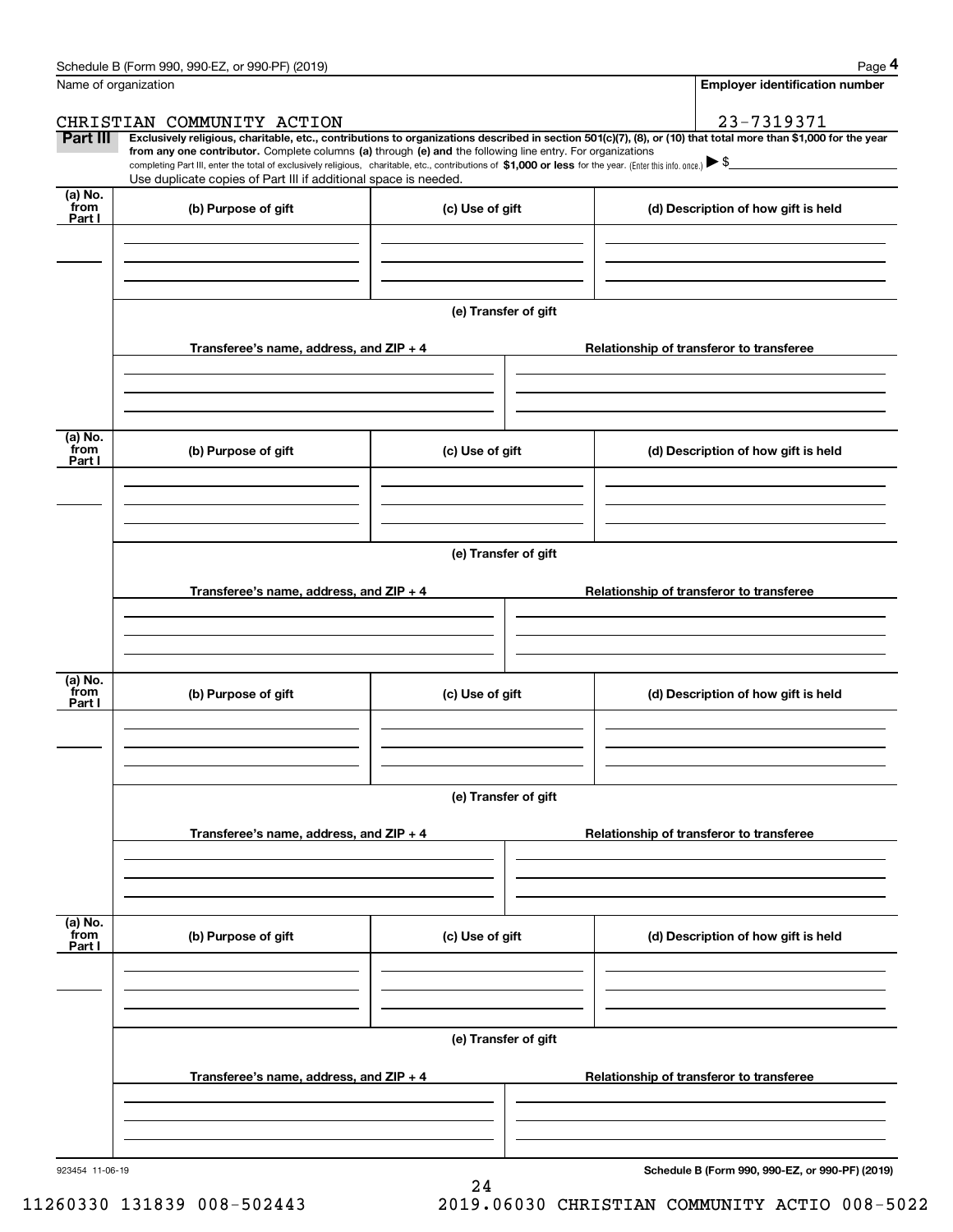| <b>SCHEDULE D</b> |  |
|-------------------|--|
|-------------------|--|

Department of the Treasury

## **SCHEDULE D Supplemental Financial Statements**

(Form 990)<br>
Pepartment of the Treasury<br>
Department of the Treasury<br>
Department of the Treasury<br>
Department of the Treasury<br> **Co to www.irs.gov/Form990 for instructions and the latest information.**<br> **Co to www.irs.gov/Form9** 



| Internal Revenue Service | $\blacktriangleright$ Go to www.irs.gov/Form990 for instructions and the latest information. | <b>Inspection</b>                     |
|--------------------------|----------------------------------------------------------------------------------------------|---------------------------------------|
| Name of the organization |                                                                                              | <b>Employer identification number</b> |
|                          | CHRISTIN COMMINITTY ACTION                                                                   | $73 - 7319371$                        |

|         | CHRISTIAN COMMUNITY ACTION                                                                                                                                                                                                    | 23-7319371                                         |
|---------|-------------------------------------------------------------------------------------------------------------------------------------------------------------------------------------------------------------------------------|----------------------------------------------------|
| Part I  | Organizations Maintaining Donor Advised Funds or Other Similar Funds or Accounts. Complete if the                                                                                                                             |                                                    |
|         | organization answered "Yes" on Form 990, Part IV, line 6.                                                                                                                                                                     |                                                    |
|         | (a) Donor advised funds                                                                                                                                                                                                       | (b) Funds and other accounts                       |
| 1.      |                                                                                                                                                                                                                               |                                                    |
| 2       | Aggregate value of contributions to (during year)                                                                                                                                                                             |                                                    |
| з       | Aggregate value of grants from (during year)                                                                                                                                                                                  |                                                    |
| 4       |                                                                                                                                                                                                                               |                                                    |
| 5       | Did the organization inform all donors and donor advisors in writing that the assets held in donor advised funds                                                                                                              |                                                    |
|         |                                                                                                                                                                                                                               | Yes<br>No                                          |
| 6       | Did the organization inform all grantees, donors, and donor advisors in writing that grant funds can be used only                                                                                                             |                                                    |
|         | for charitable purposes and not for the benefit of the donor or donor advisor, or for any other purpose conferring                                                                                                            |                                                    |
|         | impermissible private benefit?                                                                                                                                                                                                | Yes<br>No                                          |
| Part II | Conservation Easements. Complete if the organization answered "Yes" on Form 990, Part IV, line 7.                                                                                                                             |                                                    |
| 1       | Purpose(s) of conservation easements held by the organization (check all that apply).                                                                                                                                         |                                                    |
|         | Preservation of land for public use (for example, recreation or education)                                                                                                                                                    | Preservation of a historically important land area |
|         | Protection of natural habitat                                                                                                                                                                                                 | Preservation of a certified historic structure     |
|         | Preservation of open space                                                                                                                                                                                                    |                                                    |
| 2       | Complete lines 2a through 2d if the organization held a qualified conservation contribution in the form of a conservation easement on the last                                                                                |                                                    |
|         | day of the tax year.                                                                                                                                                                                                          | Held at the End of the Tax Year                    |
| a       | Total number of conservation easements                                                                                                                                                                                        | 2a                                                 |
| b       | Total acreage restricted by conservation easements                                                                                                                                                                            | 2 <sub>b</sub>                                     |
| c       | Number of conservation easements on a certified historic structure included in (a) manufacture included in (a)                                                                                                                | 2c                                                 |
| d       | Number of conservation easements included in (c) acquired after 7/25/06, and not on a historic structure                                                                                                                      |                                                    |
|         | listed in the National Register [11, 1200] [12] The National Register [11, 1200] [12] The National Register [11, 1200] [12] The National Register [11, 1200] [12] The National Register [11, 1200] [12] The National Register | 2d                                                 |
| 3       | Number of conservation easements modified, transferred, released, extinguished, or terminated by the organization during the tax                                                                                              |                                                    |
|         | $year \triangleright$                                                                                                                                                                                                         |                                                    |
| 4       | Number of states where property subject to conservation easement is located >                                                                                                                                                 |                                                    |
| 5       | Does the organization have a written policy regarding the periodic monitoring, inspection, handling of                                                                                                                        |                                                    |
|         | violations, and enforcement of the conservation easements it holds?                                                                                                                                                           | Yes<br>No                                          |
| 6       | Staff and volunteer hours devoted to monitoring, inspecting, handling of violations, and enforcing conservation easements during the year                                                                                     |                                                    |
|         |                                                                                                                                                                                                                               |                                                    |
| 7       | Amount of expenses incurred in monitoring, inspecting, handling of violations, and enforcing conservation easements during the year                                                                                           |                                                    |
|         | $\blacktriangleright$ \$                                                                                                                                                                                                      |                                                    |
| 8       | Does each conservation easement reported on line 2(d) above satisfy the requirements of section 170(h)(4)(B)(i)                                                                                                               |                                                    |
|         |                                                                                                                                                                                                                               | Yes<br>No                                          |
| 9       | In Part XIII, describe how the organization reports conservation easements in its revenue and expense statement and                                                                                                           |                                                    |
|         | balance sheet, and include, if applicable, the text of the footnote to the organization's financial statements that describes the                                                                                             |                                                    |
|         | organization's accounting for conservation easements.                                                                                                                                                                         |                                                    |
|         | Organizations Maintaining Collections of Art, Historical Treasures, or Other Similar Assets.<br>Part III                                                                                                                      |                                                    |
|         | Complete if the organization answered "Yes" on Form 990, Part IV, line 8.                                                                                                                                                     |                                                    |
|         | 1a If the organization elected, as permitted under FASB ASC 958, not to report in its revenue statement and balance sheet works                                                                                               |                                                    |
|         | of art, historical treasures, or other similar assets held for public exhibition, education, or research in furtherance of public                                                                                             |                                                    |
|         | service, provide in Part XIII the text of the footnote to its financial statements that describes these items.                                                                                                                |                                                    |
| b       | If the organization elected, as permitted under FASB ASC 958, to report in its revenue statement and balance sheet works of                                                                                                   |                                                    |
|         | art, historical treasures, or other similar assets held for public exhibition, education, or research in furtherance of public service,                                                                                       |                                                    |
|         | provide the following amounts relating to these items:                                                                                                                                                                        |                                                    |
|         |                                                                                                                                                                                                                               | \$                                                 |
|         | (ii) Assets included in Form 990, Part X                                                                                                                                                                                      | $\blacktriangleright$ \$                           |
| 2       | If the organization received or held works of art, historical treasures, or other similar assets for financial gain, provide                                                                                                  |                                                    |
|         | the following amounts required to be reported under FASB ASC 958 relating to these items:                                                                                                                                     |                                                    |
| а       |                                                                                                                                                                                                                               | \$                                                 |
|         |                                                                                                                                                                                                                               | $\blacktriangleright$ s                            |
|         | LHA For Paperwork Reduction Act Notice, see the Instructions for Form 990.                                                                                                                                                    | Schedule D (Form 990) 2019                         |

932051 10-02-19

25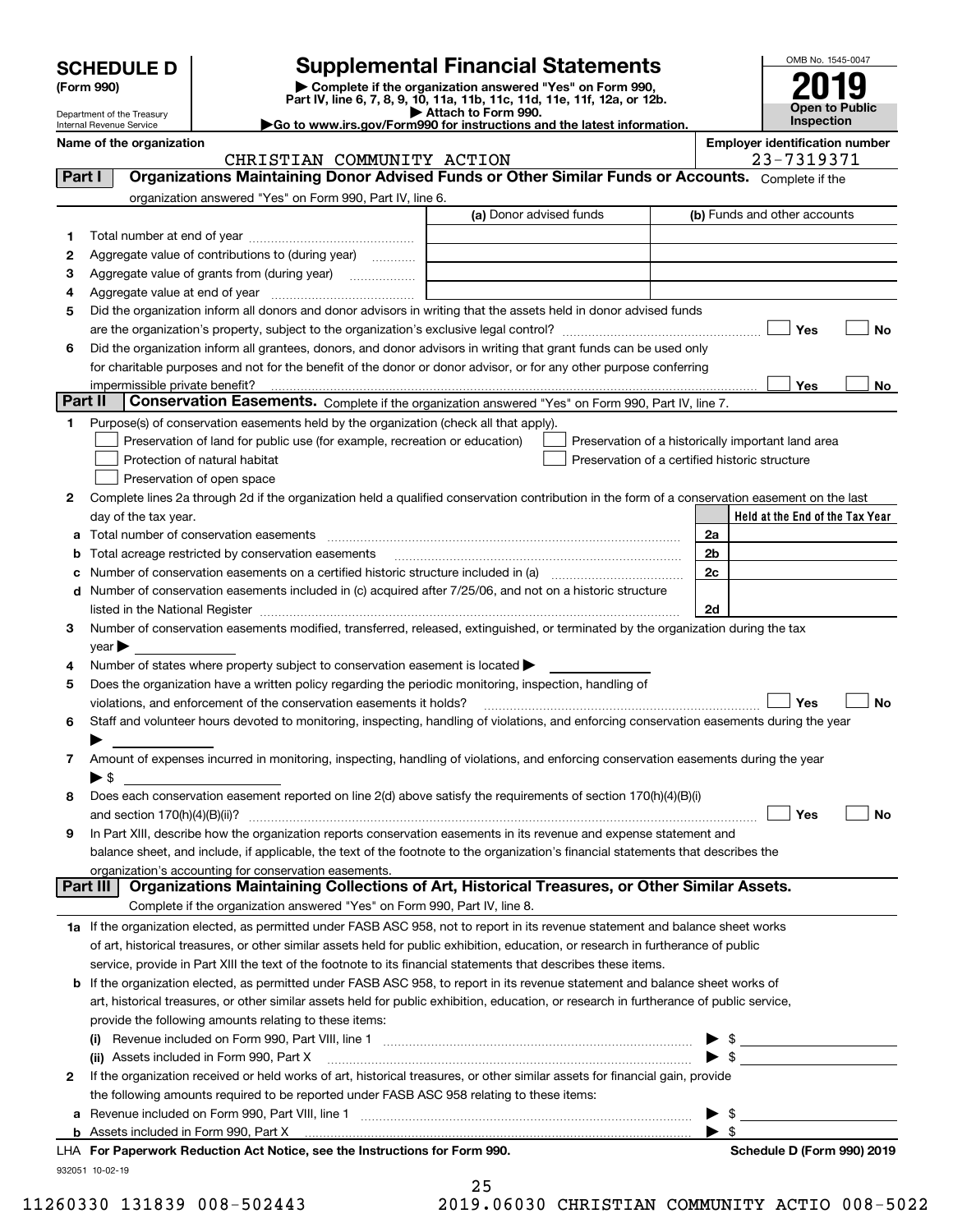|        | Schedule D (Form 990) 2019                                                                                                                                                                                                                  | CHRISTIAN COMMUNITY ACTION |   |                |                                                                                                                                                                                                                                |                      | 23-7319371     | Page 2                             |
|--------|---------------------------------------------------------------------------------------------------------------------------------------------------------------------------------------------------------------------------------------------|----------------------------|---|----------------|--------------------------------------------------------------------------------------------------------------------------------------------------------------------------------------------------------------------------------|----------------------|----------------|------------------------------------|
|        | Organizations Maintaining Collections of Art, Historical Treasures, or Other Similar Assets (continued)<br>Part III                                                                                                                         |                            |   |                |                                                                                                                                                                                                                                |                      |                |                                    |
| 3      | Using the organization's acquisition, accession, and other records, check any of the following that make significant use of its                                                                                                             |                            |   |                |                                                                                                                                                                                                                                |                      |                |                                    |
|        | collection items (check all that apply):                                                                                                                                                                                                    |                            |   |                |                                                                                                                                                                                                                                |                      |                |                                    |
| a      | Public exhibition                                                                                                                                                                                                                           |                            |   |                | Loan or exchange program                                                                                                                                                                                                       |                      |                |                                    |
| b      | Scholarly research                                                                                                                                                                                                                          | е                          |   |                | Other and the control of the control of the control of the control of the control of the control of the control of the control of the control of the control of the control of the control of the control of the control of th |                      |                |                                    |
| c      | Preservation for future generations                                                                                                                                                                                                         |                            |   |                |                                                                                                                                                                                                                                |                      |                |                                    |
| 4      | Provide a description of the organization's collections and explain how they further the organization's exempt purpose in Part XIII.                                                                                                        |                            |   |                |                                                                                                                                                                                                                                |                      |                |                                    |
| 5      | During the year, did the organization solicit or receive donations of art, historical treasures, or other similar assets                                                                                                                    |                            |   |                |                                                                                                                                                                                                                                |                      |                |                                    |
|        | to be sold to raise funds rather than to be maintained as part of the organization's collection?                                                                                                                                            |                            |   |                |                                                                                                                                                                                                                                |                      | Yes            | No                                 |
|        | Part IV<br>Escrow and Custodial Arrangements. Complete if the organization answered "Yes" on Form 990, Part IV, line 9, or                                                                                                                  |                            |   |                |                                                                                                                                                                                                                                |                      |                |                                    |
|        | reported an amount on Form 990, Part X, line 21.                                                                                                                                                                                            |                            |   |                |                                                                                                                                                                                                                                |                      |                |                                    |
|        | 1a Is the organization an agent, trustee, custodian or other intermediary for contributions or other assets not included                                                                                                                    |                            |   |                |                                                                                                                                                                                                                                |                      |                |                                    |
|        |                                                                                                                                                                                                                                             |                            |   |                |                                                                                                                                                                                                                                |                      | Yes            | No                                 |
|        | b If "Yes," explain the arrangement in Part XIII and complete the following table:                                                                                                                                                          |                            |   |                |                                                                                                                                                                                                                                |                      |                |                                    |
|        |                                                                                                                                                                                                                                             |                            |   |                |                                                                                                                                                                                                                                |                      | Amount         |                                    |
|        | Beginning balance                                                                                                                                                                                                                           |                            |   |                |                                                                                                                                                                                                                                | 1c                   |                |                                    |
|        | Additions during the year manufactured and an anti-manufactured and the year manufactured and all the year manufactured and all the year manufactured and all the year manufactured and all the year manufactured and all the               |                            |   |                |                                                                                                                                                                                                                                | 1d                   |                |                                    |
|        | Distributions during the year manufactured and continuum and contained and the year manufactured and contained                                                                                                                              |                            |   |                |                                                                                                                                                                                                                                | 1e                   |                |                                    |
|        |                                                                                                                                                                                                                                             |                            |   |                |                                                                                                                                                                                                                                | 1f                   | Yes            |                                    |
|        | 2a Did the organization include an amount on Form 990, Part X, line 21, for escrow or custodial account liability?<br><b>b</b> If "Yes," explain the arrangement in Part XIII. Check here if the explanation has been provided on Part XIII |                            |   |                |                                                                                                                                                                                                                                |                      |                | No                                 |
| Part V | Endowment Funds. Complete if the organization answered "Yes" on Form 990, Part IV, line 10.                                                                                                                                                 |                            |   |                |                                                                                                                                                                                                                                |                      |                |                                    |
|        |                                                                                                                                                                                                                                             | (a) Current year           |   | (b) Prior year | (c) Two years back                                                                                                                                                                                                             | (d) Three years back |                | (e) Four years back                |
| 1a     | Beginning of year balance                                                                                                                                                                                                                   |                            |   |                |                                                                                                                                                                                                                                |                      |                |                                    |
|        |                                                                                                                                                                                                                                             |                            |   |                |                                                                                                                                                                                                                                |                      |                |                                    |
|        | Net investment earnings, gains, and losses                                                                                                                                                                                                  |                            |   |                |                                                                                                                                                                                                                                |                      |                |                                    |
|        |                                                                                                                                                                                                                                             |                            |   |                |                                                                                                                                                                                                                                |                      |                |                                    |
| е      | Other expenditures for facilities                                                                                                                                                                                                           |                            |   |                |                                                                                                                                                                                                                                |                      |                |                                    |
|        | and programs                                                                                                                                                                                                                                |                            |   |                |                                                                                                                                                                                                                                |                      |                |                                    |
|        |                                                                                                                                                                                                                                             |                            |   |                |                                                                                                                                                                                                                                |                      |                |                                    |
| g      | End of year balance                                                                                                                                                                                                                         |                            |   |                |                                                                                                                                                                                                                                |                      |                |                                    |
| 2      | Provide the estimated percentage of the current year end balance (line 1g, column (a)) held as:                                                                                                                                             |                            |   |                |                                                                                                                                                                                                                                |                      |                |                                    |
|        | Board designated or quasi-endowment                                                                                                                                                                                                         |                            | % |                |                                                                                                                                                                                                                                |                      |                |                                    |
|        | Permanent endowment > <u>example</u>                                                                                                                                                                                                        | %                          |   |                |                                                                                                                                                                                                                                |                      |                |                                    |
| с      | Term endowment $\blacktriangleright$                                                                                                                                                                                                        | %                          |   |                |                                                                                                                                                                                                                                |                      |                |                                    |
|        | The percentages on lines 2a, 2b, and 2c should equal 100%.                                                                                                                                                                                  |                            |   |                |                                                                                                                                                                                                                                |                      |                |                                    |
|        | 3a Are there endowment funds not in the possession of the organization that are held and administered for the organization                                                                                                                  |                            |   |                |                                                                                                                                                                                                                                |                      |                |                                    |
|        | by:                                                                                                                                                                                                                                         |                            |   |                |                                                                                                                                                                                                                                |                      |                | Yes<br>No                          |
|        | (i)                                                                                                                                                                                                                                         |                            |   |                |                                                                                                                                                                                                                                |                      | 3a(i)          |                                    |
|        |                                                                                                                                                                                                                                             |                            |   |                |                                                                                                                                                                                                                                |                      | 3a(ii)         |                                    |
|        |                                                                                                                                                                                                                                             |                            |   |                |                                                                                                                                                                                                                                |                      | 3b             |                                    |
|        | Describe in Part XIII the intended uses of the organization's endowment funds.                                                                                                                                                              |                            |   |                |                                                                                                                                                                                                                                |                      |                |                                    |
|        | Land, Buildings, and Equipment.<br>Part VI                                                                                                                                                                                                  |                            |   |                |                                                                                                                                                                                                                                |                      |                |                                    |
|        | Complete if the organization answered "Yes" on Form 990, Part IV, line 11a. See Form 990, Part X, line 10.                                                                                                                                  |                            |   |                |                                                                                                                                                                                                                                |                      |                |                                    |
|        | Description of property                                                                                                                                                                                                                     | (a) Cost or other          |   |                | (b) Cost or other                                                                                                                                                                                                              | (c) Accumulated      | (d) Book value |                                    |
|        |                                                                                                                                                                                                                                             | basis (investment)         |   |                | basis (other)                                                                                                                                                                                                                  | depreciation         |                |                                    |
|        |                                                                                                                                                                                                                                             |                            |   |                | 326,619.                                                                                                                                                                                                                       |                      |                | 326,619.                           |
| b      |                                                                                                                                                                                                                                             |                            |   |                | 4,802,803.                                                                                                                                                                                                                     | 2,752,910.           |                | 2,049,893.                         |
|        |                                                                                                                                                                                                                                             |                            |   |                | 387,796.                                                                                                                                                                                                                       | 119,083.             |                | $\overline{2}68, 7\underline{1}3.$ |
|        |                                                                                                                                                                                                                                             |                            |   |                | 365,874.                                                                                                                                                                                                                       | 64,248.              |                | 301,626.                           |
|        |                                                                                                                                                                                                                                             |                            |   |                | 219,731.                                                                                                                                                                                                                       | 165,828.             |                | 53,903.                            |
|        |                                                                                                                                                                                                                                             |                            |   |                |                                                                                                                                                                                                                                |                      |                | 3,000,754.                         |

**Schedule D (Form 990) 2019**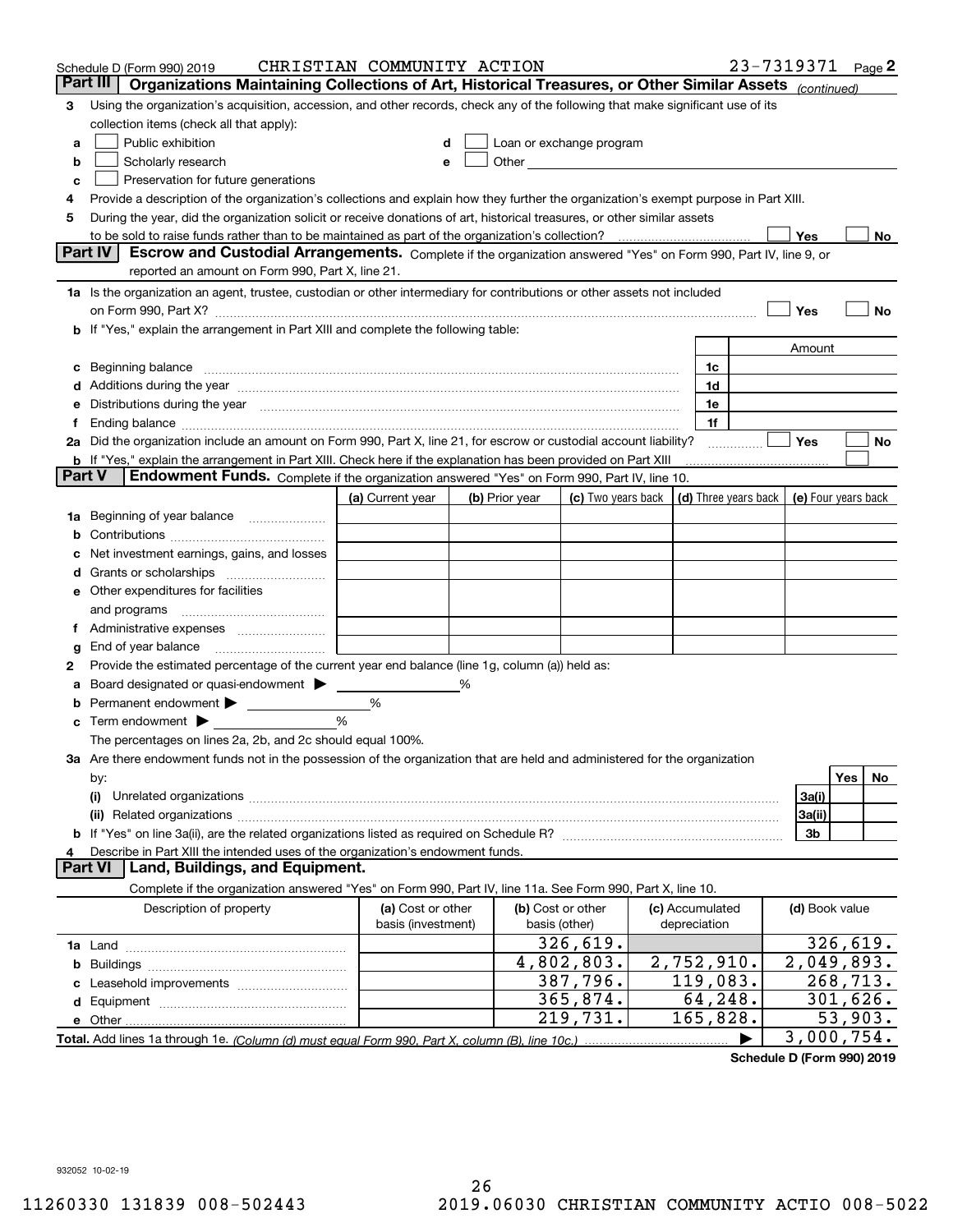| 23-7319371<br>CHRISTIAN COMMUNITY ACTION<br>Schedule D (Form 990) 2019 |  | Page |
|------------------------------------------------------------------------|--|------|
|------------------------------------------------------------------------|--|------|

#### **Part VII Investments - Other Securities.**

Complete if the organization answered "Yes" on Form 990, Part IV, line 11b. See Form 990, Part X, line 12.

| (a) Description of security or category (including name of security)                          | (b) Book value | (c) Method of valuation: Cost or end-of-year market value |
|-----------------------------------------------------------------------------------------------|----------------|-----------------------------------------------------------|
| (1) Financial derivatives                                                                     |                |                                                           |
| (2) Closely held equity interests                                                             |                |                                                           |
| (3) Other                                                                                     |                |                                                           |
| (A)                                                                                           |                |                                                           |
| (B)                                                                                           |                |                                                           |
| (C)                                                                                           |                |                                                           |
| (D)                                                                                           |                |                                                           |
| (E)                                                                                           |                |                                                           |
| (F)                                                                                           |                |                                                           |
| (G)                                                                                           |                |                                                           |
| (H)                                                                                           |                |                                                           |
| <b>Total.</b> (Col. (b) must equal Form 990, Part X, col. (B) line 12.) $\blacktriangleright$ |                |                                                           |

#### **Part VIII Investments - Program Related.**

Complete if the organization answered "Yes" on Form 990, Part IV, line 11c. See Form 990, Part X, line 13.

| (a) Description of investment                                       | (b) Book value | (c) Method of valuation: Cost or end-of-year market value |
|---------------------------------------------------------------------|----------------|-----------------------------------------------------------|
| (1)                                                                 |                |                                                           |
| (2)                                                                 |                |                                                           |
| $\frac{1}{2}$                                                       |                |                                                           |
| (4)                                                                 |                |                                                           |
| $\left(5\right)$                                                    |                |                                                           |
| (6)                                                                 |                |                                                           |
| (7)                                                                 |                |                                                           |
| (8)                                                                 |                |                                                           |
| (9)                                                                 |                |                                                           |
| Total. (Col. (b) must equal Form 990, Part X, col. (B) line $13.$ ) |                |                                                           |

#### **Part IX Other Assets.**

Complete if the organization answered "Yes" on Form 990, Part IV, line 11d. See Form 990, Part X, line 15.

| (a) Description                                                                                                   | (b) Book value |
|-------------------------------------------------------------------------------------------------------------------|----------------|
| (1)                                                                                                               |                |
| (2)                                                                                                               |                |
| (3)                                                                                                               |                |
| (4)                                                                                                               |                |
| (5)                                                                                                               |                |
| (6)                                                                                                               |                |
| (7)                                                                                                               |                |
| (8)                                                                                                               |                |
| (9)                                                                                                               |                |
|                                                                                                                   |                |
| <b>Part X</b> Other Liabilities.                                                                                  |                |
| Complete if the organization answered "Yes" on Form 990, Part IV, line 11e or 11f. See Form 990, Part X, line 25, |                |

**1. (a)** Description of liability **Book value** Book value Book value Book value Book value **Total.**  *(Column (b) must equal Form 990, Part X, col. (B) line 25.)* (1)Federal income taxes (2)(3)(4)(5) (6)(7)(8)(9) $\blacktriangleright$ 

**2.**Liability for uncertain tax positions. In Part XIII, provide the text of the footnote to the organization's financial statements that reports the organization's liability for uncertain tax positions under FASB ASC 740. Check here if the text of the footnote has been provided in Part XIII

**Schedule D (Form 990) 2019**

 $\boxed{\text{X}}$ 

932053 10-02-19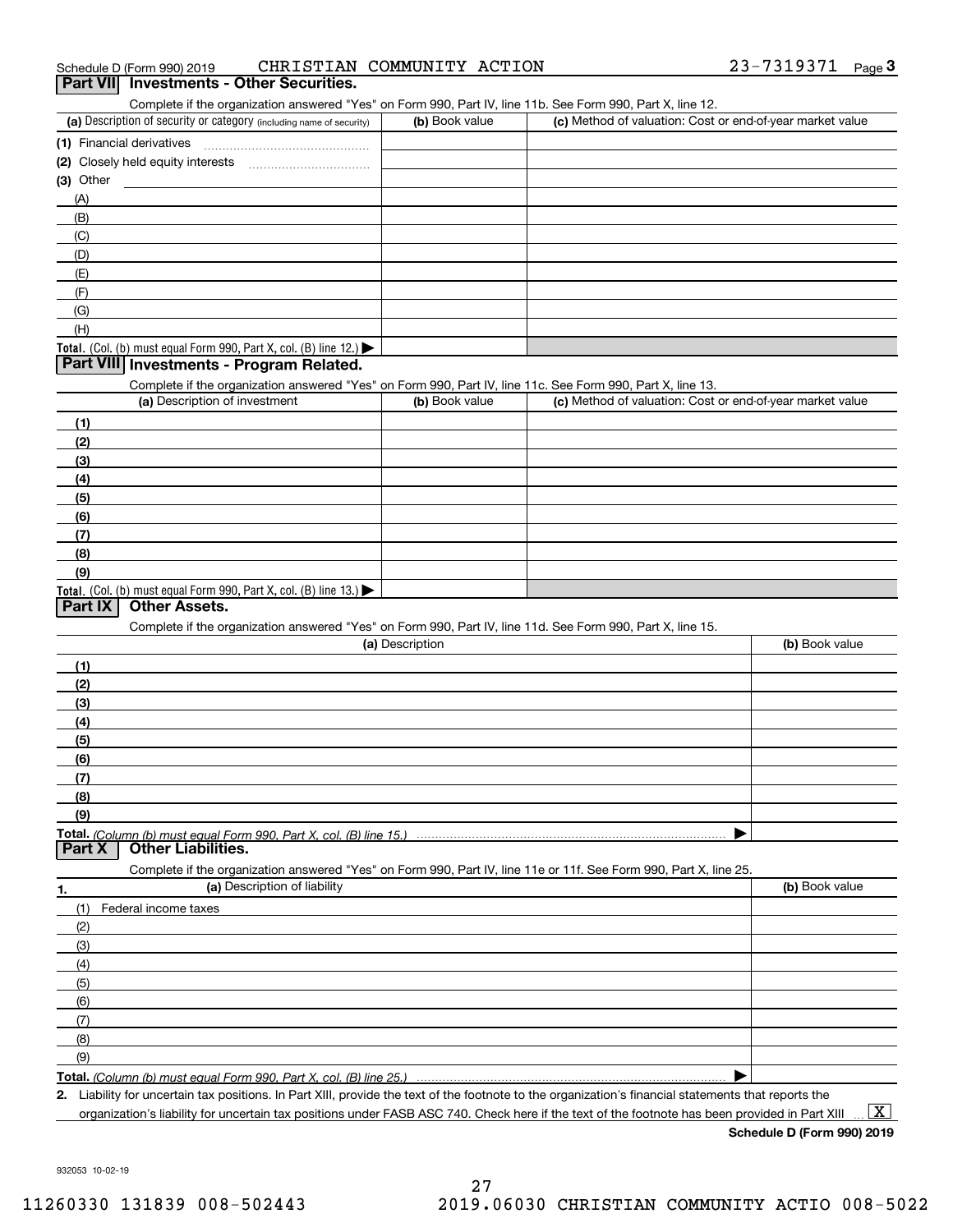|              | CHRISTIAN COMMUNITY ACTION<br>Schedule D (Form 990) 2019                                                                                                                                                                       |                |              |              | 23-7319371 Page 4              |
|--------------|--------------------------------------------------------------------------------------------------------------------------------------------------------------------------------------------------------------------------------|----------------|--------------|--------------|--------------------------------|
|              | Reconciliation of Revenue per Audited Financial Statements With Revenue per Return.<br>Part XI                                                                                                                                 |                |              |              |                                |
|              | Complete if the organization answered "Yes" on Form 990, Part IV, line 12a.                                                                                                                                                    |                |              |              |                                |
| 1            | Total revenue, gains, and other support per audited financial statements                                                                                                                                                       |                |              | $\mathbf{1}$ | 7,689,749.                     |
| $\mathbf{2}$ | Amounts included on line 1 but not on Form 990, Part VIII, line 12:                                                                                                                                                            |                |              |              |                                |
| a            |                                                                                                                                                                                                                                | 2a             | $-310, 299.$ |              |                                |
|              |                                                                                                                                                                                                                                | 2 <sub>b</sub> | 17,850.      |              |                                |
|              |                                                                                                                                                                                                                                | 2 <sub>c</sub> |              |              |                                |
|              |                                                                                                                                                                                                                                | 2d             |              |              |                                |
| е            | Add lines 2a through 2d                                                                                                                                                                                                        |                |              | 2e           | <u>-292,449.</u><br>7,982,198. |
| 3            |                                                                                                                                                                                                                                |                |              | 3            |                                |
| 4            | Amounts included on Form 990, Part VIII, line 12, but not on line 1:                                                                                                                                                           |                |              |              |                                |
|              | Investment expenses not included on Form 990, Part VIII, line 7b [14a]                                                                                                                                                         |                | 76,839.      |              |                                |
|              |                                                                                                                                                                                                                                | 4 <sub>b</sub> |              |              |                                |
| c.           | Add lines 4a and 4b                                                                                                                                                                                                            |                |              | 4c           | $\frac{76,839.}{8,059,037.}$   |
|              |                                                                                                                                                                                                                                |                |              | 5            |                                |
|              | Part XII   Reconciliation of Expenses per Audited Financial Statements With Expenses per Return.                                                                                                                               |                |              |              |                                |
|              | Complete if the organization answered "Yes" on Form 990, Part IV, line 12a.                                                                                                                                                    |                |              |              |                                |
| 1            | Total expenses and losses per audited financial statements [11] [12] contraction control of the statements [11] [12] and the statements [12] and the statements [12] and the statements [12] and the statements and the statem |                |              | $\mathbf{1}$ | 7,423,465.                     |
| 2            | Amounts included on line 1 but not on Form 990, Part IX, line 25:                                                                                                                                                              |                |              |              |                                |
| a            |                                                                                                                                                                                                                                | 2a             | 17,850.      |              |                                |
| b            |                                                                                                                                                                                                                                | 2 <sub>b</sub> |              |              |                                |
|              |                                                                                                                                                                                                                                | 2c             |              |              |                                |
|              |                                                                                                                                                                                                                                | 2d             |              |              |                                |
|              | e Add lines 2a through 2d                                                                                                                                                                                                      |                |              | 2e           | $\frac{17,850}{7,405,615}$     |
| з            |                                                                                                                                                                                                                                |                |              | $\mathbf{a}$ |                                |
| 4            | Amounts included on Form 990, Part IX, line 25, but not on line 1:                                                                                                                                                             |                |              |              |                                |
|              |                                                                                                                                                                                                                                |                | 76,839.      |              |                                |
| a            |                                                                                                                                                                                                                                | 4a             |              |              |                                |
| b            | Other (Describe in Part XIII.)                                                                                                                                                                                                 | 4 <sub>b</sub> |              |              |                                |
|              | c Add lines 4a and 4b                                                                                                                                                                                                          |                |              | 4c           | 76,839.                        |
|              | Part XIII Supplemental Information.                                                                                                                                                                                            |                |              | 5            | 7,482,454.                     |

Provide the descriptions required for Part II, lines 3, 5, and 9; Part III, lines 1a and 4; Part IV, lines 1b and 2b; Part V, line 4; Part X, line 2; Part XI, lines 2d and 4b; and Part XII, lines 2d and 4b. Also complete this part to provide any additional information.

### PART X, LINE 2:

| THE ORGANIZATION IS A NONPROFIT ENTITY EXEMPT FROM FEDERAL INCOME TAXES       |
|-------------------------------------------------------------------------------|
| UNDER INTERNAL REVENUE CODE SECTION $501(C)(3)$ ; THEREFORE, NO PROVISION FOR |
| FEDERAL INCOME TAXES HAS BEEN INCLUDED IN THE FINANCIAL STATEMENTS. TAXES     |
| ARE PAID ON NET INCOME EARNED FROM SOURCES UNRELATED TO THE EXEMPT            |
| PURPOSES. THERE WAS NO NET INCOME FROM UNRELATED BUSINESS FOR THE YEARS       |
| ENDED JUNE 30, 2020 AND 2019.                                                 |
|                                                                               |
| THE ORGANIZATION FILES AS A TAX-EXEMPT ORGANIZATION. ITS TAX RETURNS ARE      |

SUBJECT TO REVIEW AND EXAMINATION BY FEDERAL AND STATE AUTHORITIES. TAX

RETURNS ARE OPEN FOR AUDIT BY THESE AUTHORITIES FOR THREE YEARS FROM THE

DUE DATE OF THE RETURN OR THE DATE ACTUALLY FILED.

932054 10-02-19

**Schedule D (Form 990) 2019**

28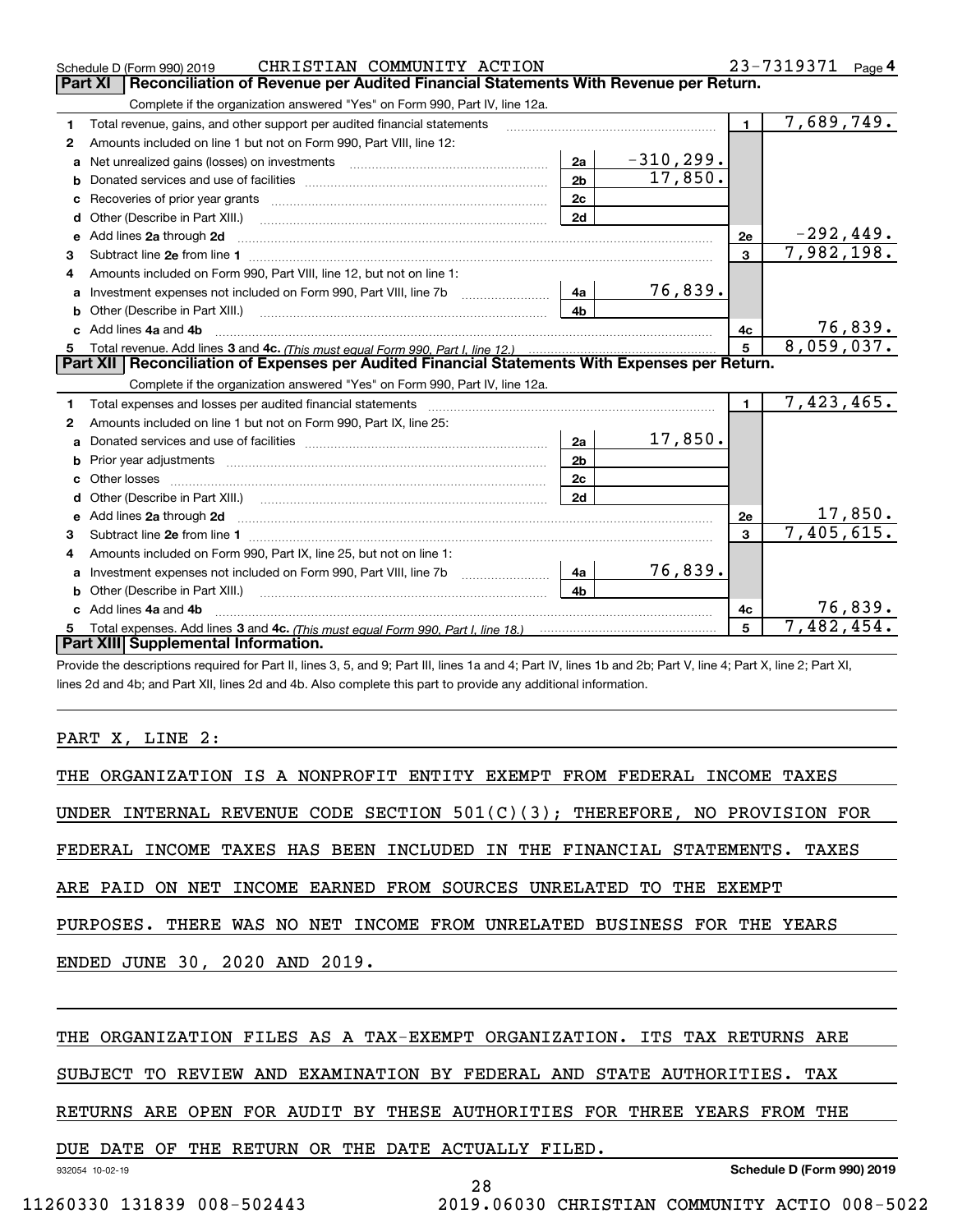| <b>Part XIII Supplemental Information</b> (continued) |                            |
|-------------------------------------------------------|----------------------------|
|                                                       |                            |
|                                                       |                            |
|                                                       |                            |
|                                                       |                            |
|                                                       |                            |
|                                                       |                            |
|                                                       |                            |
|                                                       |                            |
|                                                       |                            |
|                                                       |                            |
|                                                       |                            |
|                                                       |                            |
|                                                       |                            |
|                                                       |                            |
|                                                       |                            |
|                                                       |                            |
|                                                       |                            |
|                                                       |                            |
|                                                       |                            |
|                                                       |                            |
|                                                       |                            |
|                                                       |                            |
|                                                       |                            |
|                                                       |                            |
|                                                       |                            |
|                                                       |                            |
|                                                       |                            |
|                                                       |                            |
|                                                       |                            |
|                                                       |                            |
|                                                       | Schedule D (Form 990) 2019 |

932055 10-02-19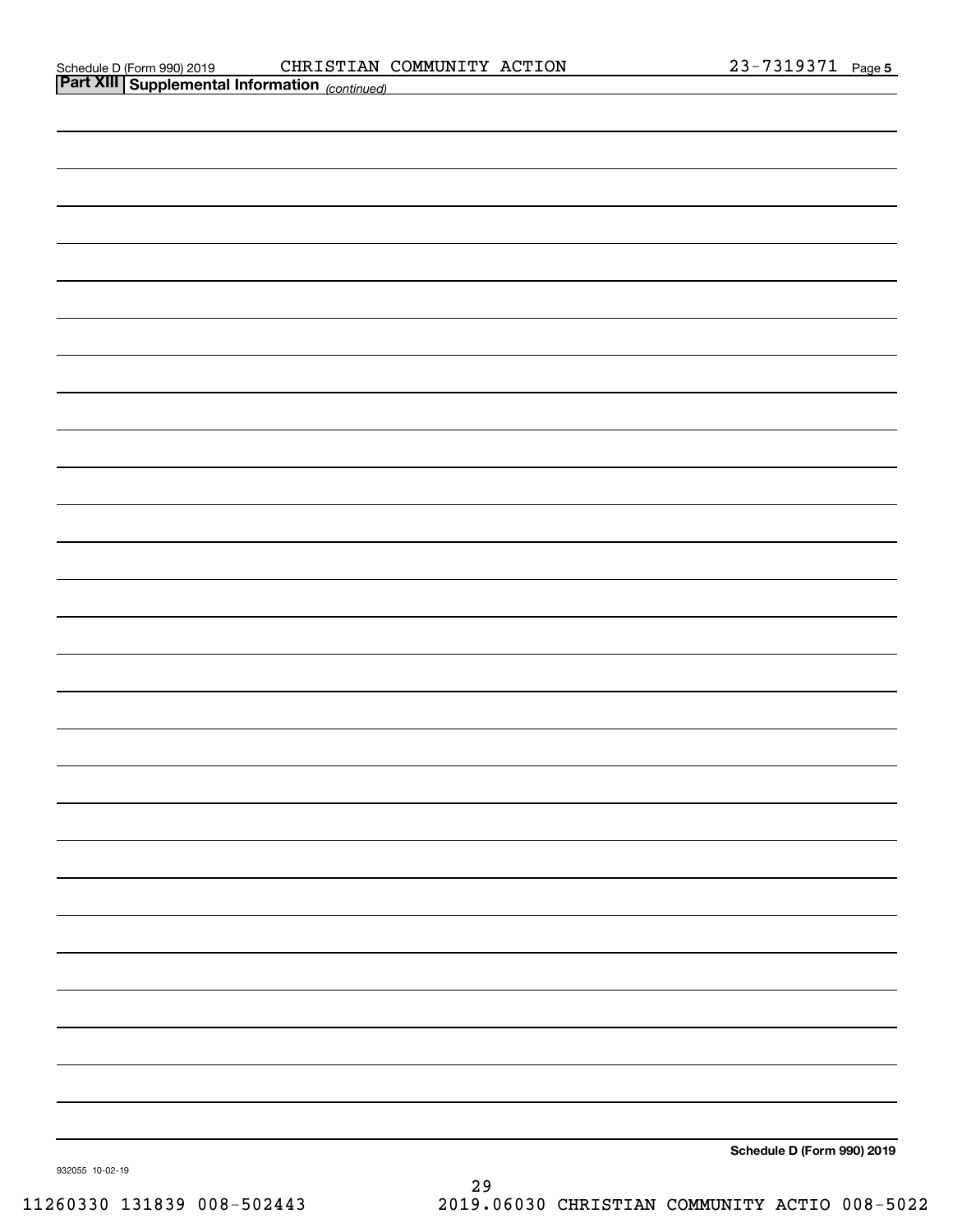| <b>SCHEDULE G</b>                                                                                                                             |                                                                                                                                                                            | <b>Supplemental Information Regarding Fundraising or Gaming Activities</b>                                                                                                                                                                                                                                                                                                                                                                                                                                                                                           |                                                                            |    |                                                                            |  |                                                                            | OMB No. 1545-0047                                       |  |
|-----------------------------------------------------------------------------------------------------------------------------------------------|----------------------------------------------------------------------------------------------------------------------------------------------------------------------------|----------------------------------------------------------------------------------------------------------------------------------------------------------------------------------------------------------------------------------------------------------------------------------------------------------------------------------------------------------------------------------------------------------------------------------------------------------------------------------------------------------------------------------------------------------------------|----------------------------------------------------------------------------|----|----------------------------------------------------------------------------|--|----------------------------------------------------------------------------|---------------------------------------------------------|--|
| (Form 990 or 990-EZ)                                                                                                                          | Complete if the organization answered "Yes" on Form 990, Part IV, line 17, 18, or 19, or if the<br>119<br>organization entered more than \$15,000 on Form 990-EZ, line 6a. |                                                                                                                                                                                                                                                                                                                                                                                                                                                                                                                                                                      |                                                                            |    |                                                                            |  |                                                                            |                                                         |  |
|                                                                                                                                               | Attach to Form 990 or Form 990-EZ.<br><b>Open to Public</b>                                                                                                                |                                                                                                                                                                                                                                                                                                                                                                                                                                                                                                                                                                      |                                                                            |    |                                                                            |  |                                                                            |                                                         |  |
| Department of the Treasury<br>Internal Revenue Service                                                                                        | Inspection<br>Go to www.irs.gov/Form990 for instructions and the latest information.                                                                                       |                                                                                                                                                                                                                                                                                                                                                                                                                                                                                                                                                                      |                                                                            |    |                                                                            |  |                                                                            |                                                         |  |
| Name of the organization                                                                                                                      | <b>Employer identification number</b><br>23-7319371<br>CHRISTIAN COMMUNITY ACTION                                                                                          |                                                                                                                                                                                                                                                                                                                                                                                                                                                                                                                                                                      |                                                                            |    |                                                                            |  |                                                                            |                                                         |  |
| Part I                                                                                                                                        | required to complete this part.                                                                                                                                            | Fundraising Activities. Complete if the organization answered "Yes" on Form 990, Part IV, line 17. Form 990-EZ filers are not                                                                                                                                                                                                                                                                                                                                                                                                                                        |                                                                            |    |                                                                            |  |                                                                            |                                                         |  |
| Mail solicitations<br>a<br>b<br>Phone solicitations<br>с<br>d<br>In-person solicitations<br>compensated at least \$5,000 by the organization. | Internet and email solicitations                                                                                                                                           | 1 Indicate whether the organization raised funds through any of the following activities. Check all that apply.<br>$\mathbf{e}$<br>f<br>Special fundraising events<br>g<br>2 a Did the organization have a written or oral agreement with any individual (including officers, directors, trustees, or<br>key employees listed in Form 990, Part VII) or entity in connection with professional fundraising services?<br><b>b</b> If "Yes," list the 10 highest paid individuals or entities (fundraisers) pursuant to agreements under which the fundraiser is to be |                                                                            |    | Solicitation of non-government grants<br>Solicitation of government grants |  | Yes                                                                        | No                                                      |  |
| (i) Name and address of individual<br>or entity (fundraiser)                                                                                  |                                                                                                                                                                            | (ii) Activity                                                                                                                                                                                                                                                                                                                                                                                                                                                                                                                                                        | (iii) Did<br>fundraiser<br>have custody<br>or control of<br>contributions? |    | (iv) Gross receipts<br>from activity                                       |  | (v) Amount paid<br>to (or retained by)<br>fundraiser<br>listed in col. (i) | (vi) Amount paid<br>to (or retained by)<br>organization |  |
|                                                                                                                                               |                                                                                                                                                                            |                                                                                                                                                                                                                                                                                                                                                                                                                                                                                                                                                                      | Yes                                                                        | No |                                                                            |  |                                                                            |                                                         |  |
|                                                                                                                                               |                                                                                                                                                                            |                                                                                                                                                                                                                                                                                                                                                                                                                                                                                                                                                                      |                                                                            |    |                                                                            |  |                                                                            |                                                         |  |
|                                                                                                                                               |                                                                                                                                                                            |                                                                                                                                                                                                                                                                                                                                                                                                                                                                                                                                                                      |                                                                            |    |                                                                            |  |                                                                            |                                                         |  |
|                                                                                                                                               |                                                                                                                                                                            |                                                                                                                                                                                                                                                                                                                                                                                                                                                                                                                                                                      |                                                                            |    |                                                                            |  |                                                                            |                                                         |  |
|                                                                                                                                               |                                                                                                                                                                            |                                                                                                                                                                                                                                                                                                                                                                                                                                                                                                                                                                      |                                                                            |    |                                                                            |  |                                                                            |                                                         |  |
|                                                                                                                                               |                                                                                                                                                                            |                                                                                                                                                                                                                                                                                                                                                                                                                                                                                                                                                                      |                                                                            |    |                                                                            |  |                                                                            |                                                         |  |
|                                                                                                                                               |                                                                                                                                                                            |                                                                                                                                                                                                                                                                                                                                                                                                                                                                                                                                                                      |                                                                            |    |                                                                            |  |                                                                            |                                                         |  |
|                                                                                                                                               |                                                                                                                                                                            |                                                                                                                                                                                                                                                                                                                                                                                                                                                                                                                                                                      |                                                                            |    |                                                                            |  |                                                                            |                                                         |  |
|                                                                                                                                               |                                                                                                                                                                            |                                                                                                                                                                                                                                                                                                                                                                                                                                                                                                                                                                      |                                                                            |    |                                                                            |  |                                                                            |                                                         |  |
|                                                                                                                                               |                                                                                                                                                                            |                                                                                                                                                                                                                                                                                                                                                                                                                                                                                                                                                                      |                                                                            |    |                                                                            |  |                                                                            |                                                         |  |
|                                                                                                                                               |                                                                                                                                                                            |                                                                                                                                                                                                                                                                                                                                                                                                                                                                                                                                                                      |                                                                            |    |                                                                            |  |                                                                            |                                                         |  |
|                                                                                                                                               |                                                                                                                                                                            |                                                                                                                                                                                                                                                                                                                                                                                                                                                                                                                                                                      |                                                                            |    |                                                                            |  |                                                                            |                                                         |  |
| Total<br>or licensing.                                                                                                                        |                                                                                                                                                                            | 3 List all states in which the organization is registered or licensed to solicit contributions or has been notified it is exempt from registration                                                                                                                                                                                                                                                                                                                                                                                                                   |                                                                            |    |                                                                            |  |                                                                            |                                                         |  |
|                                                                                                                                               |                                                                                                                                                                            |                                                                                                                                                                                                                                                                                                                                                                                                                                                                                                                                                                      |                                                                            |    |                                                                            |  |                                                                            |                                                         |  |
|                                                                                                                                               |                                                                                                                                                                            |                                                                                                                                                                                                                                                                                                                                                                                                                                                                                                                                                                      |                                                                            |    |                                                                            |  |                                                                            |                                                         |  |
|                                                                                                                                               |                                                                                                                                                                            |                                                                                                                                                                                                                                                                                                                                                                                                                                                                                                                                                                      |                                                                            |    |                                                                            |  |                                                                            |                                                         |  |
|                                                                                                                                               |                                                                                                                                                                            |                                                                                                                                                                                                                                                                                                                                                                                                                                                                                                                                                                      |                                                                            |    |                                                                            |  |                                                                            |                                                         |  |
|                                                                                                                                               |                                                                                                                                                                            |                                                                                                                                                                                                                                                                                                                                                                                                                                                                                                                                                                      |                                                                            |    |                                                                            |  |                                                                            |                                                         |  |
|                                                                                                                                               |                                                                                                                                                                            |                                                                                                                                                                                                                                                                                                                                                                                                                                                                                                                                                                      |                                                                            |    |                                                                            |  |                                                                            |                                                         |  |
|                                                                                                                                               |                                                                                                                                                                            |                                                                                                                                                                                                                                                                                                                                                                                                                                                                                                                                                                      |                                                                            |    |                                                                            |  |                                                                            |                                                         |  |
|                                                                                                                                               |                                                                                                                                                                            | LHA For Paperwork Reduction Act Notice, see the Instructions for Form 990 or 990-EZ.                                                                                                                                                                                                                                                                                                                                                                                                                                                                                 |                                                                            |    |                                                                            |  |                                                                            | Schedule G (Form 990 or 990-EZ) 2019                    |  |
|                                                                                                                                               |                                                                                                                                                                            |                                                                                                                                                                                                                                                                                                                                                                                                                                                                                                                                                                      |                                                                            |    |                                                                            |  |                                                                            |                                                         |  |

932081 09-11-19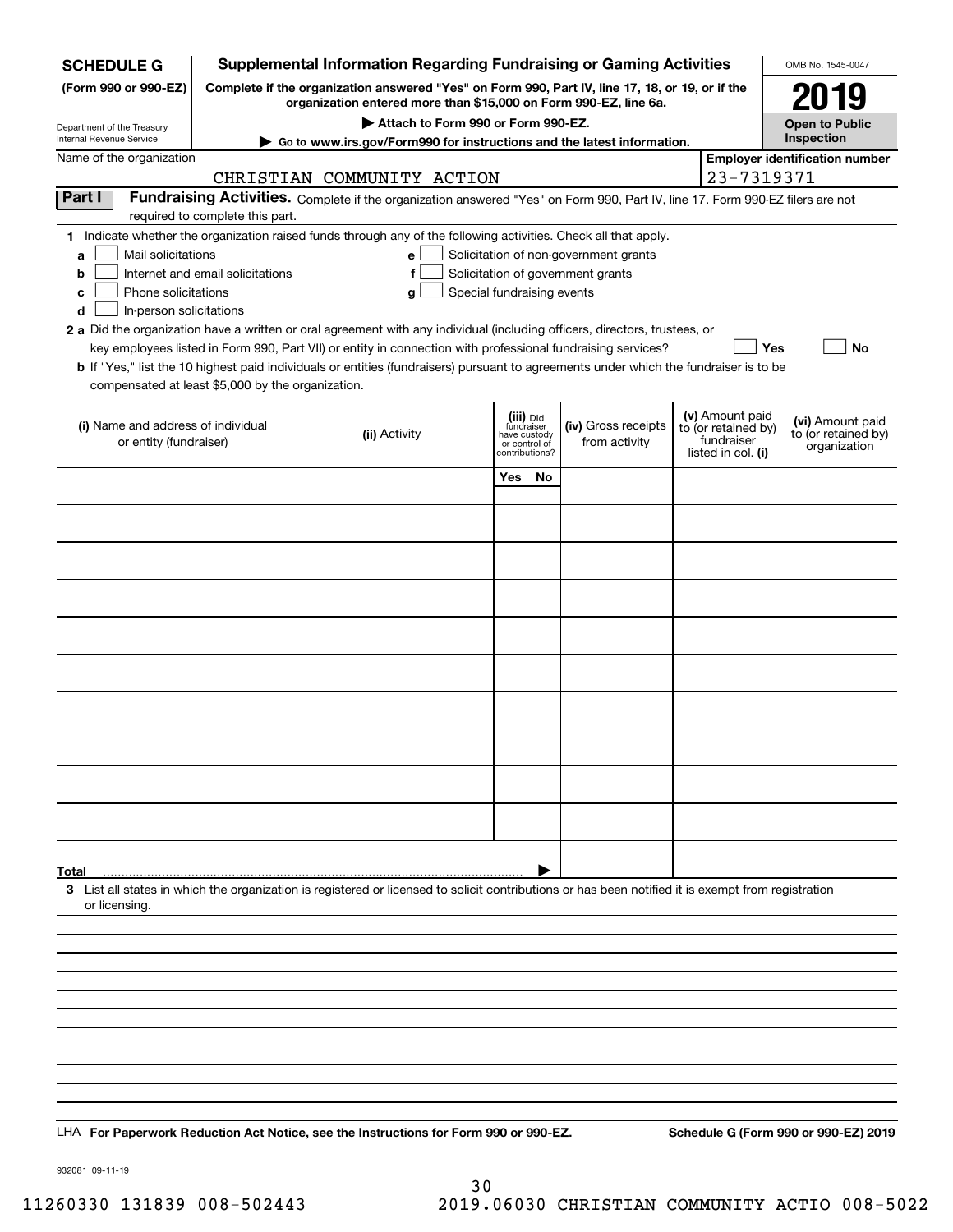#### Schedule G (Form 990 or 990-EZ) 2019 Page CHRISTIAN COMMUNITY ACTION 23-7319371

**2**

**Part II** | Fundraising Events. Complete if the organization answered "Yes" on Form 990, Part IV, line 18, or reported more than \$15,000

|                 |          | of fundraising event contributions and gross income on Form 990-EZ, lines 1 and 6b. List events with gross receipts greater than \$5,000. |                |                                                  |                                 |                                                     |
|-----------------|----------|-------------------------------------------------------------------------------------------------------------------------------------------|----------------|--------------------------------------------------|---------------------------------|-----------------------------------------------------|
|                 |          |                                                                                                                                           | (a) Event $#1$ | (b) Event #2                                     | (c) Other events<br><b>NONE</b> | (d) Total events<br>(add col. (a) through           |
|                 |          |                                                                                                                                           | 5K RUN         |                                                  |                                 | col. (c)                                            |
|                 |          |                                                                                                                                           | (event type)   | (event type)                                     | (total number)                  |                                                     |
| Revenue         | 1        |                                                                                                                                           | 30, 205.       |                                                  |                                 | <u>30,205.</u>                                      |
|                 |          |                                                                                                                                           | 30, 205.       |                                                  |                                 | 30, 205.                                            |
|                 | 3        | Gross income (line 1 minus line 2)                                                                                                        |                |                                                  |                                 |                                                     |
|                 | 4        |                                                                                                                                           |                |                                                  |                                 |                                                     |
|                 | 5        |                                                                                                                                           | 945.           |                                                  |                                 | 945.                                                |
|                 | 6        |                                                                                                                                           |                |                                                  |                                 |                                                     |
| Direct Expenses | 7        | Food and beverages                                                                                                                        |                |                                                  |                                 |                                                     |
|                 | 8        |                                                                                                                                           |                |                                                  |                                 |                                                     |
|                 | 9        |                                                                                                                                           | 4, 163.        |                                                  |                                 | 4,163.                                              |
|                 | 10       | Direct expense summary. Add lines 4 through 9 in column (d)                                                                               |                |                                                  |                                 | 5,108.                                              |
|                 |          | 11 Net income summary. Subtract line 10 from line 3, column (d)                                                                           |                |                                                  |                                 | $-5,108.$                                           |
|                 | Part III | Gaming. Complete if the organization answered "Yes" on Form 990, Part IV, line 19, or reported more than                                  |                |                                                  |                                 |                                                     |
|                 |          | \$15,000 on Form 990-EZ, line 6a.                                                                                                         |                |                                                  |                                 |                                                     |
| Revenue         |          |                                                                                                                                           | (a) Bingo      | (b) Pull tabs/instant<br>bingo/progressive bingo | (c) Other gaming                | (d) Total gaming (add<br>col. (a) through col. (c)) |
|                 | 1        |                                                                                                                                           |                |                                                  |                                 |                                                     |
|                 | 2        |                                                                                                                                           |                |                                                  |                                 |                                                     |
| Expenses        | 3        |                                                                                                                                           |                |                                                  |                                 |                                                     |
| Direct          | 4        |                                                                                                                                           |                |                                                  |                                 |                                                     |
|                 |          | 5 Other direct expenses                                                                                                                   |                |                                                  |                                 |                                                     |
|                 | 6.       | Volunteer labor                                                                                                                           | %<br>Yes<br>No | Yes<br>%<br>No                                   | Yes<br>%<br>No                  |                                                     |
|                 |          |                                                                                                                                           |                |                                                  |                                 |                                                     |
|                 | 7        | Direct expense summary. Add lines 2 through 5 in column (d)                                                                               |                |                                                  |                                 |                                                     |
|                 |          |                                                                                                                                           |                |                                                  |                                 |                                                     |
|                 |          |                                                                                                                                           |                |                                                  |                                 |                                                     |
| 9.              |          |                                                                                                                                           |                |                                                  |                                 | Yes<br>No                                           |
|                 |          |                                                                                                                                           |                |                                                  |                                 |                                                     |
|                 |          |                                                                                                                                           |                |                                                  |                                 |                                                     |
|                 |          |                                                                                                                                           |                |                                                  |                                 | Yes<br>No                                           |
|                 |          |                                                                                                                                           |                |                                                  |                                 |                                                     |
|                 |          |                                                                                                                                           |                |                                                  |                                 |                                                     |
|                 |          |                                                                                                                                           |                |                                                  |                                 |                                                     |
|                 |          | 932082 09-11-19                                                                                                                           |                |                                                  |                                 | Schedule G (Form 990 or 990-EZ) 2019                |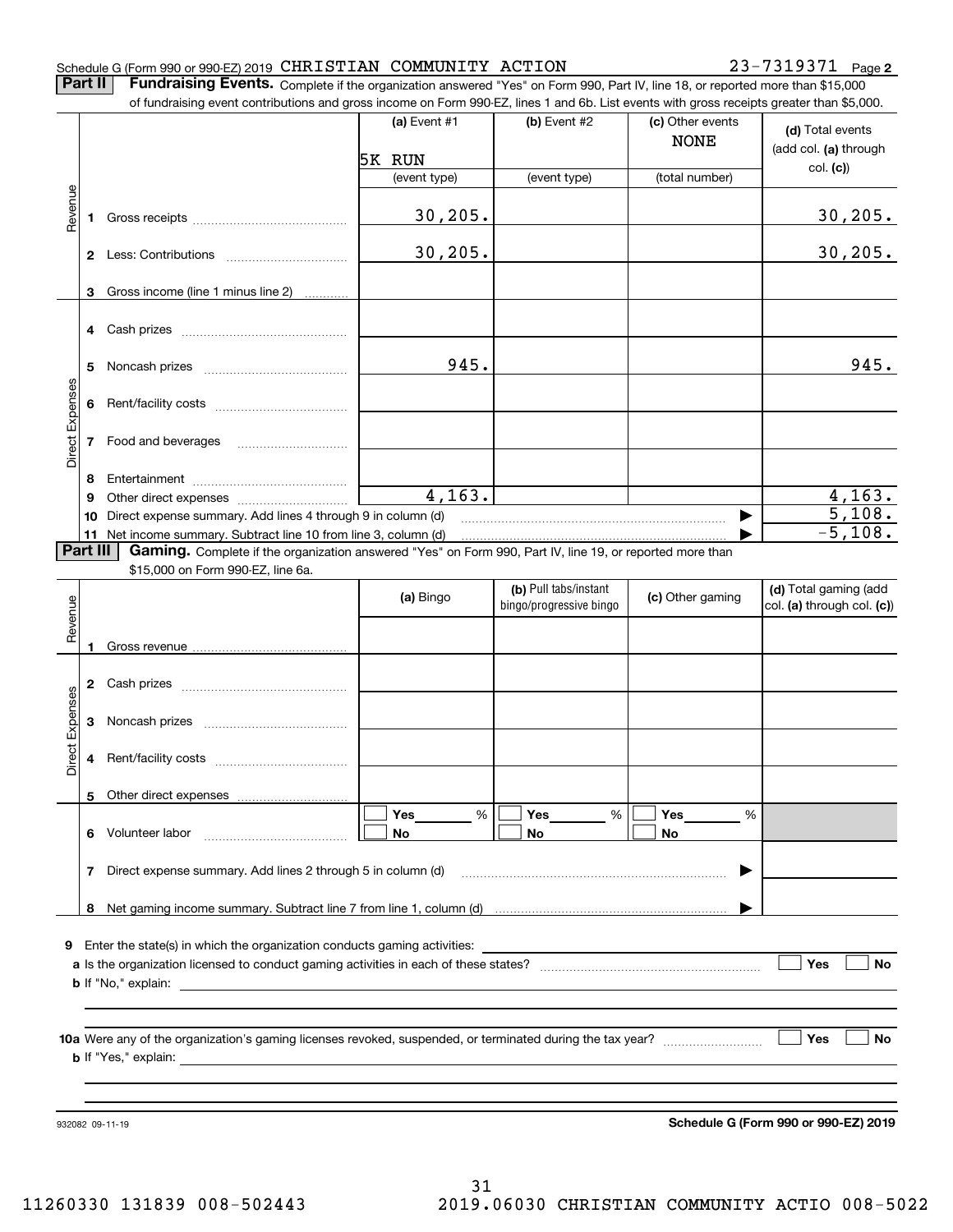| Schedule G (Form 990 or 990-EZ) 2019 CHRISTIAN COMMUNITY ACTION                                                                                                                                                                                              | 23-7319371      | Page 3 |
|--------------------------------------------------------------------------------------------------------------------------------------------------------------------------------------------------------------------------------------------------------------|-----------------|--------|
|                                                                                                                                                                                                                                                              | Yes             | No     |
| 12 Is the organization a grantor, beneficiary or trustee of a trust, or a member of a partnership or other entity formed                                                                                                                                     | Yes             | No     |
| 13 Indicate the percentage of gaming activity conducted in:                                                                                                                                                                                                  |                 |        |
|                                                                                                                                                                                                                                                              | <u>13a</u>      | %      |
| <b>b</b> An outside facility <i>www.communicality www.communicality.communicality www.communicality www.communicality.communicality www.communicality.com</i>                                                                                                | 13 <sub>b</sub> | %      |
| 14 Enter the name and address of the person who prepares the organization's gaming/special events books and records:                                                                                                                                         |                 |        |
|                                                                                                                                                                                                                                                              |                 |        |
|                                                                                                                                                                                                                                                              |                 |        |
| 15a Does the organization have a contract with a third party from whom the organization receives gaming revenue?                                                                                                                                             | Yes             | No     |
| <b>b</b> If "Yes," enter the amount of gaming revenue received by the organization $\triangleright$ \$ ____________________ and the amount                                                                                                                   |                 |        |
|                                                                                                                                                                                                                                                              |                 |        |
| c If "Yes," enter name and address of the third party:                                                                                                                                                                                                       |                 |        |
| Name $\blacktriangleright$ $\_\_\_\_\_\_\_\_\_\$                                                                                                                                                                                                             |                 |        |
|                                                                                                                                                                                                                                                              |                 |        |
| 16 Gaming manager information:                                                                                                                                                                                                                               |                 |        |
|                                                                                                                                                                                                                                                              |                 |        |
| Name $\triangleright$ $\square$                                                                                                                                                                                                                              |                 |        |
| Gaming manager compensation > \$                                                                                                                                                                                                                             |                 |        |
|                                                                                                                                                                                                                                                              |                 |        |
|                                                                                                                                                                                                                                                              |                 |        |
|                                                                                                                                                                                                                                                              |                 |        |
| Director/officer<br>Employee<br>Independent contractor                                                                                                                                                                                                       |                 |        |
| 17 Mandatory distributions:                                                                                                                                                                                                                                  |                 |        |
| a Is the organization required under state law to make charitable distributions from the gaming proceeds to                                                                                                                                                  |                 |        |
| $\Box$ Yes $\Box$ No<br>retain the state gaming license?<br><b>b</b> Enter the amount of distributions required under state law to be distributed to other exempt organizations or spent in the                                                              |                 |        |
| organization's own exempt activities during the tax year $\triangleright$ \$                                                                                                                                                                                 |                 |        |
| <b>Part IV</b><br>Supplemental Information. Provide the explanations required by Part I, line 2b, columns (iii) and (v); and Part III, lines 9, 9b, 10b,<br>15b, 15c, 16, and 17b, as applicable. Also provide any additional information. See instructions. |                 |        |
|                                                                                                                                                                                                                                                              |                 |        |
|                                                                                                                                                                                                                                                              |                 |        |
|                                                                                                                                                                                                                                                              |                 |        |
|                                                                                                                                                                                                                                                              |                 |        |
|                                                                                                                                                                                                                                                              |                 |        |
|                                                                                                                                                                                                                                                              |                 |        |
|                                                                                                                                                                                                                                                              |                 |        |
|                                                                                                                                                                                                                                                              |                 |        |
|                                                                                                                                                                                                                                                              |                 |        |
|                                                                                                                                                                                                                                                              |                 |        |
| Schedule G (Form 990 or 990-EZ) 2019<br>932083 09-11-19                                                                                                                                                                                                      |                 |        |
| 32                                                                                                                                                                                                                                                           |                 |        |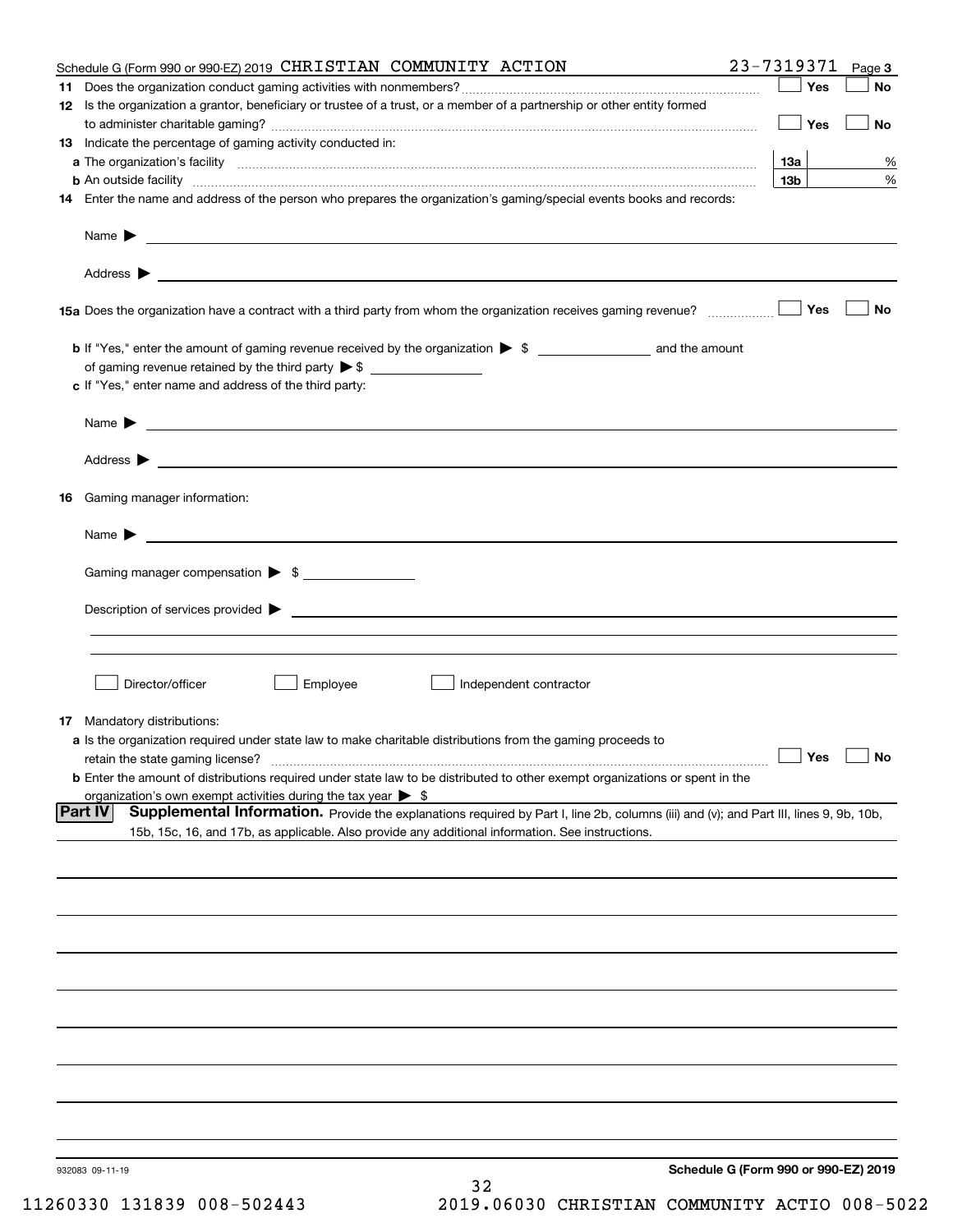| <b>Part IV   Supplemental Information</b> (continued) |  |
|-------------------------------------------------------|--|
|                                                       |  |
|                                                       |  |
|                                                       |  |
|                                                       |  |
|                                                       |  |
|                                                       |  |
|                                                       |  |
|                                                       |  |
|                                                       |  |
|                                                       |  |
|                                                       |  |
|                                                       |  |
|                                                       |  |
|                                                       |  |
|                                                       |  |
|                                                       |  |
|                                                       |  |
|                                                       |  |
|                                                       |  |
|                                                       |  |
|                                                       |  |
|                                                       |  |
|                                                       |  |
|                                                       |  |
|                                                       |  |
|                                                       |  |
|                                                       |  |
|                                                       |  |

**Schedule G (Form 990 or 990-EZ)**

932084 04-01-19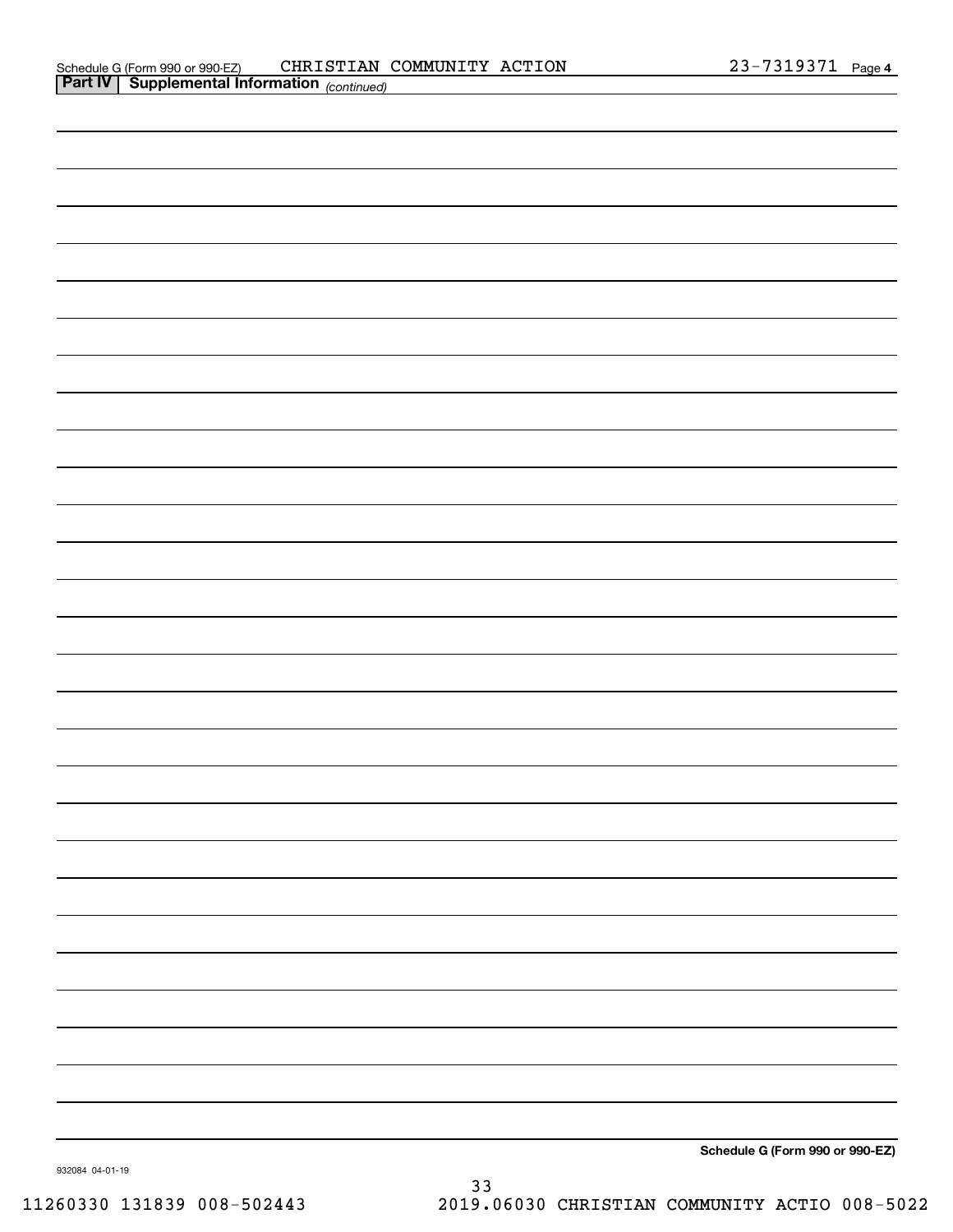| <b>SCHEDULE I</b><br><b>Grants and Other Assistance to Organizations,</b><br>(Form 990)<br>Governments, and Individuals in the United States<br>Complete if the organization answered "Yes" on Form 990, Part IV, line 21 or 22.                            |                                                                                                                                                                    |           |                                    |                             |                                         |                                               |                                          |                                                     |  |
|-------------------------------------------------------------------------------------------------------------------------------------------------------------------------------------------------------------------------------------------------------------|--------------------------------------------------------------------------------------------------------------------------------------------------------------------|-----------|------------------------------------|-----------------------------|-----------------------------------------|-----------------------------------------------|------------------------------------------|-----------------------------------------------------|--|
| Department of the Treasury<br>Internal Revenue Service                                                                                                                                                                                                      | Attach to Form 990.<br>Go to www.irs.gov/Form990 for the latest information.                                                                                       |           |                                    |                             |                                         | <b>Open to Public</b><br><b>Inspection</b>    |                                          |                                                     |  |
|                                                                                                                                                                                                                                                             | Name of the organization<br>CHRISTIAN COMMUNITY ACTION                                                                                                             |           |                                    |                             |                                         |                                               |                                          | <b>Employer identification number</b><br>23-7319371 |  |
| Part I                                                                                                                                                                                                                                                      | <b>General Information on Grants and Assistance</b>                                                                                                                |           |                                    |                             |                                         |                                               |                                          |                                                     |  |
| Does the organization maintain records to substantiate the amount of the grants or assistance, the grantees' eligibility for the grants or assistance, and the selection<br>1<br>$\boxed{\text{X}}$ Yes<br>criteria used to award the grants or assistance? |                                                                                                                                                                    |           |                                    |                             |                                         |                                               |                                          |                                                     |  |
| $\mathbf{2}$                                                                                                                                                                                                                                                | Describe in Part IV the organization's procedures for monitoring the use of grant funds in the United States.                                                      |           |                                    |                             |                                         |                                               |                                          |                                                     |  |
| Part II                                                                                                                                                                                                                                                     | Grants and Other Assistance to Domestic Organizations and Domestic Governments. Complete if the organization answered "Yes" on Form 990, Part IV, line 21, for any |           |                                    |                             |                                         |                                               |                                          |                                                     |  |
|                                                                                                                                                                                                                                                             | recipient that received more than \$5,000. Part II can be duplicated if additional space is needed.                                                                |           |                                    |                             |                                         | (f) Method of                                 |                                          |                                                     |  |
|                                                                                                                                                                                                                                                             | 1 (a) Name and address of organization<br>or government                                                                                                            | $(b)$ EIN | (c) IRC section<br>(if applicable) | (d) Amount of<br>cash grant | (e) Amount of<br>non-cash<br>assistance | valuation (book,<br>FMV, appraisal,<br>other) | (g) Description of<br>noncash assistance | (h) Purpose of grant<br>or assistance               |  |
|                                                                                                                                                                                                                                                             |                                                                                                                                                                    |           |                                    |                             |                                         |                                               |                                          |                                                     |  |
|                                                                                                                                                                                                                                                             |                                                                                                                                                                    |           |                                    |                             |                                         |                                               |                                          |                                                     |  |
| $\mathbf{2}$                                                                                                                                                                                                                                                | Enter total number of section 501(c)(3) and government organizations listed in the line 1 table                                                                    |           |                                    |                             |                                         |                                               |                                          |                                                     |  |
| 3<br>LHA                                                                                                                                                                                                                                                    | Enter total number of other organizations listed in the line 1 table<br>For Paperwork Reduction Act Notice, see the Instructions for Form 990.                     |           |                                    |                             |                                         |                                               |                                          | Schedule I (Form 990) (2019)                        |  |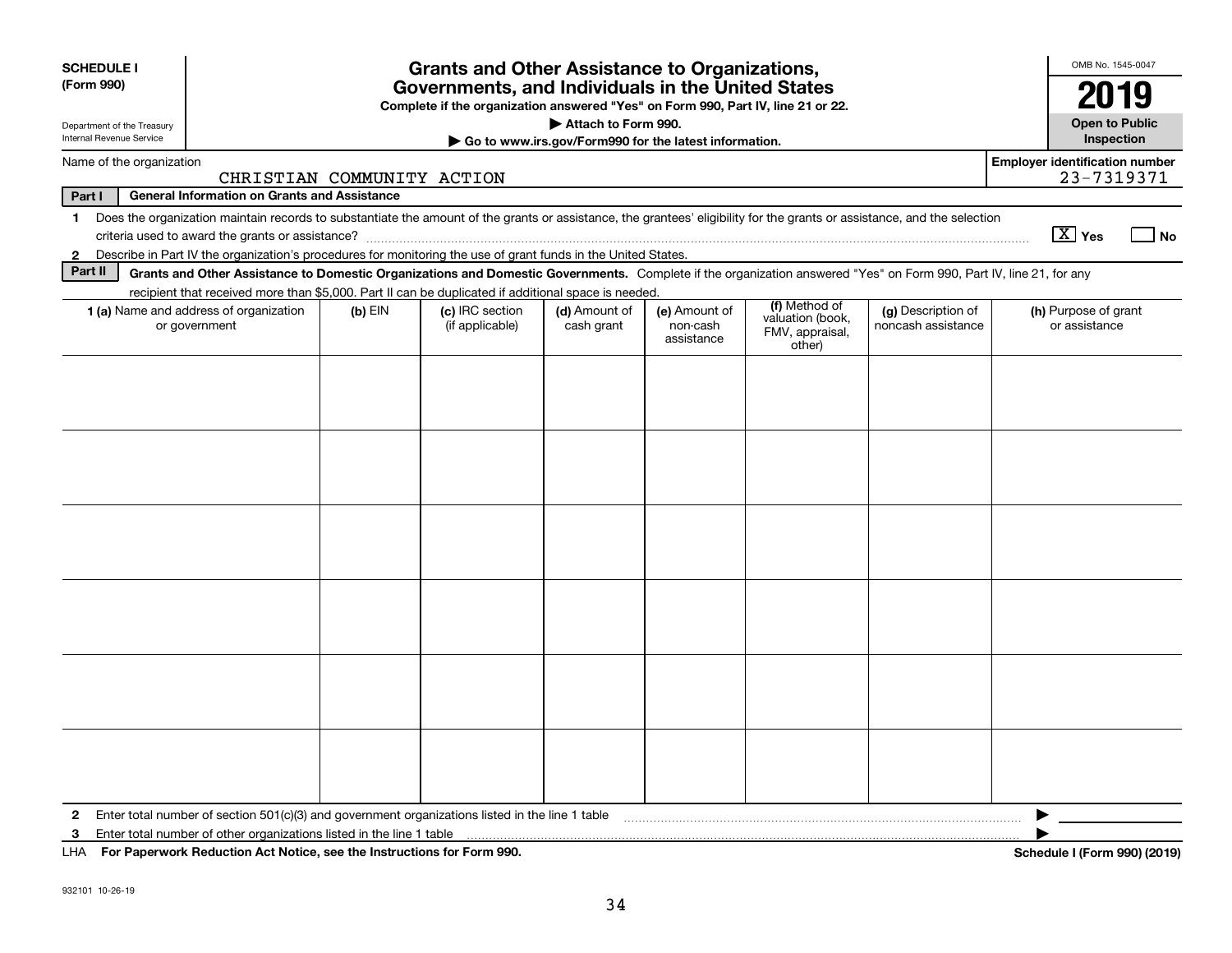932102 10-26-19

35

#### **Schedule I (Form 990) (2019)**

**2**

| (a) Type of grant or assistance | (b) Number of<br>recipients | (c) Amount of<br>cash grant | (d) Amount of non-<br>cash assistance | (e) Method of valuation<br>(book, FMV, appraisal, other) | (f) Description of noncash assistance |
|---------------------------------|-----------------------------|-----------------------------|---------------------------------------|----------------------------------------------------------|---------------------------------------|
|                                 |                             |                             |                                       |                                                          |                                       |
| HOUSING                         | 1182                        | 488,358.                    | $\mathbf{0}$ .                        |                                                          |                                       |
|                                 |                             |                             |                                       |                                                          |                                       |
| UTILITIES/HOUSING STABILITY     | 1021                        | 101,739.                    | $\mathfrak{o}$ .                      |                                                          |                                       |
|                                 |                             |                             |                                       |                                                          |                                       |
| SENIOR PROGRAMS                 | 134                         | 447.                        | 31,068.FMV                            |                                                          | SENIOR GIFTS & FOOD                   |
| FOOD                            | 4930                        | 126,335.                    | 4,526,045.FMV                         |                                                          | FOOD                                  |
|                                 |                             |                             |                                       |                                                          |                                       |
|                                 | 1269                        | $\mathbf{0}$ .              | 12,690.FMV                            |                                                          | MEALS                                 |

Schedule I (Form 990) (2019) Page CHRISTIAN COMMUNITY ACTION 23-7319371

PART I, LINE 2:

THE ORGANIZATION PROVIDES GRANTS TO INDIVIDUALS WHO QUALIFY FOR ASSISTANCE

**Part III | Grants and Other Assistance to Domestic Individuals. Complete if the organization answered "Yes" on Form 990, Part IV, line 22.** 

FOR RENTS AND UTILITIES. THE APPROVAL PROCESS IS ADMINISTERED BY CCA'S CASE

MANAGERS. IF ASSISTANCE IS NEEDED, A REQUEST FOR ASSISTANCE WILL BE

COMPLETED AND FORWARDED TO THE ACCOUNTING DEPARTMENT. THE CHECKS ARE MADE

### PAYABLE DIRECTLY TO THE VENDOR.

Part III can be duplicated if additional space is needed.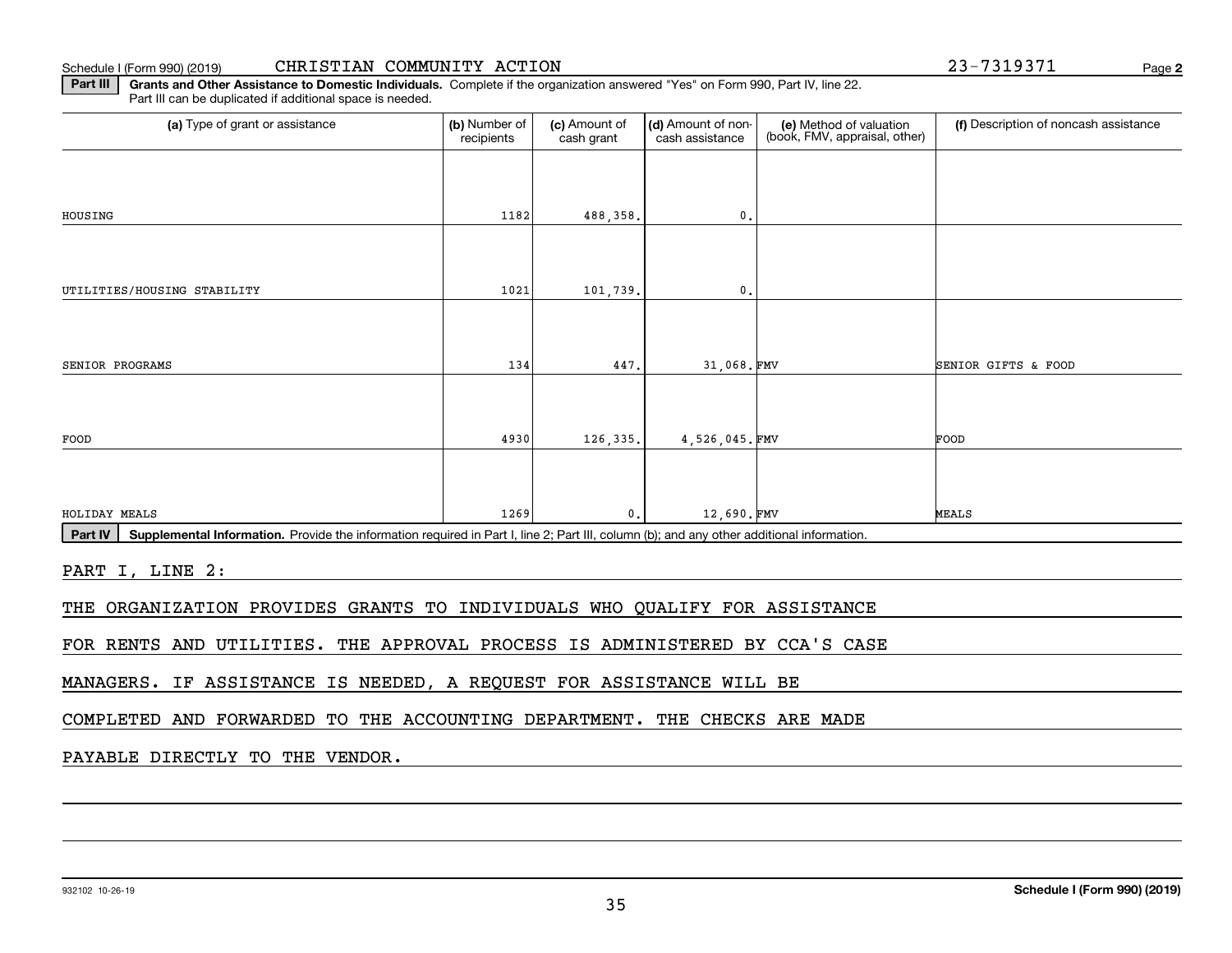| CHRISTIAN COMMUNITY ACTION<br>Schedule I (Form 990)                                                                         |                             |                             |                                       |                                                             | 23-7319371<br>Page 2                   |
|-----------------------------------------------------------------------------------------------------------------------------|-----------------------------|-----------------------------|---------------------------------------|-------------------------------------------------------------|----------------------------------------|
| Part III Continuation of Grants and Other Assistance to Individuals in the United States (Schedule I (Form 990), Part III.) |                             |                             |                                       |                                                             |                                        |
| (a) Type of grant or assistance                                                                                             | (b) Number of<br>recipients | (c) Amount of<br>cash grant | (d) Amount of non-<br>cash assistance | (e) Method of<br>valuation (book, FMV,<br>appraisal, other) | (f) Description of non-cash assistance |
| CHRISTMAS TOYS                                                                                                              | 1,592.                      | 23,061.                     | 111,708.FMV                           |                                                             | TOYS                                   |
| CLOTHING & BACKPACKS                                                                                                        | 889.                        | 51, 113.                    | 36,421.FMV                            |                                                             | CLOTHING & BACKPACKS                   |
| TRANSPORTATION                                                                                                              | 86.                         | 17,870.                     | $\mathbf 0$ .                         |                                                             |                                        |
| EDUCATION/TRAINING                                                                                                          | 119.                        | 6,737.                      | $\mathfrak o$ .                       |                                                             |                                        |
|                                                                                                                             |                             |                             |                                       |                                                             |                                        |
|                                                                                                                             |                             |                             |                                       |                                                             |                                        |
|                                                                                                                             |                             |                             |                                       |                                                             |                                        |
|                                                                                                                             |                             |                             |                                       |                                                             |                                        |
|                                                                                                                             |                             |                             |                                       |                                                             |                                        |

**Schedule I (Form 990)**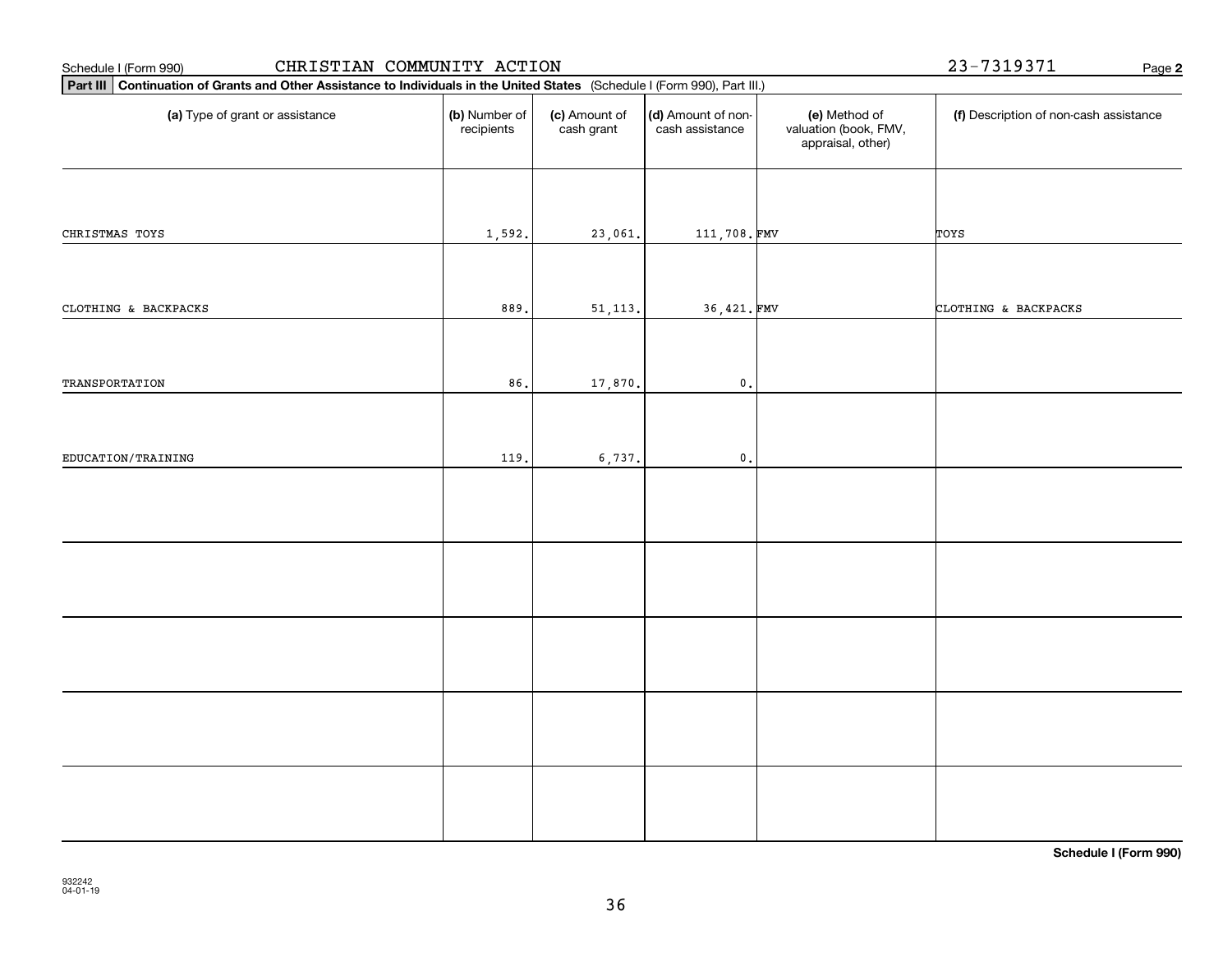#### **SCHEDULE M (Form 990)**

# **Noncash Contributions**

OMB No. 1545-0047

**Open to Public Inspection**

| Department of the Treasury |
|----------------------------|
| Internal Revenue Service   |

**Complete if the organizations answered "Yes" on Form 990, Part IV, lines 29 or 30.** <sup>J</sup>**2019 Attach to Form 990.** J

 **Go to www.irs.gov/Form990 for instructions and the latest information.** J

Name of the organization

| <b>Employer identification number</b> |
|---------------------------------------|
| 23-7319371                            |

#### CHRISTIAN COMMUNITY ACTION

| Part I | <b>Types of Property</b>                                                                                                       |                               |                                      |                                                                                                      |                                                              |     |     |    |
|--------|--------------------------------------------------------------------------------------------------------------------------------|-------------------------------|--------------------------------------|------------------------------------------------------------------------------------------------------|--------------------------------------------------------------|-----|-----|----|
|        |                                                                                                                                | (a)<br>Check if<br>applicable | (b)<br>Number of<br>contributions or | (c)<br>Noncash contribution<br>amounts reported on<br>items contributed Form 990, Part VIII, line 1g | (d)<br>Method of determining<br>noncash contribution amounts |     |     |    |
| 1      |                                                                                                                                |                               |                                      |                                                                                                      |                                                              |     |     |    |
| 2      |                                                                                                                                |                               |                                      |                                                                                                      |                                                              |     |     |    |
| 3      | Art - Fractional interests                                                                                                     |                               |                                      |                                                                                                      |                                                              |     |     |    |
| 4      | Books and publications                                                                                                         |                               |                                      |                                                                                                      |                                                              |     |     |    |
| 5      | Clothing and household goods                                                                                                   |                               |                                      |                                                                                                      |                                                              |     |     |    |
| 6      |                                                                                                                                |                               |                                      |                                                                                                      |                                                              |     |     |    |
| 7      |                                                                                                                                |                               |                                      |                                                                                                      |                                                              |     |     |    |
| 8      | Intellectual property                                                                                                          |                               |                                      |                                                                                                      |                                                              |     |     |    |
| 9      |                                                                                                                                | $\mathbf x$                   | 1                                    |                                                                                                      | 36,019. FAIR MARKET VALUE                                    |     |     |    |
| 10     | Securities - Closely held stock                                                                                                |                               |                                      |                                                                                                      |                                                              |     |     |    |
| 11     | Securities - Partnership, LLC, or<br>trust interests                                                                           |                               |                                      |                                                                                                      |                                                              |     |     |    |
| 12     |                                                                                                                                |                               |                                      |                                                                                                      |                                                              |     |     |    |
| 13     | Qualified conservation contribution -                                                                                          |                               |                                      |                                                                                                      |                                                              |     |     |    |
|        | Historic structures                                                                                                            |                               |                                      |                                                                                                      |                                                              |     |     |    |
| 14     | Qualified conservation contribution - Other                                                                                    |                               |                                      |                                                                                                      |                                                              |     |     |    |
| 15     | Real estate - Residential                                                                                                      |                               |                                      |                                                                                                      |                                                              |     |     |    |
| 16     | Real estate - Commercial                                                                                                       |                               |                                      |                                                                                                      |                                                              |     |     |    |
| 17     |                                                                                                                                |                               |                                      |                                                                                                      |                                                              |     |     |    |
| 18     |                                                                                                                                |                               |                                      |                                                                                                      |                                                              |     |     |    |
| 19     |                                                                                                                                | $\overline{\mathbf{x}}$       | 2,515,784                            |                                                                                                      | 4,608,915. FAIR MARKET VALUE                                 |     |     |    |
| 20     | Drugs and medical supplies                                                                                                     |                               |                                      |                                                                                                      |                                                              |     |     |    |
| 21     |                                                                                                                                |                               |                                      |                                                                                                      |                                                              |     |     |    |
| 22     |                                                                                                                                |                               |                                      |                                                                                                      |                                                              |     |     |    |
| 23     |                                                                                                                                |                               |                                      |                                                                                                      |                                                              |     |     |    |
| 24     | Archeological artifacts                                                                                                        |                               |                                      |                                                                                                      |                                                              |     |     |    |
| 25     | ( TOYS<br>Other $\blacktriangleright$                                                                                          | X                             | 7,664                                |                                                                                                      | 191,607. FAIR MARKET VALUE                                   |     |     |    |
| 26     | (BACKPACKS, SO)<br>Other $\blacktriangleright$                                                                                 | $\mathbf x$                   | 2,422                                |                                                                                                      | 36,421. FAIR MARKET VALUE                                    |     |     |    |
| 27     | (FLU SHOTS<br>Other $\blacktriangleright$                                                                                      | X                             | 64                                   |                                                                                                      | 2,687. FAIR MARKET VALUE                                     |     |     |    |
| 28     | LICENSE FEE F<br>Other                                                                                                         | $\mathbf x$                   | $\overline{20}$                      |                                                                                                      | 2,200. FAIR MARKET VALUE                                     |     |     |    |
| 29     | Number of Forms 8283 received by the organization during the tax year for contributions                                        |                               |                                      |                                                                                                      |                                                              |     |     |    |
|        | for which the organization completed Form 8283, Part IV, Donee Acknowledgement                                                 |                               |                                      | 29                                                                                                   |                                                              |     | 0   |    |
|        |                                                                                                                                |                               |                                      |                                                                                                      |                                                              |     | Yes | No |
|        | 30a During the year, did the organization receive by contribution any property reported in Part I, lines 1 through 28, that it |                               |                                      |                                                                                                      |                                                              |     |     |    |
|        | must hold for at least three years from the date of the initial contribution, and which isn't required to be used for          |                               |                                      |                                                                                                      |                                                              |     |     |    |
|        | exempt purposes for the entire holding period?                                                                                 |                               |                                      |                                                                                                      |                                                              | 30a |     | х  |
|        | <b>b</b> If "Yes," describe the arrangement in Part II.                                                                        |                               |                                      |                                                                                                      |                                                              |     |     |    |
| 31     | Does the organization have a gift acceptance policy that requires the review of any nonstandard contributions?                 |                               |                                      |                                                                                                      |                                                              | 31  | х   |    |
|        | 32a Does the organization hire or use third parties or related organizations to solicit, process, or sell noncash              |                               |                                      |                                                                                                      |                                                              |     |     |    |
|        | contributions?                                                                                                                 |                               |                                      |                                                                                                      |                                                              | 32a |     | х  |
|        | <b>b</b> If "Yes," describe in Part II.                                                                                        |                               |                                      |                                                                                                      |                                                              |     |     |    |
| 33     | If the organization didn't report an amount in column (c) for a type of property for which column (a) is checked,              |                               |                                      |                                                                                                      |                                                              |     |     |    |

describe in Part II.

**For Paperwork Reduction Act Notice, see the Instructions for Form 990. Schedule M (Form 990) 2019** LHA

932141 09-27-19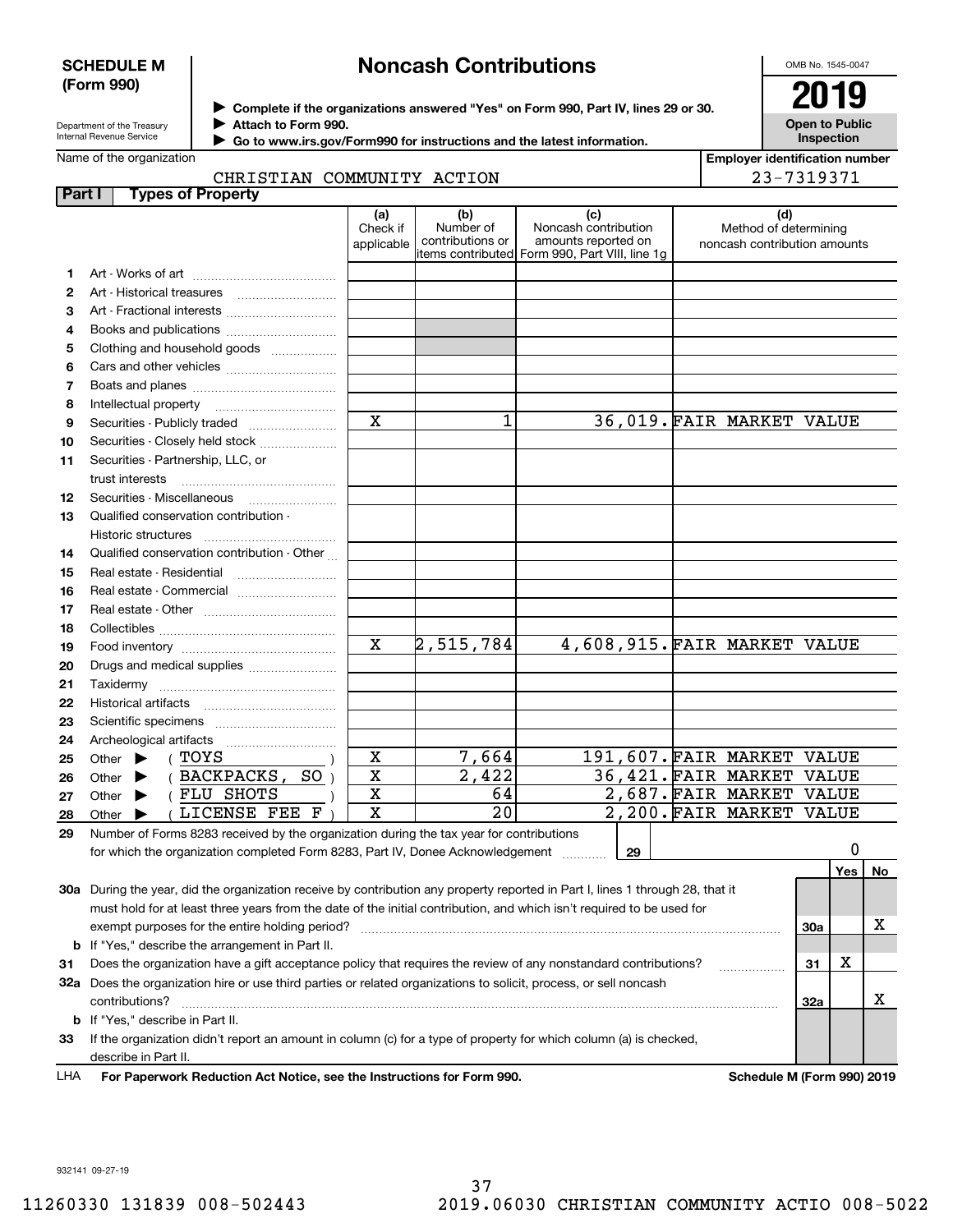Schedule M (Form 990) 2019 **CHRISTIAN COMMUNITY ACTION** 23-7319371 Page

Part II | Supplemental Information. Provide the information required by Part I, lines 30b, 32b, and 33, and whether the organization is reporting in Part I, column (b), the number of contributions, the number of items received, or a combination of both. Also complete this part for any additional information.

PART I, OTHER TYPES OF PROPERTY:

FUNDRAISING EVENTS - COWBOY TICKETS & PARKING PASS

(A) CHECK IF APPLICABLE = X

(B) NUMBER OF CONTRIBUTIONS = 2

(C) REVENUE REPORTED ON FORM 990, PART VIII \$ 945.

(D) METHOD OF DETERMINING REVENUE: FAIR MARKET VALUE

SCHEDULE M, PART I, COLUMN (B):

FOOD INVENTORY IS REPORTED BASED ON POUNDS CONTRIBUTED. SECURITIES -

PUBLICLY TRADED AND FUNDRAISING EVENTS - COWBOY TICKETS & PARKING PASS

ARE REPORTED BASED ON NUMBER OF CONTRIBUTORS. TOYS, FLU SHOTS,

BACKPACKS AND LICENSE FEE FOR CHROMEBOOKS ARE REPORTED BASED ON NUMBER

OF ITEMS DONATED.

**Schedule M (Form 990) 2019**

932142 09-27-19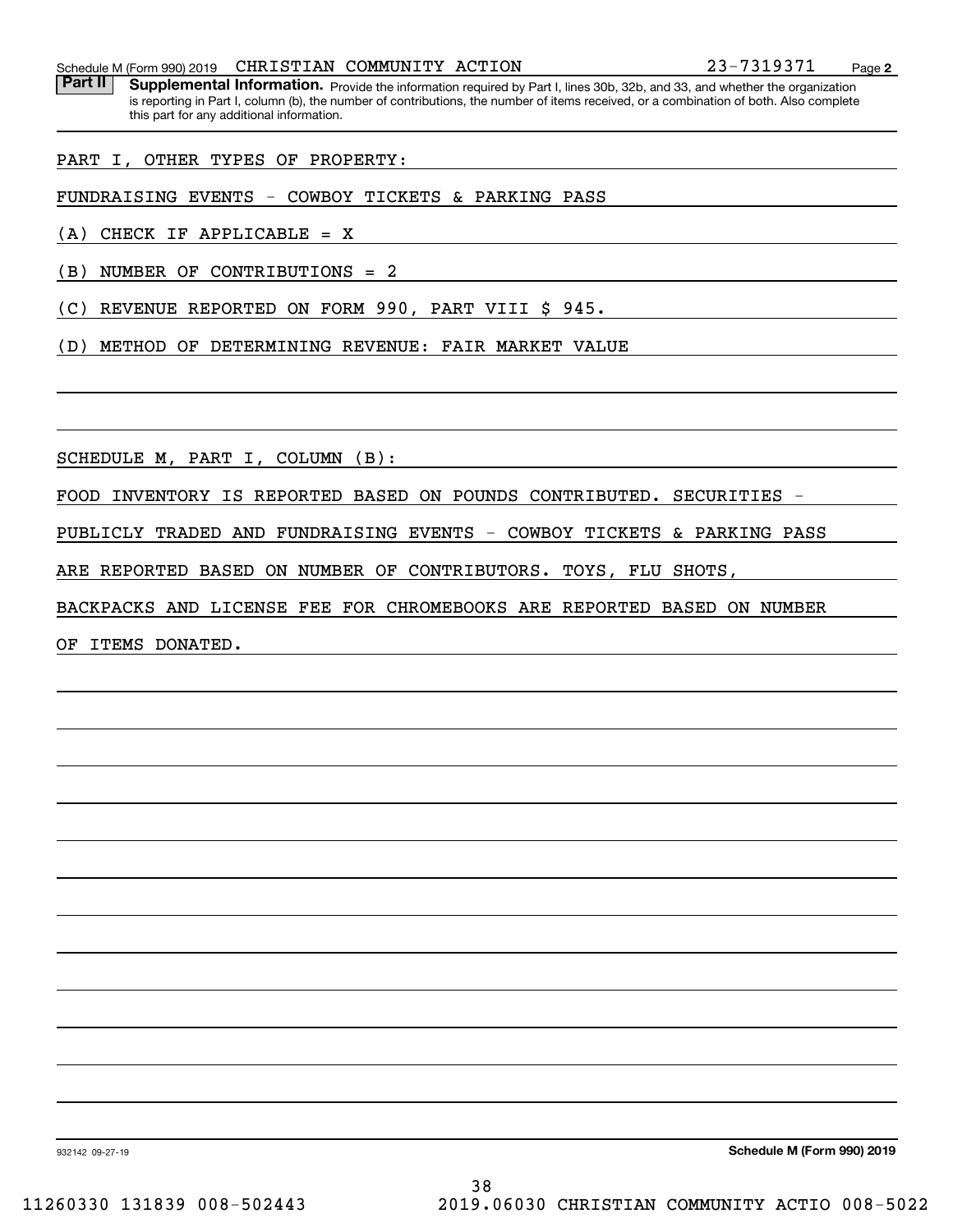**(Form 990 or 990-EZ)**

Department of the Treasury Internal Revenue Service Name of the organization

**SCHEDULE O Supplemental Information to Form 990 or 990-EZ**

**Complete to provide information for responses to specific questions on Form 990 or 990-EZ or to provide any additional information. | Attach to Form 990 or 990-EZ. | Go to www.irs.gov/Form990 for the latest information.**



CHRISTIAN COMMUNITY ACTION 23-7319371

#### FORM 990, PART III, LINE 4A, PROGRAM SERVICE ACCOMPLISHMENTS:

INCOME FOR OTHER ESSENTIALS.

FORM 990, PART III, LINE 4C, PROGRAM SERVICE ACCOMPLISHMENTS:

CHILDREN. 1,592 CHILDREN WERE ABLE TO RECEIVE GIFTS THAT OTHERWISE

WOULD NOT HAVE BEEN ABLE TO RECEIVE ANYTHING. THESE CHILDREN WERE ABLE

TO WAKE UP ON CHRISTMAS MORNING WITH GIFTS DESPITE THE HARDSHIPS AND

DIFFICULTIES THEIR FAMILIES MAY BE FACING.

CCA ALSO OFFERS A GOLDEN ANGEL PROGRAM TO ENHANCE THE QUALITY OF LIFE

FOR SENIOR CITIZENS OVER THE AGE OF 60, THROUGH THE ENJOYMENT OF FOOD

AND FELLOWSHIP, FINANCIAL AND HOLIDAY ASSISTANCE. WE PROVIDED 718

TRANSPORTATION VOUCHERS, 6,063 HOT MEALS DURING FELLOWSHIP, AND 122

CHRISTMAS GIFTS TO SENIORS.

FORM 990, PART III, LINE 4D, OTHER PROGRAM SERVICES:

SPIRITUAL CARE

EXPENSES \$ 24,792. INCLUDING GRANTS OF \$ 0. REVENUE \$ 0.

FORM 990, PART VI, SECTION A, LINE 1:

THE EXECUTIVE BOARD IS COMPOSED OF ALL OFFICERS OF THE BOARD OF DIRECTORS

PLUS THE CHAIRS OF EACH STANDING COMMITTEE. THE EXECUTIVE COMMITTEE ASSISTS

CCA MANAGEMENT IN MONITORING THE BUSINESS OF CCA BETWEEN REGULARLY

SCHEDULED MEETINGS. IT IS ALSO AUTHORIZED TO ADDRESS AND RESOLVE ALL

PERSONNEL ISSUES DEEMED BY THE EXECUTIVE COMMITTEE TO REQUIRE ITS

ATTENTION.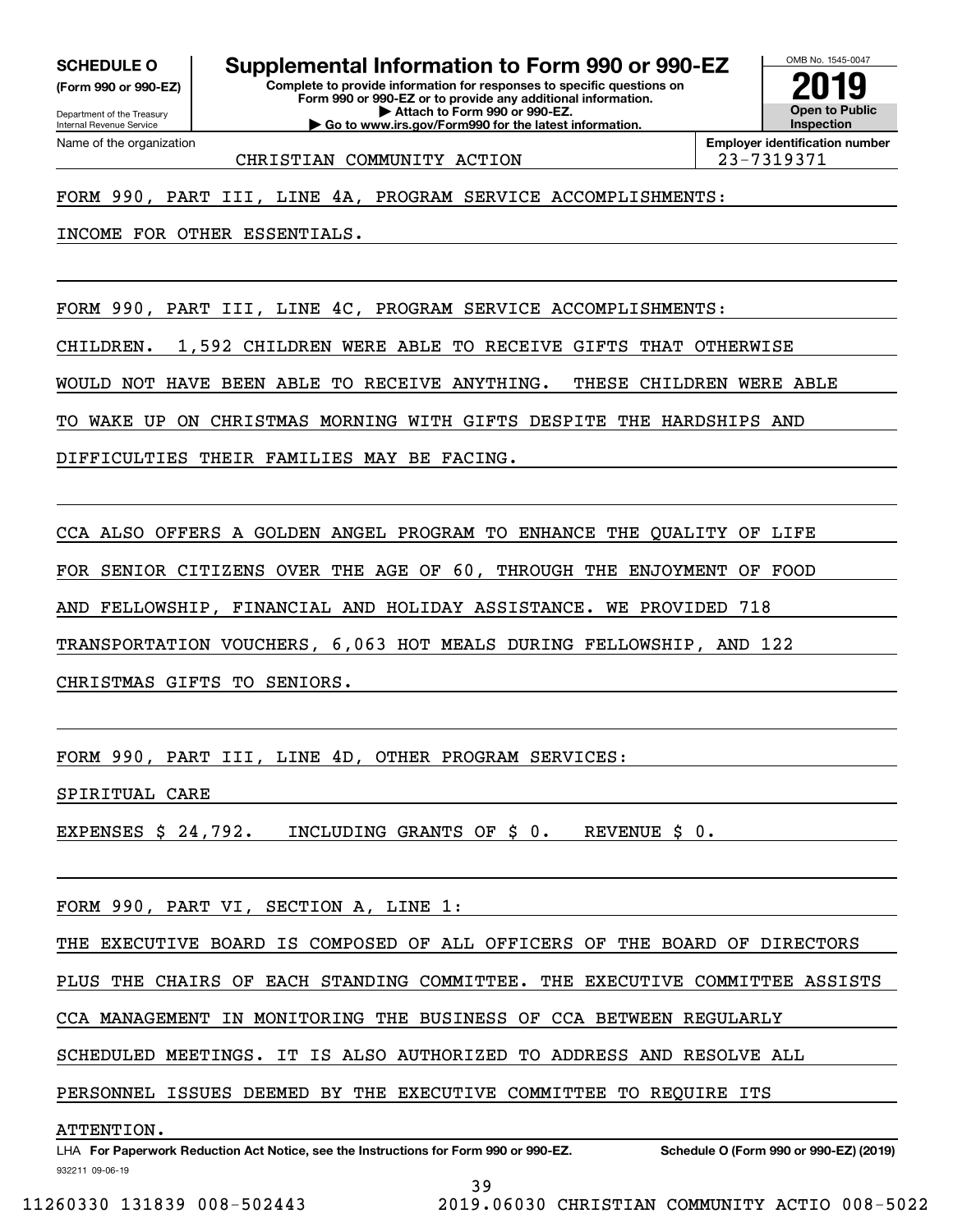FORM 990, PART VI, SECTION A, LINE 3:

CCA HAS DELEGATED CERTAIN MANAGEMENT DUTIES TO GLEN KATLEIN, AN INDEPENDENT CONSULTANT AND MEMBER OF B2B CFO PARTNERS, LLC. THESE MANAGEMENT DUTIES CONSIST OF SOME DUTIES CUSTOMARILY PERFORMED BY A CHIEF FINANCIAL OFFICER; INCLUDING REVIEWING WORK PERFORMED BY CCA ACCOUNTING STAFF EMPLOYEES; REVIEWING FINANCIAL REPORTS PROVIDED TO THE CEO, BOARD OF DIRECTORS, AND AUDIT-FINANCE COMMITTEE; AND REVIEWING FORM 990 AND AUDIT REPORT DRAFTS. GLEN KATLEIN DOES NOT HAVE AUTHORITY OR CONTROL OF CCA ACTIVITIES; HOWEVER, HE DOES PROVIDE LEADERSHIP GUIDANCE AND RECOMMENDATIONS TO THE CEO AND THE BOARD BASED ON THESE REVIEW DUTIES.

FORM 990, PART VI, SECTION B, LINE 11B:

THE FORM 990 IS PREPARED BY AN INDEPENDENT ACCOUNTING FIRM. IT IS THEN REVIEWED BY THE FINANCE COMMITTEE AND A RECOMMENDATION IS MADE TO THE BOARD FOR APPROVAL. ONCE ACCEPTED, IT IS FILED WITH THE IRS.

FORM 990, PART VI, SECTION B, LINE 12C:

932212 09-06-19 **Schedule O (Form 990 or 990-EZ) (2019)** ALL BOARD MEMBERS ARE REQUIRED TO SIGN AN ANNUAL CONFLICT OF INTEREST STATEMENT DISCLOSING ANY POTENTIAL CONFLICTS OF INTEREST. CONFLICT OF INTEREST POLICY IS MONITORED ANNUALLY BY THE BOARD. ALL POTENTIAL CONFLICTS OF INTEREST, NO MATTER HOW SMALL OR INSIGNIFICANT, ARE TO BE REPORTED TO THE BOARD CHAIR PRIOR TO ENGAGING IN A CONFLICT OF INTEREST ACTION. THE BOARD CHAIR WILL ASK THE BOARD OF DIRECTORS TO MAKE A DECISION AS TO WHETHER THE RELATIONSHIP IS AN APPROPRIATE ONE FOR CCA. THE BOARD MEMBER DECLARING THE CONFLICT WILL HAVE NO VOTE ON THE MATTER. MOREOVER, THE PERSON HAVING A CONFLICT SHALL RETIRE FROM THE ROOM IN WHICH THE BOARD (OR ITS COMMITTEE) IS MEETING AND SHALL NOT PARTICIPATE IN THE FINAL 40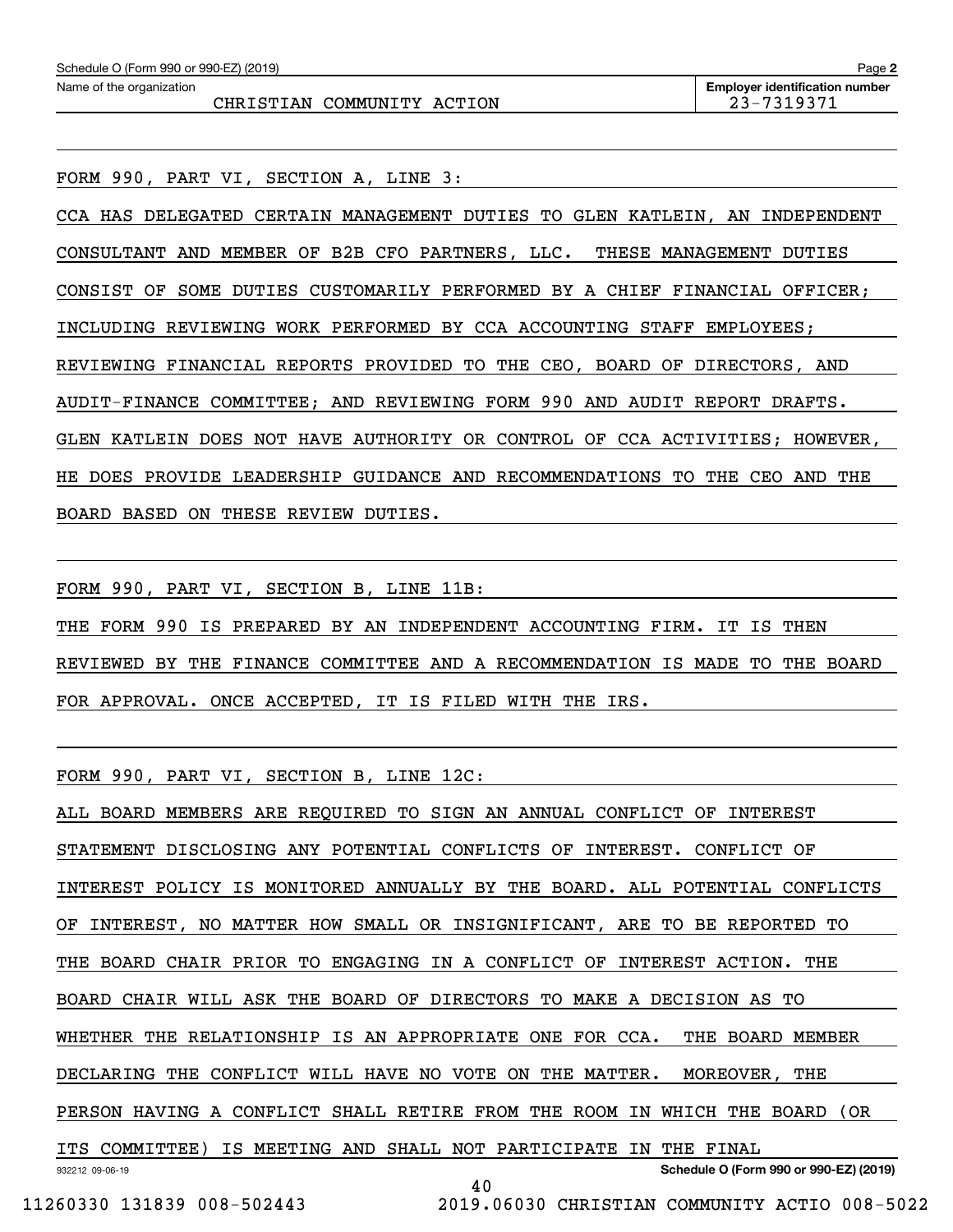| Schedule O (Form 990 or 990-EZ) (2019)                                | Page 2                                |
|-----------------------------------------------------------------------|---------------------------------------|
| Name of the organization                                              | <b>Employer identification number</b> |
| CHRISTIAN COMMUNITY ACTION                                            | 23-7319371                            |
| DELIBERATION REGARDING THE MATTER UNDER CONSIDERATION.                | THE<br>PERSON<br>HOWEVER,             |
|                                                                       |                                       |
| SHALL BE PERMITTED TO PROVIDE THE BOARD OR COMMITTEE WITH ANY AND ALL |                                       |
| RELEVANT INFORMATION PRIOR TO LEAVING<br>THE MEETING.                 |                                       |
|                                                                       |                                       |
|                                                                       |                                       |
|                                                                       |                                       |
| FORM 990, PART VI, SECTION B, LINE 15A:                               |                                       |

THE PRESIDENT'S/CEO COMPENSATION IS DETERMINED BY THE BOARD GOVERNANCE COMMITTEE AND COMMUNICATED TO THE BOARD OF DIRECTORS. THE BOARD GOVERNANCE COMMITTEE RECEIVES INPUT FROM THE DIRECTORS. A COMPENSATION SURVEY OF OTHER NOT-FOR-PROFIT ORGANIZATIONS IS ALSO CONSIDERED IN DETERMINING THE PRESIDENT'S COMPENSATION PACKAGE. THE COMMITEE AND BOARD DISCUSSIONS ARE DOCUMENTED CONCURRENTLY WITH THE MEETING. OFFICER COMPENSATION WAS LAST REVIEWED IN 2019.

FORM 990, PART VI, SECTION C, LINE 19:

THE GOVERNING DOCUMENTS AND ORGANIZATION'S CONFLICT OF INTEREST POLICY ARE MADE AVAILABLE UPON REQUEST. THE ORGANIZATION'S FINANCIAL STATEMENTS ARE PUBLISHED IN THE ANNUAL REPORT AND MAILED TO DONORS. THE FINANCIAL STATEMENTS ARE MADE AVAILABLE UPON REQUEST AND ON THE ORGANIZATION'S WEBSITE.

932212 09-06-19 **Schedule O (Form 990 or 990-EZ) (2019)** FORM 990, PAGE 1, ITEM B AMENDED RETURN EXPLANATION - DURING THE PROCESS OF CLOSING THE 2021 ANNUAL FINANCIAL STATEMENTS, MANAGEMENT ELECTED TO CHANGE ACCOUNTING PRINCIPLES AS IT RELATED TO METHODOLOGY FOR VALUING ITS PANTRY IN-KINDS. MANAGEMENT HAS DETERMINED THAT THE NEW ACCOUNTING PRINCIPLE PROVIDES MORE USEFUL INFORMATION TO THE USERS OF THE FINANCIALS, AND BETTER REFLECTS THE ACTIVITIES OF THE ORGANIZATION AS CHANGES HAVE OCCURRED OVER TIME. THIS CHANGE INCLUDES A MORE UNIFORM PROCESS OF 41 11260330 131839 008-502443 2019.06030 CHRISTIAN COMMUNITY ACTIO 008-5022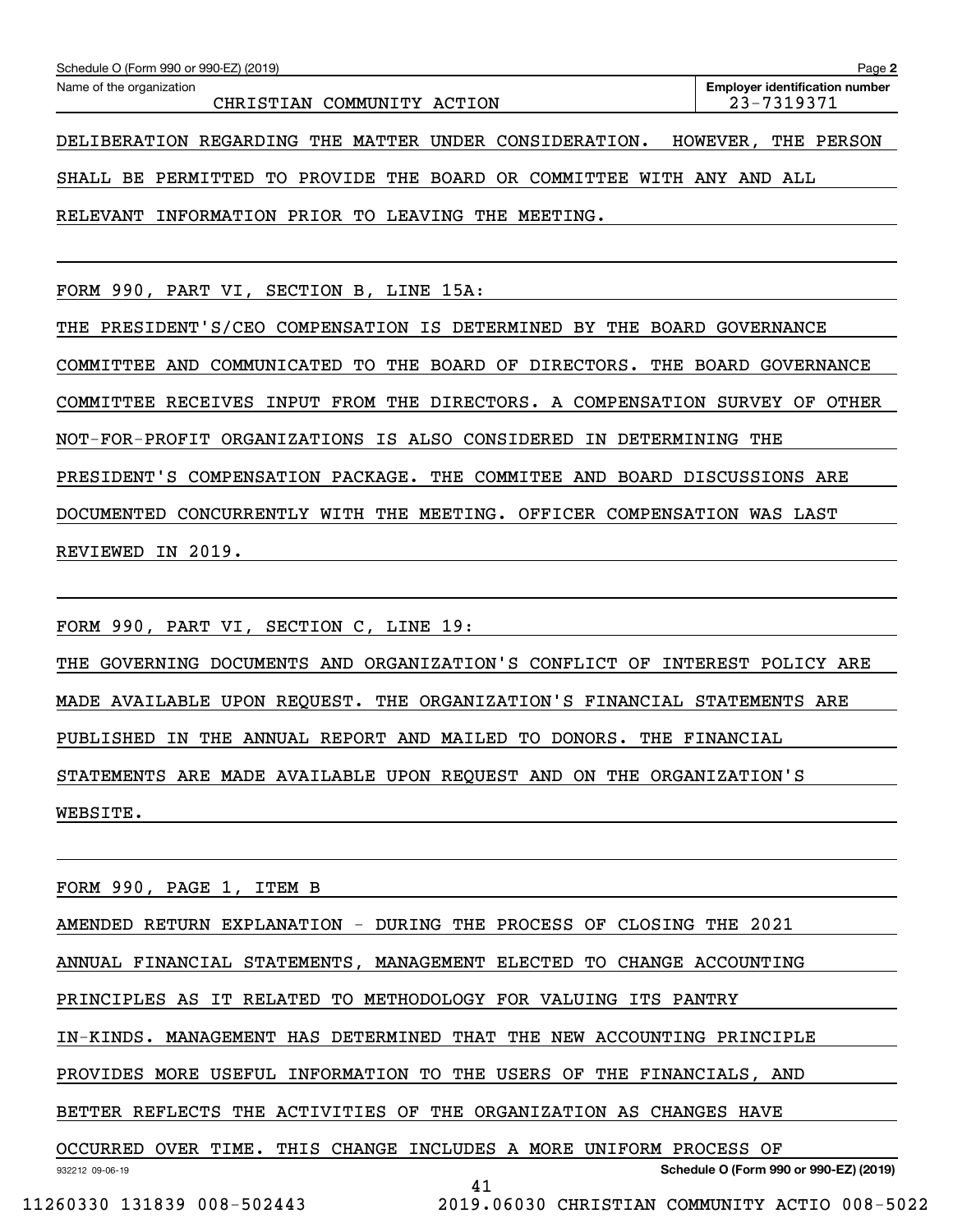| Schedule O (Form 990 or 990-EZ) (2019)                                  | Page 2                                              |
|-------------------------------------------------------------------------|-----------------------------------------------------|
| Name of the organization<br>CHRISTIAN COMMUNITY ACTION                  | <b>Employer identification number</b><br>23-7319371 |
| VALUING ALL FOOD RECEIVED AT THE FAIR MARKET VALUE PER POUND RECEIVED   |                                                     |
| AS DETERMINED BY LOCAL FOOD BANKS. THIS CHANGE IN ACCOUNTING PRINCIPLE  |                                                     |
| WAS APPLIED TO THE 2020 FINANCIAL STATEMENTS INCREASING IN-KINDS BY     |                                                     |
| \$2,017,658 FOR THE YEAR ENDED JUNE 30, 2020.                           |                                                     |
| THIS RETURN IS BEING AMENDED TO REFLECT RESTATEMENT IN THE AUDITED      |                                                     |
| FINANCIAL STATEMENTS FOR THE YEAR ENDED JUNE 30, 2020, DESCRIBED ABOVE. |                                                     |
| CHANGES WERE MADE TO THE FOLLOWING FORMS AND SCHEDULES:                 |                                                     |
| FORM 990 PART III                                                       |                                                     |
| FORM 990 PART VIII                                                      |                                                     |
| FORM 990 PART IX                                                        |                                                     |
| FORM 990 PART XI                                                        |                                                     |
| SCHEDULE A                                                              |                                                     |
| <b>SCHEDULE B</b>                                                       |                                                     |
| <b>SCHEDULE I</b>                                                       |                                                     |
| <b>SCHEDULE M</b>                                                       |                                                     |
|                                                                         |                                                     |
|                                                                         |                                                     |
|                                                                         |                                                     |
|                                                                         |                                                     |
|                                                                         |                                                     |
|                                                                         |                                                     |
|                                                                         |                                                     |
|                                                                         |                                                     |
|                                                                         |                                                     |
|                                                                         |                                                     |
|                                                                         |                                                     |
|                                                                         |                                                     |
|                                                                         |                                                     |
| 932212 09-06-19                                                         | Schedule O (Form 990 or 990-EZ) (2019)              |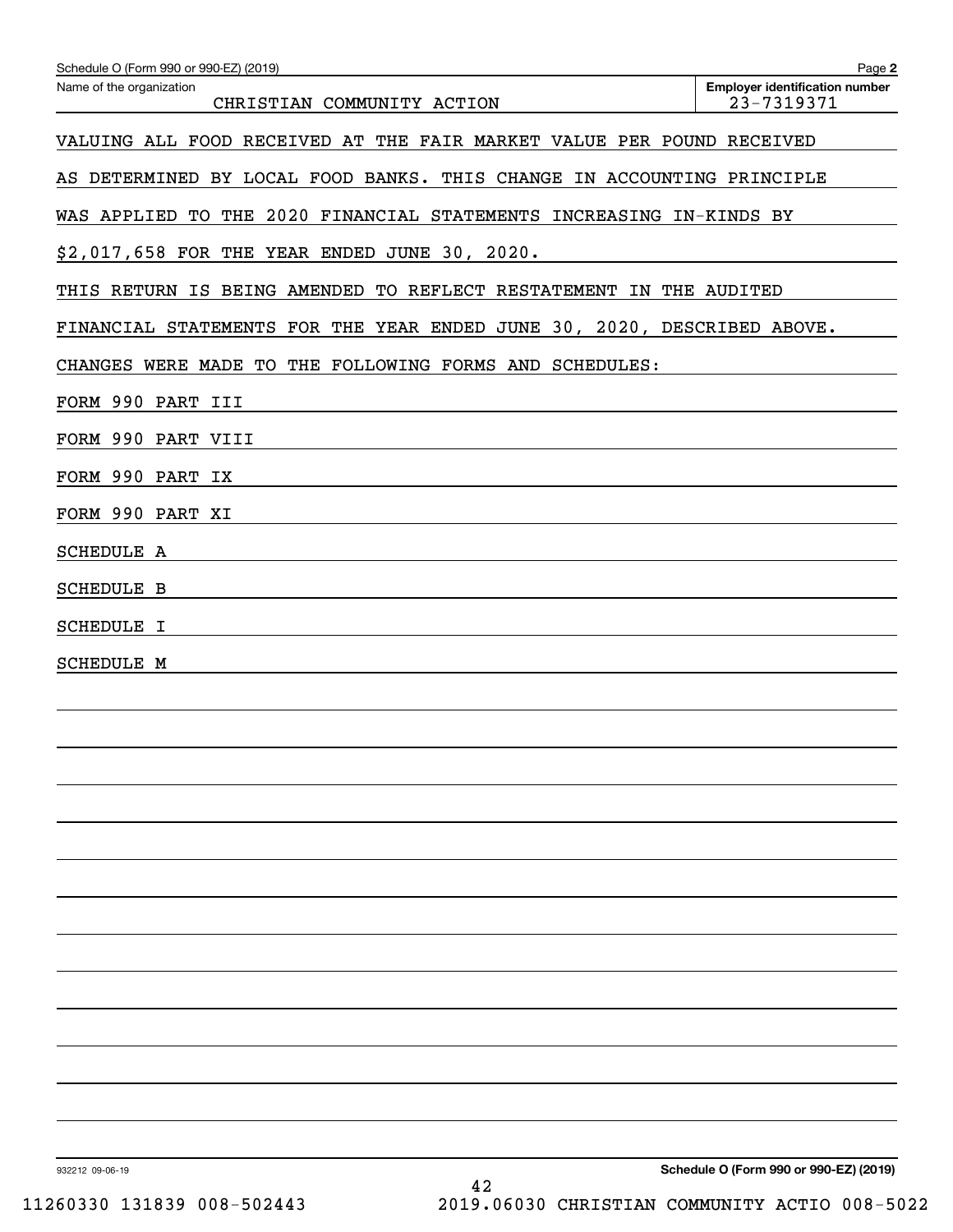| <b>SCHEDULE R</b>          |  |
|----------------------------|--|
| $(T - m \cdot \mathbf{A})$ |  |

**(Form 990)**

### **Related Organizations and Unrelated Partnerships**

**Complete if the organization answered "Yes" on Form 990, Part IV, line 33, 34, 35b, 36, or 37.** |

**Attach to Form 990.**  |

OMB No. 1545-0047

**Open to Public 2019**

**Employer identification number**

23-7319371

Department of the Treasury Internal Revenue Service

# **| Go to www.irs.gov/Form990 for instructions and the latest information. Inspection**

Name of the organization

#### CHRISTIAN COMMUNITY ACTION

**Part I Identification of Disregarded Entities.**  Complete if the organization answered "Yes" on Form 990, Part IV, line 33.

| (a)<br>Name, address, and EIN (if applicable)<br>of disregarded entity | (b)<br>Primary activity | (c)<br>Legal domicile (state or<br>foreign country) | (d)<br>Total income | (e)<br>End-of-year assets | (f)<br>Direct controlling<br>entity |
|------------------------------------------------------------------------|-------------------------|-----------------------------------------------------|---------------------|---------------------------|-------------------------------------|
|                                                                        |                         |                                                     |                     |                           |                                     |
|                                                                        |                         |                                                     |                     |                           |                                     |
|                                                                        |                         |                                                     |                     |                           |                                     |
|                                                                        |                         |                                                     |                     |                           |                                     |

#### **Identification of Related Tax-Exempt Organizations.** Complete if the organization answered "Yes" on Form 990, Part IV, line 34, because it had one or more related tax-exempt **Part II** organizations during the tax year.

| (a)<br>Name, address, and EIN<br>of related organization | (b)<br>Primary activity | (c)<br>Legal domicile (state or<br>foreign country) | (d)<br><b>Exempt Code</b><br>section | (e)<br>Public charity<br>status (if section | (f)<br>Direct controlling<br>entity |     | $(g)$<br>Section 512(b)(13)<br>controlled<br>entity? |
|----------------------------------------------------------|-------------------------|-----------------------------------------------------|--------------------------------------|---------------------------------------------|-------------------------------------|-----|------------------------------------------------------|
|                                                          |                         |                                                     |                                      | 501(c)(3))                                  |                                     | Yes | No                                                   |
| CHRISTIAN COMMUNITY ACTION FOUNDATION -                  |                         |                                                     |                                      |                                             |                                     |     |                                                      |
| 75-2664102, 200 S MILL STREET, LEWISVILLE,               |                         |                                                     |                                      |                                             | CHRISTIAN                           |     |                                                      |
| TX 75057                                                 | INACTIVE INVESTMENTS    | TEXAS                                               | 501(C)(3)                            | LINE 10                                     | COMMUNITY ACTION                    | х   |                                                      |
|                                                          |                         |                                                     |                                      |                                             |                                     |     |                                                      |
|                                                          |                         |                                                     |                                      |                                             |                                     |     |                                                      |
|                                                          |                         |                                                     |                                      |                                             |                                     |     |                                                      |

**For Paperwork Reduction Act Notice, see the Instructions for Form 990. Schedule R (Form 990) 2019**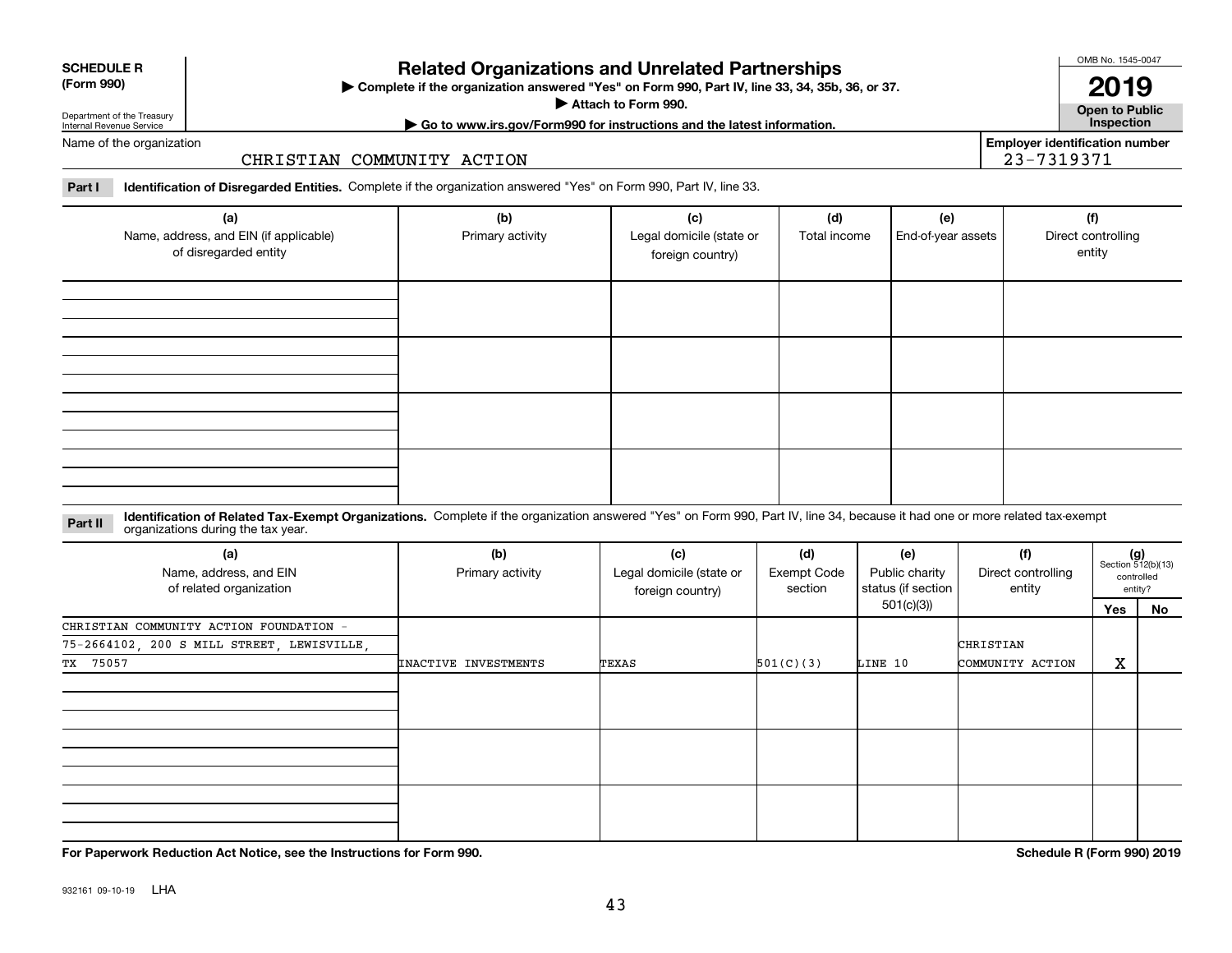#### Schedule R (Form 990) 2019 CHRISTIAN COMMUNITY ACTION 23-7319371 <sub>Page</sub>

**2**

**Identification of Related Organizations Taxable as a Partnership.** Complete if the organization answered "Yes" on Form 990, Part IV, line 34, because it had one or more related **Part III** organizations treated as a partnership during the tax year.

| (a)                                               | (b)              | (c)                  | (d)                                                                                                 | (e)                                                                 | (f)                     | (g)              |         | (h)                         | (i)                                      | (j)                                                       | (k) |
|---------------------------------------------------|------------------|----------------------|-----------------------------------------------------------------------------------------------------|---------------------------------------------------------------------|-------------------------|------------------|---------|-----------------------------|------------------------------------------|-----------------------------------------------------------|-----|
| Name, address, and EIN<br>of related organization | Primary activity |                      | Legal<br>domicile<br>Predominant income<br>Direct controlling<br>Share of total<br>entity<br>income |                                                                     | Share of<br>end-of-year | Disproportionate |         | Code V-UBI<br>amount in box |                                          | General or Percentage<br>managing<br>partner?<br>partner? |     |
|                                                   |                  | (state or<br>foreign |                                                                                                     |                                                                     |                         | assets           |         | allocations?                |                                          |                                                           |     |
|                                                   |                  | country)             |                                                                                                     | related, unrelated,<br>excluded from tax under<br>sections 512-514) |                         |                  | Yes $ $ | No                          | 20 of Schedule<br>K-1 (Form 1065) Yes No |                                                           |     |
|                                                   |                  |                      |                                                                                                     |                                                                     |                         |                  |         |                             |                                          |                                                           |     |
|                                                   |                  |                      |                                                                                                     |                                                                     |                         |                  |         |                             |                                          |                                                           |     |
|                                                   |                  |                      |                                                                                                     |                                                                     |                         |                  |         |                             |                                          |                                                           |     |
|                                                   |                  |                      |                                                                                                     |                                                                     |                         |                  |         |                             |                                          |                                                           |     |
|                                                   |                  |                      |                                                                                                     |                                                                     |                         |                  |         |                             |                                          |                                                           |     |
|                                                   |                  |                      |                                                                                                     |                                                                     |                         |                  |         |                             |                                          |                                                           |     |
|                                                   |                  |                      |                                                                                                     |                                                                     |                         |                  |         |                             |                                          |                                                           |     |
|                                                   |                  |                      |                                                                                                     |                                                                     |                         |                  |         |                             |                                          |                                                           |     |
|                                                   |                  |                      |                                                                                                     |                                                                     |                         |                  |         |                             |                                          |                                                           |     |
|                                                   |                  |                      |                                                                                                     |                                                                     |                         |                  |         |                             |                                          |                                                           |     |
|                                                   |                  |                      |                                                                                                     |                                                                     |                         |                  |         |                             |                                          |                                                           |     |
|                                                   |                  |                      |                                                                                                     |                                                                     |                         |                  |         |                             |                                          |                                                           |     |
|                                                   |                  |                      |                                                                                                     |                                                                     |                         |                  |         |                             |                                          |                                                           |     |
|                                                   |                  |                      |                                                                                                     |                                                                     |                         |                  |         |                             |                                          |                                                           |     |
|                                                   |                  |                      |                                                                                                     |                                                                     |                         |                  |         |                             |                                          |                                                           |     |
|                                                   |                  |                      |                                                                                                     |                                                                     |                         |                  |         |                             |                                          |                                                           |     |
|                                                   |                  |                      |                                                                                                     |                                                                     |                         |                  |         |                             |                                          |                                                           |     |

**Identification of Related Organizations Taxable as a Corporation or Trust.** Complete if the organization answered "Yes" on Form 990, Part IV, line 34, because it had one or more related **Part IV** organizations treated as a corporation or trust during the tax year.

| (a)<br>Name, address, and EIN<br>of related organization | (b)<br>Primary activity | (c)<br>Legal domicile<br>(state or<br>foreign | (d)<br>Direct controlling<br>entity | (e)<br>Type of entity<br>(C corp, S corp,<br>or trust) | (f)<br>Share of total<br>income | (g)<br>Share of<br>end-of-year<br>assets | (h)<br> Percentage <br>ownership | $(i)$ Section<br>512(b)(13)<br>controlled<br>entity? |        |
|----------------------------------------------------------|-------------------------|-----------------------------------------------|-------------------------------------|--------------------------------------------------------|---------------------------------|------------------------------------------|----------------------------------|------------------------------------------------------|--------|
|                                                          |                         | country)                                      |                                     |                                                        |                                 |                                          |                                  |                                                      | Yes No |
|                                                          |                         |                                               |                                     |                                                        |                                 |                                          |                                  |                                                      |        |
|                                                          |                         |                                               |                                     |                                                        |                                 |                                          |                                  |                                                      |        |
|                                                          |                         |                                               |                                     |                                                        |                                 |                                          |                                  |                                                      |        |
|                                                          |                         |                                               |                                     |                                                        |                                 |                                          |                                  |                                                      |        |
|                                                          |                         |                                               |                                     |                                                        |                                 |                                          |                                  |                                                      |        |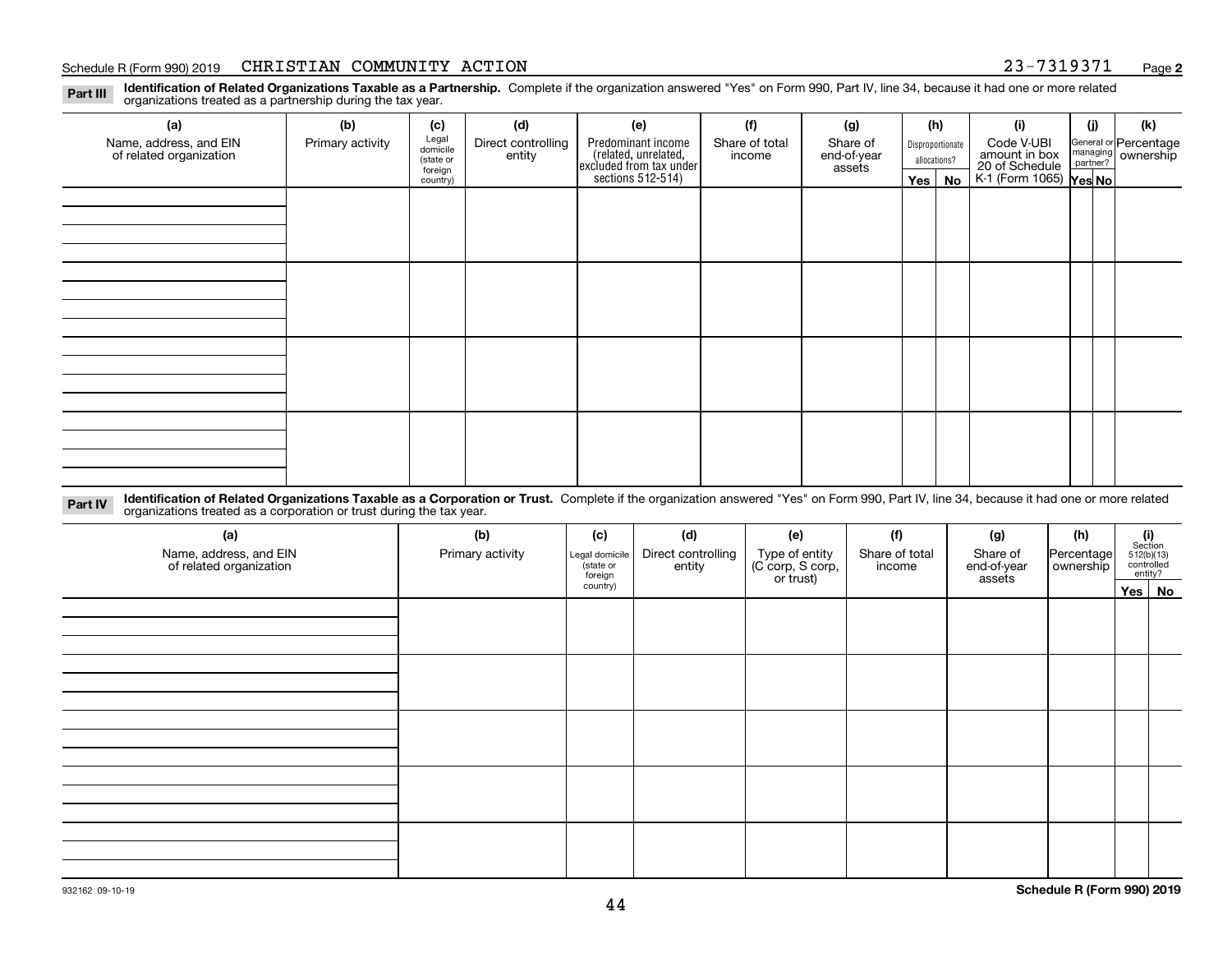#### Schedule R (Form 990) 2019 CHRISTIAN COMMUNITY ACTION 23-7319371 <sub>Page</sub>

**Part V** T**ransactions With Related Organizations.** Complete if the organization answered "Yes" on Form 990, Part IV, line 34, 35b, or 36.

| Note: Complete line 1 if any entity is listed in Parts II, III, or IV of this schedule.                                                                                                                                        |                | Yes | No                      |
|--------------------------------------------------------------------------------------------------------------------------------------------------------------------------------------------------------------------------------|----------------|-----|-------------------------|
| 1 During the tax year, did the organization engage in any of the following transactions with one or more related organizations listed in Parts II-IV?                                                                          |                |     |                         |
|                                                                                                                                                                                                                                |                |     | х                       |
| b Gift, grant, or capital contribution to related organization(s) mature and contained and contribution to related organization(s)                                                                                             | 1b             |     | X                       |
| c Gift, grant, or capital contribution from related organization(s) matches contains and contribution from related organization(s) matches contains and contribution from related organization(s) matches contains and contain | 1c             |     | $\mathbf X$             |
| d Loans or loan guarantees to or for related organization(s) committion contracts are constructed as a control or contract or contract or contract or contract or contract or contract or contract or contract or contract or  | 1d             |     | $\overline{\mathbf{x}}$ |
|                                                                                                                                                                                                                                | 1e             |     | X                       |
|                                                                                                                                                                                                                                |                |     |                         |
| f Dividends from related organization(s) manufactured contains and contained a series of the contact of the contact of the contact of the contact of the contact of the contact of the contact of the contact of the contact o | 1f             |     | X                       |
| g Sale of assets to related organization(s) www.assettion.com/www.assettion.com/www.assettion.com/www.assettion.com/www.assettion.com/www.assettion.com/www.assettion.com/www.assettion.com/www.assettion.com/www.assettion.co | 1a             |     | $\mathbf X$             |
| h Purchase of assets from related organization(s) manufactured content to content the content of the content of the content of the content of the content of the content of the content of the content of the content of the c | 1 <sub>h</sub> |     | X                       |
| Exchange of assets with related organization(s) www.communically.communically.communically and a strategy of assets with related organization(s) www.communically.communically and a strategy of assets with related organizat | 1i.            |     | X                       |
| Lease of facilities, equipment, or other assets to related organization(s) contain an according to the content of the state of facilities, equipment, or other assets to related organization(s) contained and according to th | 11             |     | $\mathbf X$             |
|                                                                                                                                                                                                                                |                |     |                         |
|                                                                                                                                                                                                                                | 1k             |     | X                       |
|                                                                                                                                                                                                                                | 11.            |     | $\mathbf X$             |
| m Performance of services or membership or fundraising solicitations by related organization(s)                                                                                                                                | 1m             |     | $\mathbf X$             |
|                                                                                                                                                                                                                                | 1n             |     | $\mathbf X$             |
| <b>o</b> Sharing of paid employees with related organization(s)                                                                                                                                                                | 10             |     | x                       |
|                                                                                                                                                                                                                                |                |     |                         |
| p Reimbursement paid to related organization(s) for expenses [1111] and manufacture manufacture manufacture manufacture manufacture manufacture manufacture manufacture manufacture manufacture manufacture manufacture manufa | 1p.            |     | X                       |
|                                                                                                                                                                                                                                | 1q             |     | X                       |
|                                                                                                                                                                                                                                |                |     |                         |
| r Other transfer of cash or property to related organization(s)                                                                                                                                                                | 1r             |     | X                       |
| r Other transfer of cash or property to related organization(s) encourance contains an example of cash or property from related organization(s) encourance contained and a substitution of the transfer of cash or property fr | 1s             |     | X                       |
| 2 If the answer to any of the above is "Yes," see the instructions for information on who must complete this line, including covered relationships and transaction thresholds.                                                 |                |     |                         |

| (a)<br>Name of related organization | (b)<br>Transaction<br>type (a-s) | (c)<br>Amount involved | (d)<br>Method of determining amount involved |
|-------------------------------------|----------------------------------|------------------------|----------------------------------------------|
| (1)                                 |                                  |                        |                                              |
| (2)                                 |                                  |                        |                                              |
| (3)                                 |                                  |                        |                                              |
| (4)                                 |                                  |                        |                                              |
| (5)                                 |                                  |                        |                                              |
| (6)                                 |                                  |                        |                                              |

 $\overline{\phantom{a}}$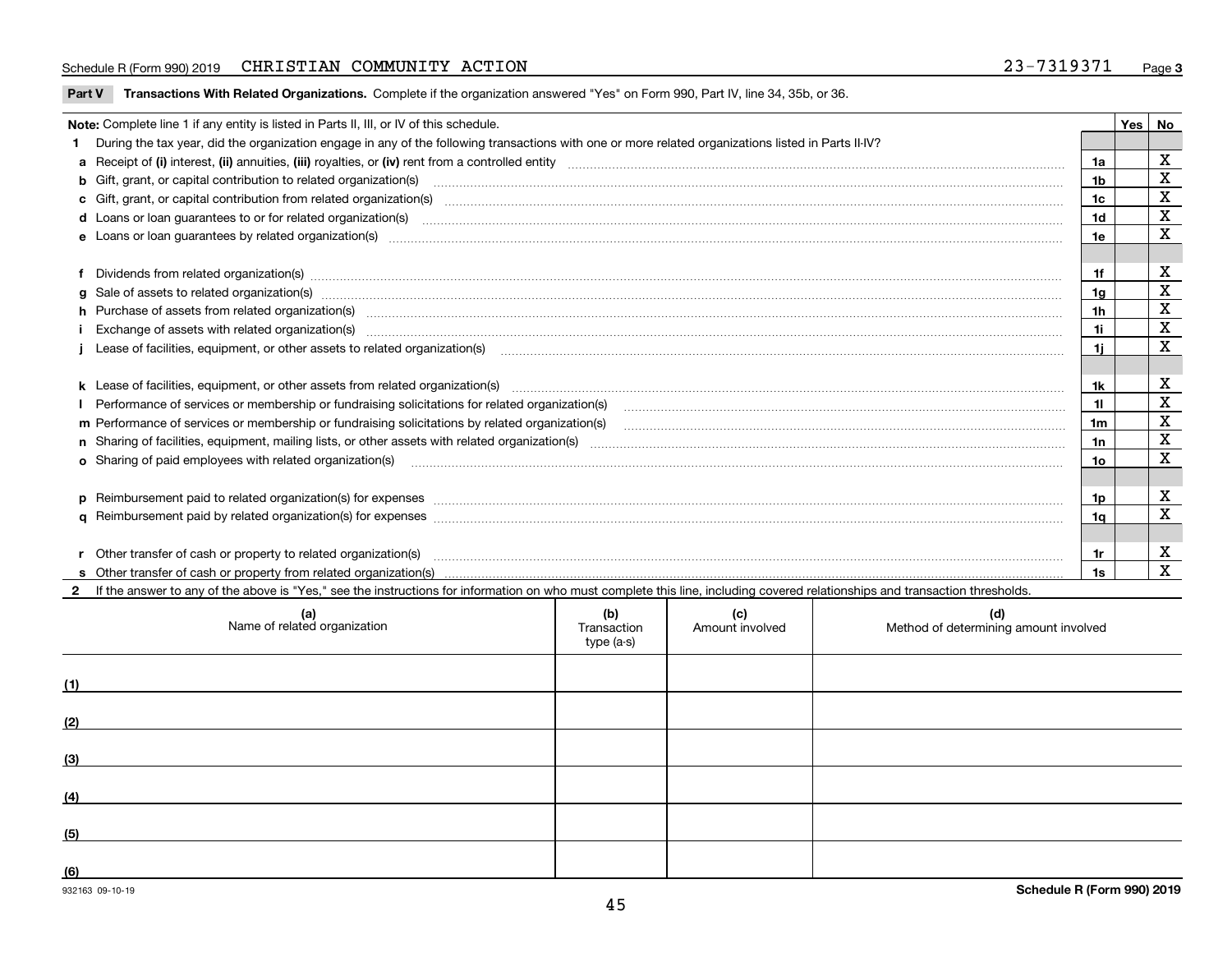#### Schedule R (Form 990) 2019 CHRISTIAN COMMUNITY ACTION 23-7319371 <sub>Page</sub>

**Part VI Unrelated Organizations Taxable as a Partnership. Complete if the organization answered "Yes" on Form 990, Part IV, line 37.** 

Provide the following information for each entity taxed as a partnership through which the organization conducted more than five percent of its activities (measured by total assets or gross revenue) that was not a related organization. See instructions regarding exclusion for certain investment partnerships.

| ັ                      | ັ<br>ັ           |                   |                                                                                            |                                                                                     |  |          |             |  |                                       |                                                                                                                                       |       |     |  |
|------------------------|------------------|-------------------|--------------------------------------------------------------------------------------------|-------------------------------------------------------------------------------------|--|----------|-------------|--|---------------------------------------|---------------------------------------------------------------------------------------------------------------------------------------|-------|-----|--|
| (a)                    | (b)              | (c)               | (d)                                                                                        | (e)<br>Are all                                                                      |  | (f)      | (g)         |  | (h)                                   | (i)                                                                                                                                   | (i)   | (k) |  |
| Name, address, and EIN | Primary activity | Legal domicile    |                                                                                            | $\begin{array}{c}\n\text{partners} \sec.\n\\ \n501(c)(3)\n\\ \n0rgs.?\n\end{array}$ |  | Share of | Share of    |  | Dispropor-<br>tionate<br>allocations? |                                                                                                                                       |       |     |  |
| of entity              |                  | (state or foreign | Predominant income<br>(related, unrelated,<br>excluded from tax under<br>sections 512-514) |                                                                                     |  | total    | end-of-year |  |                                       | Code V-UBI<br>  amount in box 20 managing<br>  of Schedule K-1 partner? ownership<br>  of Schedule K-1 partner? ownership<br>  Yes No |       |     |  |
|                        |                  | country)          |                                                                                            | Yes No                                                                              |  | income   | assets      |  | Yes No                                |                                                                                                                                       | YesNO |     |  |
|                        |                  |                   |                                                                                            |                                                                                     |  |          |             |  |                                       |                                                                                                                                       |       |     |  |
|                        |                  |                   |                                                                                            |                                                                                     |  |          |             |  |                                       |                                                                                                                                       |       |     |  |
|                        |                  |                   |                                                                                            |                                                                                     |  |          |             |  |                                       |                                                                                                                                       |       |     |  |
|                        |                  |                   |                                                                                            |                                                                                     |  |          |             |  |                                       |                                                                                                                                       |       |     |  |
|                        |                  |                   |                                                                                            |                                                                                     |  |          |             |  |                                       |                                                                                                                                       |       |     |  |
|                        |                  |                   |                                                                                            |                                                                                     |  |          |             |  |                                       |                                                                                                                                       |       |     |  |
|                        |                  |                   |                                                                                            |                                                                                     |  |          |             |  |                                       |                                                                                                                                       |       |     |  |
|                        |                  |                   |                                                                                            |                                                                                     |  |          |             |  |                                       |                                                                                                                                       |       |     |  |
|                        |                  |                   |                                                                                            |                                                                                     |  |          |             |  |                                       |                                                                                                                                       |       |     |  |
|                        |                  |                   |                                                                                            |                                                                                     |  |          |             |  |                                       |                                                                                                                                       |       |     |  |
|                        |                  |                   |                                                                                            |                                                                                     |  |          |             |  |                                       |                                                                                                                                       |       |     |  |
|                        |                  |                   |                                                                                            |                                                                                     |  |          |             |  |                                       |                                                                                                                                       |       |     |  |
|                        |                  |                   |                                                                                            |                                                                                     |  |          |             |  |                                       |                                                                                                                                       |       |     |  |
|                        |                  |                   |                                                                                            |                                                                                     |  |          |             |  |                                       |                                                                                                                                       |       |     |  |
|                        |                  |                   |                                                                                            |                                                                                     |  |          |             |  |                                       |                                                                                                                                       |       |     |  |
|                        |                  |                   |                                                                                            |                                                                                     |  |          |             |  |                                       |                                                                                                                                       |       |     |  |
|                        |                  |                   |                                                                                            |                                                                                     |  |          |             |  |                                       |                                                                                                                                       |       |     |  |
|                        |                  |                   |                                                                                            |                                                                                     |  |          |             |  |                                       |                                                                                                                                       |       |     |  |
|                        |                  |                   |                                                                                            |                                                                                     |  |          |             |  |                                       |                                                                                                                                       |       |     |  |
|                        |                  |                   |                                                                                            |                                                                                     |  |          |             |  |                                       |                                                                                                                                       |       |     |  |
|                        |                  |                   |                                                                                            |                                                                                     |  |          |             |  |                                       |                                                                                                                                       |       |     |  |
|                        |                  |                   |                                                                                            |                                                                                     |  |          |             |  |                                       |                                                                                                                                       |       |     |  |
|                        |                  |                   |                                                                                            |                                                                                     |  |          |             |  |                                       |                                                                                                                                       |       |     |  |
|                        |                  |                   |                                                                                            |                                                                                     |  |          |             |  |                                       |                                                                                                                                       |       |     |  |
|                        |                  |                   |                                                                                            |                                                                                     |  |          |             |  |                                       |                                                                                                                                       |       |     |  |
|                        |                  |                   |                                                                                            |                                                                                     |  |          |             |  |                                       |                                                                                                                                       |       |     |  |
|                        |                  |                   |                                                                                            |                                                                                     |  |          |             |  |                                       |                                                                                                                                       |       |     |  |
|                        |                  |                   |                                                                                            |                                                                                     |  |          |             |  |                                       |                                                                                                                                       |       |     |  |
|                        |                  |                   |                                                                                            |                                                                                     |  |          |             |  |                                       |                                                                                                                                       |       |     |  |
|                        |                  |                   |                                                                                            |                                                                                     |  |          |             |  |                                       |                                                                                                                                       |       |     |  |
|                        |                  |                   |                                                                                            |                                                                                     |  |          |             |  |                                       |                                                                                                                                       |       |     |  |
|                        |                  |                   |                                                                                            |                                                                                     |  |          |             |  |                                       |                                                                                                                                       |       |     |  |
|                        |                  |                   |                                                                                            |                                                                                     |  |          |             |  |                                       |                                                                                                                                       |       |     |  |
|                        |                  |                   |                                                                                            |                                                                                     |  |          |             |  |                                       |                                                                                                                                       |       |     |  |
|                        |                  |                   |                                                                                            |                                                                                     |  |          |             |  |                                       |                                                                                                                                       |       |     |  |
|                        |                  |                   |                                                                                            |                                                                                     |  |          |             |  |                                       |                                                                                                                                       |       |     |  |

**Schedule R (Form 990) 2019**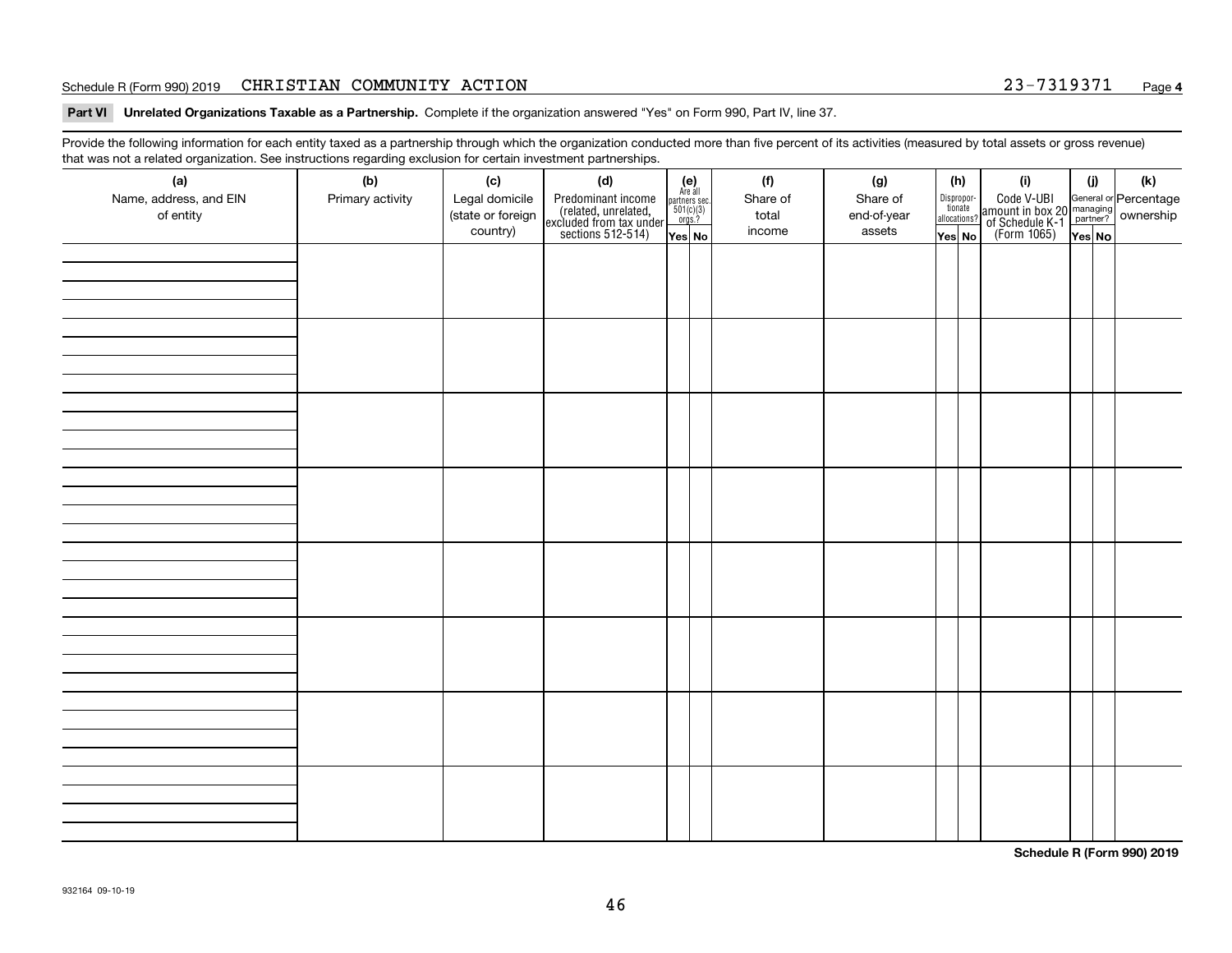#### Schedule R (Form 990) 2019 CHRISTIAN COMMUNITY ACTION 23-7319371 Page

**Part VII Supplemental Information**

Provide additional information for responses to questions on Schedule R. See instructions.

932165 09-10-19